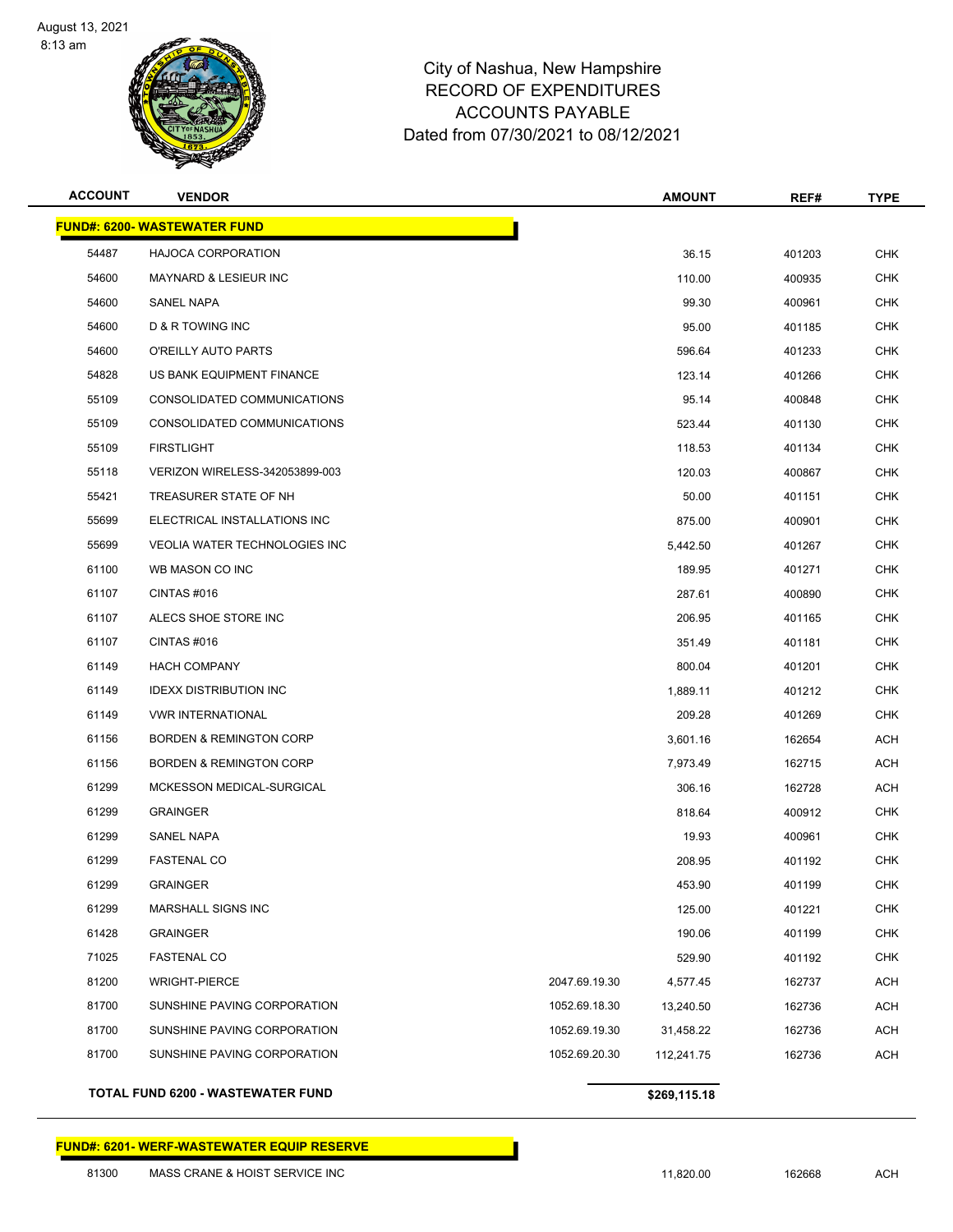August 13, 2021 8:13 am



## City of Nashua, New Hampshire RECORD OF EXPENDITURES ACCOUNTS PAYABLE Dated from 07/30/2021 to 08/12/2021

| <b>ACCOUNT</b>                                  | <b>VENDOR</b>                                    | <b>AMOUNT</b> | REF#   | <b>TYPE</b> |
|-------------------------------------------------|--------------------------------------------------|---------------|--------|-------------|
| TOTAL FUND 6201 - WERF-WASTEWATER EQUIP RESERVE |                                                  | \$11,820.00   |        |             |
|                                                 | <b>FUND#: 6500- PROPERTY &amp; CASUALTY FUND</b> |               |        |             |
| 59107                                           | USI INSURANCE SERVICES LLC                       | 150,537.00    | 162674 | <b>ACH</b>  |
| 59120                                           | USI INSURANCE SERVICES LLC                       | 753,151.00    | 162674 | <b>ACH</b>  |
| 59148                                           | USI INSURANCE SERVICES LLC                       | 309,654.00    | 162674 | <b>ACH</b>  |
| 59207                                           | APPLE NASHUA LLC                                 | 430.47        | 401089 | <b>CHK</b>  |
| 59207                                           | APPLE THERAPY MANCHESTER                         | 259.59        | 401090 | <b>CHK</b>  |
| 59207                                           | ATLANTIC ORTHOPAEDICS                            | 979.00        | 401091 | <b>CHK</b>  |
| 59207                                           | CONCORD ORTHOPEDICS PA                           | 739.00        | 401093 | <b>CHK</b>  |
| 59207                                           | HARVARD VANGUARD MEDICAL ASSOC                   | 202.00        | 401094 | <b>CHK</b>  |
| 59207                                           | INJURED WORKERS PHARMACY LLC                     | 500.52        | 401095 | <b>CHK</b>  |
| 59207                                           | THE LOWELL GENERAL HOSPITAL                      | 385.00        | 401096 | <b>CHK</b>  |
| 59207                                           | <b>MEEI RESEARCH</b>                             | 442.00        | 401097 | <b>CHK</b>  |
| 59207                                           | <b>KEVIN S MORIARTY DC</b>                       | 262.00        | 401098 | <b>CHK</b>  |
| 59207                                           | SHARE HEALTH DATA                                | 24.50         | 401100 | <b>CHK</b>  |
| 59207                                           | SO NH REGIONAL MEDICAL CENTER                    | 4,455.19      | 401101 | <b>CHK</b>  |
| 59207                                           | SOUTHERN NH RADIOLOGY CONSULTA                   | 304.00        | 401102 | <b>CHK</b>  |
| 59207                                           | STONERIVER PHARMACY SOLUTIONS                    | 164.23        | 401103 | <b>CHK</b>  |
| 59207                                           | UNITED PHYSICAL THERAPY                          | 430.00        | 401104 | <b>CHK</b>  |
| 59207                                           | APPLE NASHUA LLC                                 | 430.47        | 401426 | <b>CHK</b>  |
| 59207                                           | APPLE THERAPY MANCHESTER                         | 259.59        | 401427 | <b>CHK</b>  |
| 59207                                           | ATLANTIC ORTHOPAEDICS                            | 132.00        | 401428 | <b>CHK</b>  |
| 59207                                           | <b>CONCORD HOSPITAL</b>                          | 1,780.00      | 401429 | <b>CHK</b>  |
| 59207                                           | FOUNDATION MEDICAL PARTNERS                      | 552.00        | 401431 | <b>CHK</b>  |
| 59207                                           | INJURED WORKERS PHARMACY LLC                     | 81.92         | 401432 | <b>CHK</b>  |
| 59207                                           | <b>KEVIN S MORIARTY DC</b>                       | 393.00        | 401433 | <b>CHK</b>  |
| 59207                                           | <b>NANCY HEBBEN</b>                              | 6,675.00      | 401434 | <b>CHK</b>  |
| 59207                                           | THOMAS NEWMAN                                    | 389.12        | 401435 | <b>CHK</b>  |
| 59207                                           | NH NEUROSPINE INSTITUTE                          | 140.00        | 401436 | CHK         |
| 59207                                           | OCCUPATIONAL HEALTH CTRS SOUTH                   | 260.10        | 401438 | <b>CHK</b>  |
| 59207                                           | PAIN SOLUTIONS PLLC                              | 950.00        | 401439 | CHK         |
| 59207                                           | PERFORMANCE REHAB INC                            | 765.00        | 401440 | <b>CHK</b>  |
| 59207                                           | SO NH REGIONAL MEDICAL CENTER                    | 479.16        | 401441 | <b>CHK</b>  |
| 59207                                           | ST JOSEPH HOSPITAL                               | 820.00        | 401442 | CHK         |
| 59207                                           | STONERIVER PHARMACY SOLUTIONS                    | 1,357.91      | 401443 | <b>CHK</b>  |
| 59207                                           | UNITED PHYSICAL THERAPY                          | 810.00        | 401444 | CHK         |
| 59207                                           | ZYNEX MEDICAL INC                                | 831.96        | 401445 | <b>CHK</b>  |
| 59225                                           | <b>MARTHA O'NEILL</b>                            | 31,249.00     | 401437 | CHK         |
| 59250                                           | <b>RESTORATION 1 OF WINDHAM</b>                  | 3,950.00      | 401099 | <b>CHK</b>  |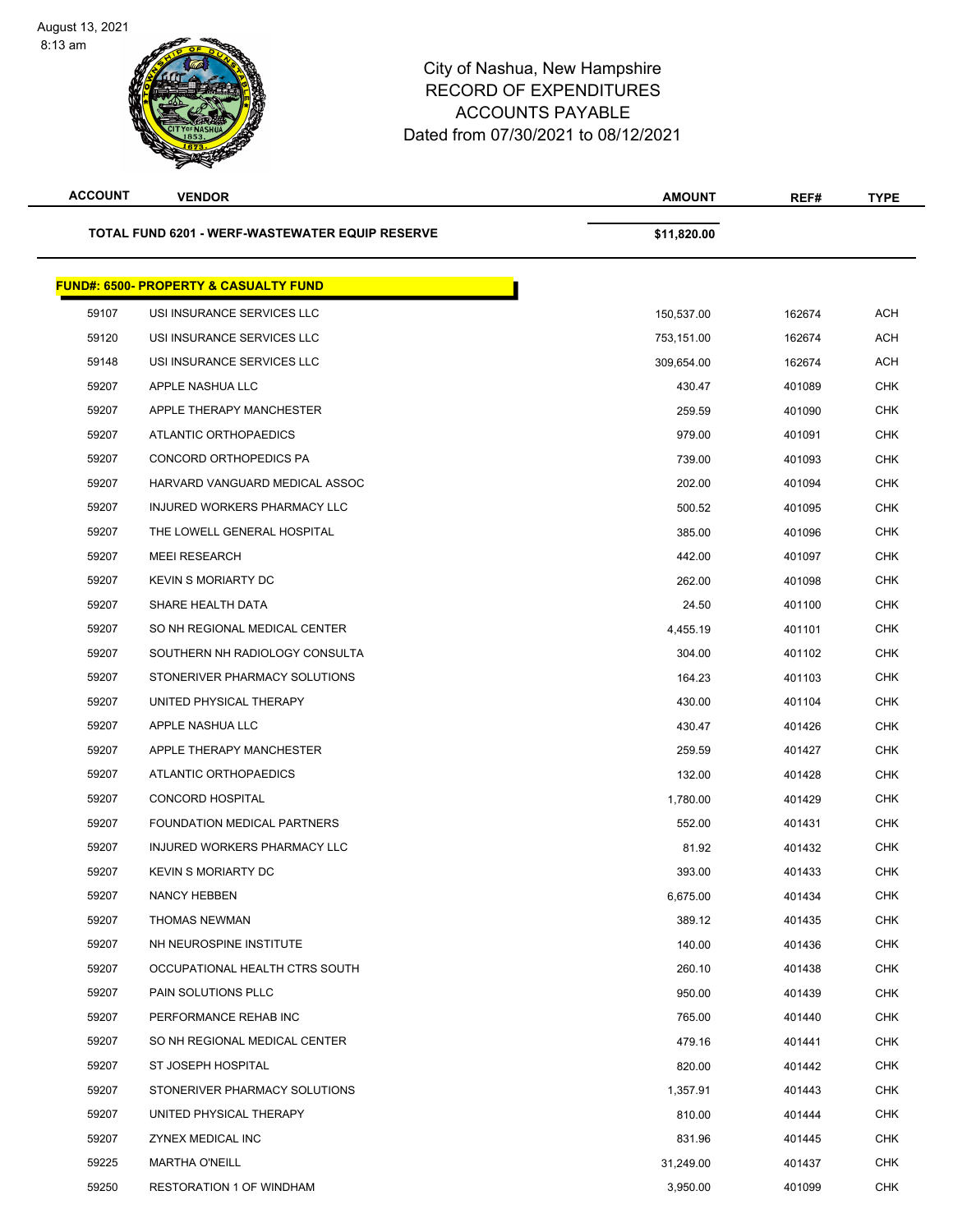August 13, 2021 8:13 am



## City of Nashua, New Hampshire RECORD OF EXPENDITURES ACCOUNTS PAYABLE Dated from 07/30/2021 to 08/12/2021

| <b>ACCOUNT</b>                                        | <b>VENDOR</b>                             | <b>AMOUNT</b>  | REF#   | <b>TYPE</b> |  |
|-------------------------------------------------------|-------------------------------------------|----------------|--------|-------------|--|
| <b>FUND#: 6500- PROPERTY &amp; CASUALTY FUND</b>      |                                           |                |        |             |  |
| 59275                                                 | BROADSIDE COLLISION LLC                   | 1,658.88       | 401092 | <b>CHK</b>  |  |
| 59275                                                 | ALLSTATE PAYMENT PROCESSING               | 3,893.96       | 401425 | <b>CHK</b>  |  |
| 59275                                                 | <b>CUSTOM COACH</b>                       | 1,827.67       | 401430 | <b>CHK</b>  |  |
| <b>TOTAL FUND 6500 - PROPERTY &amp; CASUALTY FUND</b> |                                           | \$1,282,606.24 |        |             |  |
|                                                       | FUND#: 6600- BENEFITS SELF INSURANCE FUND |                |        |             |  |
| 21500                                                 | <b>ITT HARTFORD</b>                       | 38,484.00      | 162624 | <b>ACH</b>  |  |
| 21503                                                 | <b>ITT HARTFORD</b>                       | 9,205.64       | 162624 | <b>ACH</b>  |  |
| 21504                                                 | <b>ITT HARTFORD</b>                       | 3,116.80       | 162624 | <b>ACH</b>  |  |
| 21516                                                 | <b>BOSTON MUTUAL LIFE INSURANCE</b>       | 4,903.47       | 162623 | <b>ACH</b>  |  |
| 21520                                                 | COLONIAL LIFE AND ACCIDENT INS            | 748.37         | 162632 | <b>ACH</b>  |  |
| 21520                                                 | COLONIAL LIFE AND ACCIDENT INS            | 1,113.72       | 162692 | <b>ACH</b>  |  |
| 21545                                                 | <b>ALLEGIANT CARE</b>                     | 50,382.00      | 162683 | <b>ACH</b>  |  |
| 52815                                                 | ANTHEM BCBS OF NE                         | 5,103.29       | 162684 | <b>ACH</b>  |  |
| 59500                                                 | THE BANK OF NEW YORK MELLON               | 11,950.00      | 162626 | <b>ACH</b>  |  |
| 59500                                                 | CONDUENT HR SERVICES, LLC                 | 1,833.75       | 162686 | <b>ACH</b>  |  |
| 59500                                                 | NORTHEAST DELTA DENTAL                    | 24,659.50      | 162687 | <b>ACH</b>  |  |
| 59507                                                 | ANTHEM BCBS OF NE                         | 128,341.01     | 162622 | <b>ACH</b>  |  |
| 59507                                                 | ANTHEM BCBS OF NE                         | 267,883.14     | 162684 | <b>ACH</b>  |  |
| 59507                                                 | ANTHEM BCBS OF NE                         | 368,347.56     | 162622 | <b>ACH</b>  |  |
| 59507                                                 | ANTHEM BCBS OF NE                         | 459,650.73     | 162684 | <b>ACH</b>  |  |
| 59507                                                 | ANTHEM BCBS OF NE                         | 61,717.72      | 162622 | <b>ACH</b>  |  |
| 59507                                                 | ANTHEM BCBS OF NE                         | 32,065.28      | 162684 | <b>ACH</b>  |  |
| 59525                                                 | NORTHEAST DELTA DENTAL                    | 87,705.19      | 162625 | <b>ACH</b>  |  |
| 59525                                                 | NORTHEAST DELTA DENTAL                    | 85,076.32      | 162687 | <b>ACH</b>  |  |
| 59585                                                 | DEPARTMENT OF THE TREASURY                | 13,167.36      | 401108 | <b>CHK</b>  |  |
| 59600                                                 | <b>MDX MEDICAL INC</b>                    | 3,676.34       | 162730 | <b>ACH</b>  |  |
|                                                       |                                           |                |        |             |  |

**FUND#: 7052- MINE FALLS PARK ETF** PENNICHUCK WATER WORKS INC 8,522.58 400864 CHK 54280 UNITED SITE SERVICES **119.00** CHK **TOTAL FUND 7052 - MINE FALLS PARK ETF \$8,641.58 FUND#: 7082- DOWNTOWN IMPROVEMENTS ETF**

**TOTAL FUND 6600 - BENEFITS SELF INSURANCE FUND \$1,659,131.19** 

GREAT AMERICAN DOWNTOWN 8,000.00 400913 CHK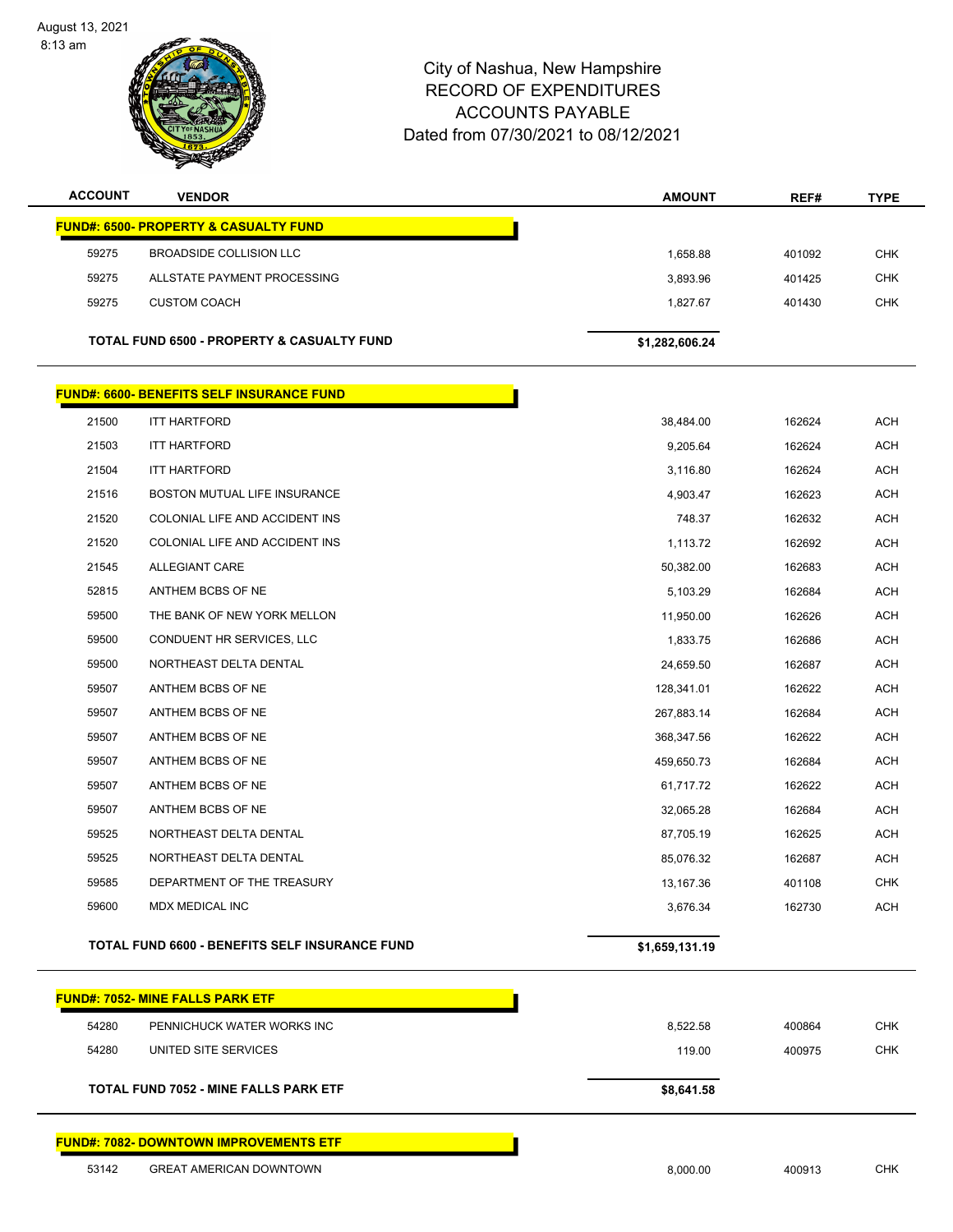August 13, 2021 8:13 am



| <b>ACCOUNT</b><br><b>VENDOR</b>                       | <b>AMOUNT</b>        | REF#   | <b>TYPE</b> |
|-------------------------------------------------------|----------------------|--------|-------------|
| <b>TOTAL FUND 7082 - DOWNTOWN IMPROVEMENTS ETF</b>    | \$8,000.00           |        |             |
| <b>FUND#: 7506- ETF CONTRIB-WOODLAWN CEMETERY</b>     |                      |        |             |
| 54214<br><b>FRIZZHOME GARDENS</b>                     | 2,040.00             | 400908 | <b>CHK</b>  |
| TOTAL FUND 7506 - ETF CONTRIB-WOODLAWN CEMETERY       | \$2,040.00           |        |             |
| FUND#: 7526- CHAIRMAN FUND-BOARD OF HEALTH            |                      |        |             |
| 55200<br><b>BOBBIE BAGLEY</b>                         | 500.00               | 401171 | <b>CHK</b>  |
| TOTAL FUND 7526 - CHAIRMAN FUND-BOARD OF HEALTH       | \$500.00             |        |             |
| <b>FUND#: 7546- LIB-VIRGINIA CARR BLOOMFIELD</b>      |                      |        |             |
| 68322<br><b>GRETCHEN SORIN</b>                        | 500.00               | 401255 | <b>CHK</b>  |
| <b>TOTAL FUND 7546 - LIB-VIRGINIA CARR BLOOMFIELD</b> | \$500.00             |        |             |
| <b>FUND#: 7580- PAVING ETF</b>                        |                      |        |             |
| 81700<br>SUNSHINE PAVING CORPORATION                  | 362,441.62           | 162736 | <b>ACH</b>  |
| <b>TOTAL FUND 7580 - PAVING ETF</b>                   | \$362,441.62         |        |             |
| <b>FUND#: 8063- LIBRARY-HENRY STEARNS FUND</b>        |                      |        |             |
| 61807<br><b>BAKER &amp; TAYLOR</b>                    | 193.75               | 401173 | <b>CHK</b>  |
| <b>TOTAL FUND 8063 - LIBRARY-HENRY STEARNS FUND</b>   | \$193.75             |        |             |
| <b>FUND#: 8200- BPW PENSION FUND</b>                  |                      |        |             |
| 53121<br><b>HOOKER &amp; HOLCOMBE INC</b>             | 500.00               | 400853 | <b>CHK</b>  |
| 53160<br><b>HOOKER &amp; HOLCOMBE INC</b>             | 11,250.00            | 400853 | <b>CHK</b>  |
| TOTAL FUND 8200 - BPW PENSION FUND                    | \$11,750.00          |        |             |
| <b>FUND#: 8400- AGENCY-DEVELOPER ESCROWS</b>          |                      |        |             |
| 21730<br>SOUTHERN NH MEDICAL CENTER                   | PB-5380<br>32,795.00 | 401256 | CHK         |
| 21730<br>M R LACASSE HOMES LLC                        | PB-5398<br>3,125.00  | 401120 | <b>CHK</b>  |
| <b>TOTAL FUND 8400 - AGENCY-DEVELOPER ESCROWS</b>     | \$35,920.00          |        |             |
| FUND#: 8602- CLASS OF 1924 EVELYN F LAMOND            |                      |        |             |
| 68370<br>JADYN GRAZIOLI AND                           | 660.00               | 401446 | CHK         |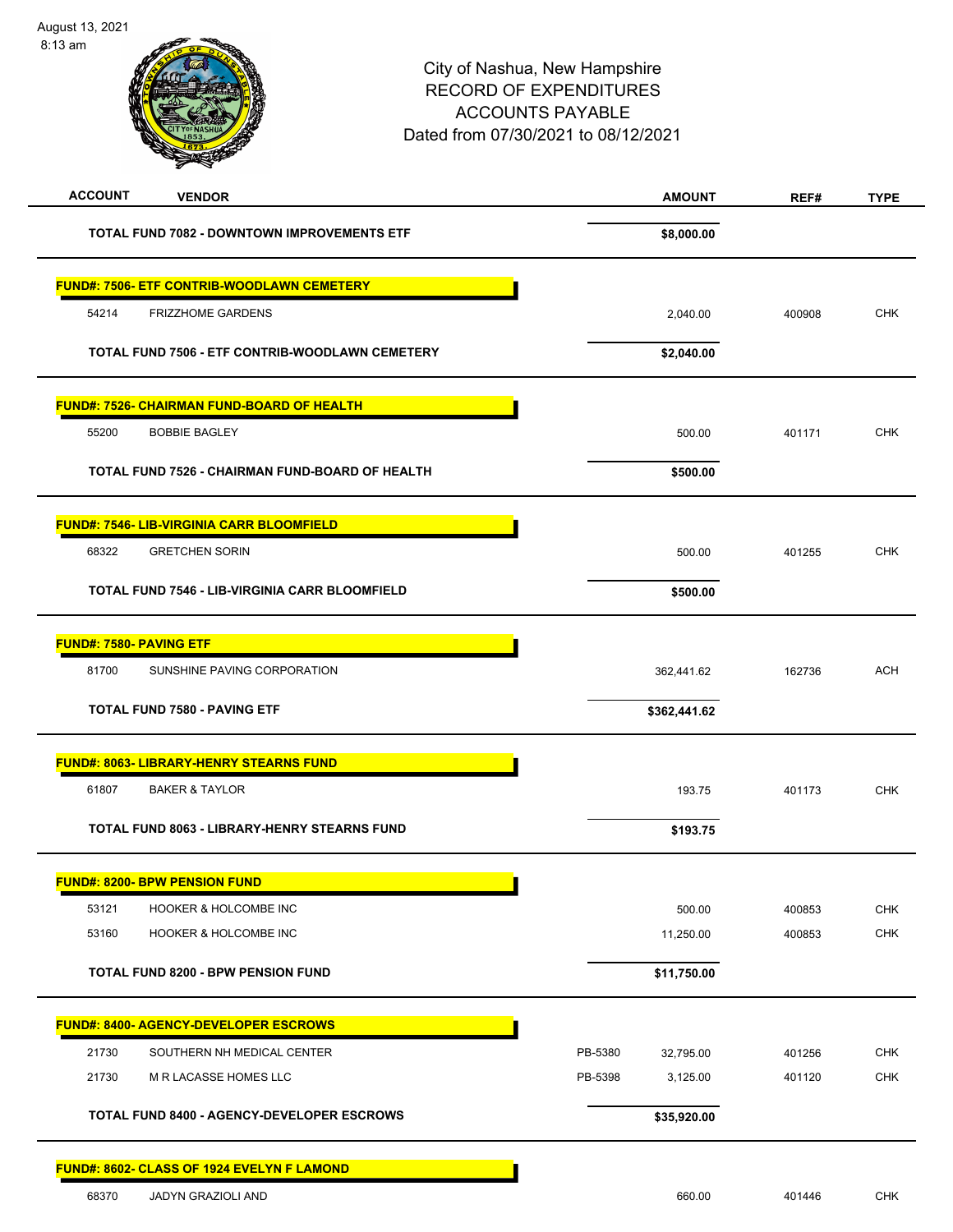| <b>ACCOUNT</b>                                       | <b>VENDOR</b>                                   | <b>AMOUNT</b> | REF#   | <b>TYPE</b> |
|------------------------------------------------------|-------------------------------------------------|---------------|--------|-------------|
| TOTAL FUND 8602 - CLASS OF 1924 EVELYN F LAMOND      |                                                 | \$660.00      |        |             |
| <b>FUND#: 8613- WILLIAM H &amp; EDITH E KEENAN</b>   |                                                 |               |        |             |
| 68370                                                | NEW YORK UNIVERSITY BURSAR                      | 600.00        | 400823 | <b>CHK</b>  |
|                                                      | TOTAL FUND 8613 - WILLIAM H & EDITH E KEENAN    | \$600.00      |        |             |
|                                                      | <b>FUND#: 8638- NTC BAKESHOP ED SCHOLARSHIP</b> |               |        |             |
| 68370                                                | ELIZABETH DECK AND                              | 2,000.00      | 401105 | <b>CHK</b>  |
| <b>TOTAL FUND 8638 - NTC BAKESHOP ED SCHOLARSHIP</b> |                                                 | \$2,000.00    |        |             |
| <b>FUND#: 8641- NHS N/S GEN SCHOLARSHIPS</b>         |                                                 |               |        |             |
| 68370                                                | NEW YORK UNIVERSITY BURSAR                      | 375.00        | 400824 | <b>CHK</b>  |
| 68370                                                | <b>JADEN THOMAS AND</b>                         | 1,000.00      | 401106 | <b>CHK</b>  |
| <b>TOTAL FUND 8641 - NHS N/S GEN SCHOLARSHIPS</b>    |                                                 | \$1,375.00    |        |             |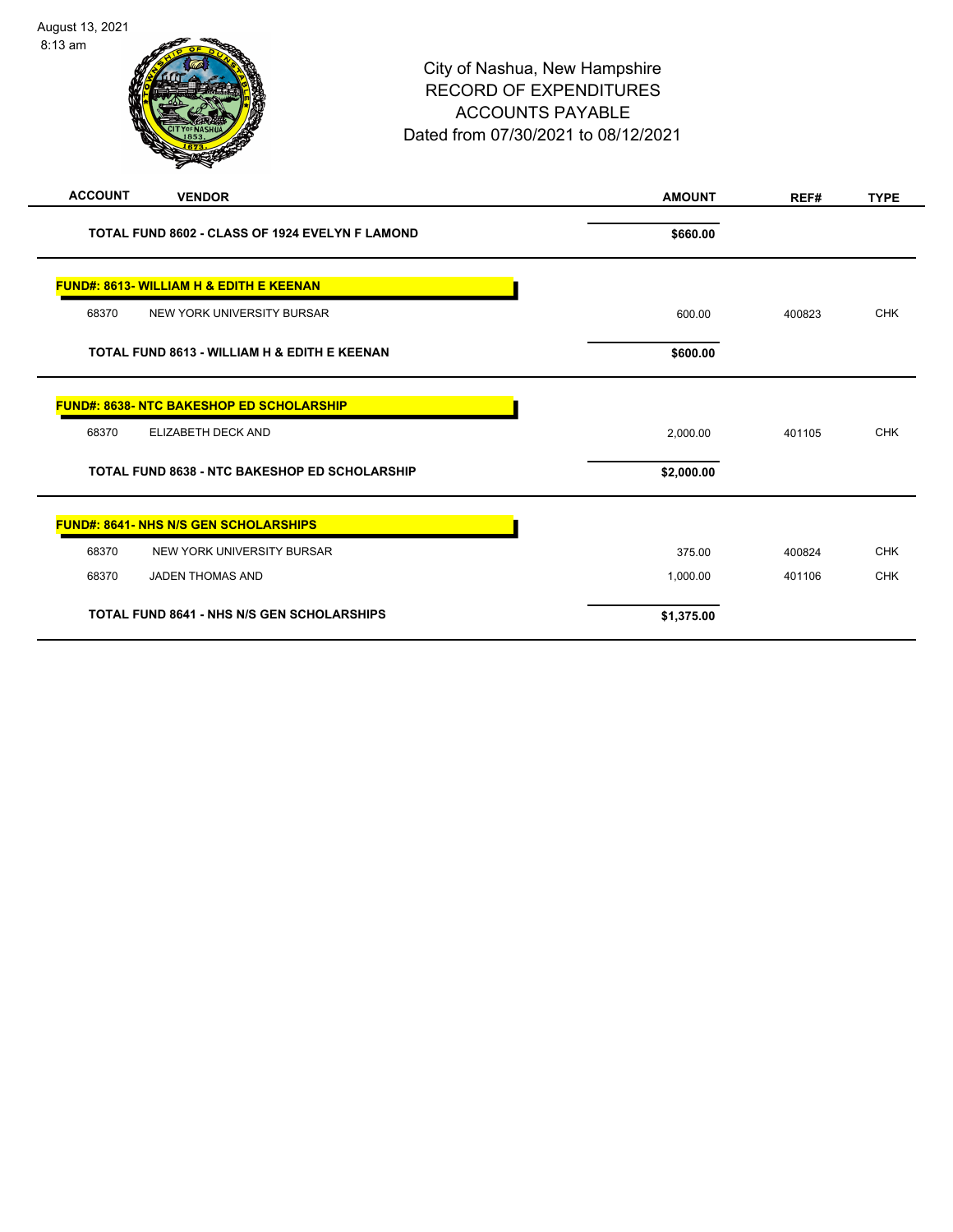

## City of Nashua, New Hampshire RECORD OF EXPENDITURES ACCOUNTS PAYABLE Dated from 07/30/2021 to 08/12/2021

| <b>VENDOR</b> |                                       | <b>AMOUNT</b><br>REF#  | <b>TYPE</b> |
|---------------|---------------------------------------|------------------------|-------------|
|               |                                       | <b>AMOUNT</b>          |             |
| 1000          | <b>GENERAL FUND</b>                   | 2,269,308.10           |             |
| 1001          | <b>GF-CAPITAL IMPROVEMENTS</b>        | 2,999.25               |             |
| 1010          | <b>GENERAL FUND PY ESCROWS</b>        | 11,089.50              |             |
| 1020          | <b>GENERAL FUND-PY ENCUMBRANCES</b>   | 218,535.27             |             |
| 2207          | ADULT ED/CONTINUING ED                | 62.21                  |             |
| 2222          | AFTER SCHOOL PROGRAM                  | 3,845.00               |             |
| 2501          | PUBLIC HEALTH CLIENT FEES FUND        | 60.00                  |             |
| 2503          | PARKS & REC PROGRAMS FUND             | 7,377.25               |             |
| 2504          | HOLMAN STADIUM EVENTS FUND            | 980.00                 |             |
| 2505          | PEG ACCESS CHANNELS FUND              | 12,689.98              |             |
| 2506          | HUNT BLDG FACILITY RENTAL FUND        | 1,049.58               |             |
| 2507          | FIRE TRAINING FACILITY RENTAL         | 145.97                 |             |
| 3010          | <b>GENERAL GOV'T GRANTS FUND</b>      | 335.29                 |             |
| 3035          | FEMA DISASTER ASSIST GRANTS           | 72,843.78              |             |
| 3068          | <b>COMMUNITY SERVICES GRANTS FUND</b> | 14,959.77              |             |
| 3070          | COMMUNITY HEALTH GRANTS FUND          | 828.93                 |             |
| 3080          | COMMUNITY DEVELOPMENT GRANTS          | 20,521.00              |             |
| 3090          | URBAN PROGRAM GRANTS FUND             | 111,590.64             |             |
| 3120          | <b>TRANSIT GRANTS FUND</b>            | 186,805.20             |             |
| 3800          | <b>SCHOOL GRANTS FUND</b>             | 57,731.52              |             |
| 4025          | DOJ DRUG FORFEITURE FUND              | 613.22                 |             |
| 4053          | FIRE REGIONAL HAZMAT FUND             | 1,780.00               |             |
| 4080          | NASHUA CONSERVATION FUND              | 21,000.00              |             |
| 4085          | NASHUA RIVERWALK TIF DISTRICT         | 4,205.00               |             |
| 5005          | CAP PROJECTS-GEN GOVT                 | 60,833.34              |             |
| 5060          | CAPITAL PROJECTS-COMM HEALTH          | 246,986.13             |             |
| 5200          | CAPITAL PROJECTS-PUBLIC WORKS         | 349,577.04             |             |
| 5700          | CAP PROJECTS-BROAD ST PARKWAY         | 1,544.12               |             |
| 5800          | SCHOOL CAPITAL PROJECTS FUND          | 2,299,156.29           |             |
| 6000          | SOLID WASTE FUND                      | 134,848.95             |             |
|               |                                       | <b>SUMMARY BY FUND</b> |             |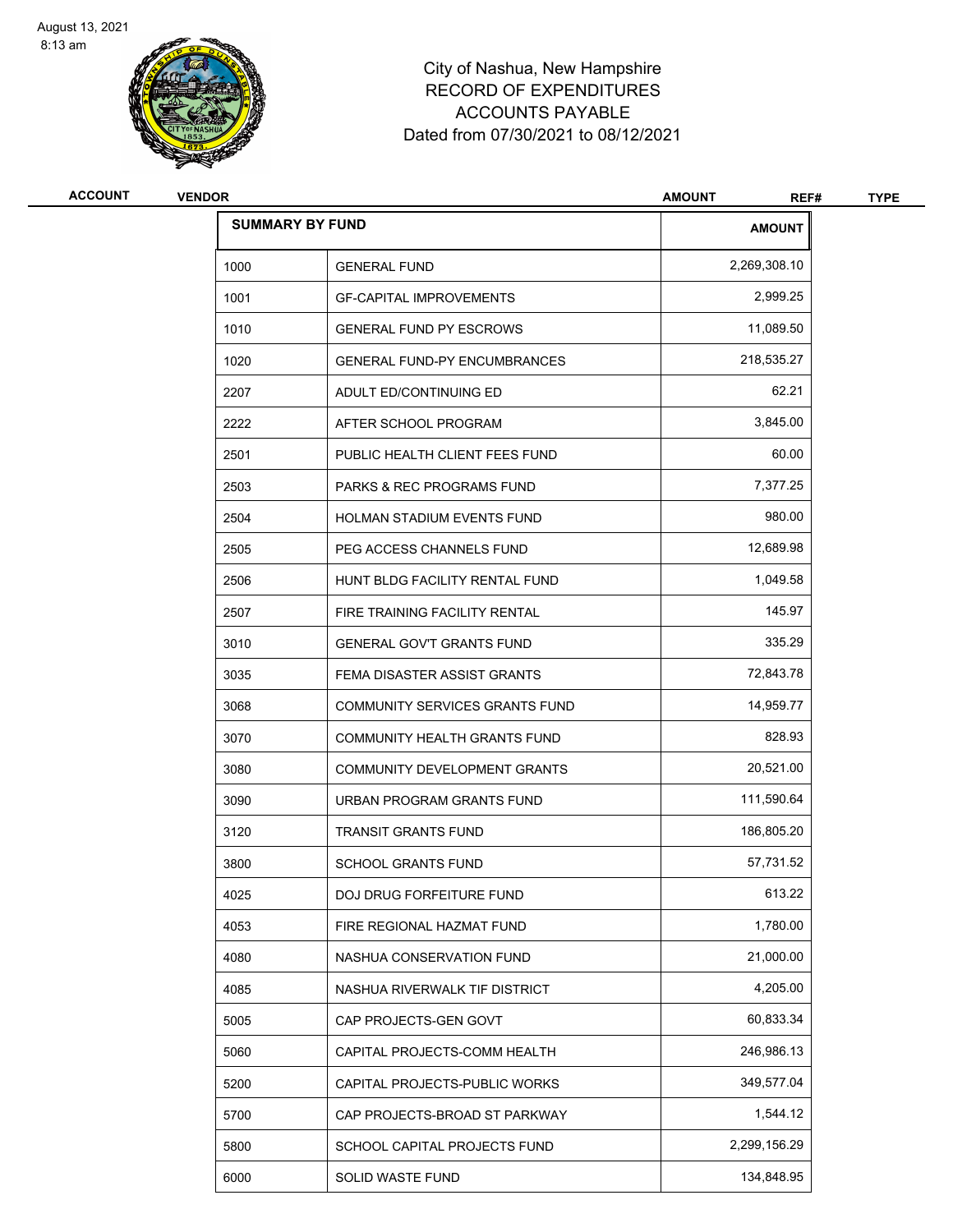

# City of Nashua, New Hampshire RECORD OF EXPENDITURES ACCOUNTS PAYABLE Dated from 07/30/2021 to 08/12/2021

| <b>VENDOR</b> |                                   | <b>AMOUNT</b><br>REF# |
|---------------|-----------------------------------|-----------------------|
|               |                                   | <b>AMOUNT</b>         |
| 6200          | <b>WASTEWATER FUND</b>            | 269,115.18            |
| 6201          | WERF-WASTEWATER EQUIP RESERVE     | 11,820.00             |
| 6500          | PROPERTY & CASUALTY FUND          | 1,282,606.24          |
| 6600          | BENEFITS SELF INSURANCE FUND      | 1,659,131.19          |
| 7052          | MINE FALLS PARK ETF               | 8,641.58              |
| 7082          | DOWNTOWN IMPROVEMENTS ETF         | 8,000.00              |
| 7506          | ETF CONTRIB-WOODLAWN CEMETERY     | 2,040.00              |
| 7526          | CHAIRMAN FUND-BOARD OF HEALTH     | 500.00                |
| 7546          | LIB-VIRGINIA CARR BLOOMFIELD      | 500.00                |
| 7580          | <b>PAVING ETF</b>                 | 362,441.62            |
| 8063          | <b>LIBRARY-HENRY STEARNS FUND</b> | 193.75                |
| 8200          | <b>BPW PENSION FUND</b>           | 11,750.00             |
| 8400          | AGENCY-DEVELOPER ESCROWS          | 35,920.00             |
| 8602          | CLASS OF 1924 EVELYN F LAMOND     | 660.00                |
| 8613          | WILLIAM H & EDITH E KEENAN        | 600.00                |
| 8638          | NTC BAKESHOP ED SCHOLARSHIP       | 2,000.00              |
| 8641          | NHS N/S GEN SCHOLARSHIPS          | 1,375.00              |
| <b>TOTAL:</b> |                                   | 9,771,596.89          |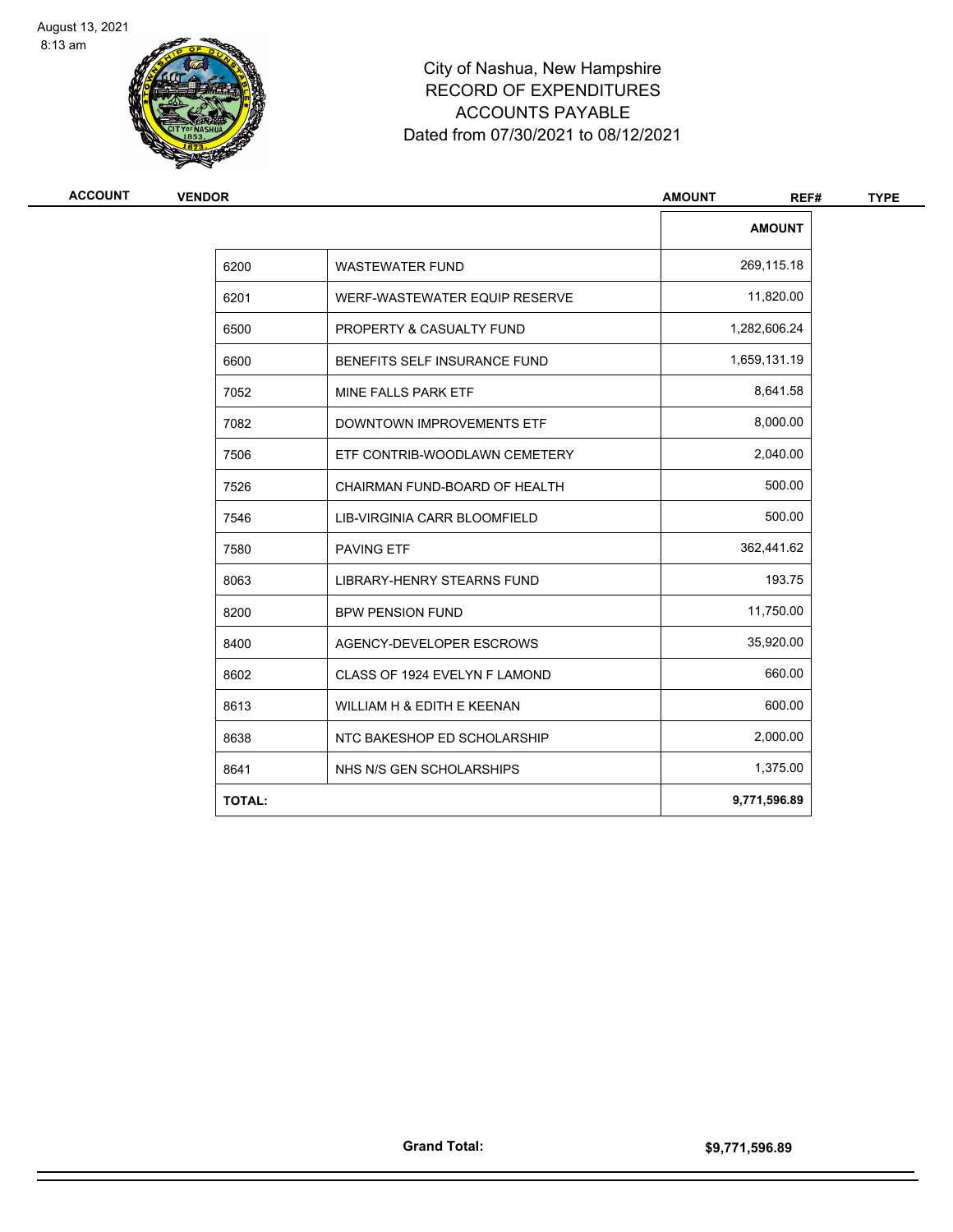

Page 38 of 90

|                                   | PAY DATE                 | <b>ACCOUNT</b>                       | <b>DESCRIPTION</b>                       | <b>AMOUNT</b> |
|-----------------------------------|--------------------------|--------------------------------------|------------------------------------------|---------------|
| <b>FUND#: 1000 - GENERAL FUND</b> |                          |                                      |                                          |               |
| 101                               | <b>MAYOR</b>             |                                      |                                          |               |
|                                   | 8/5/21                   | 51100                                | CHIEF OF STAFF                           | 1,890.60      |
|                                   | 8/12/21                  | 51100                                | CHIEF OF STAFF                           | 1,890.61      |
|                                   | 8/5/21                   | 51100                                | COMMUNICATIONS & SPECIAL PRJ COORDINATOR | 954.90        |
|                                   | 8/12/21                  | 51100                                | COMMUNICATIONS & SPECIAL PRJ COORDINATOR | 954.90        |
|                                   | 8/5/21                   | 51100                                | COMMUNICATIONS REPRESENTATIVE            | 854.50        |
|                                   | 8/12/21                  | 51100                                | COMMUNICATIONS REPRESENTATIVE            | 854.50        |
|                                   | 8/5/21                   | 51100                                | CONSTITUENT SERVICES COORDINATOR         | 954.95        |
|                                   | 8/12/21                  | 51100                                | CONSTITUENT SERVICES COORDINATOR         | 954.95        |
|                                   | 8/5/21                   | 51500                                | <b>MAYOR</b>                             | 2,374.00      |
|                                   | 8/12/21                  | 51500                                | <b>MAYOR</b>                             | 2,374.00      |
|                                   | <b>TOTAL 101 - MAYOR</b> |                                      |                                          | \$14,057.91   |
|                                   |                          |                                      |                                          |               |
| 102                               |                          | <b>BOARD OF ALDERMEN</b>             |                                          |               |
|                                   | 8/5/21                   | 51100                                | LEGISLATIVE AFFAIRS MANAGER              | 1,769.70      |
|                                   | 8/12/21                  | 51100                                | LEGISLATIVE AFFAIRS MANAGER              | 1,769.70      |
|                                   | 8/5/21                   | 51200                                | <b>CLERK VITAL RECORDS II</b>            | 390.90        |
|                                   | 8/12/21                  | 51200                                | <b>CLERK VITAL RECORDS II</b>            | 336.47        |
|                                   |                          | <b>TOTAL 102 - BOARD OF ALDERMEN</b> |                                          | \$4,266.77    |
| 103                               | <b>LEGAL</b>             |                                      |                                          |               |
|                                   | 8/5/21                   | 51100                                | <b>CORPORATION COUNSEL</b>               | 2,760.80      |
|                                   | 8/12/21                  | 51100                                | <b>CORPORATION COUNSEL</b>               | 2,760.80      |
|                                   | 8/5/21                   | 51100                                | DEPUTY CORPORATION COUNSEL               | 4,773.45      |
|                                   | 8/12/21                  | 51100                                | DEPUTY CORPORATION COUNSEL               | 4,773.45      |
|                                   | 8/5/21                   | 51100                                | <b>LEGAL ASSISTANT</b>                   | 2,221.70      |
|                                   | 8/12/21                  | 51100                                | <b>LEGAL ASSISTANT</b>                   | 2,221.70      |
|                                   | 8/5/21                   | 51100                                | RIGHT TO KNOW COORDINATOR                | 1,428.45      |
|                                   | 8/12/21                  | 51100                                | RIGHT TO KNOW COORDINATOR                | 1,428.45      |
|                                   | <b>TOTAL 103 - LEGAL</b> |                                      |                                          | \$22,368.80   |
| 106                               |                          | <b>ADMINISTRATIVE SERVICES</b>       |                                          |               |
|                                   | 8/5/21                   | 51100                                | ADMINISTRATIVE ASSISTANT I               | 493.83        |
|                                   | 8/5/21                   | 51100                                | ADMINISTRATIVE SERVICES DIRECTOR         | 2,268.75      |
|                                   | 8/12/21                  | 51100                                | ADMINISTRATIVE SERVICES DIRECTOR         | 2,268.75      |
|                                   | 8/5/21                   | 51100                                | <b>GRANT WRITER</b>                      | 737.40        |
|                                   | 8/12/21                  | 51100                                | <b>GRANT WRITER</b>                      | 737.40        |
|                                   | 8/5/21                   | 51750                                | ADMINISTRATIVE ASSISTANT I               | 3,352.86      |
|                                   |                          |                                      | .                                        |               |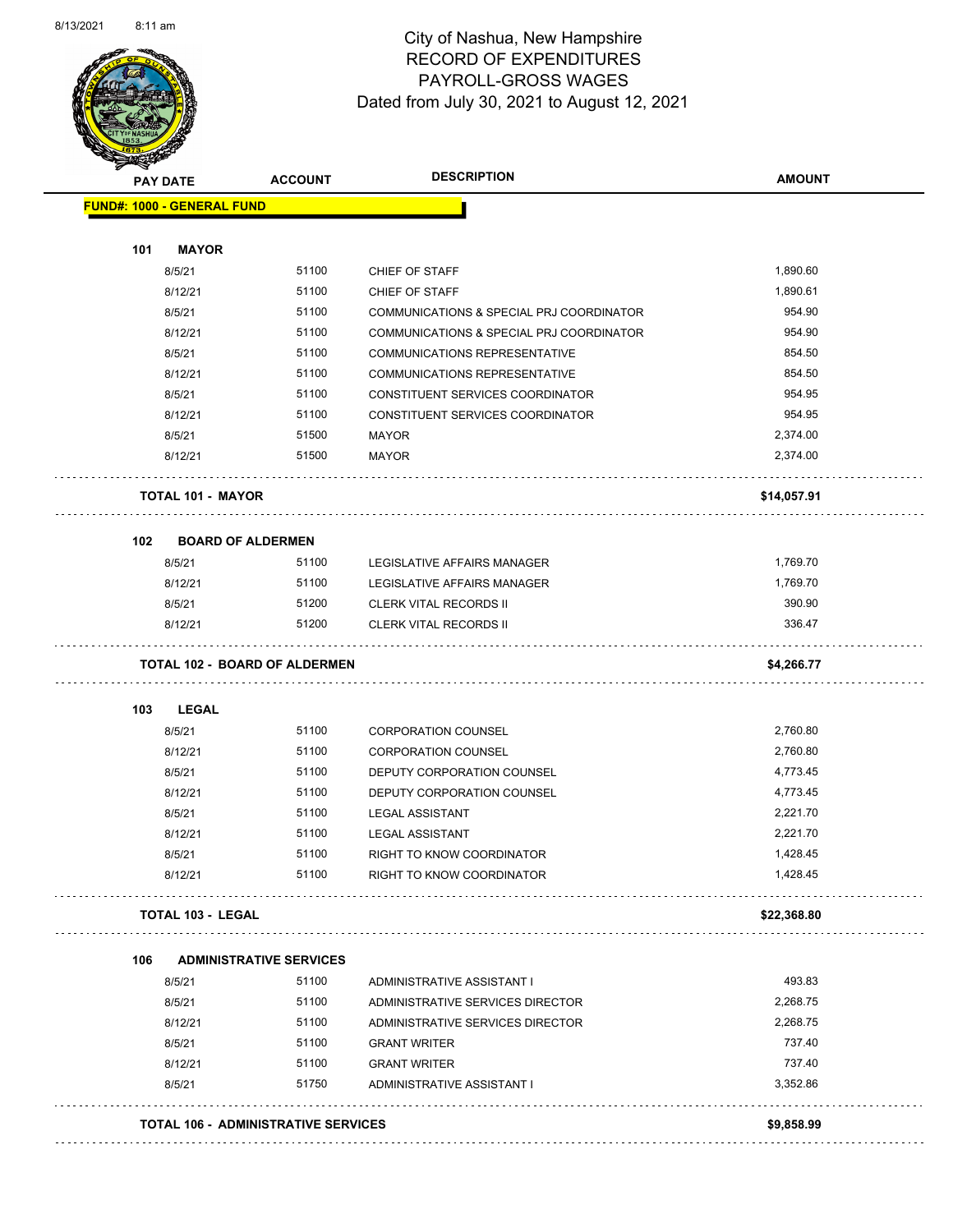

Page 39 of 90

|     | <b>PAY DATE</b>                   | <b>ACCOUNT</b>                                   | <b>DESCRIPTION</b>                         | <b>AMOUNT</b> |
|-----|-----------------------------------|--------------------------------------------------|--------------------------------------------|---------------|
|     | <b>FUND#: 1000 - GENERAL FUND</b> |                                                  |                                            |               |
| 107 | <b>CITY CLERK</b>                 |                                                  |                                            |               |
|     | 8/5/21                            | 51100                                            | <b>CITY CLERK</b>                          | 2,045.05      |
|     | 8/12/21                           | 51100                                            | <b>CITY CLERK</b>                          | 2,045.05      |
|     | 8/5/21                            | 51100                                            | <b>CLERK VITAL RECORDS II</b>              | 2,077.65      |
|     | 8/12/21                           | 51100                                            | <b>CLERK VITAL RECORDS II</b>              | 2,077.65      |
|     | 8/5/21                            | 51100                                            | DEPUTY CITY CLERK                          | 1,165.25      |
|     | 8/12/21                           | 51100                                            | DEPUTY CITY CLERK                          | 1,165.25      |
|     | 8/12/21                           | 51400                                            | <b>CITY CLERK TEMP</b>                     | 300.00        |
|     | <b>TOTAL 107 - CITY CLERK</b>     |                                                  |                                            | \$10,875.90   |
| 108 | <b>ENERGY MANAGEMENT</b>          |                                                  |                                            |               |
|     | 8/5/21                            | 51100                                            | <b>ENERGY MANAGER</b>                      | 1,573.05      |
|     | 8/12/21                           | 51100                                            | <b>ENERGY MANAGER</b>                      | 1,573.05      |
|     |                                   | <b>TOTAL 108 - ENERGY MANAGEMENT</b>             |                                            | \$3,146.10    |
| 110 |                                   | <b>ARLINGTON ST COMMUNITY CENTER</b>             |                                            |               |
|     | 8/5/21                            | 51100                                            | ARLINGTON STREET COMMUNITY CENTER DIRECTOR | 1,124.80      |
|     | 8/12/21                           | 51100                                            | ARLINGTON STREET COMMUNITY CENTER DIRECTOR | 1,124.80      |
|     |                                   | <b>TOTAL 110 - ARLINGTON ST COMMUNITY CENTER</b> |                                            | \$2,249.60    |
| 111 | <b>HUMAN RESOURCES</b>            |                                                  |                                            | 969.50        |
|     | 8/5/21                            | 51100<br>51100                                   | <b>HR SPECIALIST</b>                       | 969.51        |
|     | 8/12/21<br>8/5/21                 | 51100                                            | HR SPECIALIST<br>HRIS & PAYROLL ANALYST    | 1,398.25      |
|     | 8/12/21                           | 51100                                            | HRIS & PAYROLL ANALYST                     | 1,398.25      |
|     | 8/5/21                            | 51100                                            | HUMAN RESOURCES MANAGER                    | 1,512.50      |
|     |                                   | 51100                                            | HUMAN RESOURCES MANAGER                    | 1,512.50      |
|     |                                   |                                                  |                                            |               |
|     | 8/12/21                           | 51100                                            | PAYROLL ANALYST                            | 2,625.37      |
|     | 8/5/21<br>8/12/21                 | 51100                                            |                                            | 2,625.36      |
|     | 8/5/21                            | 51100                                            | PAYROLL ANALYST<br>PAYROLL MANAGER         | 1,738.30      |
|     | 8/12/21                           | 51100                                            | PAYROLL MANAGER                            | 1,738.30      |
|     | 8/5/21                            | 51200                                            | ADMINISTRATIVE ASSISTANT I                 | 559.21        |
|     | 8/12/21                           | 51200                                            | ADMINISTRATIVE ASSISTANT I                 | 559.20        |
|     | 8/5/21                            | 51200                                            | HUMAN RESOURCES TEMP                       | 600.00        |
|     | 8/12/21                           | 51200                                            | HUMAN RESOURCES TEMP                       | 560.00        |
|     | 8/12/21                           | 51300                                            | HR SPECIALIST                              | 9.09          |
|     | 8/5/21                            | 51300                                            | PAYROLL ANALYST                            | 37.38         |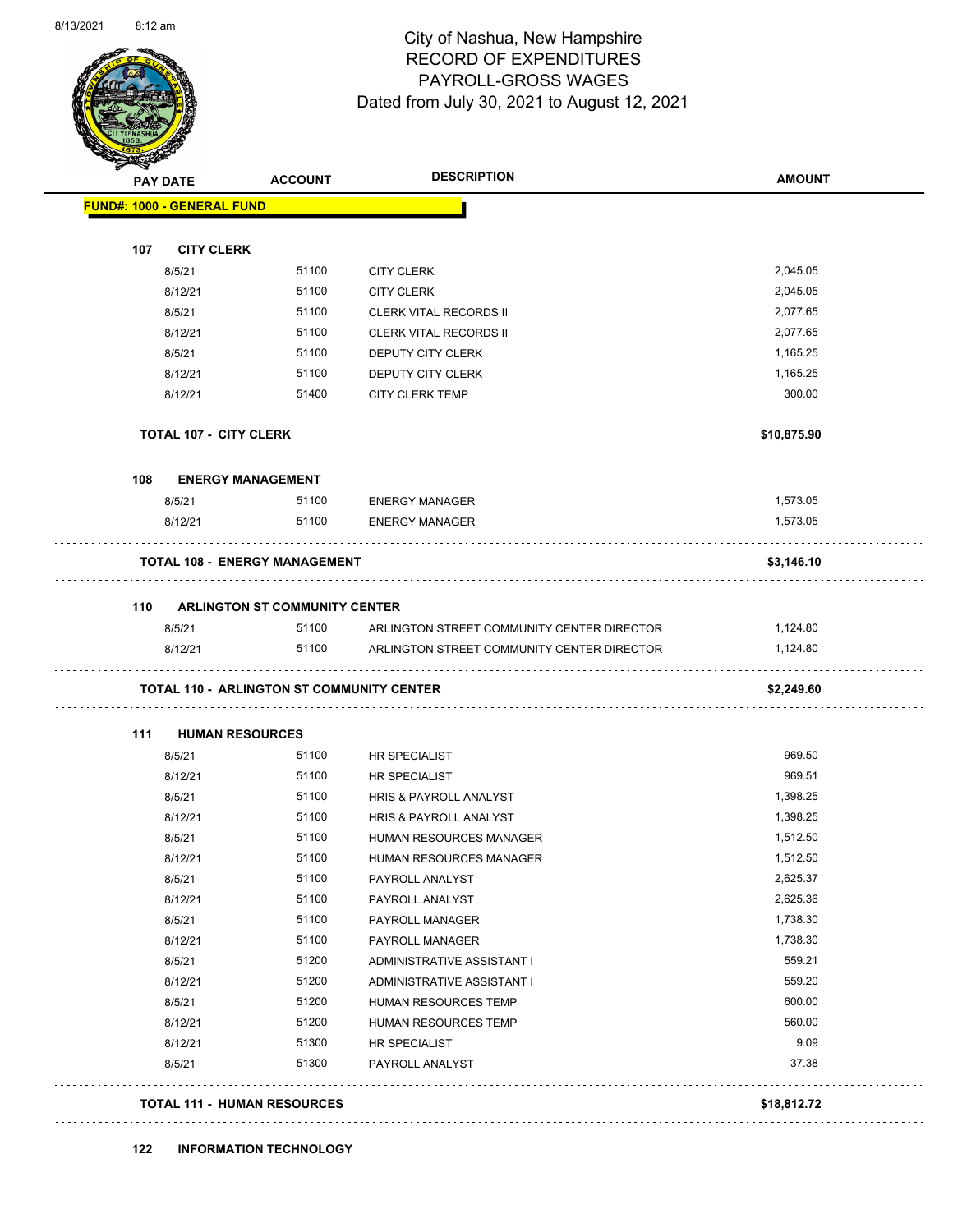

| <b>PAY DATE</b>                   | <b>ACCOUNT</b>                            | <b>DESCRIPTION</b>                       | <b>AMOUNT</b> |
|-----------------------------------|-------------------------------------------|------------------------------------------|---------------|
| <b>FUND#: 1000 - GENERAL FUND</b> |                                           |                                          |               |
|                                   |                                           |                                          |               |
| 122                               | <b>INFORMATION TECHNOLOGY</b>             |                                          |               |
| 8/5/21                            | 51100                                     | ADMIN ASSISTANT III                      | 871.25        |
| 8/12/21                           | 51100                                     | ADMIN ASSISTANT III                      | 871.25        |
| 8/5/21                            | 51100                                     | DEPUTY DIRECTOR IT                       | 2,515.40      |
| 8/12/21                           | 51100                                     | DEPUTY DIRECTOR IT                       | 2,515.40      |
| 8/5/21                            | 51100                                     | <b>ENTERPRISE SYS ADMINISTRATOR</b>      | 1,840.55      |
| 8/12/21                           | 51100                                     | ENTERPRISE SYS ADMINISTRATOR             | 1,840.55      |
| 8/5/21                            | 51100                                     | ERP SYSTEM ADMIN DBA                     | 2,045.05      |
| 8/12/21                           | 51100                                     | ERP SYSTEM ADMIN DBA                     | 2,045.05      |
| 8/5/21                            | 51100                                     | IT APPLICATIONS ANALYST                  | 3,007.90      |
| 8/12/21                           | 51100                                     | IT APPLICATIONS ANALYST                  | 3,007.90      |
| 8/5/21                            | 51100                                     | IT INFRASTRUCTURE ANALYST                | 1,401.90      |
| 8/12/21                           | 51100                                     | IT INFRASTRUCTURE ANALYST                | 1,401.90      |
| 8/5/21                            | 51100                                     | IT MANAGER, INFRASTRUCTURE               | 1,738.30      |
| 8/12/21                           | 51100                                     | IT MANAGER, INFRASTRUCTURE               | 1,738.30      |
| 8/5/21                            | 51100                                     | IT MANAGER, PROJECT/DEVELOPMENT SERVICES | 1,840.55      |
| 8/12/21                           | 51100                                     | IT MANAGER, PROJECT/DEVELOPMENT SERVICES | 1,840.55      |
| 8/5/21                            | 51100                                     | TECHNICAL SPEC II NET SUPPORT            | 2,383.76      |
| 8/12/21                           | 51100                                     | TECHNICAL SPEC II NET SUPPORT            | 2,383.75      |
| 8/5/21                            | 51100                                     | WEB ADMINISTRATOR/GRAPHIC DESINGER       | 1,033.40      |
| 8/12/21                           | 51100                                     | WEB ADMINISTRATOR/GRAPHIC DESINGER       | 1,033.40      |
| 8/5/21                            | 55118                                     | TELEPHONE-CELLULAR                       | 913.00        |
|                                   | <b>TOTAL 122 - INFORMATION TECHNOLOGY</b> |                                          | \$38,269.11   |
| 126                               | <b>FINANCIAL SERVICES</b>                 |                                          |               |
| 8/5/21                            | 51100                                     | <b>ACCOUNTANT</b>                        | 1,116.25      |
| 8/12/21                           | 51100                                     | <b>ACCOUNTANT</b>                        | 1,116.25      |
| 8/5/21                            | 51100                                     | ACCOUNTS PAYABLE COORDINATOR             | 2,482.40      |
| 8/12/21                           | 51100                                     | ACCOUNTS PAYABLE COORDINATOR             | 2,482.41      |
| 8/5/21                            | 51100                                     | ACCOUNTS PAYABLE SUPV                    | 1,227.05      |
| 8/12/21                           | 51100                                     | ACCOUNTS PAYABLE SUPV                    | 1,227.05      |
| 8/5/21                            | 51100                                     | <b>CFO COMPTROLLER</b>                   | 2,760.80      |
| 8/12/21                           | 51100                                     | CFO COMPTROLLER                          | 2,760.80      |
| 8/5/21                            | 51100                                     | DEP TREASURER TAX COLLECTOR              | 1,701.55      |
| 8/12/21                           | 51100                                     | DEP TREASURER TAX COLLECTOR              | 1,701.55      |
| 8/5/21                            | 51100                                     | FINANCE AND ADMIN MANAGER                | 920.25        |
| 8/12/21                           | 51100                                     | FINANCE AND ADMIN MANAGER                | 920.25        |
| 8/5/21                            | 51100                                     | MVR CLERK I                              | 1,083.18      |
| 8/12/21                           | 51100                                     | <b>MVR CLERK I</b>                       | 1,083.15      |
| 8/5/21                            | 51100                                     | MVR CLERK II                             | 1,049.35      |
| 8/12/21                           | 51100                                     | MVR CLERK II                             | 1,049.35      |
| 8/5/21                            | 51100                                     | MVR CLERK III                            | 1,666.55      |
| 8/12/21                           | 51100                                     | MVR CLERK III                            | 1,666.55      |
| 8/5/21                            | 51100                                     | ORDINANCE VIOLATIONS COORDINATOR         | 556.30        |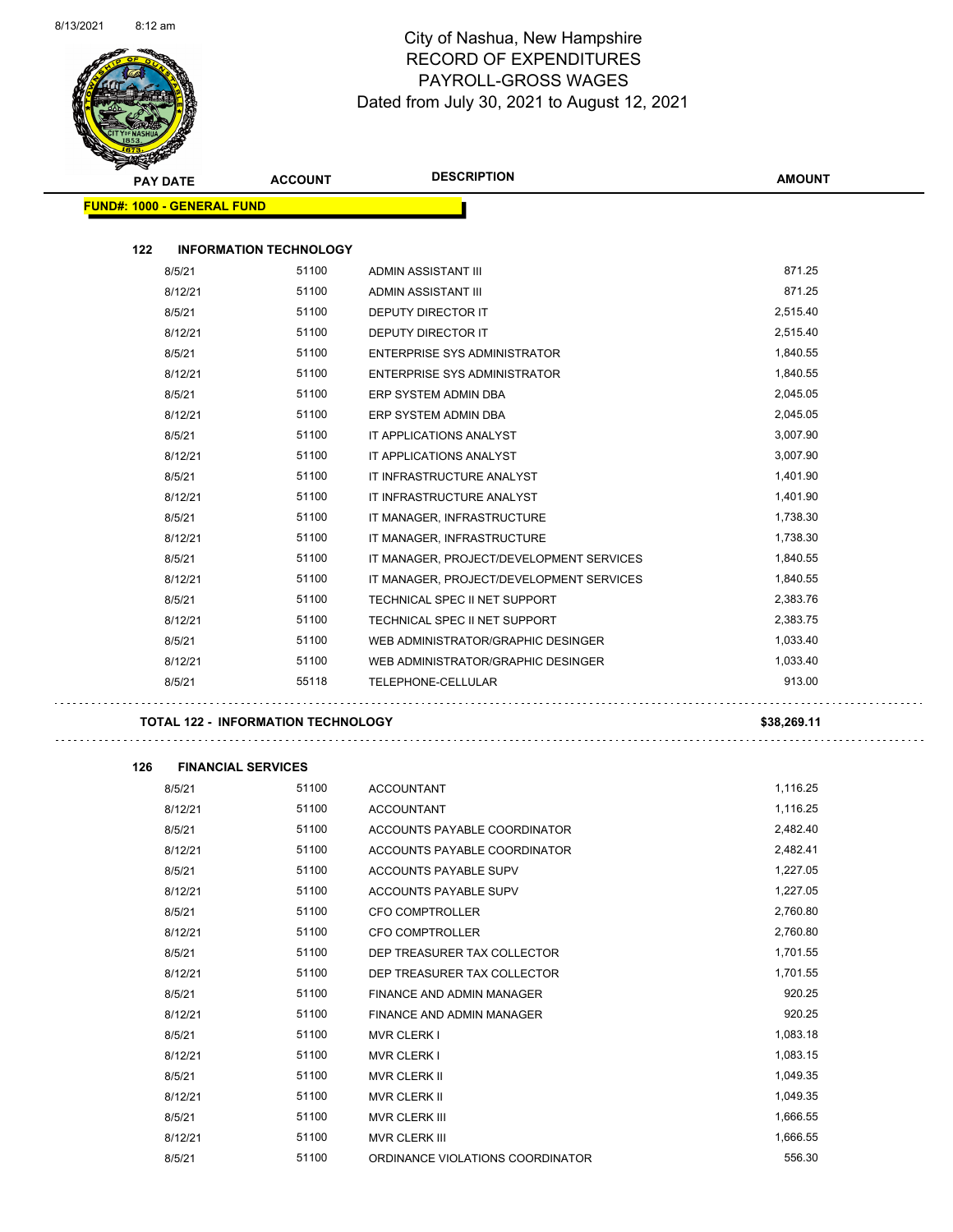

### City of Nashua, New Hampshire RECORD OF EXPENDITURES PAYROLL-GROSS WAGES Dated from July 30, 2021 to August 12, 2021

| <b>PAY DATE</b>                   | <b>ACCOUNT</b>                        | <b>DESCRIPTION</b>               | <b>AMOUNT</b> |
|-----------------------------------|---------------------------------------|----------------------------------|---------------|
| <b>FUND#: 1000 - GENERAL FUND</b> |                                       |                                  |               |
| <b>FINANCIAL SERVICES</b><br>126  |                                       |                                  |               |
| 8/12/21                           | 51100                                 | ORDINANCE VIOLATIONS COORDINATOR | 552.83        |
| 8/5/21                            | 51100                                 | REVENUE ACCOUNTS SPEC            | 943.70        |
| 8/12/21                           | 51100                                 | REVENUE ACCOUNTS SPEC            | 943.70        |
| 8/5/21                            | 51100                                 | REVENUE COORDINATOR              | 1,159.70      |
| 8/12/21                           | 51100                                 | <b>REVENUE COORDINATOR</b>       | 1,159.70      |
| 8/5/21                            | 51100                                 | <b>SENIOR FINANCE MANAGER</b>    | 1,840.55      |
| 8/12/21                           | 51100                                 | <b>SENIOR FINANCE MANAGER</b>    | 1,840.55      |
| 8/5/21                            | 51100                                 | SENIOR FINANCIAL ANALYST         | 1,332.49      |
| 8/12/21                           | 51100                                 | SENIOR FINANCIAL ANALYST         | 1,332.50      |
| 8/5/21                            | 51100                                 | SR MGR ACCT FIN REPORTING        | 1,431.55      |
| 8/12/21                           | 51100                                 | SR MGR ACCT FIN REPORTING        | 1,431.55      |
| 8/5/21                            | 51100                                 | SUPV VEHICLE REGISTRATION        | 1,329.30      |
| 8/12/21                           | 51100                                 | <b>SUPV VEHICLE REGISTRATION</b> | 1,329.30      |
| 8/5/21                            | 51100                                 | TREASURER TAX COLLECTOR          | 2,290.45      |
| 8/12/21                           | 51100                                 | <b>TREASURER TAX COLLECTOR</b>   | 2,290.45      |
| 7/30/21                           | 51100                                 | <b>TRUST ACCOUNTANT PT</b>       | 223.58        |
| 8/5/21                            | 51200                                 | <b>ACCOUNTING TEMP</b>           | 1,153.75      |
| 8/12/21                           | 51200                                 | <b>ACCOUNTING TEMP</b>           | 1,050.00      |
| 8/5/21                            | 51300                                 | ACCOUNTS PAYABLE COORDINATOR     | 16.28         |
| 8/5/21                            | 51300                                 | <b>MVR CLERK III</b>             | 7.98          |
| 8/12/21                           | 51300                                 | <b>MVR CLERK III</b>             | 168.06        |
| 8/5/21                            | 51300                                 | <b>REVENUE COORDINATOR</b>       | 76.09         |
| 8/12/21                           | 51300                                 | <b>REVENUE COORDINATOR</b>       | 326.17        |
|                                   | <b>TOTAL 126 - FINANCIAL SERVICES</b> |                                  | \$52,801.27   |

| 8/5/21  | 51100 | <b>BUILDING MANAGER</b> | 1,461.05 |
|---------|-------|-------------------------|----------|
| 8/12/21 | 51100 | <b>BUILDING MANAGER</b> | 1,461.05 |
| 7/30/21 | 51100 | <b>CUSTODIAN I</b>      | 714.58   |
| 8/5/21  | 51100 | <b>CUSTODIAN I</b>      | 660.15   |
| 8/12/21 | 51100 | <b>CUSTODIAN I</b>      | 660.15   |
| 8/5/21  | 51100 | <b>MAINTENANCE SPEC</b> | 1,409.39 |
| 8/12/21 | 51100 | <b>MAINTENANCE SPEC</b> | 1,465.10 |
| 8/5/21  | 51200 | <b>CUSTODIAN I</b>      | 396.59   |
| 8/12/21 | 51200 | <b>CUSTODIAN I</b>      | 396.59   |
| 8/5/21  | 51300 | <b>CUSTODIAN I</b>      | 99.03    |
| 8/12/21 | 51300 | <b>CUSTODIAN I</b>      | 105.21   |
| 7/30/21 | 51750 | <b>CUSTODIAN I</b>      | 3,604.16 |
|         |       |                         |          |

**TOTAL 129 - CITY BUILDINGS \$12,433.05**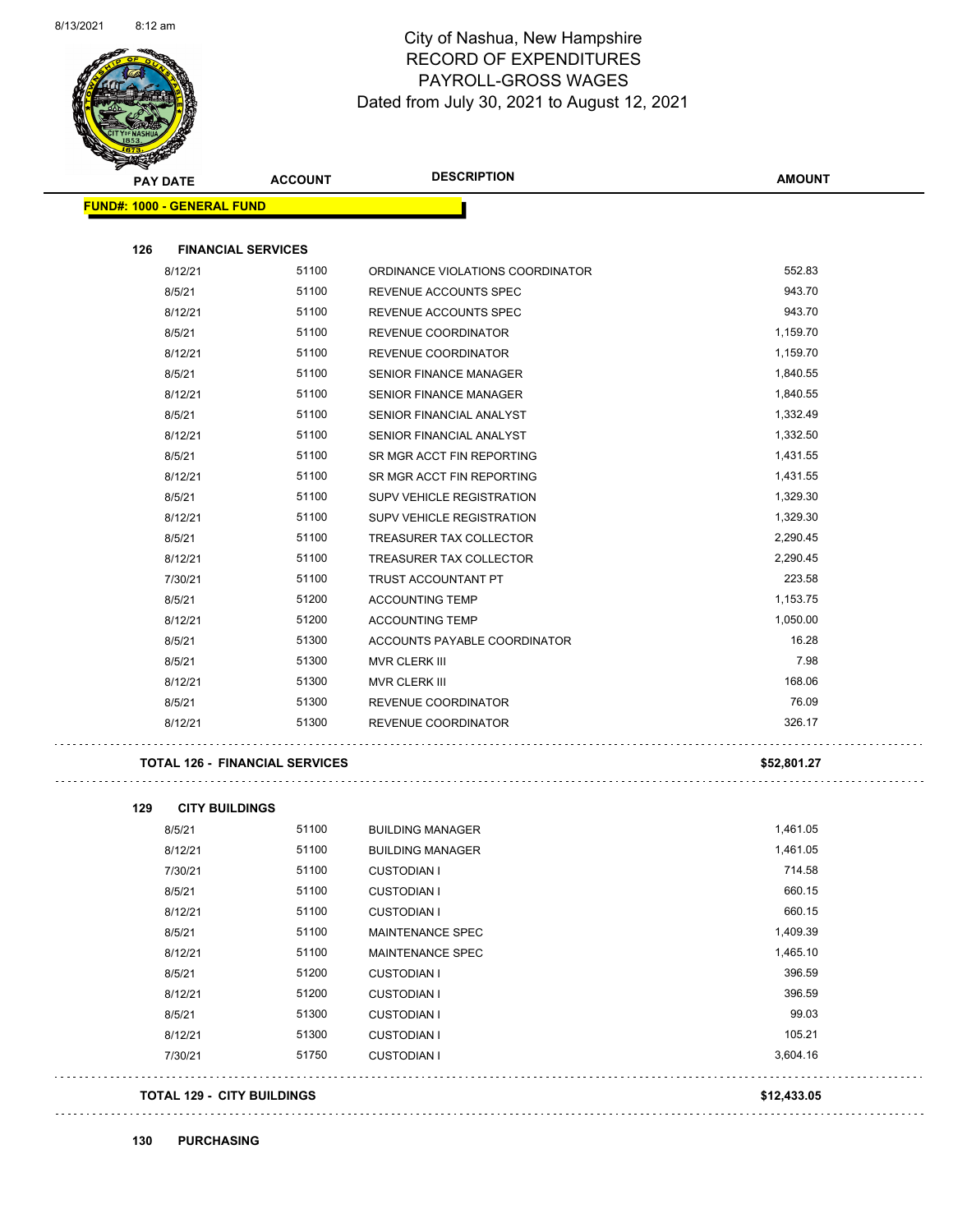

Page 42 of 90

|     | <b>PAY DATE</b>                   | <b>ACCOUNT</b> | <b>DESCRIPTION</b>                                    | <b>AMOUNT</b>        |
|-----|-----------------------------------|----------------|-------------------------------------------------------|----------------------|
|     | <b>FUND#: 1000 - GENERAL FUND</b> |                |                                                       |                      |
| 130 | <b>PURCHASING</b>                 |                |                                                       |                      |
|     | 8/5/21                            | 51100          | PURCHASING AGENT I                                    | 814.30               |
|     | 8/12/21                           | 51100          | PURCHASING AGENT I                                    | 814.30               |
|     | 8/5/21                            | 51100          | PURCHASING AGENT II                                   | 998.41               |
|     | 8/12/21                           | 51100          | PURCHASING AGENT II                                   | 1,023.69             |
|     | 8/5/21                            | 51100          | PURCHASING MANAGER                                    | 1,840.55             |
|     | 8/12/21                           | 51100          | PURCHASING MANAGER                                    | 1,840.55             |
|     | 8/5/21                            | 51200          | MESSENGER MAIL DISTRIBUTION CL                        | 84.17                |
|     | 8/5/21                            | 51750          | MESSENGER MAIL DISTRIBUTION CL                        | 1,586.62             |
|     | <b>TOTAL 130 - PURCHASING</b>     |                |                                                       | \$9,002.59           |
|     |                                   |                |                                                       |                      |
| 131 | <b>HUNT BUILDING</b><br>8/5/21    | 51100          | OED COORDINATOR                                       | 605.95               |
|     | 8/12/21                           | 51100          | OED COORDINATOR                                       | 605.95               |
|     | <b>TOTAL 131 - HUNT BUILDING</b>  |                |                                                       | \$1,211.90           |
|     |                                   |                |                                                       |                      |
| 132 | <b>ASSESSING</b>                  |                |                                                       |                      |
|     | 8/5/21                            | 51100          | ASSESSING ADMIN SPEC II CSR                           | 1,547.45             |
|     | 8/12/21                           | 51100          | ASSESSING ADMIN SPEC II CSR                           | 1,547.45             |
|     | 8/5/21                            | 51100          | ASSESSOR I                                            | 925.25               |
|     | 8/12/21                           | 51100          | ASSESSOR I                                            | 925.25               |
|     | 8/5/21                            | 51100          | ASSESSOR II                                           | 1,230.70             |
|     | 8/12/21                           | 51100          | ASSESSOR II                                           | 1,230.70             |
|     | 8/5/21                            | 51100          | ASSESSOR III                                          | 2,646.75<br>2,646.75 |
|     | 8/12/21                           | 51100          | ASSESSOR III                                          | 2,418.55             |
|     | 8/5/21                            | 51100          | <b>CHIEF ASSESSOR</b><br><b>CHIEF ASSESSOR</b>        |                      |
|     | 8/12/21                           | 51100<br>51100 | DEPARTMENT COORDINATOR                                | 2,418.55<br>814.80   |
|     | 8/5/21                            | 51100          |                                                       | 814.80               |
|     | 8/12/21<br>8/12/21                | 51750          | DEPARTMENT COORDINATOR<br>ASSESSING ADMIN SPEC II CSR | 4,370.92             |
|     | <b>TOTAL 132 - ASSESSING</b>      |                |                                                       | \$23,537.92          |
|     | .                                 |                |                                                       |                      |
| 134 | GIS<br>8/5/21                     | 51100          | <b>GIS TECHNICIAN II</b>                              | 1,260.70             |
|     | 8/12/21                           | 51100          | <b>GIS TECHNICIAN II</b>                              | 1,260.70             |
|     | <b>TOTAL 134 - GIS</b>            |                |                                                       | \$2,521.40           |
| 140 | <b>PINEWOOD CEMETERY</b>          |                |                                                       |                      |
|     |                                   |                |                                                       |                      |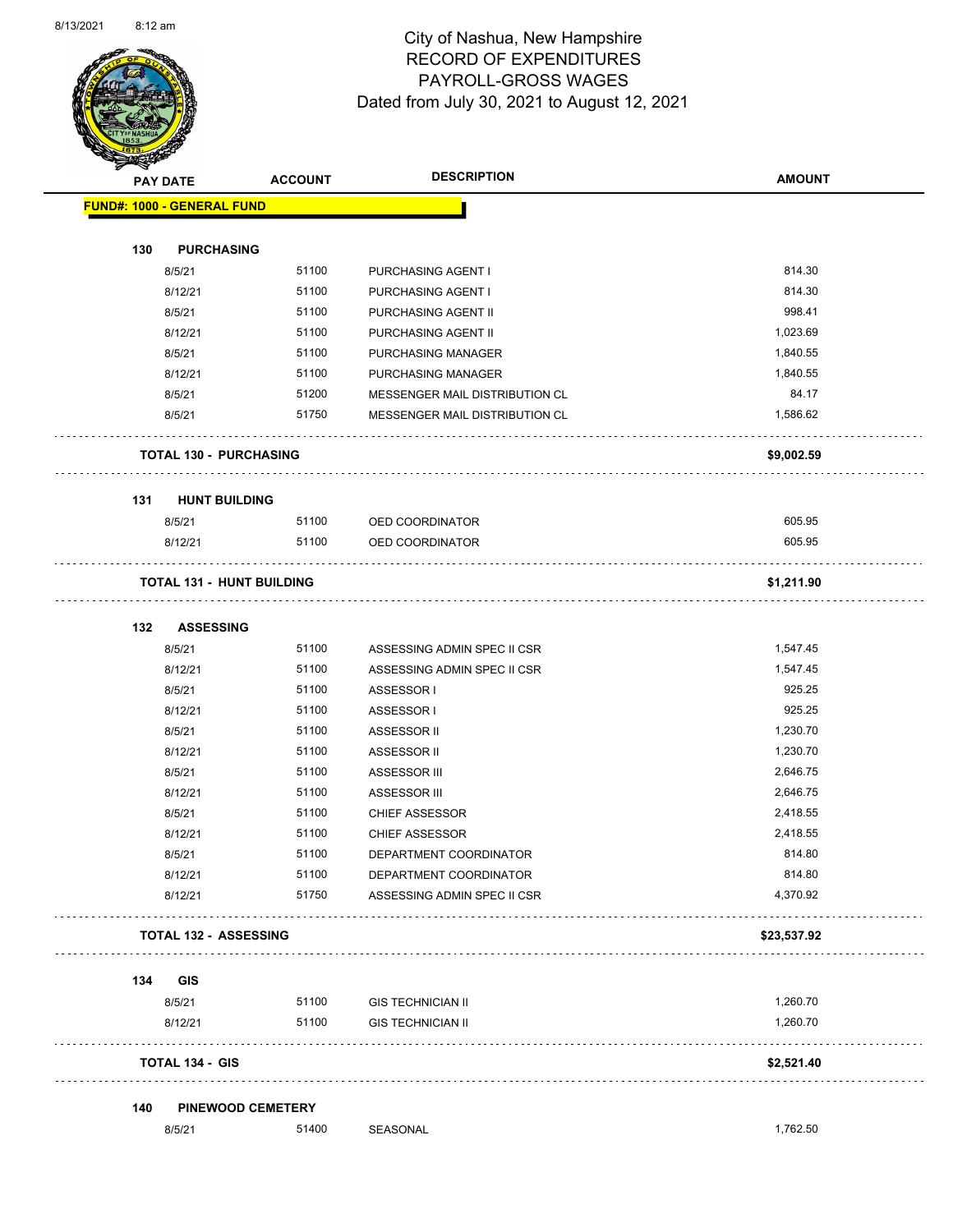

Page 43 of 90

|     | <b>PAY DATE</b>                   | <b>ACCOUNT</b>                                        | <b>DESCRIPTION</b>                  | <b>AMOUNT</b> |
|-----|-----------------------------------|-------------------------------------------------------|-------------------------------------|---------------|
|     | <b>FUND#: 1000 - GENERAL FUND</b> |                                                       |                                     |               |
|     |                                   | <b>TOTAL 140 - PINEWOOD CEMETERY</b>                  |                                     | \$1,762.50    |
| 142 |                                   | <b>WOODLAWN CEMETERY</b>                              |                                     |               |
|     | 8/5/21                            | 51100                                                 | <b>GROUNDSKEEPER CEMETERY</b>       | 1,533.80      |
|     | 8/12/21                           | 51100                                                 | <b>GROUNDSKEEPER CEMETERY</b>       | 1,533.80      |
|     | 8/5/21                            | 51100                                                 | <b>SUBFOREMAN CEMETERY</b>          | 971.40        |
|     | 8/12/21                           | 51100                                                 | SUBFOREMAN CEMETERY                 | 971.40        |
|     | 8/5/21                            | 51100                                                 | SUPERINTENDENT CEMETERY I           | 1,329.30      |
|     | 8/12/21                           | 51100                                                 | SUPERINTENDENT CEMETERY I           | 1,329.30      |
|     | 8/5/21                            | 51300                                                 | <b>GROUNDSKEEPER CEMETERY</b>       | 100.66        |
|     | 8/12/21                           | 51300                                                 | <b>GROUNDSKEEPER CEMETERY</b>       | 208.49        |
|     | 8/5/21                            | 51300                                                 | SUBFOREMAN CEMETERY                 | 9.11          |
|     | 8/12/21                           | 51300                                                 | SUBFOREMAN CEMETERY                 | 9.11          |
|     | 8/12/21                           | 51400                                                 | SEASONAL                            | 1,188.75      |
|     |                                   | <b>TOTAL 142 - WOODLAWN CEMETERY</b>                  |                                     | \$9,185.12    |
|     |                                   |                                                       |                                     |               |
| 144 |                                   | <b>EDGEWOOD &amp; SUBURBAN CEMETERIES</b>             |                                     |               |
|     | 8/5/21                            | 51100                                                 | <b>GROUNDSKEEPER CEMETERY</b>       | 1,439.80      |
|     | 8/12/21                           | 51100                                                 | <b>GROUNDSKEEPER CEMETERY</b>       | 1,439.80      |
|     | 8/5/21                            | 51100                                                 | <b>SUBFOREMAN CEMETERY</b>          | 871.60        |
|     | 8/12/21                           | 51100                                                 | SUBFOREMAN CEMETERY                 | 871.60        |
|     | 8/5/21                            | 51100                                                 | SUPERINTENDENT CEMETERY II          | 1,329.30      |
|     | 8/12/21                           | 51100                                                 | SUPERINTENDENT CEMETERY II          | 1,329.30      |
|     | 8/5/21                            | 51300                                                 | <b>GROUNDSKEEPER CEMETERY</b>       | 90.27         |
|     | 8/12/21                           | 51300                                                 | <b>GROUNDSKEEPER CEMETERY</b>       | 131.10        |
|     | 8/12/21                           | 51300                                                 | SEASONAL                            | 90.00         |
|     | 8/12/21                           | 51300                                                 | <b>SUBFOREMAN CEMETERY</b>          | 147.09        |
|     | 8/5/21                            | 51400                                                 | SEASONAL                            | 2,598.75      |
|     | 8/12/21                           | 51400                                                 | SEASONAL                            | 2,253.75      |
|     |                                   | <b>TOTAL 144 - EDGEWOOD &amp; SUBURBAN CEMETERIES</b> |                                     | \$12,592.36   |
| 150 | <b>POLICE</b>                     |                                                       |                                     |               |
|     | 8/5/21                            | 51100                                                 | <b>1ST YEAR OFFICERS</b>            | 3,268.50      |
|     | 8/12/21                           | 51100                                                 | <b>1ST YEAR OFFICERS</b>            | 5,447.50      |
|     | 8/5/21                            | 51100                                                 | 1ST YR OFFICERS CERTIFIED SPEC      | 1,138.70      |
|     | 8/12/21                           | 51100                                                 | 1ST YR OFFICERS CERTIFIED SPEC      | 1,138.70      |
|     | 8/5/21                            | 51100                                                 | 1st YR SPECIAL OFFICER CERTIFIED II | 6,009.80      |
|     | 8/12/21                           | 51100                                                 | 1st YR SPECIAL OFFICER CERTIFIED II | 6,009.80      |
|     | 8/5/21                            | 51100                                                 | ACCOUNT CLERK IV                    | 2,701.05      |
|     | 8/12/21                           | 51100                                                 | ACCOUNT CLERK IV                    | 2,701.05      |
|     | 8/5/21                            | 51100                                                 | ADMIN ASSISTANT I DETECTIVES        | 3,032.45      |
|     | 8/12/21                           | 51100                                                 | ADMIN ASSISTANT I DETECTIVES        | 3,032.45      |
|     |                                   |                                                       |                                     |               |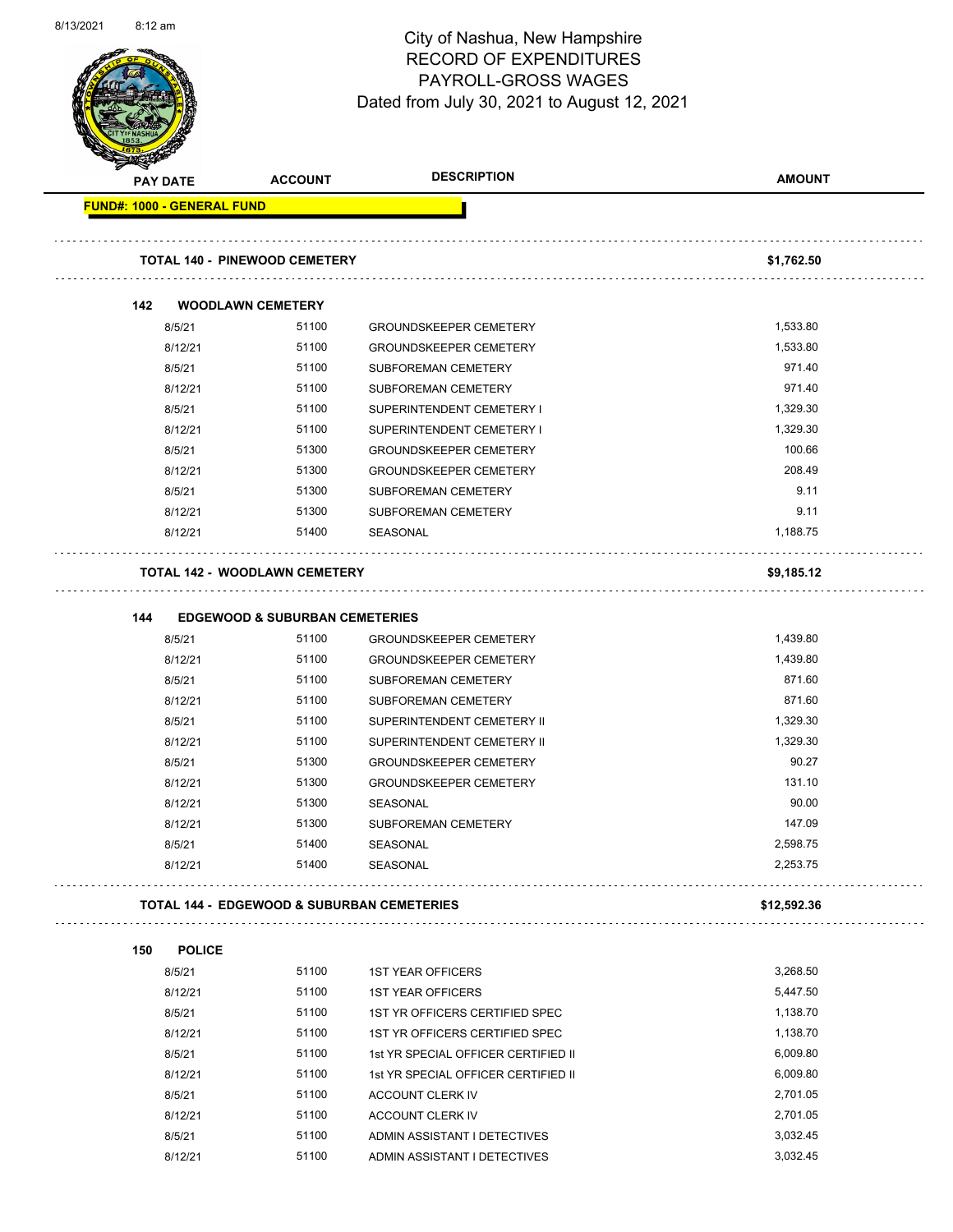

Page 44 of 90

| <b>PAY DATE</b>                   | <b>ACCOUNT</b> | <b>DESCRIPTION</b>                             | <b>AMOUNT</b> |
|-----------------------------------|----------------|------------------------------------------------|---------------|
| <b>FUND#: 1000 - GENERAL FUND</b> |                |                                                |               |
|                                   |                |                                                |               |
| 150<br><b>POLICE</b>              |                |                                                |               |
| 8/5/21                            | 51100          | ADMIN ASSISTANT I LEGAL                        | 817.20        |
| 8/12/21                           | 51100          | ADMIN ASSISTANT I LEGAL                        | 817.20        |
| 8/5/21                            | 51100          | ADMIN ASSISTANT II LEGAL                       | 827.95        |
| 8/12/21                           | 51100          | ADMIN ASSISTANT II LEGAL                       | 827.95        |
| 8/5/21                            | 51100          | ADMIN ASSISTANT III PROF STANDARDS             | 1,038.10      |
| 8/12/21                           | 51100          | ADMIN ASSISTANT III PROF STANDARDS             | 1,038.10      |
| 8/5/21                            | 51100          | ADMIN ASSISTANT III SERVICES                   | 855.76        |
| 8/12/21                           | 51100          | ADMIN ASSISTANT III SERVICES                   | 855.76        |
| 8/5/21                            | 51100          | ADMIN ASSISTANT IV UNIFORM FIELD OPS           | 900.60        |
| 8/12/21                           | 51100          | ADMIN ASSISTANT IV UNIFORM FIELD OPS           | 900.60        |
| 8/5/21                            | 51100          | ADMINISTRATIVE PROJECT SPEC                    | 1,474.75      |
| 8/12/21                           | 51100          | ADMINISTRATIVE PROJECT SPEC                    | 1,474.75      |
| 8/5/21                            | 51100          | ANIMAL CONTROL OFFICER                         | 1,078.35      |
| 8/12/21                           | 51100          | ANIMAL CONTROL OFFICER                         | 1,078.35      |
| 8/5/21                            | 51100          | ASSISTANT RECORDS MANAGER                      | 1,148.85      |
| 8/12/21                           | 51100          | ASSISTANT RECORDS MANAGER                      | 1,148.85      |
| 8/5/21                            | 51100          | AUTO MECHANIC 1ST CLASS                        | 1,853.10      |
| 8/12/21                           | 51100          | AUTO MECHANIC 1ST CLASS                        | 1,853.10      |
| 8/5/21                            | 51100          | <b>BUILDING MAINTENANCE SUPV</b>               | 1,148.85      |
| 8/12/21                           | 51100          | <b>BUILDING MAINTENANCE SUPV</b>               | 1,148.85      |
| 8/5/21                            | 51100          | <b>CAPTAIN</b>                                 | 17,651.89     |
| 8/12/21                           | 51100          | <b>CAPTAIN</b>                                 | 17,651.89     |
| 8/5/21                            | 51100          | CHIEF OF POLICE                                | 3,107.00      |
| 8/12/21                           | 51100          | CHIEF OF POLICE                                | 3,107.00      |
| 8/5/21                            | 51100          | COMM TECH ALL DESIGNATIONS                     | 8,122.79      |
| 8/12/21                           | 51100          | COMM TECH ALL DESIGNATIONS                     | 8,122.79      |
| 8/5/21                            | 51100          | COMMUNITY POLICING COORDINATOR                 | 1,445.95      |
| 8/12/21                           | 51100          | COMMUNITY POLICING COORDINATOR                 | 1,445.95      |
| 8/5/21                            | 51100          | <b>CRIME ANALYST</b>                           | 1,157.85      |
| 8/12/21                           | 51100          | <b>CRIME ANALYST</b>                           | 1,157.85      |
| 8/5/21                            | 51100          | <b>CUSTODIAN II</b>                            | 734.81        |
| 8/12/21                           | 51100          | <b>CUSTODIAN II</b>                            | 734.80        |
| 8/5/21                            | 51100          | <b>CUSTODIAN III</b>                           | 1,673.60      |
| 8/12/21                           | 51100          | <b>CUSTODIAN III</b>                           | 1,673.60      |
| 8/5/21                            | 51100          | DEPUTY CHIEF OF POLICE                         | 5,631.00      |
| 8/12/21                           | 51100          | DEPUTY CHIEF OF POLICE                         | 5,631.00      |
| 8/5/21                            | 51100          | <b>DETENTION SPEC</b>                          | 2,870.85      |
| 8/12/21                           | 51100          | DETENTION SPEC                                 | 2,870.85      |
| 8/5/21                            | 51100          | DISPATCHERS ALL DESIGNATIONS                   | 5,827.80      |
| 8/12/21                           | 51100          | DISPATCHERS ALL DESIGNATIONS                   | 5,399.51      |
| 8/5/21                            | 51100          | FLEET MAINTENANCE ASST SUPV                    | 1,076.20      |
| 8/12/21                           | 51100          | FLEET MAINTENANCE ASST SUPV                    | 1,076.20      |
| 8/5/21                            | 51100          | IT MANAGER/RADIO SYSTEMS NETWORK ADMINISTRATOR | 1,623.85      |
| 8/12/21                           | 51100          | IT MANAGER/RADIO SYSTEMS NETWORK ADMINISTRATOR | 1,623.85      |
|                                   |                |                                                |               |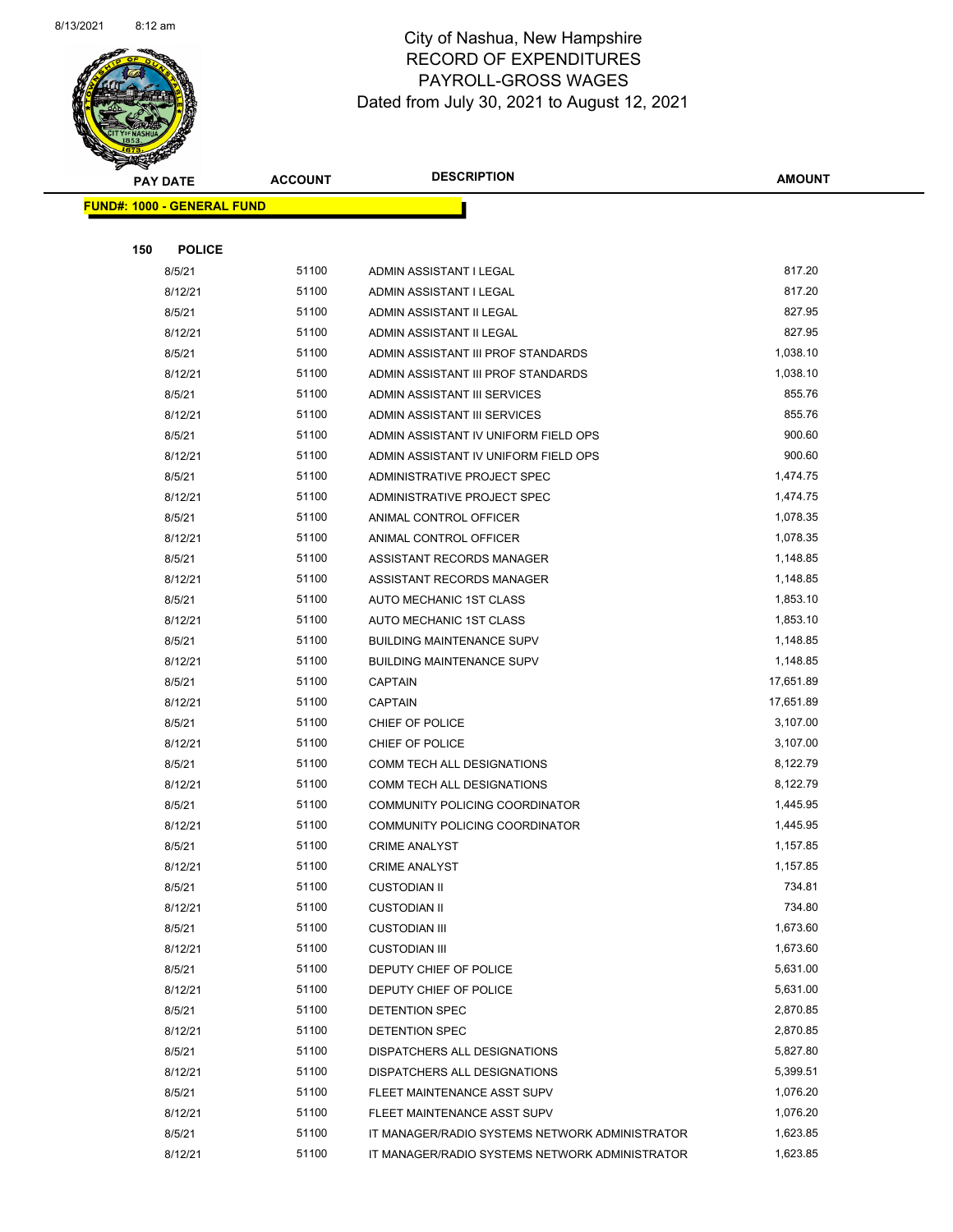

Page 45 of 90

|     | <b>PAY DATE</b>                   | <b>ACCOUNT</b> | <b>DESCRIPTION</b>                         | <b>AMOUNT</b>      |
|-----|-----------------------------------|----------------|--------------------------------------------|--------------------|
|     | <b>FUND#: 1000 - GENERAL FUND</b> |                |                                            |                    |
|     |                                   |                |                                            |                    |
| 150 | <b>POLICE</b>                     |                |                                            |                    |
|     | 8/5/21                            | 51100          | IT PROGRAMS ADMIN & INSTRUCTOR             | 1,208.35           |
|     | 8/12/21                           | 51100          | IT PROGRAMS ADMIN & INSTRUCTOR             | 1,208.35           |
|     | 8/5/21                            | 51100          | LIEUTENANT                                 | 21,306.15          |
|     | 8/12/21                           | 51100          | LIEUTENANT                                 | 19,294.54          |
|     | 8/5/21                            | 51100          | NPD BUSINESS COORDINATOR                   | 1,207.40           |
|     | 8/12/21                           | 51100          | NPD BUSINESS COORDINATOR                   | 1,207.40           |
|     | 8/5/21                            | 51100          | NPD BUSINESS MANAGER                       | 1,840.55           |
|     | 8/12/21                           | 51100          | NPD BUSINESS MANAGER                       | 1,840.55           |
|     | 8/5/21                            | 51100          | NPD NETWORK ADMINISTRATOR                  | 1,539.10           |
|     | 8/12/21                           | 51100          | NPD NETWORK ADMINISTRATOR                  | 1,539.10           |
|     | 8/5/21                            | 51100          | PARALEGAL                                  | 919.66             |
|     | 8/12/21                           | 51100          | PARALEGAL                                  | 919.65             |
|     | 8/5/21                            | 51100          | PATROLMAN ALL RANKS                        | 187,406.92         |
|     | 8/12/21                           | 51100          | PATROLMAN ALL RANKS                        | 184,419.99         |
|     | 8/5/21                            | 51100          | POLICE ATTORNEY                            | 3,137.10           |
|     | 8/12/21                           | 51100          | POLICE ATTORNEY                            | 3,137.10           |
|     | 8/5/21                            | 51100          | <b>RECORDS &amp; COMMUNICATIONS MGR</b>    | 1,775.85           |
|     | 8/12/21                           | 51100          | <b>RECORDS &amp; COMMUNICATIONS MGR</b>    | 1,775.85           |
|     | 8/5/21                            | 51100          | <b>RECORDS TECHNICIAN I</b>                | 1,476.50           |
|     | 8/12/21                           | 51100          | <b>RECORDS TECHNICIAN I</b>                | 1,476.80           |
|     | 8/5/21                            | 51100          | RECORDS TECHNICIAN II                      | 1,909.10           |
|     | 8/12/21                           | 51100          | RECORDS TECHNICIAN II                      | 1,909.10           |
|     | 8/5/21                            | 51100          | <b>SERGEANT</b>                            | 48,289.91          |
|     | 8/12/21                           | 51100          | <b>SERGEANT</b>                            | 46,804.18          |
|     | 8/5/21                            | 51100          | SHIFT LEADER                               | 2,450.65           |
|     | 8/12/21                           | 51100          | SHIFT LEADER                               | 2,450.65           |
|     | 8/5/21                            | 51100          | <b>SUPV POLICE FLEET</b>                   | 1,459.60           |
|     | 8/12/21                           | 51100          | <b>SUPV POLICE FLEET</b>                   | 1,459.61           |
|     | 8/5/21                            | 51200          | <b>ACCREDITATION MANAGER</b>               | 1,216.08           |
|     | 8/12/21                           | 51200          | <b>ACCREDITATION MANAGER</b>               | 1,216.08           |
|     | 8/5/21                            | 51200          | POLICE ATTORNEY                            | 1,718.96           |
|     | 8/12/21                           | 51200          | POLICE ATTORNEY                            | 1,718.96           |
|     | 8/5/21                            | 51300          | DISPATCHERS ALL DESIGNATIONS               | 116.98             |
|     | 8/12/21                           | 51300<br>51300 | DISPATCHERS ALL DESIGNATIONS               | 116.98<br>2,076.73 |
|     | 8/5/21                            | 51300          | PATROLMAN ALL RANKS<br>PATROLMAN ALL RANKS | 1,446.72           |
|     | 8/12/21<br>8/5/21                 | 51300          | <b>RECORDS TECHNICIAN I</b>                | 34.60              |
|     | 8/5/21                            | 51300          | SERGEANT                                   | 75.64              |
|     | 8/12/21                           | 51309          | 1st YR SPECIAL OFFICER CERTIFIED II        | 169.02             |
|     | 8/5/21                            | 51309          | DISPATCHERS ALL DESIGNATIONS               | 76.18              |
|     | 8/12/21                           | 51309          | PATROLMAN ALL RANKS                        | 455.64             |
|     | 8/5/21                            | 51309          | SHIFT LEADER                               | 88.98              |
|     | 8/5/21                            | 51315          | PATROLMAN ALL RANKS                        | 629.43             |
|     | 8/12/21                           | 51315          | PATROLMAN ALL RANKS                        | 1,043.06           |
|     |                                   |                |                                            |                    |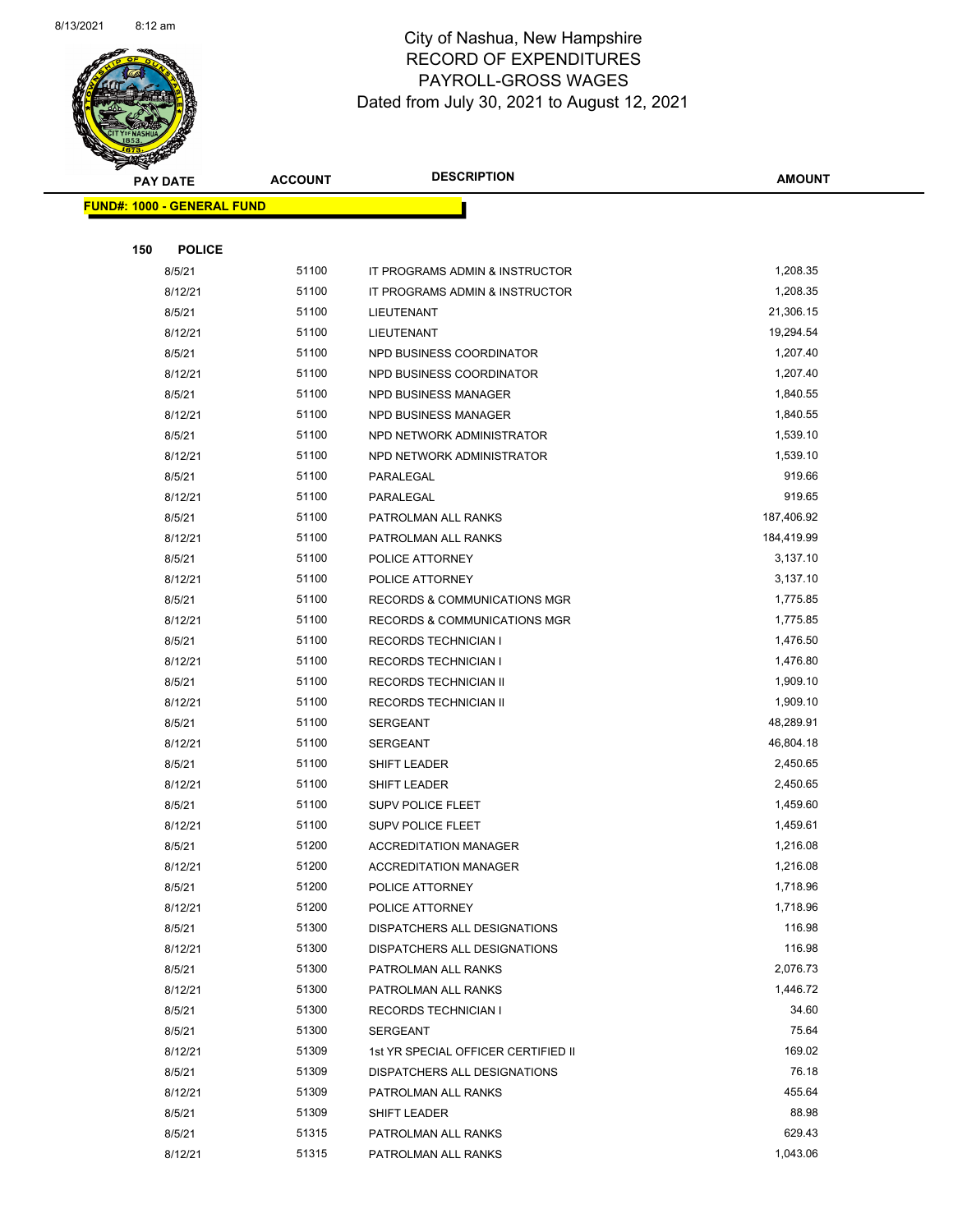

Page 46 of 90

|     | <b>PAY DATE</b>                    | <b>ACCOUNT</b> | <b>DESCRIPTION</b>                  | <b>AMOUNT</b>     |
|-----|------------------------------------|----------------|-------------------------------------|-------------------|
|     | <u> FUND#: 1000 - GENERAL FUND</u> |                |                                     |                   |
|     |                                    |                |                                     |                   |
| 150 | <b>POLICE</b>                      |                |                                     |                   |
|     | 8/5/21                             | 51315          | <b>SERGEANT</b>                     | 222.70            |
|     | 8/5/21                             | 51322          | <b>1ST YEAR OFFICERS</b>            | 40.86             |
|     | 8/12/21                            | 51322          | <b>1ST YEAR OFFICERS</b>            | 122.57            |
|     | 8/5/21                             | 51322          | 1ST YR OFFICERS CERTIFIED SPEC      | 42.70             |
|     | 8/12/21                            | 51322          | 1ST YR OFFICERS CERTIFIED SPEC      | 277.56            |
|     | 8/5/21                             | 51322          | 1st YR SPECIAL OFFICER CERTIFIED II | 225.36            |
|     | 8/12/21                            | 51322          | 1st YR SPECIAL OFFICER CERTIFIED II | 549.32            |
|     | 8/12/21                            | 51322          | ANIMAL CONTROL OFFICER              | 122.40            |
|     | 8/5/21                             | 51322          | PATROLMAN ALL RANKS                 | 5,843.20          |
|     | 8/12/21                            | 51322          | PATROLMAN ALL RANKS                 | 7,520.00          |
|     | 8/12/21                            | 51322          | <b>SERGEANT</b>                     | 148.04            |
|     | 8/5/21                             | 51330          | <b>1ST YEAR OFFICERS</b>            | 204.29            |
|     | 8/5/21                             | 51330          | 1ST YR OFFICERS CERTIFIED SPEC      | 854.05            |
|     | 8/5/21                             | 51330          | 1st YR SPECIAL OFFICER CERTIFIED II | 2,028.27          |
|     | 8/12/21                            | 51330          | 1st YR SPECIAL OFFICER CERTIFIED II | 1,943.77          |
|     | 8/5/21                             | 51330          | COMM TECH ALL DESIGNATIONS          | 1,641.85          |
|     | 8/12/21                            | 51330          | <b>COMM TECH ALL DESIGNATIONS</b>   | 2,267.54          |
|     | 8/5/21                             | 51330          | DETENTION SPEC                      | 591.64            |
|     | 8/12/21                            | 51330          | DETENTION SPEC                      | 285.90            |
|     | 8/5/21                             | 51330          | DISPATCHERS ALL DESIGNATIONS        | 571.04            |
|     | 8/12/21                            | 51330          | DISPATCHERS ALL DESIGNATIONS        | 383.00            |
|     | 8/5/21                             | 51330          | LIEUTENANT                          | 3,213.29          |
|     | 8/12/21                            | 51330          | LIEUTENANT                          | 1,912.09          |
|     | 8/5/21                             | 51330          | PATROLMAN ALL RANKS                 | 30,683.45         |
|     | 8/12/21                            | 51330          | PATROLMAN ALL RANKS                 | 13,036.56         |
|     | 8/5/21                             | 51330          | <b>SERGEANT</b>                     | 7,012.39          |
|     | 8/12/21                            | 51330          | <b>SERGEANT</b>                     | 6,571.91          |
|     | 8/5/21                             | 51412          | ADMIN ASSISTANT I DETECTIVES        | 340.88            |
|     | 8/12/21                            | 51412          | ADMIN ASSISTANT I DETECTIVES        | 227.25            |
|     | 8/5/21                             | 51412          | PER DIEM                            | 142.03            |
|     | 8/12/21                            | 51600          | <b>ACCOUNT CLERK IV</b>             | 1,200.00          |
|     | 8/5/21                             | 51600          | ADMIN ASSISTANT I DETECTIVES        | 300.00            |
|     | 8/12/21                            | 51600          | ADMIN ASSISTANT III SERVICES        | 700.00            |
|     | 8/12/21                            | 51600          | COMM TECH ALL DESIGNATIONS          | 300.00            |
|     | 8/5/21                             | 51600<br>51750 | PATROLMAN ALL RANKS                 | 3,250.00<br>39.97 |
|     | 8/12/21                            | 51750          | DISPATCHERS ALL DESIGNATIONS        | 69,438.33         |
|     | 8/5/21<br>8/5/21                   | 51750          | LIEUTENANT<br>PATROLMAN ALL RANKS   | 81,608.18         |
|     | 8/5/21                             | 51750          | <b>SERGEANT</b>                     | 63,345.28         |
|     | 8/5/21                             | 52809          | <b>WELLNESS PROGRAM</b>             | 464.98            |
|     | 8/12/21                            | 52809          | <b>WELLNESS PROGRAM</b>             | 150.00            |
|     | 8/5/21                             | 61107          | <b>CLOTHING &amp; UNIFORMS</b>      | 2,192.88          |
|     | 8/12/21                            | 61107          | <b>CLOTHING &amp; UNIFORMS</b>      | 228.96            |
|     |                                    |                |                                     |                   |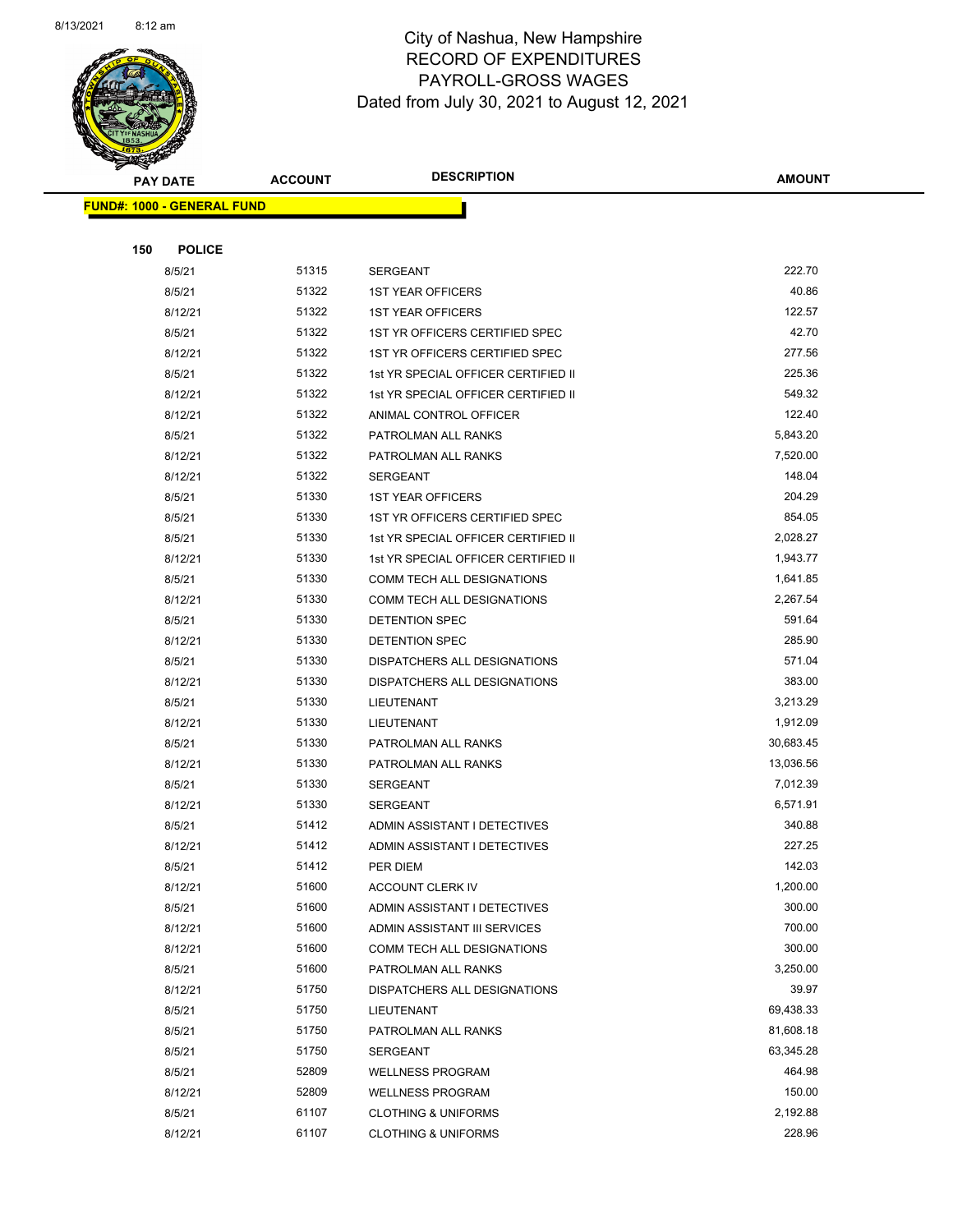

Page 47 of 90

| <b>PAY DATE</b>                   | <b>ACCOUNT</b> | <b>DESCRIPTION</b>              | <b>AMOUNT</b>  |
|-----------------------------------|----------------|---------------------------------|----------------|
| <b>FUND#: 1000 - GENERAL FUND</b> |                |                                 |                |
| <b>TOTAL 150 - POLICE</b>         |                |                                 | \$1,028,000.14 |
| 152<br><b>FIRE</b>                |                |                                 |                |
| 8/5/21                            | 51100          | ADMINISTRATIVE ASSISTANT II     | 2,652.85       |
| 8/12/21                           | 51100          | ADMINISTRATIVE ASSISTANT II     | 2,652.85       |
| 8/5/21                            | 51100          | <b>ASST FIRE CHIEF</b>          | 2,617.68       |
| 8/12/21                           | 51100          | <b>ASST FIRE CHIEF</b>          | 2,617.68       |
| 8/5/21                            | 51100          | ASST SUPERINTENDENT FIRE ALARM  | 1,899.28       |
| 8/12/21                           | 51100          | ASST SUPERINTENDENT FIRE ALARM  | 1,843.36       |
| 8/5/21                            | 51100          | ASST SUPERINTENDENT FIRE FLEET  | 1,871.48       |
| 8/12/21                           | 51100          | ASST SUPERINTENDENT FIRE FLEET  | 1,682.12       |
| 8/5/21                            | 51100          | ASST SUPERINTENDENT PREVENTION  | 3,742.36       |
| 8/12/21                           | 51100          | ASST SUPERINTENDENT PREVENTION  | 3,742.36       |
| 8/5/21                            | 51100          | <b>CAPTAIN</b>                  | 11,750.72      |
| 8/12/21                           | 51100          | <b>CAPTAIN</b>                  | 11,750.73      |
| 8/5/21                            | 51100          | CAPTAIN FIRE TRAINING SAFETY    | 2,035.72       |
| 8/12/21                           | 51100          | CAPTAIN FIRE TRAINING SAFETY    | 2,035.72       |
| 8/5/21                            | 51100          | <b>DEPUTY FIRE CHIEF</b>        | 9,434.71       |
| 8/12/21                           | 51100          | <b>DEPUTY FIRE CHIEF</b>        | 9,434.70       |
| 8/5/21                            | 51100          | <b>EXEC ASST BUSINESS COORD</b> | 1,160.25       |
| 8/12/21                           | 51100          | <b>EXEC ASST BUSINESS COORD</b> | 1,160.25       |
| 8/5/21                            | 51100          | <b>FIRE CHIEF</b>               | 2,863.08       |
| 8/12/21                           | 51100          | <b>FIRE CHIEF</b>               | 2,863.08       |
| 8/5/21                            | 51100          | FIRE DISPATCH ALL RANKS         | 8,819.40       |
| 8/12/21                           | 51100          | FIRE DISPATCH ALL RANKS         | 9,197.59       |
| 8/5/21                            | 51100          | FIRE DISPATCH SUPERVISOR        | 6,649.03       |
| 8/12/21                           | 51100          | FIRE DISPATCH SUPERVISOR        | 5,666.47       |
| 8/5/21                            | 51100          | <b>FIRE LIEUTENANT</b>          | 47,760.11      |
| 8/12/21                           | 51100          | FIRE LIEUTENANT                 | 46,042.21      |
| 8/5/21                            | 51100          | FIRE MECHANIC                   | 1,502.52       |
| 8/12/21                           | 51100          | <b>FIRE MECHANIC</b>            | 1,502.52       |
| 8/5/21                            | 51100          | FIRE TRAINING OFFICER           | 1,754.48       |
| 8/12/21                           | 51100          | FIRE TRAINING OFFICER           | 1,754.48       |
| 8/5/21                            | 51100          | FIREFIGHTERS ALL RANKS          | 140,047.32     |
| 8/12/21                           | 51100          | FIREFIGHTERS ALL RANKS          | 140,164.22     |
| 8/5/21                            | 51100          | SUPERINTENDENT FIRE ALARM       | 2,076.64       |
| 8/12/21                           | 51100          | SUPERINTENDENT FIRE ALARM       | 2,076.64       |
| 8/5/21                            | 51100          | SUPERINTENDENT FIRE FLEET       | 1,956.84       |
| 8/12/21                           | 51100          | SUPERINTENDENT FIRE FLEET       | 1,956.84       |
| 8/5/21                            | 51100          | SUPERINTENDENT FIRE PREVENTION  | 2,056.04       |
| 8/12/21                           | 51100          | SUPERINTENDENT FIRE PREVENTION  | 2,056.04       |
| 8/5/21                            | 51300          | ASST SUPERINTENDENT FIRE FLEET  | 140.36         |
| 8/12/21                           | 51300          | ASST SUPERINTENDENT FIRE FLEET  | 62.92          |
| 8/5/21                            | 51300          | ASST SUPERINTENDENT PREVENTION  | 146.87         |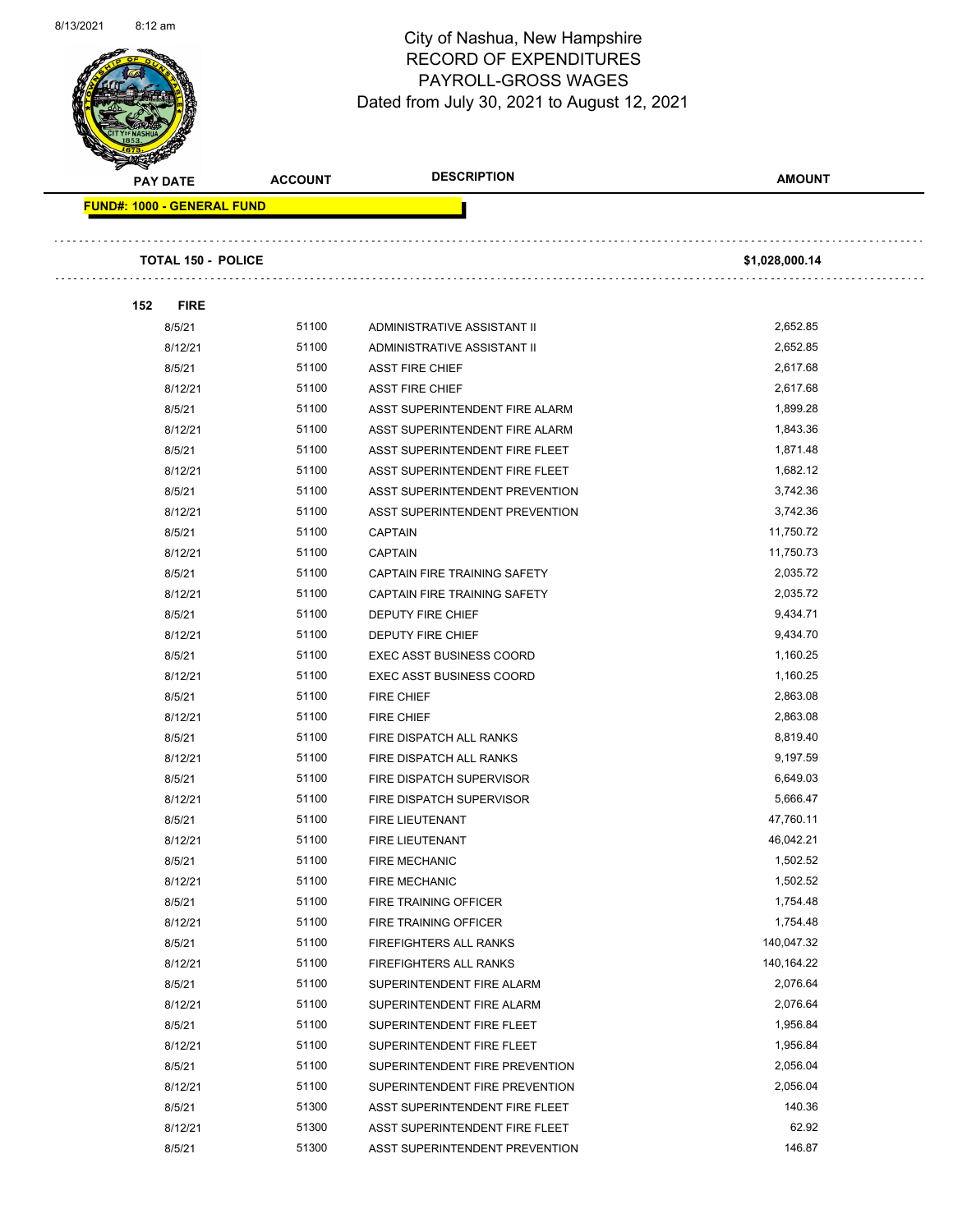

Page 48 of 90

|     | <b>PAY DATE</b>                   | <b>ACCOUNT</b> | <b>DESCRIPTION</b>                                             | <b>AMOUNT</b>  |
|-----|-----------------------------------|----------------|----------------------------------------------------------------|----------------|
|     | <b>FUND#: 1000 - GENERAL FUND</b> |                |                                                                |                |
|     |                                   |                |                                                                |                |
| 152 | <b>FIRE</b>                       |                |                                                                |                |
|     | 8/12/21                           | 51300          | ASST SUPERINTENDENT PREVENTION                                 | 220.30         |
|     | 8/5/21                            | 51300          | CAPTAIN FIRE TRAINING SAFETY                                   | 1,112.94       |
|     | 8/12/21                           | 51300          | CAPTAIN FIRE TRAINING SAFETY                                   | 953.95         |
|     | 8/5/21                            | 51300          | FIRE TRAINING OFFICER                                          | 666.15         |
|     | 8/12/21                           | 51300          | <b>FIRE TRAINING OFFICER</b>                                   | 666.15         |
|     | 8/12/21                           | 51300          | SUPERINTENDENT FIRE ALARM                                      | 547.38         |
|     | 8/5/21                            | 51330          | <b>CAPTAIN</b>                                                 | 4,812.13       |
|     | 8/12/21                           | 51330          | <b>CAPTAIN</b>                                                 | 2,908.90       |
|     | 8/5/21                            | 51330          | DEPUTY FIRE CHIEF                                              | 1,790.48       |
|     | 8/12/21                           | 51330          | DEPUTY FIRE CHIEF                                              | 3,648.10       |
|     | 8/5/21                            | 51330          | FIRE DISPATCH ALL RANKS                                        | 2,920.70       |
|     | 8/12/21                           | 51330          | FIRE DISPATCH ALL RANKS                                        | 3,181.52       |
|     | 8/5/21                            | 51330          | FIRE DISPATCH SUPERVISOR                                       | 2,246.81       |
|     | 8/12/21                           | 51330          | FIRE DISPATCH SUPERVISOR                                       | 4,867.78       |
|     | 8/5/21                            | 51330          | FIRE LIEUTENANT                                                | 16,705.27      |
|     | 8/12/21                           | 51330          | FIRE LIEUTENANT                                                | 18,449.12      |
|     | 8/5/21                            | 51330          | <b>FIREFIGHTERS ALL RANKS</b>                                  | 76,911.44      |
|     | 8/12/21                           | 51330          | <b>FIREFIGHTERS ALL RANKS</b>                                  | 77,408.90      |
|     | 8/5/21                            | 51700          | ASST SUPERINTENDENT FIRE ALARM                                 | 23.04          |
|     | 8/12/21                           | 51700          | ASST SUPERINTENDENT FIRE ALARM                                 | 23.04          |
|     | 8/5/21                            | 51700          | ASST SUPERINTENDENT PREVENTION                                 | 46.78          |
|     | 8/12/21                           | 51700          | ASST SUPERINTENDENT PREVENTION                                 | 46.78          |
|     | 8/5/21                            | 51700          | <b>CAPTAIN</b>                                                 | 375.94         |
|     | 8/12/21                           | 51700          | <b>CAPTAIN</b>                                                 | 375.94         |
|     | 8/5/21                            | 51700          | CAPTAIN FIRE TRAINING SAFETY                                   | 25.45          |
|     | 8/12/21                           | 51700          | CAPTAIN FIRE TRAINING SAFETY                                   | 25.45          |
|     | 8/5/21                            | 51700          | FIRE DISPATCH ALL RANKS                                        | 16.28          |
|     | 8/12/21                           | 51700          | FIRE DISPATCH ALL RANKS                                        | 16.28          |
|     | 8/5/21                            | 51700          | FIRE DISPATCH SUPERVISOR                                       | 19.36          |
|     | 8/12/21                           | 51700          | FIRE DISPATCH SUPERVISOR                                       | 19.36          |
|     | 8/5/21                            | 51700          | FIRE LIEUTENANT                                                | 1,467.90       |
|     | 8/12/21                           | 51700          | FIRE LIEUTENANT                                                | 1,447.88       |
|     | 8/5/21                            | 51700          | FIRE TRAINING OFFICER                                          | 21.93<br>21.93 |
|     | 8/12/21                           | 51700<br>51700 | FIRE TRAINING OFFICER                                          | 2,715.19       |
|     | 8/5/21                            | 51700          | <b>FIREFIGHTERS ALL RANKS</b><br><b>FIREFIGHTERS ALL RANKS</b> | 2,731.31       |
|     | 8/12/21<br>8/5/21                 | 51700          | SUPERINTENDENT FIRE ALARM                                      | 25.96          |
|     | 8/12/21                           | 51700          | SUPERINTENDENT FIRE ALARM                                      | 25.96          |
|     | 8/5/21                            | 51700          | SUPERINTENDENT FIRE FLEET                                      | 24.46          |
|     | 8/12/21                           | 51700          | SUPERINTENDENT FIRE FLEET                                      | 24.46          |
|     | 8/5/21                            | 51700          | SUPERINTENDENT FIRE PREVENTION                                 | 25.70          |
|     | 8/12/21                           | 51700          | SUPERINTENDENT FIRE PREVENTION                                 | 25.70          |
|     | 8/5/21                            | 51750          | FIRE LIEUTENANT                                                | 62,550.92      |
|     | 8/12/21                           | 51750          | <b>FIREFIGHTERS ALL RANKS</b>                                  | 16,381.63      |
|     |                                   |                |                                                                |                |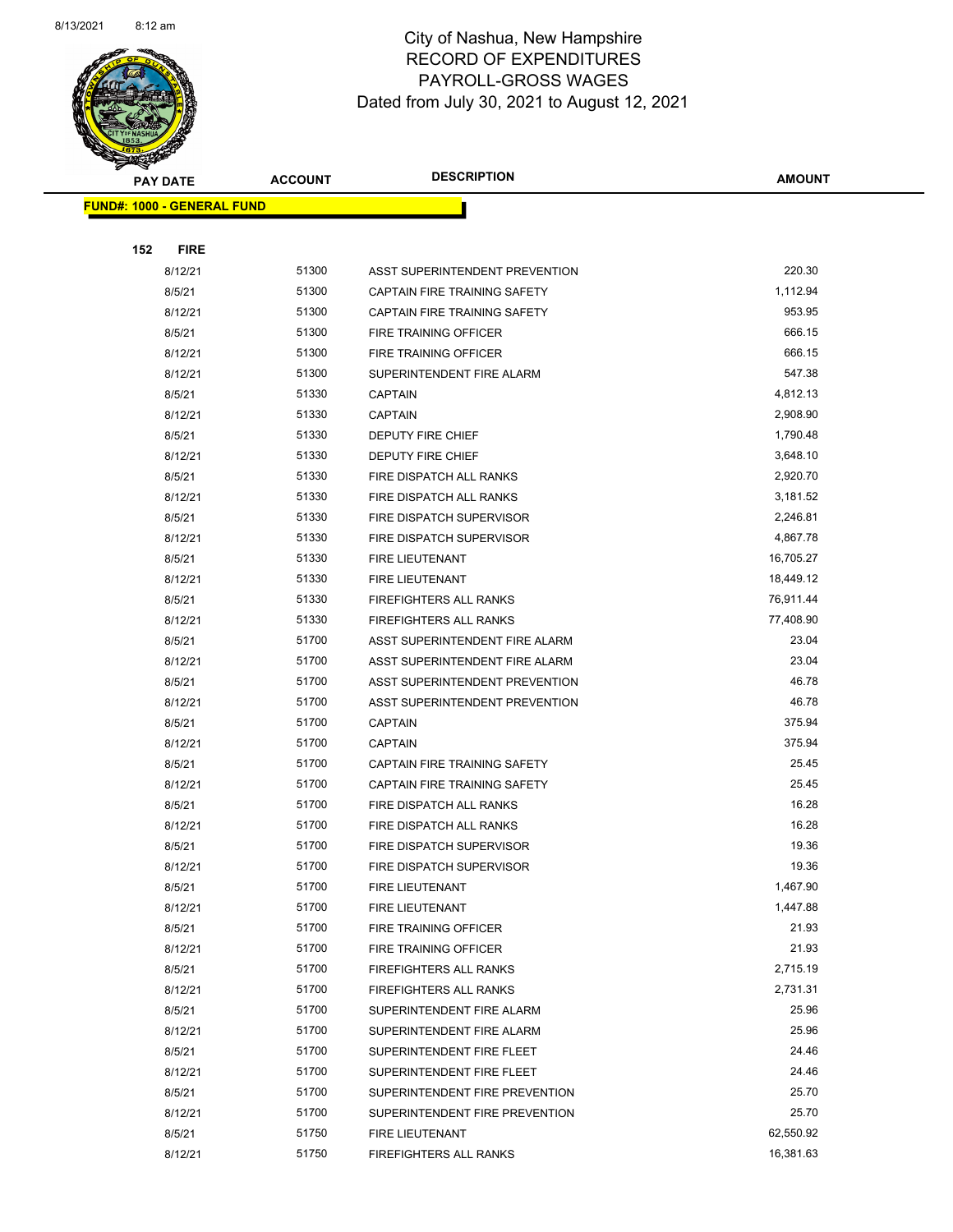

Page 49 of 90

|     | <b>PAY DATE</b>                   | <b>ACCOUNT</b>                          | <b>DESCRIPTION</b>                             | <b>AMOUNT</b> |
|-----|-----------------------------------|-----------------------------------------|------------------------------------------------|---------------|
|     | <b>FUND#: 1000 - GENERAL FUND</b> |                                         |                                                |               |
| 152 | <b>FIRE</b>                       |                                         |                                                |               |
|     | 8/5/21                            | 61107                                   | <b>CLOTHING &amp; UNIFORMS</b>                 | 780.00        |
|     | <b>TOTAL 152 - FIRE</b>           |                                         |                                                | \$812,503.17  |
| 153 |                                   | <b>BUILDING INSPECTION</b>              |                                                |               |
|     | 8/5/21                            | 51100                                   | BLD INSP ASST PLANS EXAMINER                   | 1,123.45      |
|     | 8/12/21                           | 51100                                   | <b>BLD INSP ASST PLANS EXAMINER</b>            | 1,123.45      |
|     | 8/5/21                            | 51100                                   | <b>BUILDING AND UTILITIES INSPCTR</b>          | 3,901.50      |
|     | 8/12/21                           | 51100                                   | <b>BUILDING AND UTILITIES INSPCTR</b>          | 3,901.50      |
|     | 8/5/21                            | 51100                                   | <b>BUILDING DEPARTMENT MANAGER</b>             | 1,738.30      |
|     | 8/12/21                           | 51100                                   | <b>BUILDING DEPARTMENT MANAGER</b>             | 1,738.30      |
|     | 8/5/21                            | 51100                                   | PERMIT TECHNICIAN I                            | 1,439.90      |
|     | 8/12/21                           | 51100                                   | PERMIT TECHNICIAN I                            | 1,439.90      |
|     | 8/5/21                            | 51100                                   | <b>PLANS EXAMINER</b>                          | 1,364.60      |
|     |                                   |                                         |                                                | 1,364.60      |
|     | 8/12/21                           | 51100                                   | <b>PLANS EXAMINER</b>                          |               |
|     |                                   | <b>TOTAL 153 - BUILDING INSPECTION</b>  |                                                | \$19,135.50   |
| 155 |                                   | <b>CODE ENFORCEMENT</b>                 |                                                |               |
|     | 8/5/21                            | 51100                                   | CODE ENFORCEMENT OFFICER II                    | 2,966.10      |
|     | 8/12/21                           | 51100                                   | <b>CODE ENFORCEMENT OFFICER II</b>             | 2,966.11      |
|     | 8/5/21                            | 51100                                   | MGR CODE ENFORCEMENT DEPT                      | 1,738.30      |
|     | 8/12/21                           | 51100                                   | MGR CODE ENFORCEMENT DEPT                      | 1,738.30      |
|     |                                   |                                         |                                                |               |
|     |                                   | <b>TOTAL 155 - CODE ENFORCEMENT</b>     |                                                | \$9,408.81    |
| 156 |                                   | <b>EMERGENCY MANAGEMENT</b>             |                                                |               |
|     | 8/5/21                            | 51100                                   | EMERGENCY MANAGEMENT COORDINAT                 | 1,681.20      |
|     | 8/12/21                           | 51100                                   | EMERGENCY MANAGEMENT COORDINAT                 | 934.00        |
|     | 8/5/21                            | 51100                                   | EMERGENCY MANAGEMENT DIRECTOR                  | 1,840.55      |
|     | 8/12/21                           | 51100                                   | EMERGENCY MANAGEMENT DIRECTOR                  | 1,840.55      |
|     |                                   | <b>TOTAL 156 - EMERGENCY MANAGEMENT</b> |                                                | \$6,296.30    |
|     |                                   |                                         |                                                |               |
| 157 |                                   | <b>CITYWIDE COMMUNICATIONS</b>          |                                                |               |
|     | 8/5/21                            | 51100                                   | <b>COMM SYS ENGR TECH</b>                      | 1,806.45      |
|     | 8/5/21                            | 51100                                   | IT MANAGER/RADIO SYSTEMS NETWORK ADMINISTRATOR | 405.95        |
|     | 8/12/21                           | 51100                                   | IT MANAGER/RADIO SYSTEMS NETWORK ADMINISTRATOR | 405.95        |
|     | 8/5/21                            | 51200                                   | RADIO SYSTEMS MANAGER                          | 1,532.88      |
|     | 8/12/21                           | 51200                                   | RADIO SYSTEMS MANAGER                          | 1,532.88      |
|     | 8/5/21                            | 51600                                   | <b>COMM SYS ENGR TECH</b>                      | 416.67        |
|     | 8/5/21                            | 51700                                   | RADIO SYSTEMS MANAGER                          | 310.43        |
|     | 8/5/21                            | 51750                                   | COMM SYS ENGR TECH                             | 4,636.70      |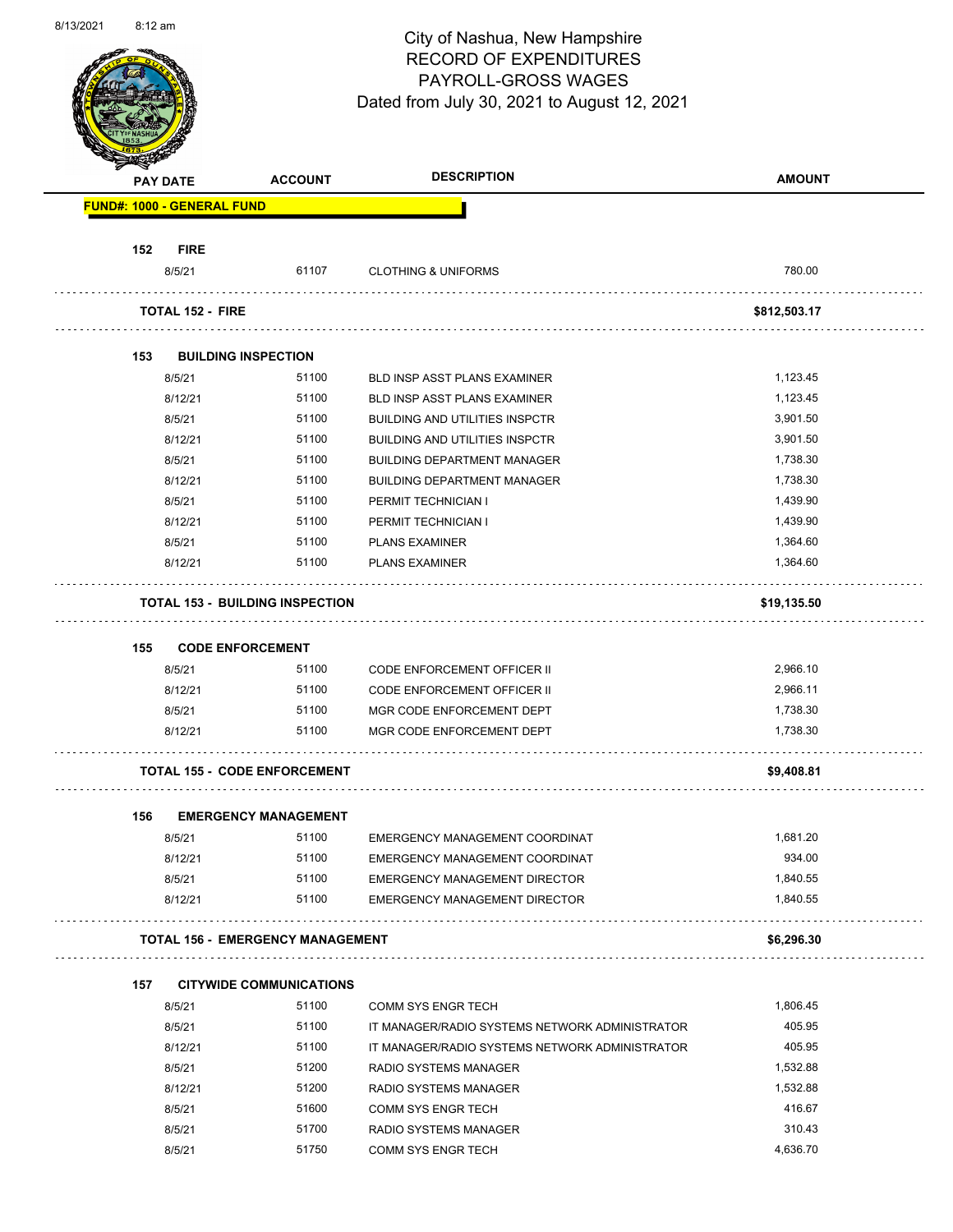

Page 50 of 90

|                                   | <b>PAY DATE</b> | <b>ACCOUNT</b>                             | <b>DESCRIPTION</b>                 | <b>AMOUNT</b> |
|-----------------------------------|-----------------|--------------------------------------------|------------------------------------|---------------|
| <b>FUND#: 1000 - GENERAL FUND</b> |                 |                                            |                                    |               |
|                                   |                 |                                            |                                    |               |
|                                   |                 | <b>TOTAL 157 - CITYWIDE COMMUNICATIONS</b> |                                    | \$11,047.91   |
| 158                               |                 | <b>PARKING ENFORCEMENT</b>                 |                                    |               |
|                                   | 8/5/21          | 51100                                      | <b>MVR CLERK II</b>                | 690.10        |
|                                   | 8/12/21         | 51100                                      | <b>MVR CLERK II</b>                | 703.10        |
|                                   | 8/5/21          | 51100                                      | ORDINANCE VIOLATIONS COORDINATOR   | 238.40        |
|                                   | 8/12/21         | 51100                                      | ORDINANCE VIOLATIONS COORDINATOR   | 236.91        |
|                                   | 8/5/21          | 51100                                      | PARKING MANAGER                    | 353.55        |
|                                   | 8/12/21         | 51100                                      | <b>PARKING MANAGER</b>             | 353.55        |
|                                   | 8/5/21          | 51200                                      | PARKING ENFORCEMENT SPECIALIST- PT | 1,282.51      |
|                                   | 8/12/21         | 51200                                      | PARKING ENFORCEMENT SPECIALIST- PT | 1,205.06      |
|                                   | 8/12/21         | 51300                                      | <b>MVR CLERK II</b>                | 6.50          |
|                                   |                 | <b>TOTAL 158 - PARKING ENFORCEMENT</b>     |                                    | \$5,069.68    |
| 160                               |                 | <b>PW-ADMIN &amp; ENGINEERING</b>          |                                    |               |
|                                   | 8/5/21          | 51100                                      | ADMINISTRATIVE ASSISTANT II        | 835.05        |
|                                   | 8/12/21         | 51100                                      | ADMINISTRATIVE ASSISTANT II        | 835.05        |
|                                   | 8/5/21          | 51100                                      | ASSISTANT DIRECTOR OF PUBLIC WORKS | 1,832.35      |
|                                   | 8/12/21         | 51100                                      | ASSISTANT DIRECTOR OF PUBLIC WORKS | 1,832.35      |
|                                   | 8/5/21          | 51100                                      | <b>CITY ENGINEER</b>               | 1,308.85      |
|                                   | 8/12/21         | 51100                                      | <b>CITY ENGINEER</b>               | 1,308.85      |
|                                   | 8/5/21          | 51100                                      | <b>CITY SURVEYOR</b>               | 1,321.05      |
|                                   | 8/12/21         | 51100                                      | <b>CITY SURVEYOR</b>               | 1,321.05      |
|                                   | 8/5/21          | 51100                                      | DEPUTY CITY ENGINEER               | 828.25        |
|                                   | 8/12/21         | 51100                                      | <b>DEPUTY CITY ENGINEER</b>        | 828.25        |
|                                   | 8/5/21          | 51100                                      | <b>DIRECTOR PUBLIC WORKS</b>       | 2,004.16      |
|                                   | 8/12/21         | 51100                                      | <b>DIRECTOR PUBLIC WORKS</b>       | 2,004.15      |
|                                   | 8/5/21          | 51100                                      | DIVISION OPERATIONS MANAGER        | 1,607.01      |
|                                   | 8/12/21         | 51100                                      | DIVISION OPERATIONS MANAGER        | 1,596.97      |
|                                   | 8/5/21          | 51100                                      | DPW CONTRACT ADMINISTRATOR         | 391.81        |
|                                   | 8/12/21         | 51100                                      | DPW CONTRACT ADMINISTRATOR         | 391.80        |
|                                   | 8/5/21          | 51100                                      | <b>ENGINEERING INSPECTOR</b>       | 2,199.65      |
|                                   | 8/12/21         | 51100                                      | <b>ENGINEERING INSPECTOR</b>       | 2,199.65      |
|                                   | 8/5/21          | 51100                                      | <b>EXECUTIVE ASSISTANT</b>         | 858.95        |
|                                   | 8/12/21         | 51100                                      | <b>EXECUTIVE ASSISTANT</b>         | 858.94        |
|                                   | 8/5/21          | 51100                                      | <b>GIS SPECIALIST</b>              | 537.80        |
|                                   | 8/12/21         | 51100                                      | <b>GIS SPECIALIST</b>              | 537.80        |
|                                   | 8/5/21          | 51100                                      | PUBLIC RELATIONS ADMINISTRATOR     | 797.60        |
|                                   | 8/12/21         | 51100                                      | PUBLIC RELATIONS ADMINISTRATOR     | 797.60        |
|                                   | 8/5/21          | 51100                                      | SENIOR STAFF ENGINEER              | 1,989.45      |
|                                   | 8/12/21         | 51100                                      | SENIOR STAFF ENGINEER              | 1,989.46      |
|                                   | 8/5/21          | 51100                                      | SENIOR TRAFFIC ENGINEER            | 1,840.54      |
|                                   | 8/12/21         | 51100                                      | SENIOR TRAFFIC ENGINEER            | 1,840.55      |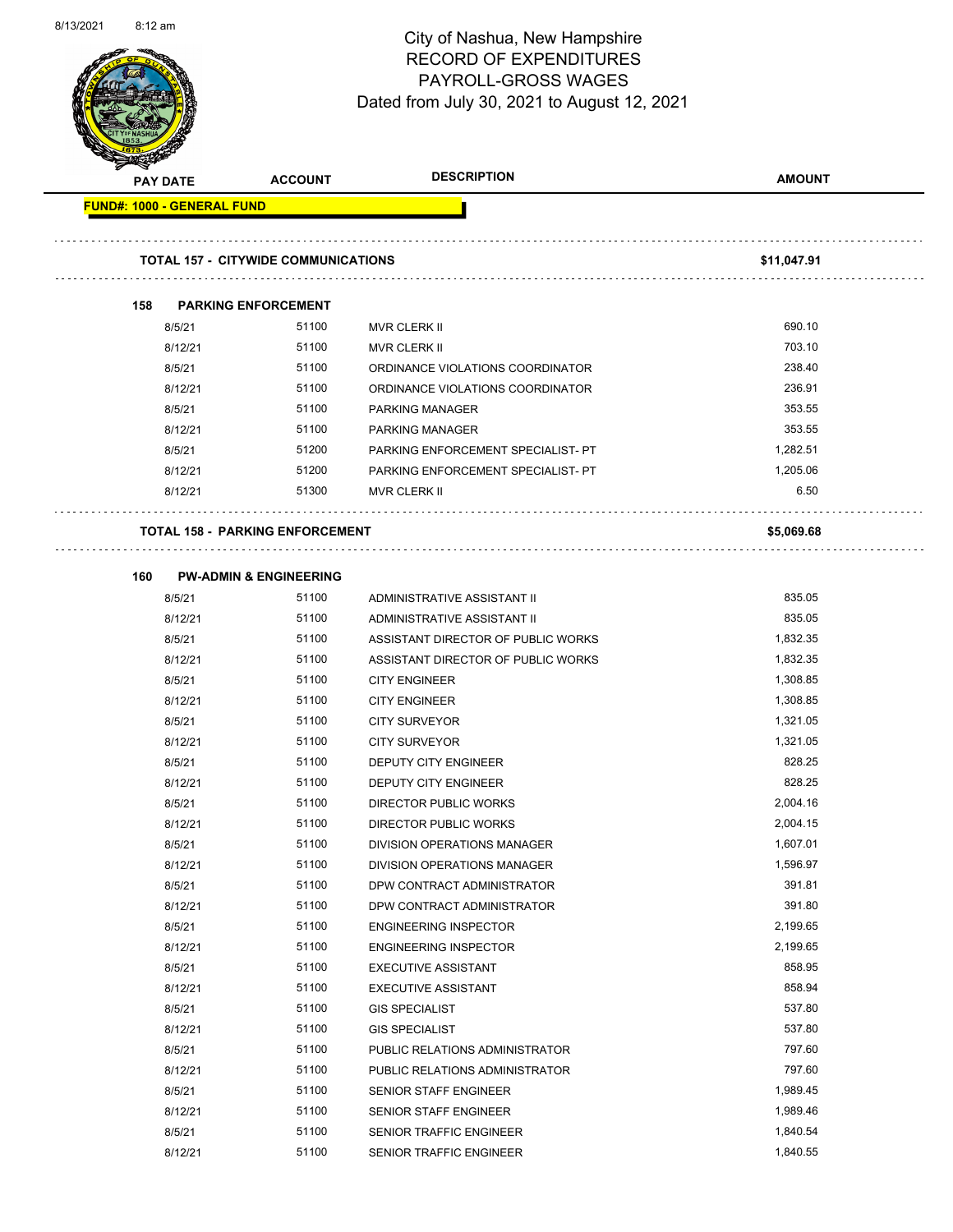$\overline{\phantom{0}}$ 



### City of Nashua, New Hampshire RECORD OF EXPENDITURES PAYROLL-GROSS WAGES Dated from July 30, 2021 to August 12, 2021

Page 51 of 90

| <b>SANGAL</b>                     |                                               |                              |               |
|-----------------------------------|-----------------------------------------------|------------------------------|---------------|
| <b>PAY DATE</b>                   | <b>ACCOUNT</b>                                | <b>DESCRIPTION</b>           | <b>AMOUNT</b> |
| <b>FUND#: 1000 - GENERAL FUND</b> |                                               |                              |               |
|                                   |                                               |                              |               |
| 160                               | <b>PW-ADMIN &amp; ENGINEERING</b>             |                              |               |
| 8/5/21                            | 51100                                         | <b>STAFF ENGINEER</b>        | 1,258.90      |
| 8/12/21                           | 51100                                         | <b>STAFF ENGINEER</b>        | 1,258.90      |
| 8/5/21                            | 51100                                         | STREET CONSTRUCTION ENGINEER | 1,533.80      |
| 8/12/21                           | 51100                                         | STREET CONSTRUCTION ENGINEER | 1,533.80      |
| 8/5/21                            | 51300                                         | DIVISION OPERATIONS MANAGER  | 15.06         |
| 8/12/21                           | 51300                                         | <b>ENGINEERING INSPECTOR</b> | 81.66         |
| 8/5/21                            | 55699                                         | OTHER CONTRACTED SERVICES    | 79.17         |
|                                   |                                               |                              |               |
|                                   | <b>TOTAL 160 - PW-ADMIN &amp; ENGINEERING</b> |                              | \$42,456.28   |
|                                   |                                               |                              |               |
| <b>STREETS</b><br>161             |                                               |                              | 864.70        |
| 8/5/21                            | 51100                                         | ADMINISTRATIVE ASSISTANT II  |               |
| 8/12/21                           | 51100                                         | ADMINISTRATIVE ASSISTANT II  | 864.70        |
| 8/5/21                            | 51100                                         | AUTO MECH 1ST CLASS NIGHTS   | 3,005.11      |
| 8/12/21                           | 51100                                         | AUTO MECH 1ST CLASS NIGHTS   | 2,354.40      |
| 8/5/21                            | 51100                                         | <b>AUTO MECH 2ND CLASS</b>   | 2,120.80      |
| 8/12/21                           | 51100                                         | AUTO MECH 2ND CLASS          | 2,120.80      |
| 8/5/21                            | 51100                                         | AUTO MECH 2ND CLASS NIGHTS   | 1,072.40      |
| 8/12/21                           | 51100                                         | AUTO MECH 2ND CLASS NIGHTS   | 1,072.40      |
| 8/5/21                            | 51100                                         | AUTO MECHANIC 1ST CLASS      | 3,495.60      |
| 8/12/21                           | 51100                                         | AUTO MECHANIC 1ST CLASS      | 3,495.60      |
| 8/12/21                           | 51100                                         | DIVISION OPERATIONS MANAGER  | 10.04         |
| 8/5/21                            | 51100                                         | EQUIP OPR STREET REPAIR      | 7,446.17      |
| 8/12/21                           | 51100                                         | EQUIP OPR STREET REPAIR      | 7,460.80      |
| 8/5/21                            | 51100                                         | FLEET MAINTENANCE FOREMAN    | 1,391.90      |
| 8/12/21                           | 51100                                         | FLEET MAINTENANCE FOREMAN    | 1,391.90      |
| 8/5/21                            | 51100                                         | FLEET MANAGER STREET DEPT    | 1,251.60      |
| 8/12/21                           | 51100                                         | FLEET MANAGER STREET DEPT    | 1,251.60      |
| 8/5/21                            | 51100                                         | <b>FOREMAN LABOR STREET</b>  | 2,783.80      |
| 8/12/21                           | 51100                                         | FOREMAN LABOR STREET         | 2,783.80      |
| 8/5/21                            | 51100                                         | <b>MASON PIPELAYER</b>       | 3,043.20      |
| 8/12/21                           | 51100                                         | <b>MASON PIPELAYER</b>       | 3,043.20      |
| 8/5/21                            | 51100                                         | OPERATIONS SUPERVISOR        | 1,173.10      |
| 8/12/21                           | 51100                                         | OPERATIONS SUPERVISOR        | 1,173.10      |
| 8/5/21                            | 51100                                         | <b>SIGN MAINTENANCE</b>      | 2,019.20      |
| 8/12/21                           | 51100                                         | <b>SIGN MAINTENANCE</b>      | 2,019.20      |
| 8/5/21                            | 51100                                         | STOREKEEPER PWD              | 1,080.20      |
| 8/12/21                           | 51100                                         | STOREKEEPER PWD              | 1,080.20      |
| 8/5/21                            | 51100                                         | <b>STREET FOREMAN</b>        | 2,783.80      |
| 8/12/21                           | 51100                                         | <b>STREET FOREMAN</b>        | 2,783.80      |
| 8/5/21                            | 51100                                         | SUPERINTENDENT OF STREETS    | 2,045.05      |
| 8/12/21                           | 51100                                         | SUPERINTENDENT OF STREETS    | 2,045.05      |
| 8/5/21                            | 51100                                         | <b>TRAFFIC FOREMAN</b>       | 1,419.75      |

8/12/21 51100 TRAFFIC FOREMAN 1,419.75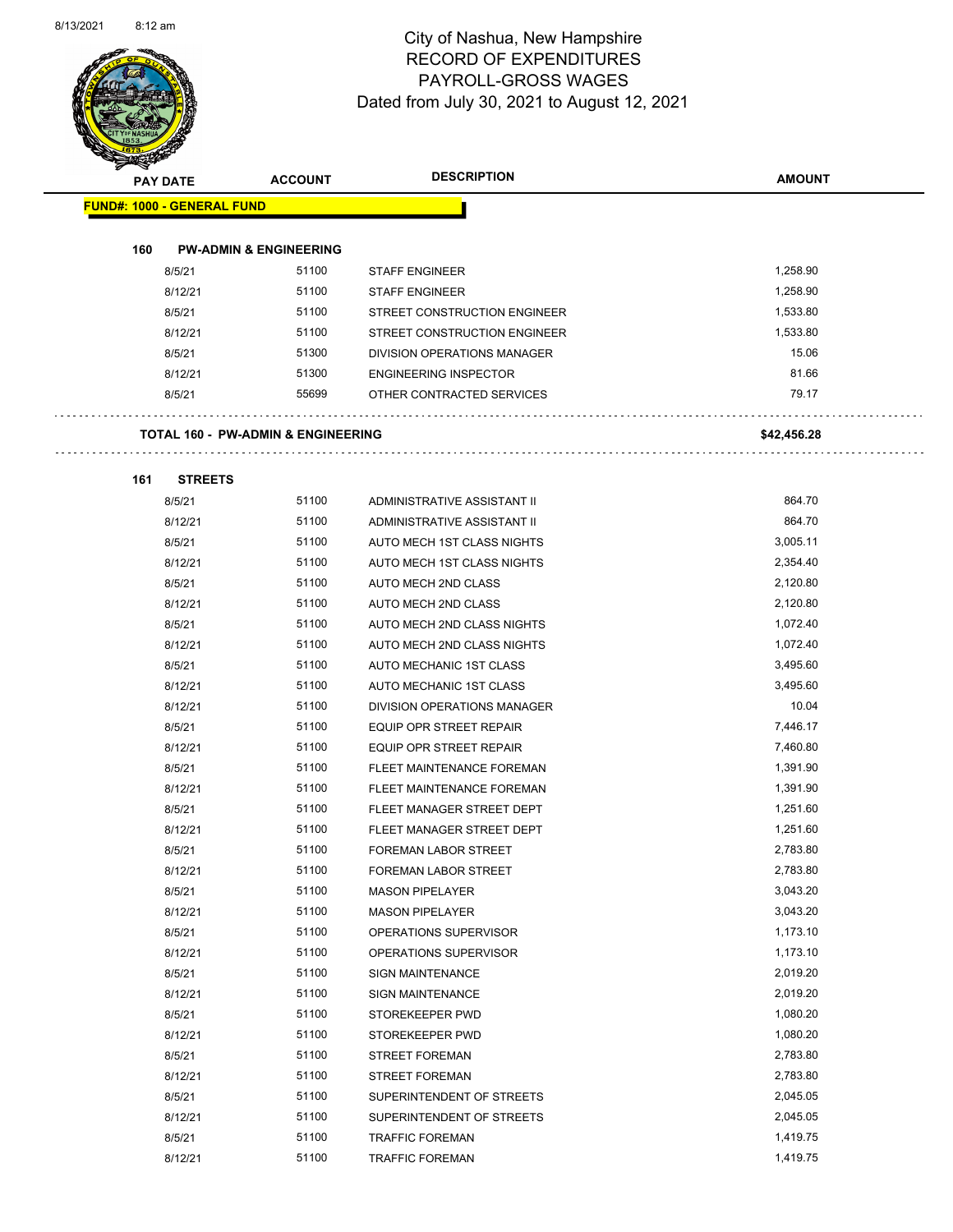

Page 52 of 90

| B.  | <b>PAY DATE</b>                   | <b>ACCOUNT</b>                        | <b>DESCRIPTION</b>           | <b>AMOUNT</b> |
|-----|-----------------------------------|---------------------------------------|------------------------------|---------------|
|     | <b>FUND#: 1000 - GENERAL FUND</b> |                                       |                              |               |
|     |                                   |                                       |                              |               |
| 161 | <b>STREETS</b>                    |                                       |                              |               |
|     | 8/5/21                            | 51100                                 | <b>TRAFFIC TECHNICIAN I</b>  | 2,559.45      |
|     | 8/12/21                           | 51100                                 | <b>TRAFFIC TECHNICIAN I</b>  | 2,567.00      |
|     | 8/5/21                            | 51100                                 | TRUCK DRIVER STREET REPAIR   | 15,770.25     |
|     | 8/12/21                           | 51100                                 | TRUCK DRIVER STREET REPAIR   | 15,734.60     |
|     | 8/5/21                            | 51100                                 | <b>WELDER FIRST CLASS</b>    | 1,152.80      |
|     | 8/12/21                           | 51100                                 | <b>WELDER FIRST CLASS</b>    | 1,152.80      |
|     | 8/5/21                            | 51300                                 | AUTO MECH 1ST CLASS NIGHTS   | 44.15         |
|     | 8/5/21                            | 51300                                 | AUTO MECH 2ND CLASS NIGHTS   | 40.22         |
|     | 8/12/21                           | 51300                                 | DIVISION OPERATIONS MANAGER  | 165.73        |
|     | 8/5/21                            | 51300                                 | FLEET MAINTENANCE FOREMAN    | 13.05         |
|     | 8/5/21                            | 51300                                 | FOREMAN LABOR STREET         | 52.20         |
|     | 8/12/21                           | 51300                                 | <b>FOREMAN LABOR STREET</b>  | 156.59        |
|     | 8/5/21                            | 51300                                 | <b>SIGN MAINTENANCE</b>      | 38.30         |
|     | 8/12/21                           | 51300                                 | STOREKEEPER PWD              | 10.13         |
|     | 8/5/21                            | 51300                                 | <b>STREET FOREMAN</b>        | 26.10         |
|     | 8/5/21                            | 51300                                 | <b>TRAFFIC FOREMAN</b>       | 13.31         |
|     | 8/5/21                            | 51300                                 | <b>TRAFFIC TECHNICIAN I</b>  | 595.18        |
|     | 8/12/21                           | 51300                                 | <b>TRAFFIC TECHNICIAN I</b>  | 457.02        |
|     | 8/5/21                            | 51300                                 | TRUCK DRIVER STREET REPAIR   | 220.08        |
|     | 8/12/21                           | 51300                                 | TRUCK DRIVER STREET REPAIR   | 648.41        |
|     | 8/5/21                            | 51600                                 | <b>MASON PIPELAYER</b>       | 1,200.00      |
|     | <b>TOTAL 161 - STREETS</b>        |                                       |                              | \$115,984.09  |
| 166 | <b>PARKING OPERATIONS</b>         |                                       |                              |               |
|     | 8/5/21                            | 51100                                 | PARKING MAINTENANCE          | 1,426.90      |
|     | 8/12/21                           | 51100                                 | PARKING MAINTENANCE          | 1,426.91      |
|     | 8/5/21                            | 51100                                 | PARKING MANAGER              | 1,060.65      |
|     | 8/12/21                           | 51100                                 | PARKING MANAGER              | 1,060.65      |
|     | 8/5/21                            | 51200                                 | PARKING MAINTENANCE          | 335.54        |
|     | 8/12/21                           | 51200                                 | PARKING MAINTENANCE          | 441.50        |
|     | 8/5/21                            | 51300                                 | PARKING MAINTENANCE          | 52.99         |
|     | 8/12/21                           | 51300                                 | PARKING MAINTENANCE          | 6.75          |
|     |                                   | <b>TOTAL 166 - PARKING OPERATIONS</b> |                              | \$5,811.89    |
| 171 | <b>COMMUNITY SERVICES</b>         |                                       |                              |               |
|     | 8/5/21                            | 51100                                 | DIRECTOR HEALTH AND COMM SVS | 2,325.45      |
|     | 8/12/21                           | 51100                                 | DIRECTOR HEALTH AND COMM SVS | 2,325.45      |
|     | 8/5/21                            | 51100                                 | <b>EPIDEMIOLOGIST</b>        | 1,213.55      |
|     | 8/12/21                           | 51100                                 | <b>EPIDEMIOLOGIST</b>        | 1,213.53      |

8/5/21 51100 HEALTH PROGRAM SPEC 1,090.70 8/12/21 51100 HEALTH PROGRAM SPEC 1,090.70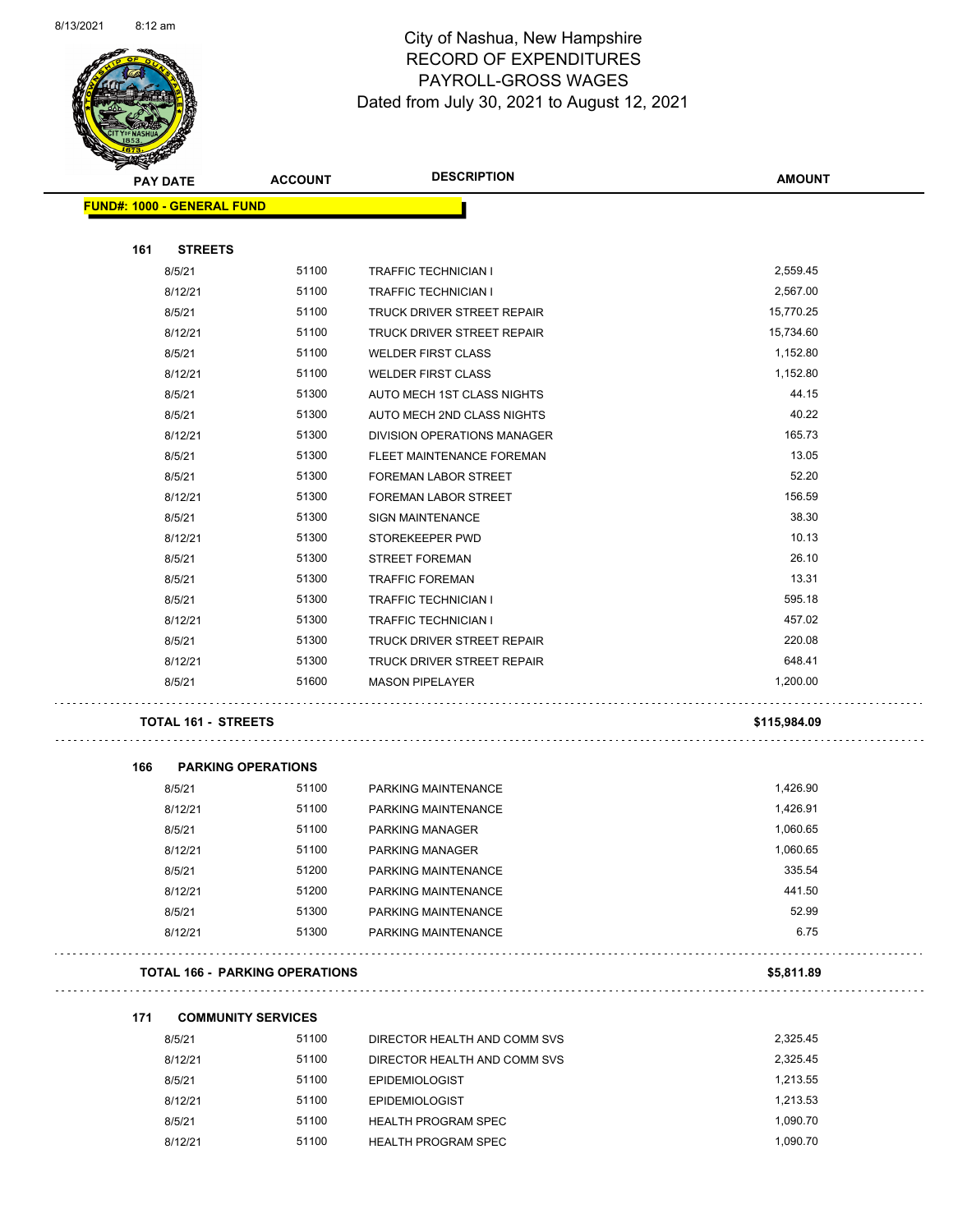| 8/13/2021 | $8:12$ am |          |                                       | City of Nashua, New Hampshire<br><b>RECORD OF EXPENDITURES</b><br>PAYROLL-GROSS WAGES<br>Dated from July 30, 2021 to August 12, 2021 | Page 53 of 90 |
|-----------|-----------|----------|---------------------------------------|--------------------------------------------------------------------------------------------------------------------------------------|---------------|
|           |           | PAY DATE | <b>ACCOUNT</b>                        | <b>DESCRIPTION</b>                                                                                                                   | <b>AMOUNT</b> |
|           |           |          | <b>FUND#: 1000 - GENERAL FUND</b>     |                                                                                                                                      |               |
|           | 171       |          | <b>COMMUNITY SERVICES</b>             |                                                                                                                                      |               |
|           |           | 8/12/21  | 51300                                 | COMMUNITY SERVICES PROGRAM ADMINISTRATIVE ASSIS                                                                                      | 17.48         |
|           |           |          | <b>TOTAL 171 - COMMUNITY SERVICES</b> |                                                                                                                                      | \$9,276.86    |
|           |           |          |                                       |                                                                                                                                      |               |
|           | 172       |          | <b>COMMUNITY HEALTH</b>               |                                                                                                                                      |               |
|           |           | 8/5/21   | 51100                                 | ADMINISTRATIVE ASSISTANT III                                                                                                         | 945.31        |
|           |           | 8/12/21  | 51100                                 | ADMINISTRATIVE ASSISTANT III                                                                                                         | 862.59        |
|           |           | 8/5/21   | 51100                                 | <b>BILINGUAL OUTREACH WORKER</b>                                                                                                     | 1,034.95      |
|           |           | 8/12/21  | 51100                                 | <b>BILINGUAL OUTREACH WORKER</b>                                                                                                     | 1,028.47      |
|           |           | 8/5/21   | 51100                                 | CHIEF PUBLIC HEALTH NURSE                                                                                                            | 1,840.55      |
|           |           | 8/12/21  | 51100                                 | CHIEF PUBLIC HEALTH NURSE                                                                                                            | 1,840.55      |
|           |           | 6/24/21  | 51100                                 | PROGRAM ASSISTANT COMMUNITY HEALTH                                                                                                   | 284.45        |
|           |           | 7/1/21   | 51100                                 | PROGRAM ASSISTANT COMMUNITY HEALTH                                                                                                   | 284.45        |
|           |           | 7/8/21   | 51100                                 | PROGRAM ASSISTANT COMMUNITY HEALTH                                                                                                   | 284.49        |
|           |           | 8/5/21   | 51100                                 | PUB HEALTH NURSE                                                                                                                     | 4,092.20      |
|           |           | 8/12/21  | 51100                                 | PUB HEALTH NURSE                                                                                                                     | 4,092.20      |
|           |           | 8/5/21   | 51300                                 | ADMINISTRATIVE ASSISTANT III                                                                                                         | 8.86          |
|           |           | 8/5/21   | 51300                                 | BILINGUAL COMM HEALTH WORKER                                                                                                         | 11.26         |
|           |           | 8/5/21   | 51300                                 | <b>BILINGUAL OUTREACH WORKER</b>                                                                                                     | 19.41         |
|           |           | 8/12/21  | 51412                                 | NURSE PER DIEM                                                                                                                       | 379.64        |
|           |           | 6/30/21  | 51412                                 | NURSE PER DIEM (PRACTIONER)                                                                                                          | (25, 138.14)  |
|           |           | 7/8/21   | 51750                                 | PROGRAM ASSISTANT COMMUNITY HEALTH                                                                                                   | 426.92        |
|           |           |          | <b>TOTAL 172 - COMMUNITY HEALTH</b>   |                                                                                                                                      | -\$7,701.84   |
|           |           |          |                                       |                                                                                                                                      |               |
|           | 173       | 8/5/21   | <b>ENVIRONMENTAL HEALTH</b><br>51100  | DEP HEALTH OFFICER/LAB DIRECTOR                                                                                                      | 1,386.90      |
|           |           | 8/12/21  | 51100                                 | DEP HEALTH OFFICER/LAB DIRECTOR                                                                                                      | 1,386.90      |
|           |           | 8/5/21   | 51100                                 | <b>ENVIRONMENTAL HEALTH SPEC</b>                                                                                                     | 2,937.80      |
|           |           | 8/12/21  | 51100                                 | ENVIRONMENTAL HEALTH SPEC                                                                                                            | 2,937.80      |
|           |           | 8/5/21   | 51100                                 | ENVIRONMENTAL TECH OFFICE MGR                                                                                                        | 1,124.80      |
|           |           | 8/12/21  | 51100                                 | ENVIRONMENTAL TECH OFFICE MGR                                                                                                        | 1,124.80      |
|           |           | 8/5/21   | 51100                                 | MANAGER ENVIRONMENTAL HEALTH                                                                                                         | 1,738.30      |
|           |           | 8/12/21  | 51100                                 | MANAGER ENVIRONMENTAL HEALTH                                                                                                         | 1,738.30      |
|           |           | 8/5/21   | 51300                                 | ENVIRONMENTAL HEALTH SPEC                                                                                                            | 150.13        |
|           |           | 8/12/21  | 51300                                 | ENVIRONMENTAL HEALTH SPEC                                                                                                            | 56.62         |
|           |           |          |                                       |                                                                                                                                      |               |

#### **TOTAL 173 - ENVIRONMENTAL HEALTH \$14,582.35**

#### **174 WELFARE ADMINISTRATION**

| 8/5/21  | 51100 | CASE TECHNICIAN WELFARE | 2.878.45 |
|---------|-------|-------------------------|----------|
| 8/12/21 | 51100 | CASE TECHNICIAN WELFARE | 2.878.45 |
| 8/5/21  | 51100 | <b>INTAKE WORKER</b>    | 950.76   |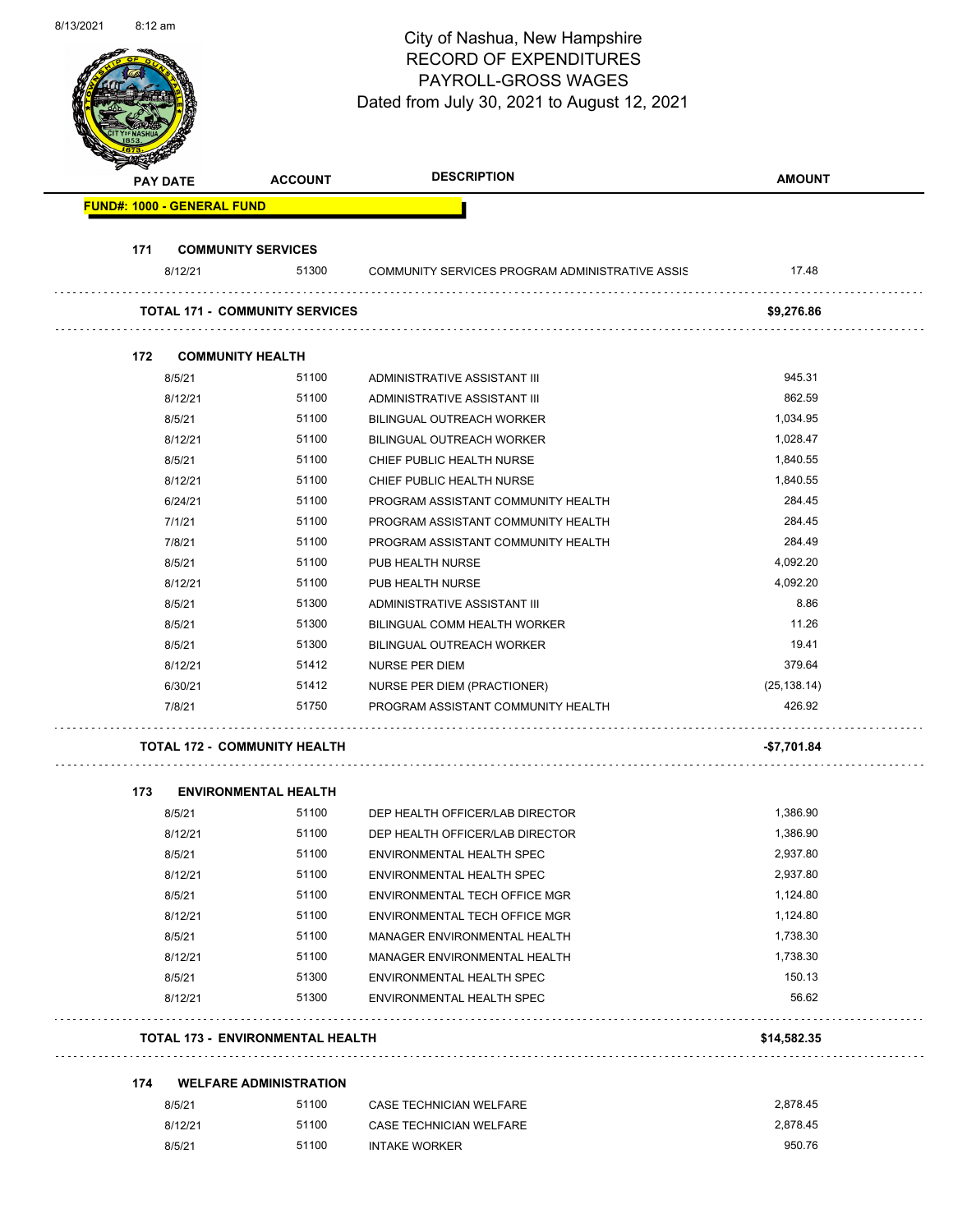

Page 54 of 90

| <b>PAY DATE</b>                   | <b>ACCOUNT</b>                            | <b>DESCRIPTION</b>               | <b>AMOUNT</b> |
|-----------------------------------|-------------------------------------------|----------------------------------|---------------|
| <b>FUND#: 1000 - GENERAL FUND</b> |                                           |                                  |               |
| 174                               | <b>WELFARE ADMINISTRATION</b>             |                                  |               |
| 8/12/21                           | 51100                                     | <b>INTAKE WORKER</b>             | 950.75        |
| 8/5/21                            | 51100                                     | SENIOR CASE TECHNICIAN           | 1,134.36      |
| 8/12/21                           | 51100                                     | SENIOR CASE TECHNICIAN           | 1,134.36      |
| 8/5/21                            | 51100                                     | <b>WELFARE OFFICER</b>           | 1,840.55      |
| 8/12/21                           | 51100                                     | <b>WELFARE OFFICER</b>           | 1,840.55      |
|                                   | <b>TOTAL 174 - WELFARE ADMINISTRATION</b> |                                  | \$13,608.23   |
| 177                               | <b>PARKS &amp; RECREATION</b>             |                                  |               |
| 8/5/21                            | 51100                                     | ADMINISTRATIVE ASSISTANT II      | 903.85        |
| 8/12/21                           | 51100                                     | ADMINISTRATIVE ASSISTANT II      | 903.85        |
| 8/5/21                            | 51100                                     | EQUIPMENT OPERATOR, PARKS        | 1,060.40      |
| 8/12/21                           | 51100                                     | EQUIPMENT OPERATOR, PARKS        | 1,060.40      |
| 8/5/21                            | 51100                                     | <b>FOREMAN LABOR PARK</b>        | 4,175.69      |
| 8/12/21                           | 51100                                     | <b>FOREMAN LABOR PARK</b>        | 4,175.68      |
| 8/5/21                            | 51100                                     | <b>GROUNDSKEEPER MAINTENANCE</b> | 7,702.81      |
| 8/12/21                           | 51100                                     | <b>GROUNDSKEEPER MAINTENANCE</b> | 7,702.80      |
| 8/5/21                            | 51100                                     | <b>GROUNDSMAN I</b>              | 6,551.04      |
| 8/12/21                           | 51100                                     | <b>GROUNDSMAN I</b>              | 6,422.03      |
| 8/5/21                            | 51100                                     | <b>GROUNDSMAN II</b>             | 954.80        |
| 8/12/21                           | 51100                                     | <b>GROUNDSMAN II</b>             | 954.80        |
| 8/5/21                            | 51100                                     | <b>LEAD GROUNDSMAN</b>           | 1,072.40      |
| 8/12/21                           | 51100                                     | <b>LEAD GROUNDSMAN</b>           | 1,655.52      |
| 8/5/21                            | 51100                                     | PROGRAM COORDINATOR              | 410.79        |
| 8/12/21                           | 51100                                     | PROGRAM COORDINATOR              | 410.80        |
| 8/5/21                            | 51100                                     | RECREATION PROGRAM MANAGER       | 468.80        |
| 8/12/21                           | 51100                                     | RECREATION PROGRAM MANAGER       | 468.80        |
| 8/5/21                            | 51100                                     | STELLOS STADIUM ATTENDANT        | 1,060.40      |
| 8/12/21                           | 51100                                     | STELLOS STADIUM ATTENDANT        | 1,060.40      |
| 8/5/21                            | 51100                                     | SUPERINTENDENT OF PARKS RECR     | 2,117.50      |
| 8/12/21                           | 51100                                     | SUPERINTENDENT OF PARKS RECR     | 2,117.50      |
| 8/5/21                            | 51300                                     | FOREMAN LABOR PARK               | 1,539.82      |
| 8/12/21                           | 51300                                     | FOREMAN LABOR PARK               | 1,735.57      |
| 8/5/21                            | 51300                                     | <b>GROUNDSKEEPER MAINTENANCE</b> | 1,719.93      |
| 8/12/21                           | 51300                                     | <b>GROUNDSKEEPER MAINTENANCE</b> | 377.88        |
| 8/5/21                            | 51300                                     | <b>GROUNDSMAN I</b>              | 2,813.15      |
| 8/12/21                           | 51300                                     | <b>GROUNDSMAN I</b>              | 1,905.71      |
| 8/5/21                            | 51300                                     | <b>GROUNDSMAN II</b>             | 385.10        |
| 8/12/21                           | 51300                                     | <b>GROUNDSMAN II</b>             | 852.71        |
| 8/12/21                           | 51300                                     | <b>LEAD GROUNDSMAN</b>           | 756.42        |
| 8/5/21                            | 51300                                     | PROGRAM COORDINATOR              | 69.31         |
| 8/5/21                            | 51300                                     | STELLOS STADIUM ATTENDANT        | 908.92        |
| 8/12/21                           | 51300                                     | STELLOS STADIUM ATTENDANT        | 394.73        |
|                                   |                                           |                                  |               |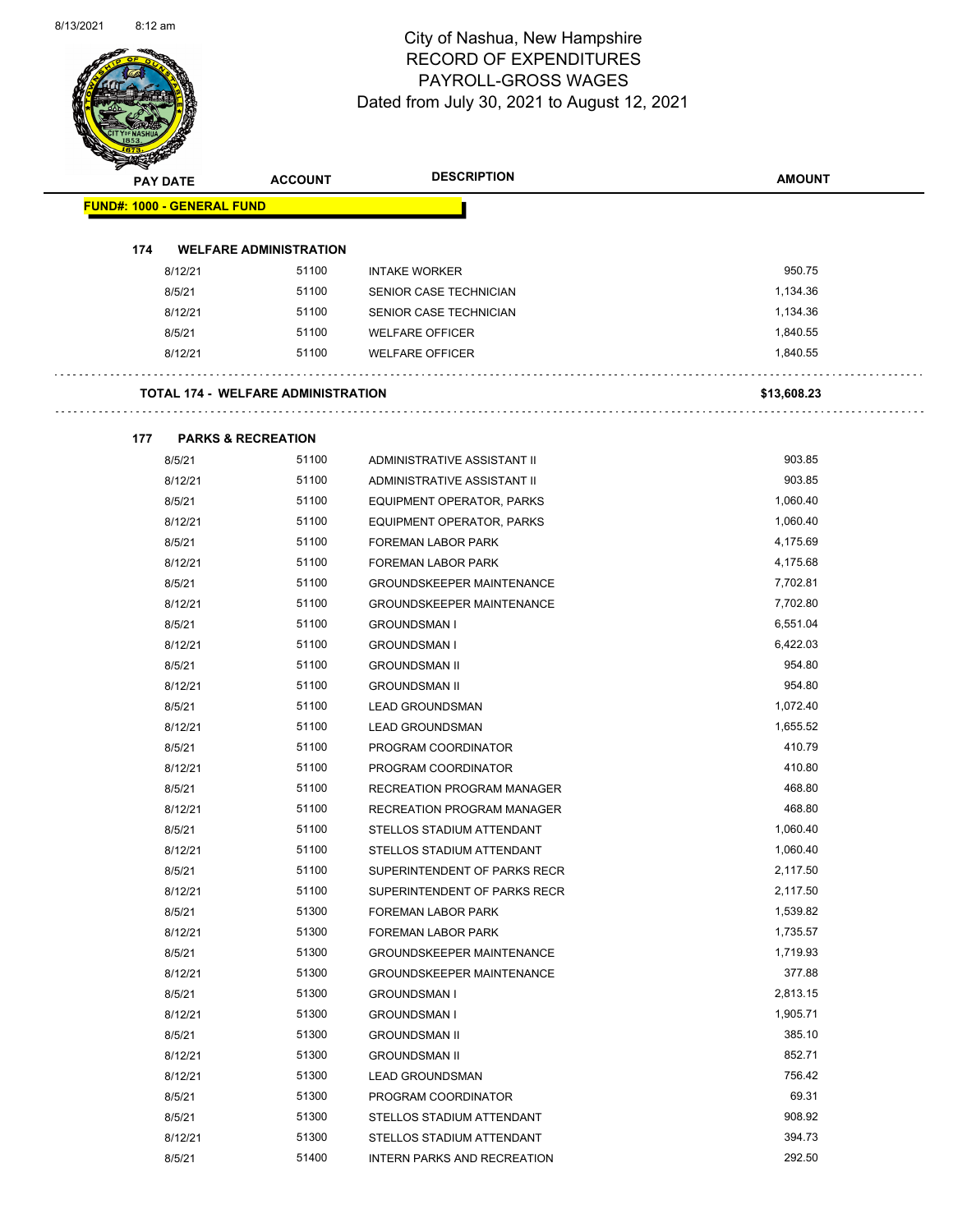

Page 55 of 90

|     |                                   |                               | <b>DESCRIPTION</b>                | <b>AMOUNT</b> |
|-----|-----------------------------------|-------------------------------|-----------------------------------|---------------|
|     | <b>PAY DATE</b>                   | <b>ACCOUNT</b>                |                                   |               |
|     | <b>FUND#: 1000 - GENERAL FUND</b> |                               |                                   |               |
| 177 |                                   | <b>PARKS &amp; RECREATION</b> |                                   |               |
|     | 8/12/21                           | 51400                         | INTERN PARKS AND RECREATION       | 367.50        |
|     | 8/5/21                            | 51400                         | SEASONAL                          | 3,615.25      |
|     | 8/12/21                           | 51400                         | SEASONAL                          | 3,678.75      |
|     | 8/5/21                            | 51400                         | SUMMER HEAD POOL GUARD            | 1,447.00      |
|     | 8/12/21                           | 51400                         | SUMMER HEAD POOL GUARD            | 1,201.50      |
|     | 8/5/21                            | 51400                         | SUMMER POOL COORDINATOR           | 924.00        |
|     | 8/12/21                           | 51400                         | SUMMER POOL COORDINATOR           | 1,344.00      |
|     | 8/5/21                            | 51400                         | SUMMER POOL GUARD                 | 10,410.00     |
|     | 8/12/21                           | 51400                         | SUMMER POOL GUARD                 | 10,365.00     |
|     | 8/5/21                            | 51400                         | SUMMER POOL SUPV                  | 1,123.50      |
|     | 8/12/21                           | 51400                         | SUMMER POOL SUPV                  | 1,620.50      |
|     | 8/5/21                            | 51400                         | <b>TEACHER ENGLISH ELM</b>        | 546.00        |
|     | 8/12/21                           | 51400                         | <b>TEACHER ENGLISH ELM</b>        | 609.00        |
|     | 8/5/21                            | 51420                         | <b>GAME OFFICIALS</b>             | 60.00         |
|     | 8/5/21                            | 51420                         | SENIOR TRAFFIC ENGINEER           | 60.00         |
|     | 8/5/21                            | 51600                         | <b>GROUNDSKEEPER MAINTENANCE</b>  | 1,000.00      |
|     | 8/12/21                           | 51600                         | <b>GROUNDSMAN I</b>               | 400.00        |
|     | 8/12/21                           | 61107                         | <b>CLOTHING &amp; UNIFORMS</b>    | 100.23        |
| 179 | <b>LIBRARY</b>                    |                               |                                   |               |
|     | 8/5/21                            | 51100                         | ASSISTANT DIRECTOR LIBRARY        | 1,738.30      |
|     | 8/12/21                           | 51100                         | ASSISTANT DIRECTOR LIBRARY        | 1,738.30      |
|     | 8/5/21                            | 51100                         | ASSISTANT LIBRARIAN CIRCULATIO    | 1,144.95      |
|     | 8/12/21                           | 51100                         | ASSISTANT LIBRARIAN CIRCULATIO    | 1,144.95      |
|     | 8/5/21                            | 51100                         | <b>DIRECTOR LIBRARY</b>           | 2,290.45      |
|     | 8/12/21                           | 51100                         | <b>DIRECTOR LIBRARY</b>           | 2,290.45      |
|     | 8/5/21                            | 51100                         | EXECUTIVE ASST OFFICE MANAGER     | 1,039.85      |
|     | 8/12/21                           | 51100                         | EXECUTIVE ASST OFFICE MANAGER     | 1,039.85      |
|     | 8/5/21                            | 51100                         | IT COORDINATOR                    | 1,128.10      |
|     | 8/12/21                           | 51100                         | IT COORDINATOR                    | 1,128.10      |
|     | 8/5/21                            | 51100                         | JANITOR                           | 634.65        |
|     | 8/12/21                           | 51100                         | <b>JANITOR</b>                    | 634.67        |
|     | 8/5/21                            | 51100                         | LIBRARIAN ADULT SERVICES          | 1,115.64      |
|     | 8/12/21                           | 51100                         | <b>LIBRARIAN ADULT SERVICES</b>   | 1,115.64      |
|     | 8/5/21                            | 51100                         | <b>LIBRARIAN CIRCULATION</b>      | 1,281.50      |
|     | 8/12/21                           | 51100                         | LIBRARIAN CIRCULATION             | 1,281.50      |
|     | 8/5/21                            | 51100                         | LIBRARIAN PROGRAMMING & MARKETING | 1,281.51      |
|     | 8/12/21                           | 51100                         | LIBRARIAN PROGRAMMING & MARKETING | 1,281.50      |
|     | 8/5/21                            | 51100                         | LIBRARIAN TECH SERVICES           | 1,281.50      |
|     | 8/12/21                           | 51100                         | <b>LIBRARIAN TECH SERVICES</b>    | 1,281.50      |
|     | 8/5/21                            | 51100                         | <b>LIBRARIAN YOUTH SERVICES</b>   | 1,883.80      |
|     |                                   |                               |                                   |               |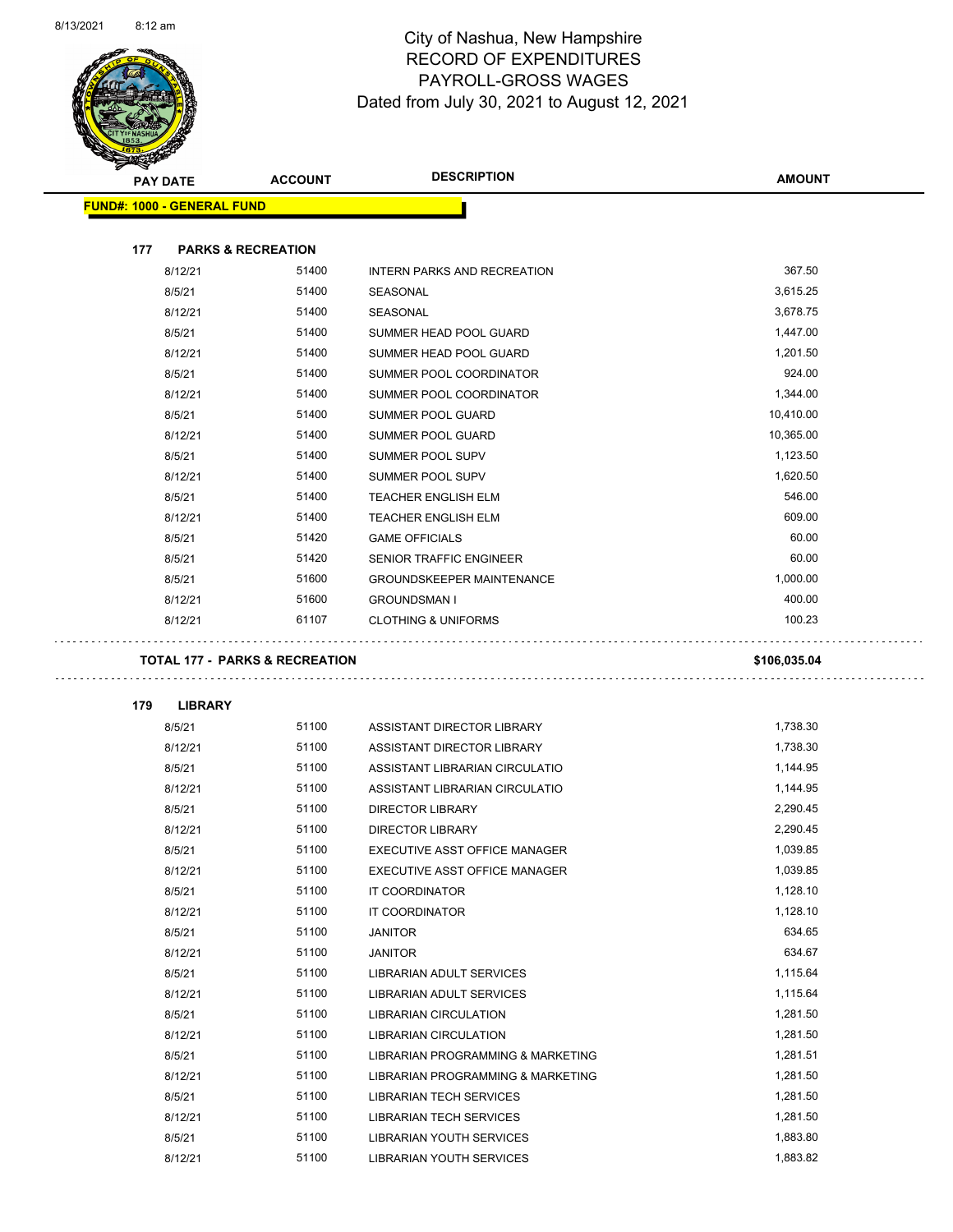

Page 56 of 90

|     | <b>PAY DATE</b>                   | <b>ACCOUNT</b> | <b>DESCRIPTION</b>                    | <b>AMOUNT</b> |
|-----|-----------------------------------|----------------|---------------------------------------|---------------|
|     | <b>FUND#: 1000 - GENERAL FUND</b> |                |                                       |               |
|     |                                   |                |                                       |               |
| 179 | <b>LIBRARY</b>                    |                |                                       |               |
|     | 8/5/21                            | 51100          | <b>LIBRARY ASSISTANT CIRCULATION</b>  | 7,216.80      |
|     | 8/12/21                           | 51100          | LIBRARY ASSISTANT CIRCULATION         | 7,216.78      |
|     | 8/5/21                            | 51100          | <b>LIBRARY ASSISTANT MEDIA SERVIC</b> | 863.74        |
|     | 8/12/21                           | 51100          | LIBRARY ASSISTANT MEDIA SERVIC        | 863.75        |
|     | 8/5/21                            | 51100          | <b>LIBRARY ASSISTANT TECH SVS</b>     | 943.00        |
|     | 8/12/21                           | 51100          | <b>LIBRARY ASSISTANT TECH SVS</b>     | 943.01        |
|     | 8/5/21                            | 51100          | LIBRARY ASSISTANT YOUTH SERVIC        | 1,607.99      |
|     | 8/12/21                           | 51100          | LIBRARY ASSISTANT YOUTH SERVIC        | 1,607.99      |
|     | 8/5/21                            | 51100          | <b>MAINTENANCE SUPV</b>               | 1,062.25      |
|     | 8/12/21                           | 51100          | <b>MAINTENANCE SUPV</b>               | 1,115.36      |
|     | 8/5/21                            | 51100          | PAGE & COLLECTION COORDINATOR         | 976.90        |
|     | 8/12/21                           | 51100          | PAGE & COLLECTION COORDINATOR         | 976.90        |
|     | 8/5/21                            | 51100          | REFERENCE LIBRARIAN ADULT SERV        | 4,991.94      |
|     | 8/12/21                           | 51100          | REFERENCE LIBRARIAN ADULT SERV        | 4,985.31      |
|     | 8/5/21                            | 51100          | REFERENCE LIBRARIAN TECH SVS          | 1,085.00      |
|     | 8/12/21                           | 51100          | REFERENCE LIBRARIAN TECH SVS          | 1,085.00      |
|     | 8/5/21                            | 51100          | <b>SECURITY LIBRARY</b>               | 729.35        |
|     | 8/12/21                           | 51100          | <b>SECURITY LIBRARY</b>               | 729.35        |
|     | 8/5/21                            | 51100          | SUPERVISOR YOUTH SERVICES             | 1,051.30      |
|     | 8/12/21                           | 51100          | SUPERVISOR YOUTH SERVICES             | 1,051.29      |
|     | 8/5/21                            | 51200          | <b>JANITOR</b>                        | 331.80        |
|     | 8/12/21                           | 51200          | <b>JANITOR</b>                        | 323.72        |
|     | 8/5/21                            | 51200          | <b>LIBRARY ASSISTANT TECH SVS</b>     | 539.80        |
|     | 8/12/21                           | 51200          | LIBRARY ASSISTANT TECH SVS            | 539.80        |
|     | 8/5/21                            | 51200          | <b>SECURITY LIBRARY</b>               | 389.81        |
|     | 8/12/21                           | 51200          | <b>SECURITY LIBRARY</b>               | 394.75        |
|     | 8/5/21                            | 51300          | REFERENCE LIBRARIAN ADULT SERV        | 9.03          |
|     | 8/12/21                           | 51300          | <b>SECURITY LIBRARY</b>               | 20.52         |
|     |                                   |                |                                       |               |

#### **TOTAL 179 - LIBRARY \$73,292.77**

 $\hat{\mathcal{L}}$  .

```
181 COMMUNITY DEVELOPMENT
```

| 8/5/21  | 51100 | ADMINISTRATIVE ASSISTANT II    | 835.05   |
|---------|-------|--------------------------------|----------|
| 8/12/21 | 51100 | ADMINISTRATIVE ASSISTANT II    | 835.05   |
| 8/5/21  | 51100 | DIRECTOR COMMUNITY DEVELOPMENT | 2,515.40 |
| 8/12/21 | 51100 | DIRECTOR COMMUNITY DEVELOPMENT | 2,515.40 |
| 8/5/21  | 51100 | TRANSPORTATION ANALYST         | 1.354.30 |
| 8/12/21 | 51100 | TRANSPORTATION ANALYST         | 1.354.30 |
| 8/5/21  | 51100 | <b>WATERWAYS MANAGER</b>       | 1.738.30 |
| 8/12/21 | 51100 | <b>WATERWAYS MANAGER</b>       | 1.738.30 |
| 8/5/21  | 51200 | ADMINISTRATIVE ASSISTANT I     | 439.83   |
| 8/12/21 | 51200 | ADMINISTRATIVE ASSISTANT I     | 510.39   |
| 8/5/21  | 51400 | <b>INTERN</b>                  | 100.00   |
| 8/12/21 | 51400 | <b>INTERN</b>                  | 100.00   |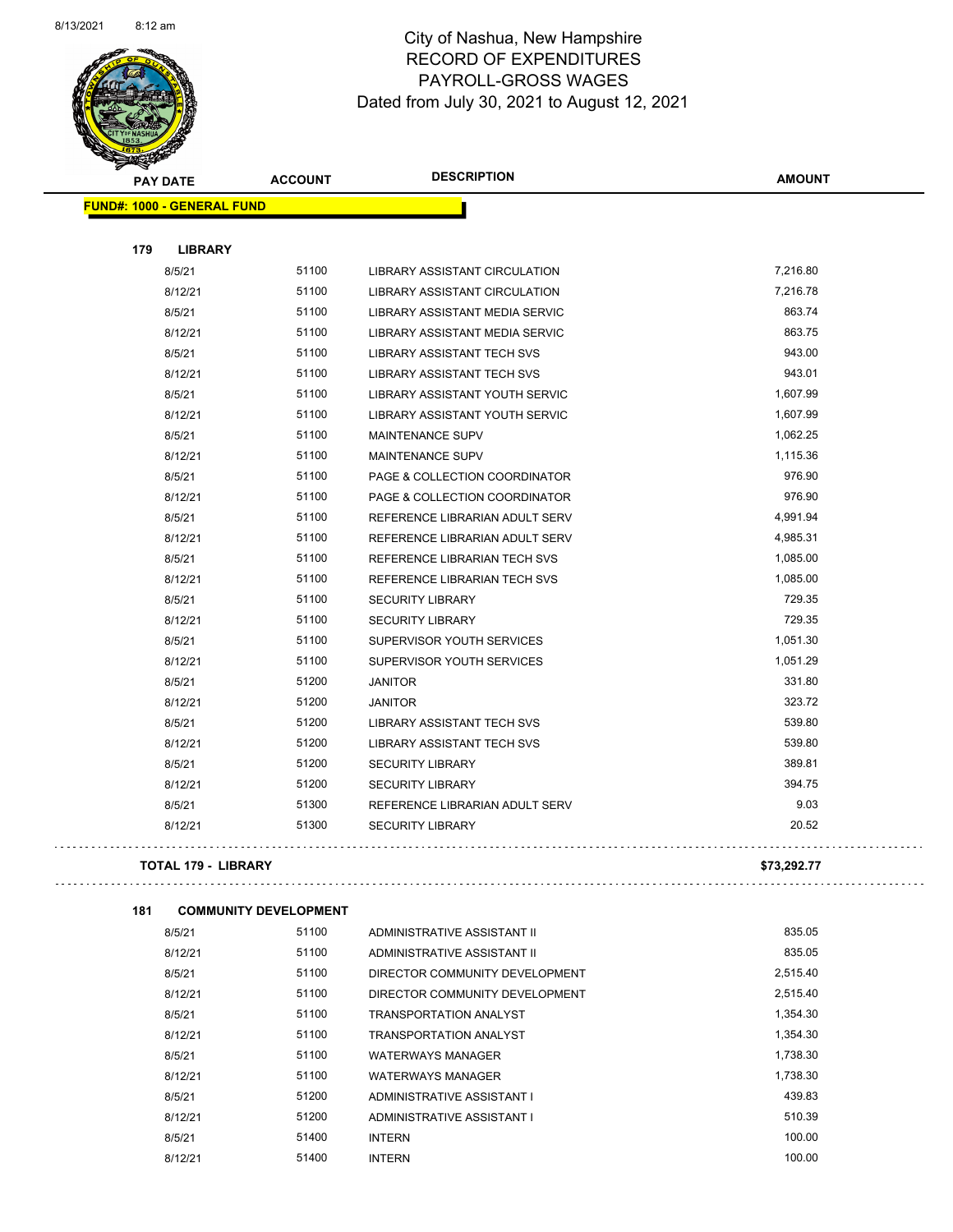| 8/13/2021 | $8:12 \text{ am}$ |
|-----------|-------------------|
|-----------|-------------------|



Page 57 of 90

|                                   | <b>PAY DATE</b> | <b>ACCOUNT</b>                           | <b>DESCRIPTION</b>              | <b>AMOUNT</b> |
|-----------------------------------|-----------------|------------------------------------------|---------------------------------|---------------|
| <b>FUND#: 1000 - GENERAL FUND</b> |                 |                                          |                                 |               |
|                                   |                 | <b>TOTAL 181 - COMMUNITY DEVELOPMENT</b> |                                 | \$14,036.32   |
| 182                               |                 | <b>PLANNING AND ZONING</b>               |                                 |               |
|                                   | 8/5/21          | 51100                                    | <b>COMMUNICATION SPEC</b>       | 63.90         |
|                                   | 8/12/21         | 51100                                    | <b>COMMUNICATION SPEC</b>       | 63.90         |
|                                   | 8/5/21          | 51100                                    | DEPARTMENT COORDINATOR          | 1,101.79      |
|                                   | 8/12/21         | 51100                                    | DEPARTMENT COORDINATOR          | 1,101.79      |
|                                   | 8/5/21          | 51100                                    | DEPUTY PLANNING MANAGER         | 3,006.50      |
|                                   | 8/12/21         | 51100                                    | DEPUTY PLANNING MANAGER         | 3,006.50      |
|                                   | 8/5/21          | 51100                                    | <b>MANAGER PLANNING DEPT</b>    | 1,957.60      |
|                                   | 8/12/21         | 51100                                    | MANAGER PLANNING DEPT           | 1,957.60      |
|                                   | 8/5/21          | 51100                                    | PLANNER I                       | 2,015.60      |
|                                   | 8/12/21         | 51100                                    | <b>PLANNER I</b>                | 2,015.60      |
|                                   | 8/5/21          | 51100                                    | ZONING COORDINATOR              | 882.00        |
|                                   | 8/12/21         | 51100                                    | ZONING COORDINATOR              | 882.00        |
|                                   | 8/12/21         | 51750                                    | <b>COMMUNICATION SPEC</b>       | 75.08         |
|                                   | 8/5/21          | 53428                                    | STENOGRAPHIC SERVICES           | 375.00        |
|                                   |                 | <b>TOTAL 182 - PLANNING AND ZONING</b>   |                                 | \$18,504.86   |
| 183                               |                 | <b>ECONOMIC DEVELOPMENT</b>              |                                 |               |
|                                   | 8/5/21          | 51100                                    | ECONOMIC DEV DIRECTOR           | 2,465.75      |
|                                   | 8/12/21         | 51100                                    | <b>ECONOMIC DEV DIRECTOR</b>    | 2,465.75      |
|                                   | 8/5/21          | 51100                                    | OED COORDINATOR                 | 605.95        |
|                                   | 8/12/21         | 51100                                    | OED COORDINATOR                 | 605.95        |
|                                   | 6/30/21         | 51200                                    | REVOLVING LOAN FUND COORDINATOR | (2,354.60)    |
|                                   |                 | <b>TOTAL 183 - ECONOMIC DEVELOPMENT</b>  |                                 | \$3,788.80    |
| 191                               | <b>SCHOOL</b>   |                                          |                                 |               |
|                                   | 8/12/21         | 51100                                    | 21 CENTURY COORDINATOR          | 2,415.80      |
|                                   | 7/30/21         | 51100                                    | 21 CENTURY ELEM MFAM RES COORD  | 1,260.00      |
|                                   | 8/12/21         | 51100                                    | 21 CENTURY ELEM MFAM RES COORD  | 1,260.00      |
|                                   | 8/12/21         | 51100                                    | ASSISTANT DIRECTOR BUSINESS     | 3,201.20      |
|                                   | 7/31/21         | 51100                                    | ASSISTANT PRINCIPAL AMH         | (2,875.00)    |
|                                   | 8/12/21         | 51100                                    | ASSISTANT PRINCIPAL AMH         | 2,875.00      |
|                                   | 8/12/21         | 51100                                    | ASSISTANT PRINCIPAL BIC         | 2,971.17      |
|                                   | 7/31/21         | 51100                                    | ASSISTANT PRINCIPAL BIR         | (3, 115.41)   |
|                                   | 8/12/21         | 51100                                    | ASSISTANT PRINCIPAL BIR         | 1,557.69      |
|                                   | 8/12/21         | 51100                                    | ASSISTANT PRINCIPAL BRO         | 2,875.00      |
|                                   | 8/12/21         | 51100                                    | ASSISTANT PRINCIPAL CHARL       | 2,875.00      |
|                                   | 7/31/21         | 51100                                    | ASSISTANT PRINCIPAL DR CRSP     | (2,923.14)    |
|                                   | 8/12/21         | 51100                                    | ASSISTANT PRINCIPAL DR CRSP     | 1,461.55      |

8/12/21 51100 ASSISTANT PRINCIPAL ELM 6,961.50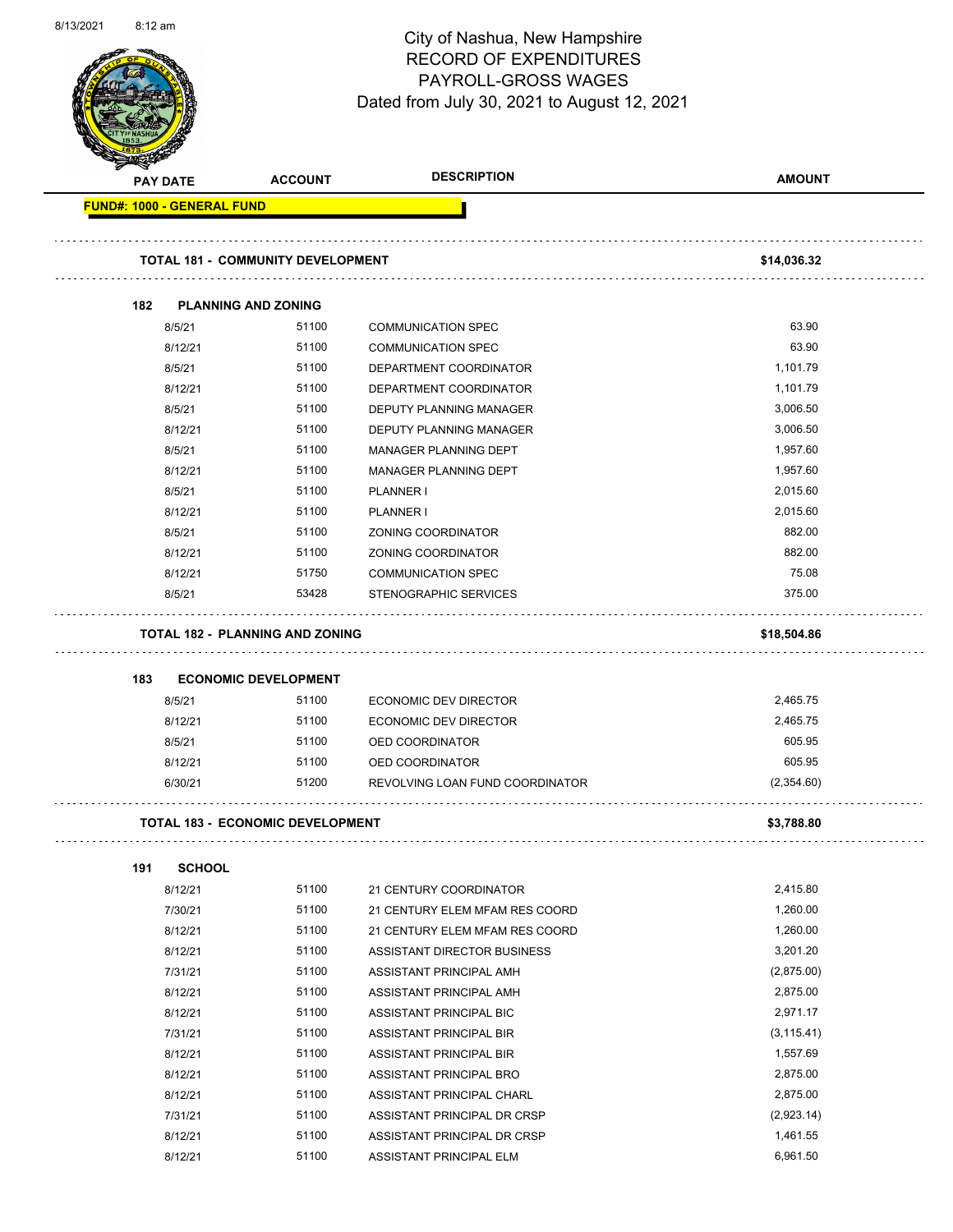

Page 58 of 90

| <b>PAY DATE</b>            | <b>ACCOUNT</b> | <b>DESCRIPTION</b>              | <b>AMOUNT</b> |
|----------------------------|----------------|---------------------------------|---------------|
| FUND#: 1000 - GENERAL FUND |                |                                 |               |
|                            |                |                                 |               |
| 191<br><b>SCHOOL</b>       |                |                                 |               |
| 8/12/21                    | 51100          | ASSISTANT PRINCIPAL FES         | 2,971.15      |
| 8/12/21                    | 51100          | ASSISTANT PRINCIPAL FMS         | 3,384.60      |
| 8/12/21                    | 51100          | ASSISTANT PRINCIPAL LEDGE       | 2,875.00      |
| 8/12/21                    | 51100          | ASSISTANT PRINCIPAL MDE         | 3,211.53      |
| 7/31/21                    | 51100          | ASSISTANT PRINCIPAL MTP         | (2,971.17)    |
| 8/12/21                    | 51100          | ASSISTANT PRINCIPAL MTP         | 1,485.58      |
| 8/12/21                    | 51100          | ASSISTANT PRINCIPAL NHN         | 10,546.79     |
| 8/12/21                    | 51100          | ASSISTANT PRINCIPAL NHS         | 14,319.29     |
| 8/12/21                    | 51100          | ASSISTANT PRINCIPAL NSE         | 3,163.46      |
| 8/12/21                    | 51100          | ASSISTANT PRINCIPAL PMS         | 3,723.09      |
| 8/12/21                    | 51100          | ASSISTANT SUPERINTENDENT        | 9,245.50      |
| 8/12/21                    | 51100          | ASST DIRECTOR PLANT OPS         | 4,987.00      |
| 8/12/21                    | 51100          | <b>ASST DIRECTOR SPED</b>       | 6,285.79      |
| 8/12/21                    | 51100          | ASST SYSTEMS ADMIN FULL YEAR    | 17,681.19     |
| 8/12/21                    | 51100          | BRENTWOOD COORDINATOR           | 2,888.90      |
| 8/12/21                    | 51100          | CAREER CENTER COORD NHS         | 1,596.14      |
| 8/12/21                    | 51100          | CHIEF OPERATING OFFICER         | 4,542.60      |
| 8/5/21                     | 51100          | CLERICAL ACADEMY NHN            | 1,465.42      |
| 8/12/21                    | 51100          | CLERICAL ACADEMY NHN            | 2,536.04      |
| 8/5/21                     | 51100          | <b>CLERICAL ACADEMY NHS</b>     | 1,998.35      |
| 8/12/21                    | 51100          | CLERICAL ACADEMY NHS            | 2,252.82      |
| 8/5/21                     | 51100          | CLERICAL ADULT ED NHN           | 334.80        |
| 8/12/21                    | 51100          | CLERICAL ADULT ED NHN           | 362.70        |
| 8/5/21                     | 51100          | <b>CLERICAL ASST SUPER SUP</b>  | 1,439.75      |
| 8/12/21                    | 51100          | <b>CLERICAL ASST SUPER SUP</b>  | 1,454.00      |
| 8/5/21                     | 51100          | CLERICAL ATHLETIC NHN           | 441.09        |
| 8/12/21                    | 51100          | CLERICAL ATHLETIC NHN           | 441.09        |
| 8/5/21                     | 51100          | <b>CLERICAL ATHLETIC NHS</b>    | 405.80        |
| 8/12/21                    | 51100          | CLERICAL ATHLETIC NHS           | 405.81        |
| 8/5/21                     | 51100          | <b>CLERICAL BUSINESS</b>        | 3,132.05      |
| 8/12/21                    | 51100          | <b>CLERICAL BUSINESS</b>        | 3,132.05      |
| 8/5/21                     | 51100          | CLERICAL CHIEF OP OFFICER SUP   | 872.00        |
| 8/12/21                    | 51100          | CLERICAL CHIEF OP OFFICER SUP   | 861.10        |
| 8/5/21                     | 51100          | CLERICAL CTE NHN                | 414.74        |
| 8/12/21                    | 51100          | CLERICAL CTE NHN                | 501.56        |
| 8/5/21                     | 51100          | CLERICAL CTE NHS                | 390.62        |
| 8/12/21                    | 51100          | CLERICAL CTE NHS                | 385.80        |
| 8/5/21                     | 51100          | <b>CLERICAL GUIDANCE ELM</b>    | 385.81        |
| 8/12/21                    | 51100          | <b>CLERICAL GUIDANCE ELM</b>    | 544.94        |
| 8/5/21                     | 51100          | <b>CLERICAL GUIDANCE NHN</b>    | 940.32        |
| 8/12/21                    | 51100          | CLERICAL GUIDANCE NHN           | 939.48        |
| 8/5/21                     | 51100          | <b>CLERICAL GUIDANCE NHS</b>    | 791.60        |
| 8/12/21                    | 51100          | <b>CLERICAL GUIDANCE NHS</b>    | 748.21        |
| 8/5/21                     | 51100          | <b>CLERICAL HUMAN RESOURCES</b> | 1,502.20      |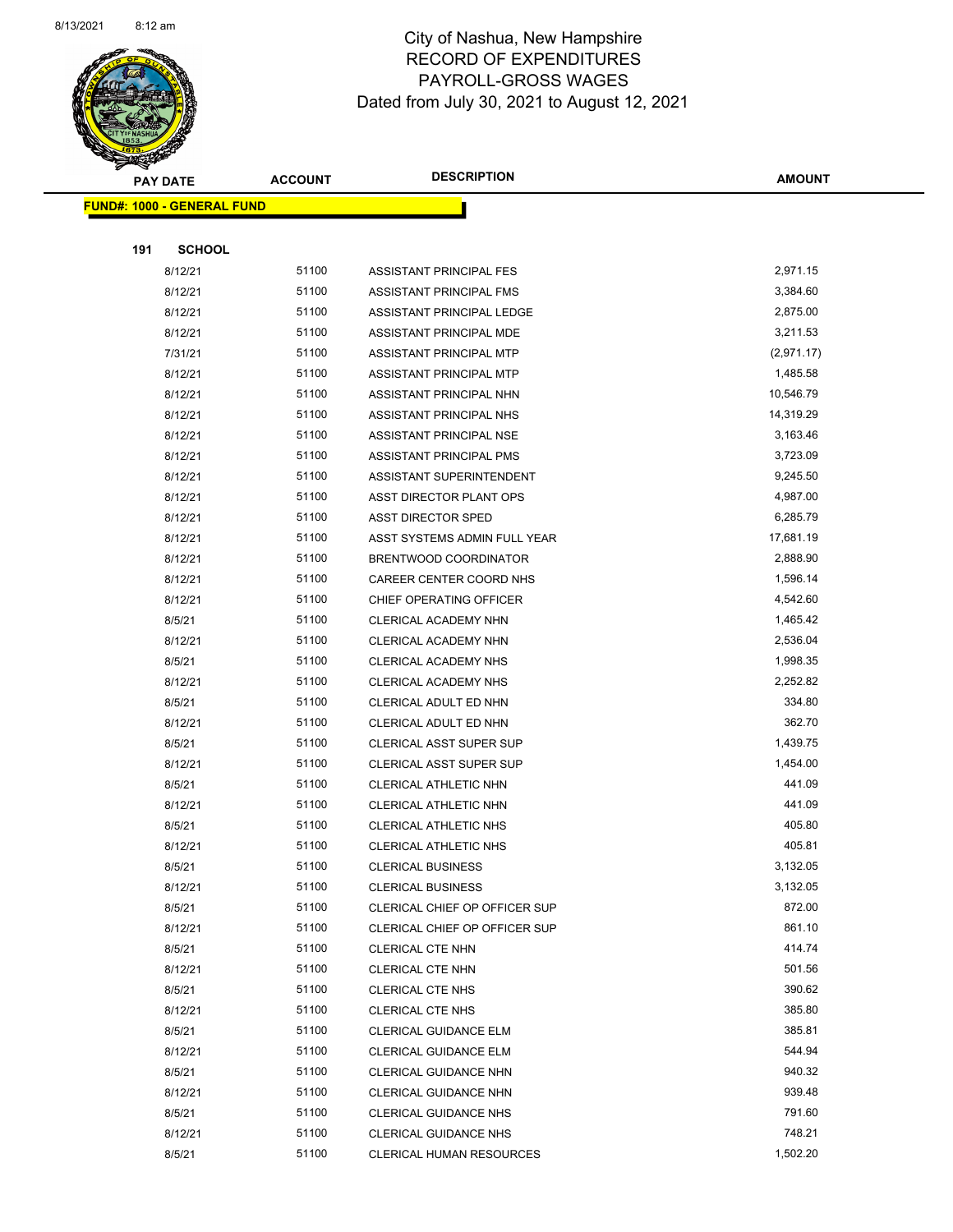

Page 59 of 90

|     | <b>PAY DATE</b>                   | <b>ACCOUNT</b> | <b>DESCRIPTION</b>                               | <b>AMOUNT</b>      |
|-----|-----------------------------------|----------------|--------------------------------------------------|--------------------|
|     | <b>FUND#: 1000 - GENERAL FUND</b> |                |                                                  |                    |
|     |                                   |                |                                                  |                    |
| 191 | <b>SCHOOL</b>                     |                |                                                  |                    |
|     | 8/12/21                           | 51100          | CLERICAL HUMAN RESOURCES                         | 2,421.58           |
|     | 8/5/21                            | 51100          | <b>CLERICAL PAYROLL SUP</b>                      | 1,634.25           |
|     | 8/12/21                           | 51100          | <b>CLERICAL PAYROLL SUP</b>                      | 1,634.25           |
|     | 8/5/21                            | 51100          | <b>CLERICAL PLANT OPS</b>                        | 797.25             |
|     | 8/12/21                           | 51100          | <b>CLERICAL PLANT OPS</b>                        | 791.96             |
|     | 8/5/21                            | 51100          | <b>CLERICAL PRINCIPAL AMH</b>                    | 806.81             |
|     | 8/12/21                           | 51100          | <b>CLERICAL PRINCIPAL AMH</b>                    | 1,088.65           |
|     | 8/5/21                            | 51100          | CLERICAL PRINCIPAL BIC                           | 992.62             |
|     | 8/12/21                           | 51100          | <b>CLERICAL PRINCIPAL BIC</b>                    | 1,266.65           |
|     | 8/5/21                            | 51100          | CLERICAL PRINCIPAL BIR                           | 1,120.95           |
|     | 8/12/21                           | 51100          | <b>CLERICAL PRINCIPAL BIR</b>                    | 1,140.24           |
|     | 8/5/21                            | 51100          | CLERICAL PRINCIPAL BRO                           | 1,130.59           |
|     | 8/12/21                           | 51100          | CLERICAL PRINCIPAL BRO                           | 941.49             |
|     | 8/5/21                            | 51100          | CLERICAL PRINCIPAL CHA                           | 1,193.15           |
|     | 8/12/21                           | 51100          | CLERICAL PRINCIPAL CHA                           | 1,150.60           |
|     | 8/5/21                            | 51100          | CLERICAL PRINCIPAL DRC                           | 1,028.54           |
|     | 8/12/21                           | 51100          | CLERICAL PRINCIPAL DRC                           | 1,028.54           |
|     | 8/5/21                            | 51100          | CLERICAL PRINCIPAL ELM                           | 1,192.37           |
|     | 8/12/21                           | 51100          | <b>CLERICAL PRINCIPAL ELM</b>                    | 1,641.50           |
|     | 8/5/21                            | 51100          | <b>CLERICAL PRINCIPAL FES</b>                    | 1,167.23           |
|     | 8/12/21                           | 51100          | <b>CLERICAL PRINCIPAL FES</b>                    | 953.66             |
|     | 8/5/21                            | 51100          | CLERICAL PRINCIPAL FMS                           | 1,532.46           |
|     | 8/12/21                           | 51100          | <b>CLERICAL PRINCIPAL FMS</b>                    | 1,360.76           |
|     | 8/5/21                            | 51100          | <b>CLERICAL PRINCIPAL LDG</b>                    | 1,052.15           |
|     | 8/12/21                           | 51100          | CLERICAL PRINCIPAL LDG                           | 1,052.25           |
|     | 8/5/21                            | 51100          | CLERICAL PRINCIPAL MDE                           | 1,036.35           |
|     | 8/12/21                           | 51100          | CLERICAL PRINCIPAL MDE                           | 980.55             |
|     | 8/5/21                            | 51100          | <b>CLERICAL PRINCIPAL MTP</b>                    | 893.58             |
|     | 8/12/21                           | 51100<br>51100 | <b>CLERICAL PRINCIPAL MTP</b>                    | 1,111.20<br>488.98 |
|     | 8/5/21                            | 51100          | CLERICAL PRINCIPAL NHN<br>CLERICAL PRINCIPAL NHN | 1,396.11           |
|     | 8/12/21<br>8/5/21                 | 51100          | CLERICAL PRINCIPAL NHS                           | 938.08             |
|     | 8/12/21                           | 51100          | <b>CLERICAL PRINCIPAL NHS</b>                    | 405.80             |
|     | 8/5/21                            | 51100          | <b>CLERICAL PRINCIPAL NSE</b>                    | 962.62             |
|     | 8/12/21                           | 51100          | <b>CLERICAL PRINCIPAL NSE</b>                    | 976.10             |
|     | 8/5/21                            | 51100          | <b>CLERICAL PRINCIPAL PMS</b>                    | 1,246.43           |
|     | 8/12/21                           | 51100          | <b>CLERICAL PRINCIPAL PMS</b>                    | 1,216.24           |
|     | 8/5/21                            | 51100          | CLERICAL PRINCIPAL SHE                           | 1,123.49           |
|     | 8/12/21                           | 51100          | <b>CLERICAL PRINCIPAL SHE</b>                    | 981.29             |
|     | 8/5/21                            | 51100          | CLERICAL RECEPTIONIST NHN                        | 452.40             |
|     | 8/12/21                           | 51100          | CLERICAL RECEPTIONIST NHN                        | 491.99             |
|     | 8/5/21                            | 51100          | CLERICAL RECEPTIONIST NHS                        | 395.44             |
|     | 8/12/21                           | 51100          | <b>CLERICAL RECEPTIONIST NHS</b>                 | 395.44             |
|     | 8/5/21                            | 51100          | <b>CLERICAL REGISTRAR NHN</b>                    | 385.80             |
|     |                                   |                |                                                  |                    |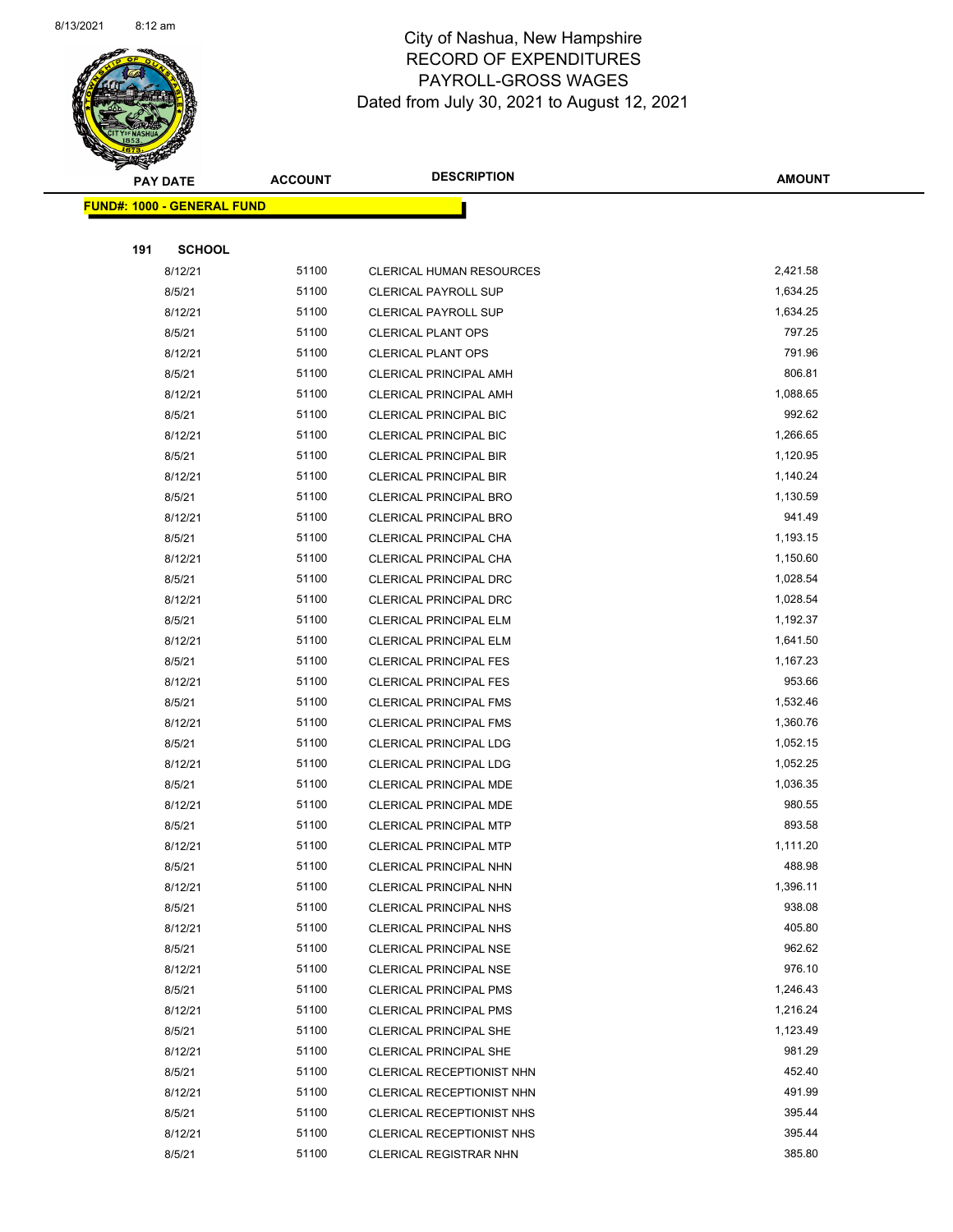

Page 60 of 90

|     | <b>PAY DATE</b>                   | <b>ACCOUNT</b> | <b>DESCRIPTION</b>                           | <b>AMOUNT</b>        |
|-----|-----------------------------------|----------------|----------------------------------------------|----------------------|
|     | <b>FUND#: 1000 - GENERAL FUND</b> |                |                                              |                      |
|     |                                   |                |                                              |                      |
| 191 | <b>SCHOOL</b>                     |                |                                              |                      |
|     | 8/12/21                           | 51100          | <b>CLERICAL REGISTRAR NHN</b>                | 414.74               |
|     | 8/5/21                            | 51100          | CLERICAL SPECIAL ED NHN                      | 405.80               |
|     | 8/12/21                           | 51100          | CLERICAL SPECIAL ED NHN                      | 405.80               |
|     | 8/5/21                            | 51100          | CLERICAL SPECIAL ED NHS                      | 446.38               |
|     | 8/12/21                           | 51100          | CLERICAL SPECIAL ED NHS                      | 400.73               |
|     | 8/5/21                            | 51100          | CLERICAL SPECIAL ED SUP                      | 1,446.80             |
|     | 8/12/21                           | 51100          | CLERICAL SPECIAL ED SUP                      | 1,446.80             |
|     | 8/5/21                            | 51100          | <b>CLERICAL STUDENT SERV SUP</b>             | 875.92               |
|     | 8/12/21                           | 51100          | CLERICAL STUDENT SERV SUP                    | 870.16               |
|     | 8/12/21                           | 51100          | CLERICAL SUPERINTENDANT SUP                  | 1,941.90             |
|     | 8/5/21                            | 51100          | <b>CUSTODIAN AMH</b>                         | 752.80               |
|     | 8/12/21                           | 51100          | <b>CUSTODIAN AMH</b>                         | 752.80               |
|     | 8/5/21                            | 51100          | <b>CUSTODIAN ASST HEAD ELM</b>               | 857.20               |
|     | 8/12/21                           | 51100          | <b>CUSTODIAN ASST HEAD ELM</b>               | 857.20               |
|     | 8/5/21                            | 51100          | <b>CUSTODIAN ASST HEAD NHN</b>               | 1,722.41             |
|     | 8/12/21                           | 51100          | <b>CUSTODIAN ASST HEAD NHN</b>               | 1,722.41             |
|     | 8/5/21                            | 51100          | <b>CUSTODIAN ASST HEAD NHS</b>               | 1,722.41             |
|     | 8/12/21                           | 51100          | <b>CUSTODIAN ASST HEAD NHS</b>               | 1,722.40             |
|     | 8/5/21                            | 51100          | <b>CUSTODIAN ASST HEAD PMS</b>               | 857.20               |
|     | 8/12/21                           | 51100          | <b>CUSTODIAN ASST HEAD PMS</b>               | 857.20               |
|     | 8/5/21                            | 51100          | <b>CUSTODIAN BIC</b>                         | 1,505.60             |
|     | 8/12/21                           | 51100          | <b>CUSTODIAN BIC</b>                         | 1,505.60             |
|     | 8/5/21                            | 51100          | <b>CUSTODIAN BIR</b>                         | 1,505.60             |
|     | 8/12/21                           | 51100          | <b>CUSTODIAN BIR</b>                         | 1,505.60             |
|     | 8/5/21                            | 51100          | <b>CUSTODIAN BRO</b>                         | 752.80               |
|     | 8/12/21                           | 51100          | <b>CUSTODIAN BRO</b>                         | 752.80               |
|     | 8/5/21                            | 51100          | <b>CUSTODIAN CHA</b>                         | 1,505.60             |
|     | 8/12/21                           | 51100          | <b>CUSTODIAN CHA</b>                         | 1,505.61             |
|     | 8/5/21                            | 51100<br>51100 | <b>CUSTODIAN DRC</b>                         | 1,505.60             |
|     | 8/12/21                           | 51100          | <b>CUSTODIAN DRC</b>                         | 1,505.60<br>3,861.20 |
|     | 8/5/21<br>8/12/21                 | 51100          | <b>CUSTODIAN ELM</b><br><b>CUSTODIAN ELM</b> | 3,861.20             |
|     | 8/5/21                            | 51100          | <b>CUSTODIAN FES</b>                         | 1,505.61             |
|     | 8/12/21                           | 51100          | <b>CUSTODIAN FES</b>                         | 1,355.04             |
|     | 8/5/21                            | 51100          | <b>CUSTODIAN FMS</b>                         | 3,011.21             |
|     | 8/12/21                           | 51100          | <b>CUSTODIAN FMS</b>                         | 3,011.20             |
|     | 8/5/21                            | 51100          | <b>CUSTODIAN HEAD AMH</b>                    | 857.21               |
|     | 8/12/21                           | 51100          | <b>CUSTODIAN HEAD AMH</b>                    | 857.20               |
|     | 8/5/21                            | 51100          | <b>CUSTODIAN HEAD BIC</b>                    | 857.20               |
|     | 8/12/21                           | 51100          | <b>CUSTODIAN HEAD BIC</b>                    | 857.20               |
|     | 8/5/21                            | 51100          | <b>CUSTODIAN HEAD BIR</b>                    | 1,651.76             |
|     | 8/12/21                           | 51100          | <b>CUSTODIAN HEAD BIR</b>                    | 1,714.40             |
|     | 8/5/21                            | 51100          | <b>CUSTODIAN HEAD BRO</b>                    | 857.20               |
|     | 8/12/21                           | 51100          | <b>CUSTODIAN HEAD BRO</b>                    | 857.20               |
|     |                                   |                |                                              |                      |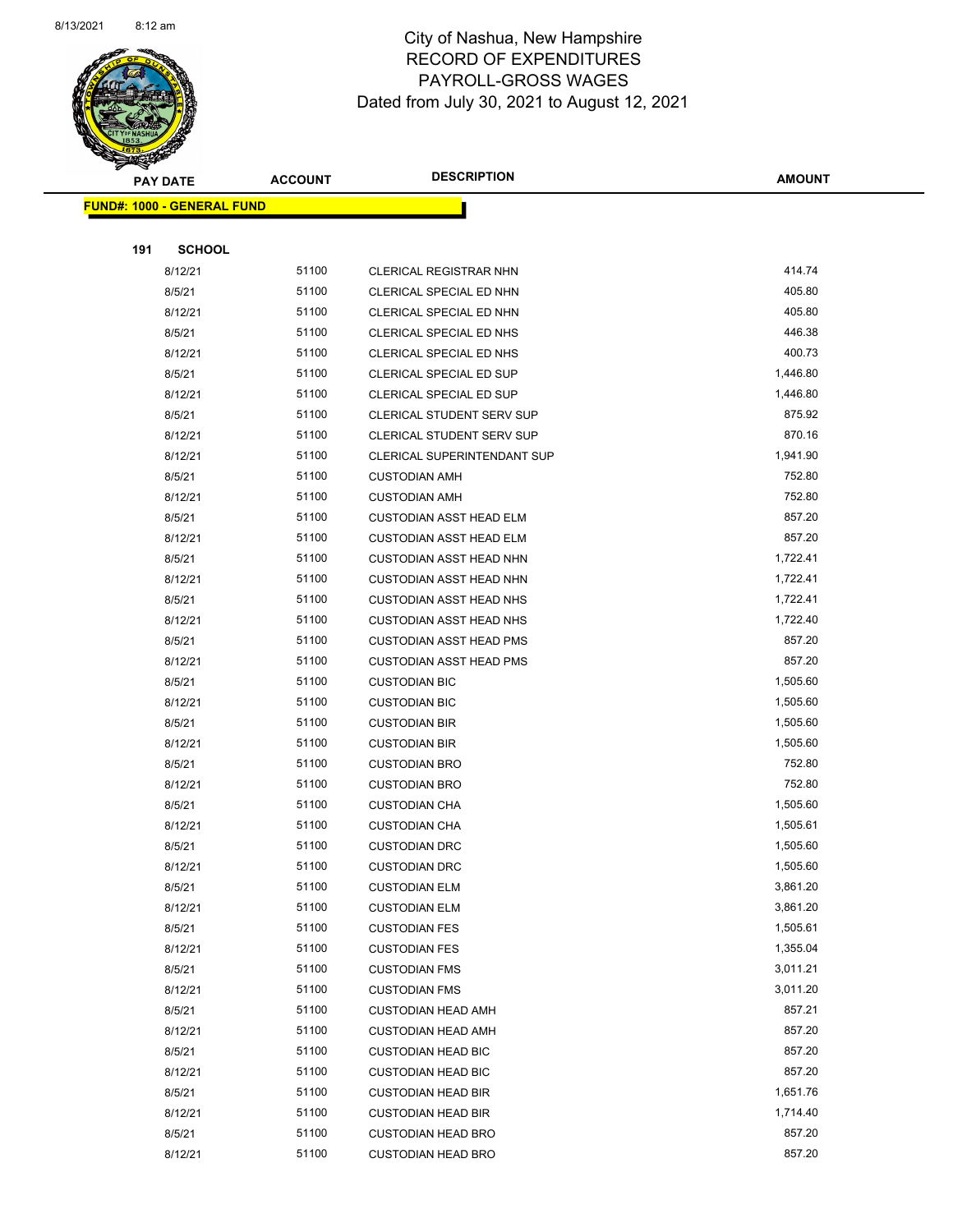

Page 61 of 90

|     | <b>PAY DATE</b>                   | <b>ACCOUNT</b> | <b>DESCRIPTION</b>        | <b>AMOUNT</b> |
|-----|-----------------------------------|----------------|---------------------------|---------------|
|     | <b>FUND#: 1000 - GENERAL FUND</b> |                |                           |               |
|     |                                   |                |                           |               |
| 191 | <b>SCHOOL</b>                     |                |                           |               |
|     | 8/5/21                            | 51100          | <b>CUSTODIAN HEAD CHA</b> | 857.20        |
|     | 8/12/21                           | 51100          | <b>CUSTODIAN HEAD CHA</b> | 857.20        |
|     | 8/5/21                            | 51100          | <b>CUSTODIAN HEAD DRC</b> | 857.20        |
|     | 8/12/21                           | 51100          | <b>CUSTODIAN HEAD DRC</b> | 857.20        |
|     | 8/5/21                            | 51100          | <b>CUSTODIAN HEAD ELM</b> | 1,016.00      |
|     | 8/12/21                           | 51100          | <b>CUSTODIAN HEAD ELM</b> | 1,016.00      |
|     | 8/5/21                            | 51100          | <b>CUSTODIAN HEAD FES</b> | 857.20        |
|     | 8/12/21                           | 51100          | <b>CUSTODIAN HEAD FES</b> | 857.20        |
|     | 8/5/21                            | 51100          | <b>CUSTODIAN HEAD FMS</b> | 1,016.00      |
|     | 8/12/21                           | 51100          | <b>CUSTODIAN HEAD FMS</b> | 1,016.00      |
|     | 8/5/21                            | 51100          | <b>CUSTODIAN HEAD LDG</b> | 857.20        |
|     | 8/12/21                           | 51100          | <b>CUSTODIAN HEAD LDG</b> | 857.20        |
|     | 8/5/21                            | 51100          | <b>CUSTODIAN HEAD MDE</b> | 857.21        |
|     | 8/12/21                           | 51100          | <b>CUSTODIAN HEAD MDE</b> | 857.20        |
|     | 8/5/21                            | 51100          | <b>CUSTODIAN HEAD MTP</b> | 857.20        |
|     | 8/12/21                           | 51100          | <b>CUSTODIAN HEAD MTP</b> | 857.20        |
|     | 8/5/21                            | 51100          | <b>CUSTODIAN HEAD NHN</b> | 1,022.00      |
|     | 8/12/21                           | 51100          | <b>CUSTODIAN HEAD NHN</b> | 1,022.00      |
|     | 8/5/21                            | 51100          | <b>CUSTODIAN HEAD NHS</b> | 1,022.00      |
|     | 8/12/21                           | 51100          | <b>CUSTODIAN HEAD NHS</b> | 1,022.00      |
|     | 8/5/21                            | 51100          | <b>CUSTODIAN HEAD NSE</b> | 865.20        |
|     | 8/12/21                           | 51100          | <b>CUSTODIAN HEAD NSE</b> | 865.20        |
|     | 8/5/21                            | 51100          | <b>CUSTODIAN HEAD PMS</b> | 1,016.00      |
|     | 8/12/21                           | 51100          | <b>CUSTODIAN HEAD PMS</b> | 1,016.00      |
|     | 8/5/21                            | 51100          | <b>CUSTODIAN HEAD SHE</b> | 857.20        |
|     | 8/12/21                           | 51100          | <b>CUSTODIAN HEAD SHE</b> | 857.20        |
|     | 8/5/21                            | 51100          | <b>CUSTODIAN LDG</b>      | 752.80        |
|     | 8/12/21                           | 51100          | <b>CUSTODIAN LDG</b>      | 752.80        |
|     | 8/5/21                            | 51100          | <b>CUSTODIAN MDE</b>      | 1,505.60      |
|     | 8/12/21                           | 51100          | <b>CUSTODIAN MDE</b>      | 1,505.60      |
|     | 8/5/21                            | 51100          | <b>CUSTODIAN MTP</b>      | 1,505.60      |
|     | 8/12/21                           | 51100          | <b>CUSTODIAN MTP</b>      | 1,505.60      |
|     | 8/5/21                            | 51100          | <b>CUSTODIAN NHN</b>      | 10,124.25     |
|     | 8/12/21                           | 51100          | <b>CUSTODIAN NHN</b>      | 10,124.25     |
|     | 8/5/21                            | 51100          | <b>CUSTODIAN NHS</b>      | 8,439.06      |
|     | 8/12/21                           | 51100          | <b>CUSTODIAN NHS</b>      | 9,019.33      |
|     | 8/5/21                            | 51100          | <b>CUSTODIAN NSE</b>      | 1,505.60      |
|     | 8/12/21                           | 51100          | <b>CUSTODIAN NSE</b>      | 1,505.60      |
|     | 8/5/21                            | 51100          | <b>CUSTODIAN PMS</b>      | 2,258.40      |
|     | 8/12/21                           | 51100          | <b>CUSTODIAN PMS</b>      | 2,258.40      |
|     | 8/5/21                            | 51100          | <b>CUSTODIAN SHE</b>      | 1,505.60      |
|     | 8/12/21                           | 51100          | <b>CUSTODIAN SHE</b>      | 1,505.60      |
|     | 8/12/21                           | 51100          | CUSTODIAN SUPERVISOR WPO  | 4,316.20      |
|     | 8/5/21                            | 51100          | <b>CUSTODIAN WID</b>      | 2,220.80      |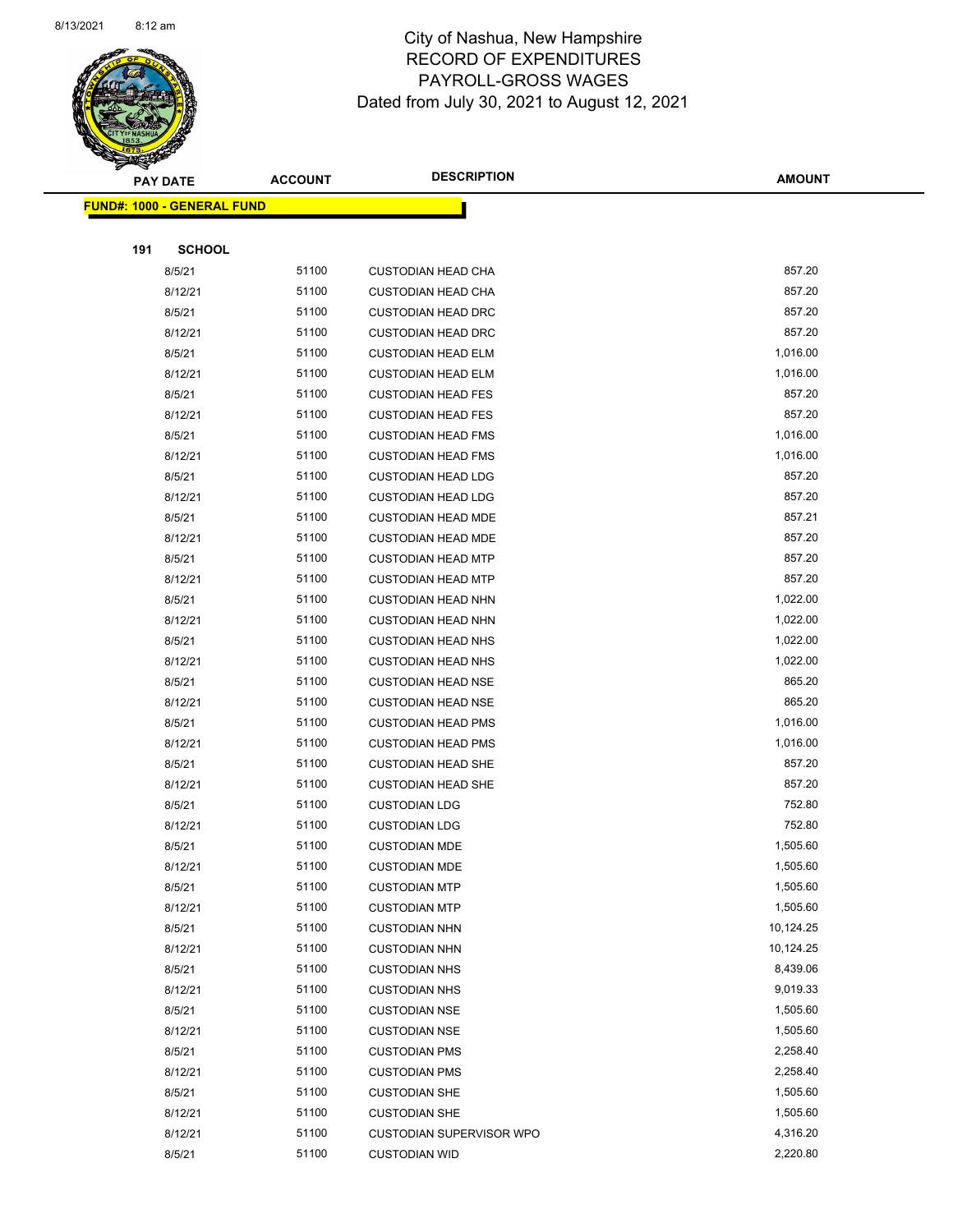

Page 62 of 90

| <b>PAY DATE</b>                   | <b>ACCOUNT</b> | <b>DESCRIPTION</b>             | <b>AMOUNT</b> |
|-----------------------------------|----------------|--------------------------------|---------------|
| <b>FUND#: 1000 - GENERAL FUND</b> |                |                                |               |
|                                   |                |                                |               |
| 191                               | <b>SCHOOL</b>  |                                |               |
| 8/12/21                           | 51100          | <b>CUSTODIAN WID</b>           | 2,220.80      |
| 8/12/21                           | 51100          | DATA ANALYST                   | 3,261.20      |
| 8/12/21                           | 51100          | DIRECTOR ATHLETICS             | 3,913.30      |
| 8/12/21                           | 51100          | DIRECTOR COM GRANTS            | 3,422.10      |
| 8/12/21                           | 51100          | <b>DIRECTOR GUIDANCE</b>       | 6,869.40      |
| 8/12/21                           | 51100          | DIRECTOR HUMAN RESOURCES       | 4,423.10      |
| 8/12/21                           | 51100          | DIRECTOR PLANT OPS             | 4,062.20      |
| 8/12/21                           | 51100          | DIRECTOR SPECIAL ED            | 3,801.40      |
| 8/12/21                           | 51100          | DIRECTOR STUDENT SERVICES      | 3,568.10      |
| 8/12/21                           | 51100          | DIRECTOR TECHNOLOGY            | 3,730.30      |
| 8/12/21                           | 51100          | DIRECTOR TRANSPORTATION        | 3,396.70      |
| 8/12/21                           | 51100          | <b>DIRECTOR VOCATIONAL</b>     | 4,326.93      |
| 8/12/21                           | 51100          | ELL COMMUNICATIONS COORDINATOR | 2,088.60      |
| 8/12/21                           | 51100          | ELL OUTREACH WORKER            | 1,810.21      |
| 8/5/21                            | 51100          | <b>GRANT WRITER</b>            | 737.35        |
| 8/12/21                           | 51100          | <b>GRANT WRITER</b>            | 737.35        |
| 8/12/21                           | 51100          | GUIDANCE COUNSELOR BIC         | 2,168.58      |
| 8/12/21                           | 51100          | GUIDANCE COUNSELOR BRO         | 2,036.23      |
| 8/12/21                           | 51100          | GUIDANCE COUNSELOR CHA         | 3,071.58      |
| 8/12/21                           | 51100          | GUIDANCE COUNSELOR ELM         | 7,922.00      |
| 8/12/21                           | 51100          | <b>GUIDANCE COUNSELOR FES</b>  | 2,168.58      |
| 8/12/21                           | 51100          | <b>GUIDANCE COUNSELOR FMS</b>  | 3,868.00      |
| 8/12/21                           | 51100          | <b>GUIDANCE COUNSELOR LDG</b>  | 3,071.58      |
| 8/12/21                           | 51100          | <b>GUIDANCE COUNSELOR MDE</b>  | 2,933.58      |
| 8/12/21                           | 51100          | <b>GUIDANCE COUNSELOR NHN</b>  | 14,355.97     |
| 8/12/21                           | 51100          | GUIDANCE COUNSELOR NHS         | 12,672.74     |
| 8/12/21                           | 51100          | <b>GUIDANCE COUNSELOR NSE</b>  | 2,979.46      |
| 8/12/21                           | 51100          | <b>GUIDANCE COUNSELOR PMS</b>  | 8,492.34      |
| 8/12/21                           | 51100          | <b>LIBRARIAN AMH</b>           | 2,045.31      |
| 8/12/21                           | 51100          | <b>LIBRARIAN BIC</b>           | 1,960.04      |
| 8/12/21                           | 51100          | <b>LIBRARIAN ELM</b>           | 2,162.89      |
| 8/12/21                           | 51100          | <b>LIBRARIAN FES</b>           | 2,979.46      |
| 8/12/21                           | 51100          | <b>LIBRARIAN LDG</b>           | 1,891.39      |
| 8/12/21                           | 51100          | LIBRARIAN MDE                  | 2,933.58      |
| 8/12/21                           | 51100          | <b>LIBRARIAN MTP</b>           | 1,792.57      |
| 8/12/21                           | 51100          | LIBRARIAN NHN                  | 4,773.42      |
| 8/12/21                           | 51100          | <b>LIBRARIAN NHS</b>           | 2,585.19      |
| 8/12/21                           | 51100          | <b>LIBRARIAN SHE</b>           | 2,979.46      |
| 8/5/21                            | 51100          | MAINTENANCE ALARM WPO          | 1,048.40      |
| 8/12/21                           | 51100          | MAINTENANCE ALARM WPO          | 1,048.40      |
| 8/5/21                            | 51100          | MAINTENANCE CARPENTER WPO      | 1,048.40      |
| 8/12/21                           | 51100          | MAINTENANCE CARPENTER WPO      | 1,048.40      |
| 8/5/21                            | 51100          | MAINTENANCE ELECTRICIAN WPO    | 2,172.40      |
| 8/12/21                           | 51100          | MAINTENANCE ELECTRICIAN WPO    | 2,172.40      |
|                                   |                |                                |               |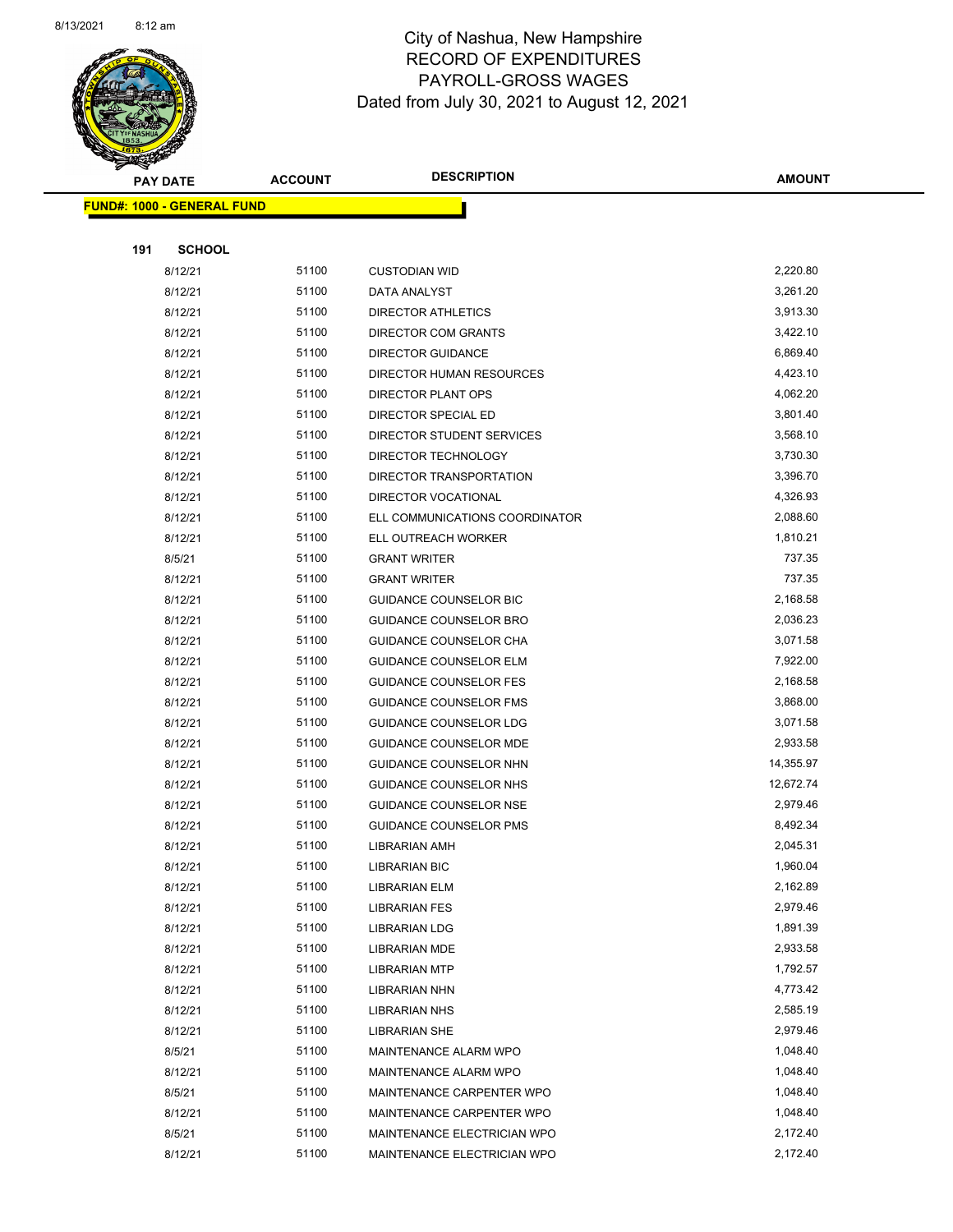

|     | <b>PAY DATE</b>                   | <b>ACCOUNT</b> | <b>DESCRIPTION</b>             | <b>AMOUNT</b> |
|-----|-----------------------------------|----------------|--------------------------------|---------------|
|     | <b>FUND#: 1000 - GENERAL FUND</b> |                |                                |               |
|     |                                   |                |                                |               |
| 191 | <b>SCHOOL</b>                     |                |                                |               |
|     | 8/5/21                            | 51100          | MAINTENANCE GRDS FORMEN WPO    | 1,056.40      |
|     | 8/12/21                           | 51100          | MAINTENANCE GRDS FORMEN WPO    | 1,056.40      |
|     | 8/5/21                            | 51100          | MAINTENANCE GROUNDS WPO        | 4,490.80      |
|     | 8/12/21                           | 51100          | MAINTENANCE GROUNDS WPO        | 4,490.80      |
|     | 8/5/21                            | 51100          | MAINTENANCE HVAC WPO           | 6,547.20      |
|     | 8/12/21                           | 51100          | MAINTENANCE HVAC WPO           | 6,547.20      |
|     | 8/5/21                            | 51100          | MAINTENANCE MESSENGER WPO      | 1,016.00      |
|     | 8/12/21                           | 51100          | MAINTENANCE MESSENGER WPO      | 1,016.00      |
|     | 8/5/21                            | 51100          | MAINTENANCE PLUMBER WPO        | 1,118.00      |
|     | 8/12/21                           | 51100          | MAINTENANCE PLUMBER WPO        | 1,118.00      |
|     | 8/5/21                            | 51100          | MAINTENANCE TRADES WPO         | 3,222.80      |
|     | 8/12/21                           | 51100          | MAINTENANCE TRADES WPO         | 3,222.80      |
|     | 8/12/21                           | 51100          | <b>NURSE BIC</b>               | 2,795.39      |
|     | 8/12/21                           | 51100          | <b>NURSE BIR</b>               | 2,751.31      |
|     | 8/12/21                           | 51100          | <b>NURSE BRO</b>               | 2,795.39      |
|     | 8/12/21                           | 51100          | <b>NURSE CHA</b>               | 1,831.96      |
|     | 8/12/21                           | 51100          | <b>NURSE DRC</b>               | 2,795.39      |
|     | 8/12/21                           | 51100          | <b>NURSE FES</b>               | 1,962.54      |
|     | 8/12/21                           | 51100          | <b>NURSE FMS</b>               | 3,432.68      |
|     | 8/12/21                           | 51100          | <b>NURSE LDG</b>               | 2,632.69      |
|     | 8/12/21                           | 51100          | <b>NURSE MTP</b>               | 1,913.89      |
|     | 8/12/21                           | 51100          | <b>NURSE NHN</b>               | 3,728.42      |
|     | 8/12/21                           | 51100          | <b>NURSE NHS</b>               | 4,397.19      |
|     | 8/12/21                           | 51100          | <b>NURSE NSE</b>               | 2,795.39      |
|     | 8/12/21                           | 51100          | <b>NURSE PMS</b>               | 4,522.81      |
|     | 8/12/21                           | 51100          | <b>NURSE SHE</b>               | 1,888.77      |
|     | 8/12/21                           | 51100          | OFFICE MANAGER BUSINESS        | 2,230.80      |
|     | 8/12/21                           | 51100          | OFFICE MANAGER HUMAN RESOURCES | 2,307.70      |
|     | 8/12/21                           | 51100          | OFFICE MANAGER SPED            | 2,082.90      |
|     | 8/12/21                           | 51100          | OUT DISTRICT COORDINATOR       | 3,024.75      |
|     | 8/12/21                           | 51100          | PEER COACH                     | 5,093.66      |
|     | 8/12/21                           | 51100          | PRINCIPAL AMH                  | 4,115.40      |
|     | 8/12/21                           | 51100          | PRINCIPAL BIC                  | 3,942.30      |
|     | 8/12/21                           | 51100          | PRINCIPAL BIR                  | 4,115.40      |
|     | 8/12/21                           | 51100          | PRINCIPAL BRO                  | 4,115.40      |
|     | 8/12/21                           | 51100          | PRINCIPAL CHA                  | 4,076.90      |
|     | 8/12/21                           | 51100          | PRINCIPAL DRC                  | 3,903.80      |
|     | 8/12/21                           | 51100          | PRINCIPAL ELM                  | 4,169.20      |
|     | 8/12/21                           | 51100          | PRINCIPAL FES                  | 3,973.07      |
|     | 8/12/21                           | 51100          | PRINCIPAL FMS                  | 4,207.70      |
|     | 8/12/21                           | 51100          | PRINCIPAL LDG                  | 4,115.40      |
|     | 8/12/21                           | 51100          | PRINCIPAL MDE                  | 3,973.10      |
|     | 8/12/21                           | 51100          | PRINCIPAL MTP                  | 3,973.10      |
|     | 8/12/21                           | 51100          | PRINCIPAL NHN                  | 4,158.70      |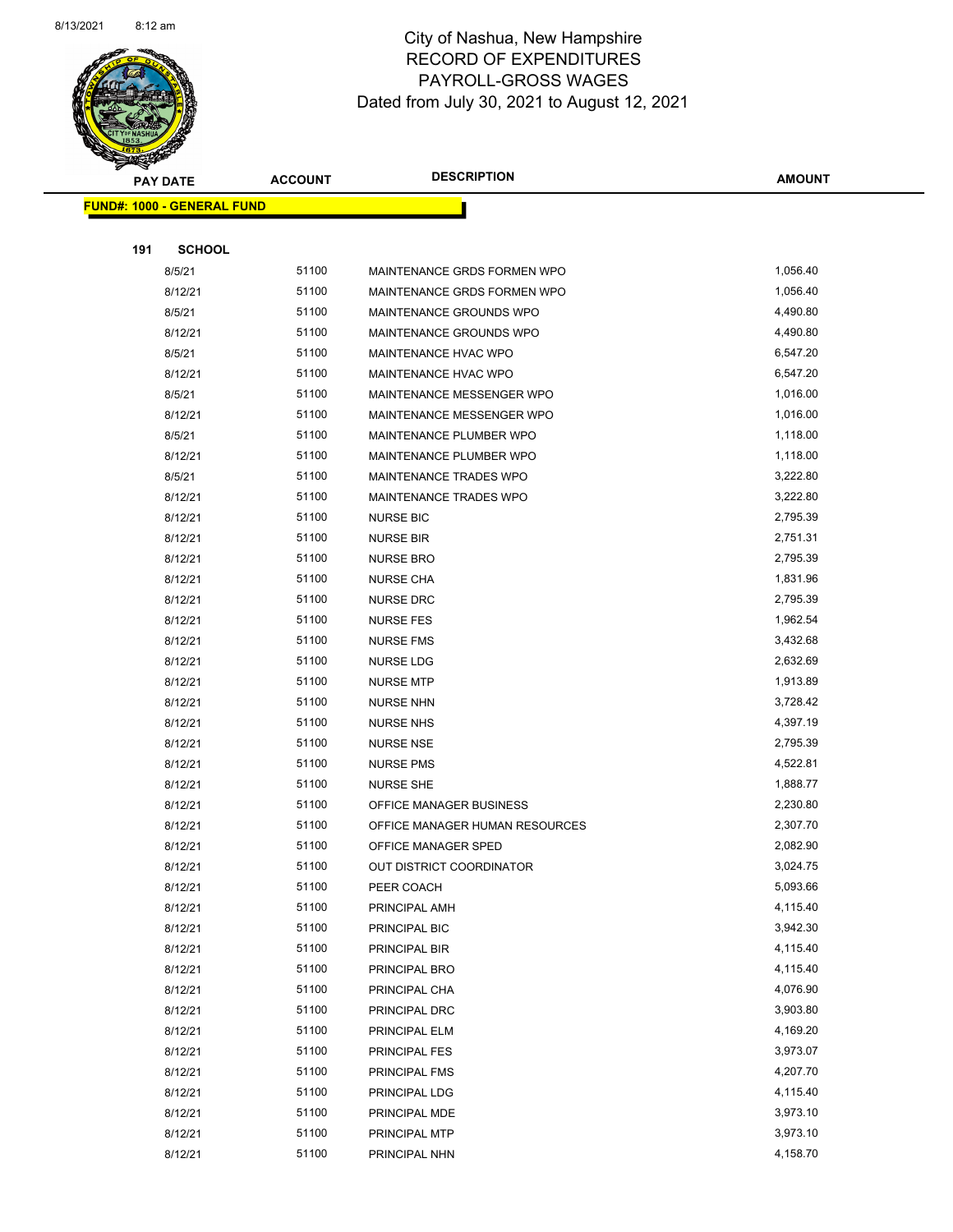

Page 64 of 90

|     | <b>PAY DATE</b>                   | <b>ACCOUNT</b> | <b>DESCRIPTION</b>                           | <b>AMOUNT</b>        |
|-----|-----------------------------------|----------------|----------------------------------------------|----------------------|
|     | <b>FUND#: 1000 - GENERAL FUND</b> |                |                                              |                      |
|     |                                   |                |                                              |                      |
| 191 | <b>SCHOOL</b>                     |                |                                              |                      |
|     | 8/12/21                           | 51100          | PRINCIPAL NHS                                | 4,357.70             |
|     | 8/12/21                           | 51100          | PRINCIPAL NSE                                | 3,942.30             |
|     | 8/12/21                           | 51100          | PRINCIPAL PMS                                | 3,913.50             |
|     | 7/31/21                           | 51100          | PRINCIPAL SHE                                | (3,019.23)           |
|     | 8/12/21                           | 51100          | PRINCIPAL SHE                                | 1,793.30             |
|     | 8/12/21                           | 51100          | SCHOOL PSYCHOLOGIST WID                      | 25,637.99            |
|     | 8/5/21                            | 51100          | SECURITY MONITOR NHN                         | 720.61               |
|     | 8/12/21                           | 51100          | SECURITY MONITOR NHN                         | 451.68               |
|     | 8/12/21                           | 51100          | SOCIAL WORKER                                | 4,190.66             |
|     | 8/12/21                           | 51100          | SOCIAL WORKER FMS                            | 2,979.46             |
|     | 8/12/21                           | 51100          | SPEECH LANG PATHOLOGIST WID                  | 34,638.05            |
|     | 8/12/21                           | 51100          | <b>SUPERINTENDENT</b>                        | 5,894.20             |
|     | 8/12/21                           | 51100          | SYSTEMS ADMIN FULL YEAR                      | 11,386.41            |
|     | 8/12/21                           | 51100          | <b>TEACHER ART BIC</b>                       | 2,290.96             |
|     | 8/12/21                           | 51100          | <b>TEACHER ART CHA</b>                       | 2,227.35             |
|     | 8/12/21                           | 51100          | <b>TEACHER ART DRC</b>                       | 2,168.58             |
|     | 8/12/21                           | 51100          | <b>TEACHER ART ELM</b>                       | 5,015.69             |
|     | 8/12/21                           | 51100          | <b>TEACHER ART FES</b>                       | 1,764.50             |
|     | 8/12/21                           | 51100          | <b>TEACHER ART LDG</b>                       | 2,795.39             |
|     | 8/12/21                           | 51100          | <b>TEACHER ART MDE</b>                       | 2,168.58             |
|     | 8/12/21                           | 51100          | <b>TEACHER ART NHN</b>                       | 5,207.31             |
|     | 8/12/21                           | 51100          | <b>TEACHER ART NHS</b>                       | 5,958.92             |
|     | 8/12/21                           | 51100          | <b>TEACHER ART PMS</b>                       | 2,168.58             |
|     | 8/12/21                           | 51100          | <b>TEACHER ART SHE</b>                       | 2,632.69             |
|     | 8/12/21                           | 51100          | TEACHER AUTO NHN                             | 2,795.39             |
|     | 8/12/21                           | 51100          | TEACHER BEHAVIOR SPEC WID                    | 19,138.89            |
|     | 8/12/21                           | 51100          | TEACHER BUILD CONST NHS                      | 2,795.39             |
|     | 8/12/21                           | 51100          | TEACHER BUSINESS NHN                         | 4,626.95             |
|     | 8/12/21                           | 51100          | TEACHER BUSINESS NHS                         | 5,763.97             |
|     | 8/12/21                           | 51100          | TEACHER COMPUTER ELM                         | 1,655.62             |
|     | 8/12/21                           | 51100          | <b>TEACHER COMPUTER FMS</b>                  | 2,979.46<br>(450.00) |
|     | 8/12/21                           | 51100          | TEACHER COMPUTER NHN<br>TEACHER COMPUTER NHS | 1,655.62             |
|     | 8/12/21<br>8/12/21                | 51100<br>51100 | <b>TEACHER COMPUTER PMS</b>                  | 4,879.54             |
|     | 8/12/21                           | 51100          | TEACHER COSMETOLOGY NHN                      | 4,684.16             |
|     | 8/12/21                           | 51100          | TEACHER CULINARY NHN                         | 5,637.85             |
|     | 8/12/21                           | 51100          | TEACHER DEAF NSE                             | 4,879.38             |
|     | 8/12/21                           | 51100          | TEACHER DEAF WID                             | 4,724.38             |
|     | 8/12/21                           | 51100          | <b>TEACHER DWSE AMH</b>                      | 2,979.46             |
|     | 8/12/21                           | 51100          | <b>TEACHER DWSE BIR</b>                      | 2,795.39             |
|     | 8/12/21                           | 51100          | <b>TEACHER DWSE BRO</b>                      | 3,071.58             |
|     | 8/12/21                           | 51100          | <b>TEACHER DWSE CHA</b>                      | 1,641.46             |
|     | 8/12/21                           | 51100          | <b>TEACHER DWSE ELM</b>                      | 12,665.13            |
|     | 8/12/21                           | 51100          | <b>TEACHER DWSE FMS</b>                      | 2,168.58             |
|     |                                   |                |                                              |                      |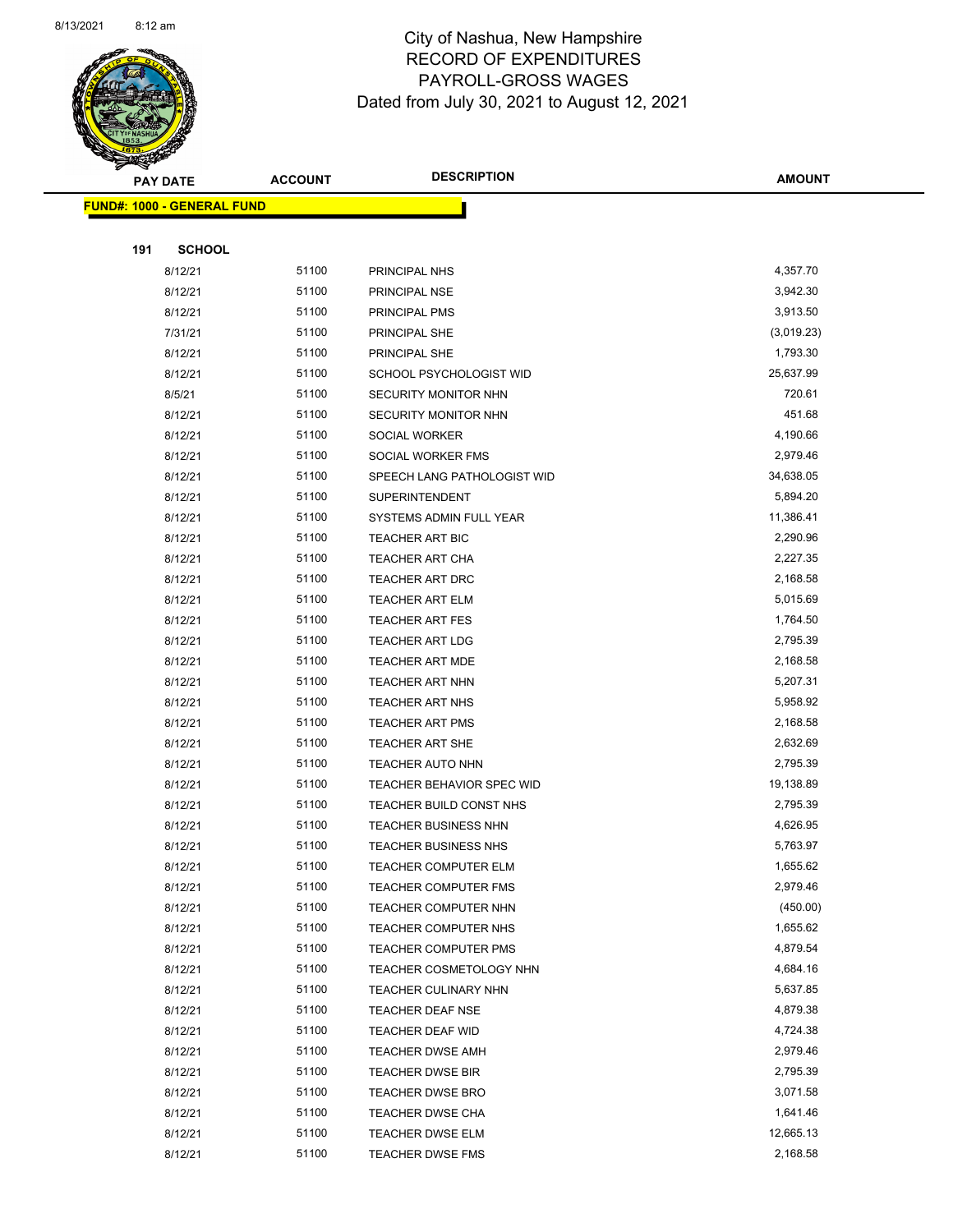

Page 65 of 90

|     | <b>PAY DATE</b>                   | <b>ACCOUNT</b> | <b>DESCRIPTION</b>                               | <b>AMOUNT</b>        |
|-----|-----------------------------------|----------------|--------------------------------------------------|----------------------|
|     | <b>FUND#: 1000 - GENERAL FUND</b> |                |                                                  |                      |
|     |                                   |                |                                                  |                      |
| 191 | <b>SCHOOL</b>                     |                |                                                  |                      |
|     | 8/12/21                           | 51100          | TEACHER DWSE MDE                                 | 2,121.59             |
|     | 8/12/21                           | 51100          | <b>TEACHER DWSE NHS</b>                          | 2,963.35             |
|     | 8/12/21                           | 51100          | <b>TEACHER DWSE SHE</b>                          | 2,045.31             |
|     | 8/12/21                           | 51100          | <b>TEACHER ECE NHS</b>                           | 5,958.92             |
|     | 8/12/21                           | 51100          | <b>TEACHER ELL AMH</b>                           | 1,549.89             |
|     | 8/12/21                           | 51100          | TEACHER ELL BIC                                  | 3,982.12             |
|     | 8/12/21                           | 51100          | <b>TEACHER ELL BIR</b>                           | 2,979.46             |
|     | 8/12/21                           | 51100          | TEACHER ELL CHA                                  | 2,359.12             |
|     | 8/12/21                           | 51100          | TEACHER ELL DRC                                  | 4,702.69             |
|     | 8/12/21                           | 51100          | <b>TEACHER ELL ELM</b>                           | 6,595.76             |
|     | 8/12/21                           | 51100          | <b>TEACHER ELL FES</b>                           | 4,870.85             |
|     | 8/12/21                           | 51100          | TEACHER ELL FMS                                  | 4,319.16             |
|     | 8/12/21                           | 51100          | TEACHER ELL LDG                                  | 3,543.54             |
|     | 8/12/21                           | 51100          | <b>TEACHER ELL MTP</b>                           | 2,979.46             |
|     | 8/12/21                           | 51100          | TEACHER ELL NHN                                  | 7,586.62             |
|     | 8/12/21                           | 51100          | TEACHER ELL NHS                                  | 10,419.61            |
|     | 8/12/21                           | 51100          | <b>TEACHER ELL PMS</b>                           | 1,960.04             |
|     | 8/12/21                           | 51100          | TEACHER ELL SHE                                  | 4,971.69             |
|     | 8/12/21                           | 51100          | <b>TEACHER ENGLISH ELM</b>                       | 11,968.97            |
|     | 8/12/21                           | 51100          | <b>TEACHER ENGLISH FMS</b>                       | 6,168.29             |
|     | 8/12/21                           | 51100          | TEACHER ENGLISH NHN                              | 34,540.63            |
|     | 8/12/21                           | 51100          | <b>TEACHER ENGLISH NHS</b>                       | 43,495.00            |
|     | 8/12/21                           | 51100          | <b>TEACHER ENGLISH PMS</b>                       | 11,445.07            |
|     | 8/12/21                           | 51100          | <b>TEACHER FACS FMS</b>                          | 4,868.23             |
|     | 8/12/21                           | 51100          | <b>TEACHER FACS NHN</b>                          | 8,003.69             |
|     | 8/12/21                           | 51100          | TEACHER FACS NHS                                 | 4,758.23             |
|     | 8/12/21                           | 51100          | <b>TEACHER FACS PMS</b>                          | 3,654.50             |
|     | 8/12/21                           | 51100          | TEACHER FOREIGN LANG NHN                         | 10,858.40            |
|     | 8/12/21                           | 51100          | TEACHER FOREIGN LANG NHS                         | 11,057.08            |
|     | 8/12/21                           | 51100<br>51100 | TEACHER FOREIGN LANG PMS                         | 3,024.77<br>3,802.66 |
|     | 8/12/21<br>8/12/21                | 51100          | <b>TEACHER GR1 AMH</b><br><b>TEACHER GR1 BIC</b> | 8,257.20             |
|     | 8/12/21                           | 51100          | <b>TEACHER GR1 BIR</b>                           | 4,762.85             |
|     | 8/12/21                           | 51100          | <b>TEACHER GR1 BRO</b>                           | 5,730.77             |
|     | 8/12/21                           | 51100          | <b>TEACHER GR1 CHA</b>                           | 7,303.01             |
|     | 8/12/21                           | 51100          | <b>TEACHER GR1 DRC</b>                           | 1,792.58             |
|     | 8/12/21                           | 51100          | <b>TEACHER GR1 FES</b>                           | 9,508.82             |
|     | 8/12/21                           | 51100          | <b>TEACHER GR1 LDG</b>                           | 7,460.12             |
|     | 8/12/21                           | 51100          | <b>TEACHER GR1 MDE</b>                           | 6,250.12             |
|     | 8/12/21                           | 51100          | <b>TEACHER GR1 MTP</b>                           | 3,846.73             |
|     | 8/12/21                           | 51100          | <b>TEACHER GR1 NSE</b>                           | 4,868.23             |
|     | 8/12/21                           | 51100          | <b>TEACHER GR1 SHE</b>                           | 8,938.81             |
|     | 8/12/21                           | 51100          | <b>TEACHER GR2 AMH</b>                           | 6,186.66             |
|     | 8/12/21                           | 51100          | TEACHER GR2 BIC                                  | 6,042.39             |
|     |                                   |                |                                                  |                      |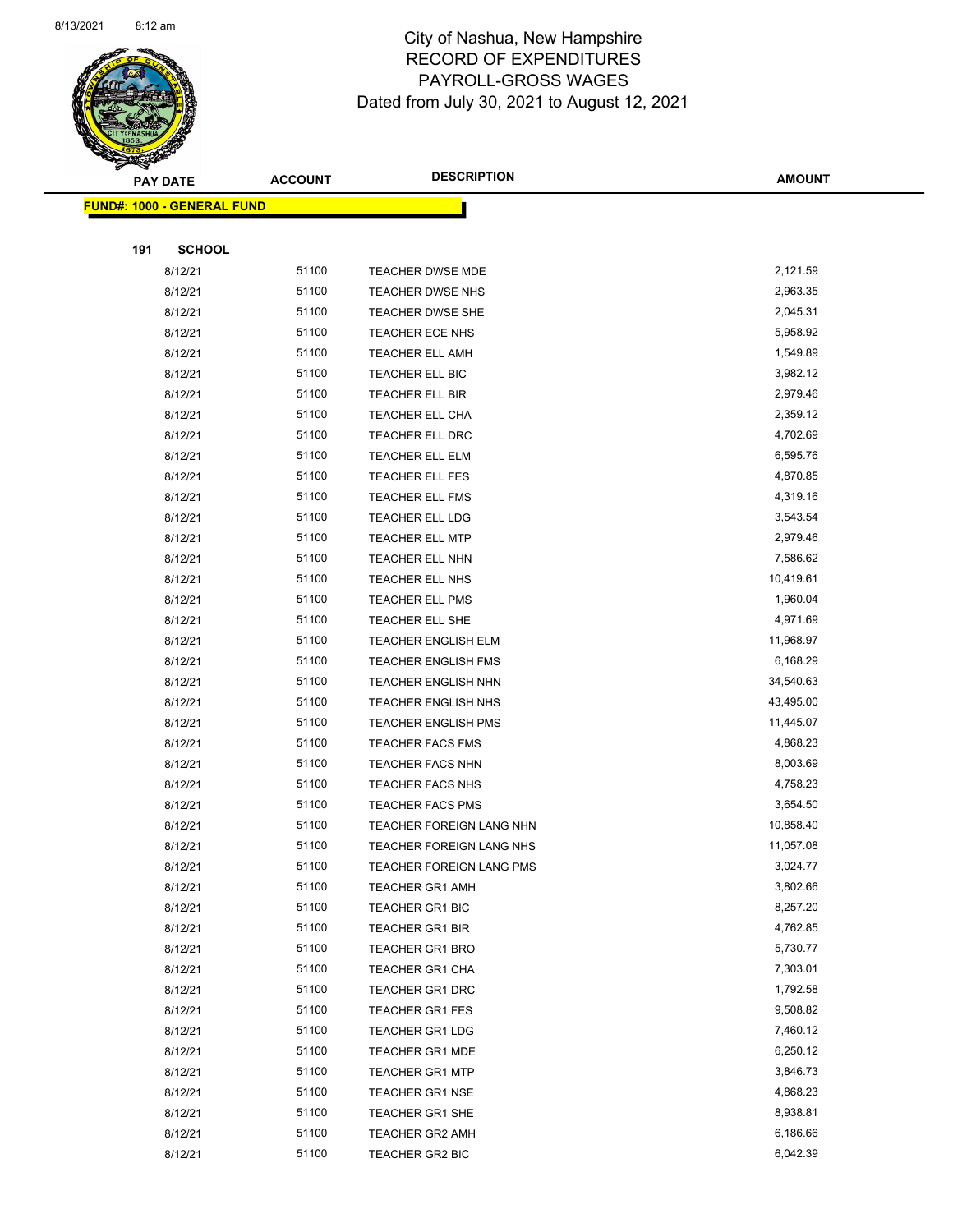

Page 66 of 90

|     | <b>PAY DATE</b>                   | <b>ACCOUNT</b> | <b>DESCRIPTION</b>     | <b>AMOUNT</b> |
|-----|-----------------------------------|----------------|------------------------|---------------|
|     | <b>FUND#: 1000 - GENERAL FUND</b> |                |                        |               |
|     |                                   |                |                        |               |
| 191 | <b>SCHOOL</b>                     |                |                        |               |
|     | 8/12/21                           | 51100          | <b>TEACHER GR2 BIR</b> | 8,004.23      |
|     | 8/12/21                           | 51100          | <b>TEACHER GR2 BRO</b> | 5,913.04      |
|     | 8/12/21                           | 51100          | <b>TEACHER GR2 CHA</b> | 7,598.41      |
|     | 8/12/21                           | 51100          | TEACHER GR2 DRC        | 5,817.04      |
|     | 8/12/21                           | 51100          | TEACHER GR2 FES        | 8,753.35      |
|     | 8/12/21                           | 51100          | TEACHER GR2 LDG        | 1,655.62      |
|     | 8/12/21                           | 51100          | <b>TEACHER GR2 MDE</b> | 7,398.77      |
|     | 8/12/21                           | 51100          | <b>TEACHER GR2 MTP</b> | 2,290.96      |
|     | 8/12/21                           | 51100          | <b>TEACHER GR2 NSE</b> | 5,590.78      |
|     | 8/12/21                           | 51100          | TEACHER GR2 SHE        | 4,963.97      |
|     | 8/12/21                           | 51100          | <b>TEACHER GR3 AMH</b> | 2,795.39      |
|     | 8/12/21                           | 51100          | <b>TEACHER GR3 BIC</b> | 4,804.11      |
|     | 8/12/21                           | 51100          | <b>TEACHER GR3 BIR</b> | 3,927.58      |
|     | 8/12/21                           | 51100          | <b>TEACHER GR3 BRO</b> | 2,795.39      |
|     | 8/12/21                           | 51100          | <b>TEACHER GR3 CHA</b> | 7,530.38      |
|     | 8/12/21                           | 51100          | <b>TEACHER GR3 DRC</b> | 9,478.27      |
|     | 8/12/21                           | 51100          | <b>TEACHER GR3 FES</b> | 9,790.84      |
|     | 8/12/21                           | 51100          | <b>TEACHER GR3 LDG</b> | 5,001.54      |
|     | 8/12/21                           | 51100          | <b>TEACHER GR3 MDE</b> | 2,979.46      |
|     | 8/12/21                           | 51100          | <b>TEACHER GR3 MTP</b> | 4,213.89      |
|     | 8/12/21                           | 51100          | <b>TEACHER GR3 NSE</b> | 5,086.35      |
|     | 8/12/21                           | 51100          | <b>TEACHER GR4 AMH</b> | 1,744.92      |
|     | 8/12/21                           | 51100          | <b>TEACHER GR4 BIC</b> | 8,825.97      |
|     | 8/12/21                           | 51100          | <b>TEACHER GR4 BIR</b> | 3,589.15      |
|     | 8/12/21                           | 51100          | <b>TEACHER GR4 BRO</b> | 4,743.96      |
|     | 8/12/21                           | 51100          | <b>TEACHER GR4 CHA</b> | 5,102.16      |
|     | 8/12/21                           | 51100          | TEACHER GR4 DRC        | 5,508.61      |
|     | 8/12/21                           | 51100          | <b>TEACHER GR4 FES</b> | 4,811.42      |
|     | 8/12/21                           | 51100          | <b>TEACHER GR4 LDG</b> | 1,960.04      |
|     | 8/12/21                           | 51100          | <b>TEACHER GR4 MDE</b> | 6,407.72      |
|     | 8/12/21                           | 51100          | <b>TEACHER GR4 MTP</b> | 3,959.65      |
|     | 8/12/21                           | 51100          | <b>TEACHER GR4 SHE</b> | 4,691.69      |
|     | 8/12/21                           | 51100          | <b>TEACHER GR5 AMH</b> | 5,774.85      |
|     | 8/12/21                           | 51100          | <b>TEACHER GR5 BIC</b> | 8,868.58      |
|     | 8/12/21                           | 51100          | <b>TEACHER GR5 BIR</b> | 7,257.01      |
|     | 8/12/21                           | 51100          | TEACHER GR5 BRO        | 2,692.39      |
|     | 8/12/21                           | 51100          | <b>TEACHER GR5 CHA</b> | 6,212.83      |
|     | 8/12/21                           | 51100          | <b>TEACHER GR5 DRC</b> | 1,831.77      |
|     | 8/12/21                           | 51100          | <b>TEACHER GR5 FES</b> | 6,299.09      |
|     | 8/12/21                           | 51100          | <b>TEACHER GR5 LDG</b> | 7,110.46      |
|     | 8/12/21                           | 51100          | <b>TEACHER GR5 MDE</b> | 7,553.27      |
|     | 8/12/21                           | 51100          | <b>TEACHER GR5 MTP</b> | 1,697.00      |
|     | 8/12/21                           | 51100          | <b>TEACHER GR5 NSE</b> | 8,846.34      |
|     | 8/12/21                           | 51100          | TEACHER GR5 SHE        | 7,746.54      |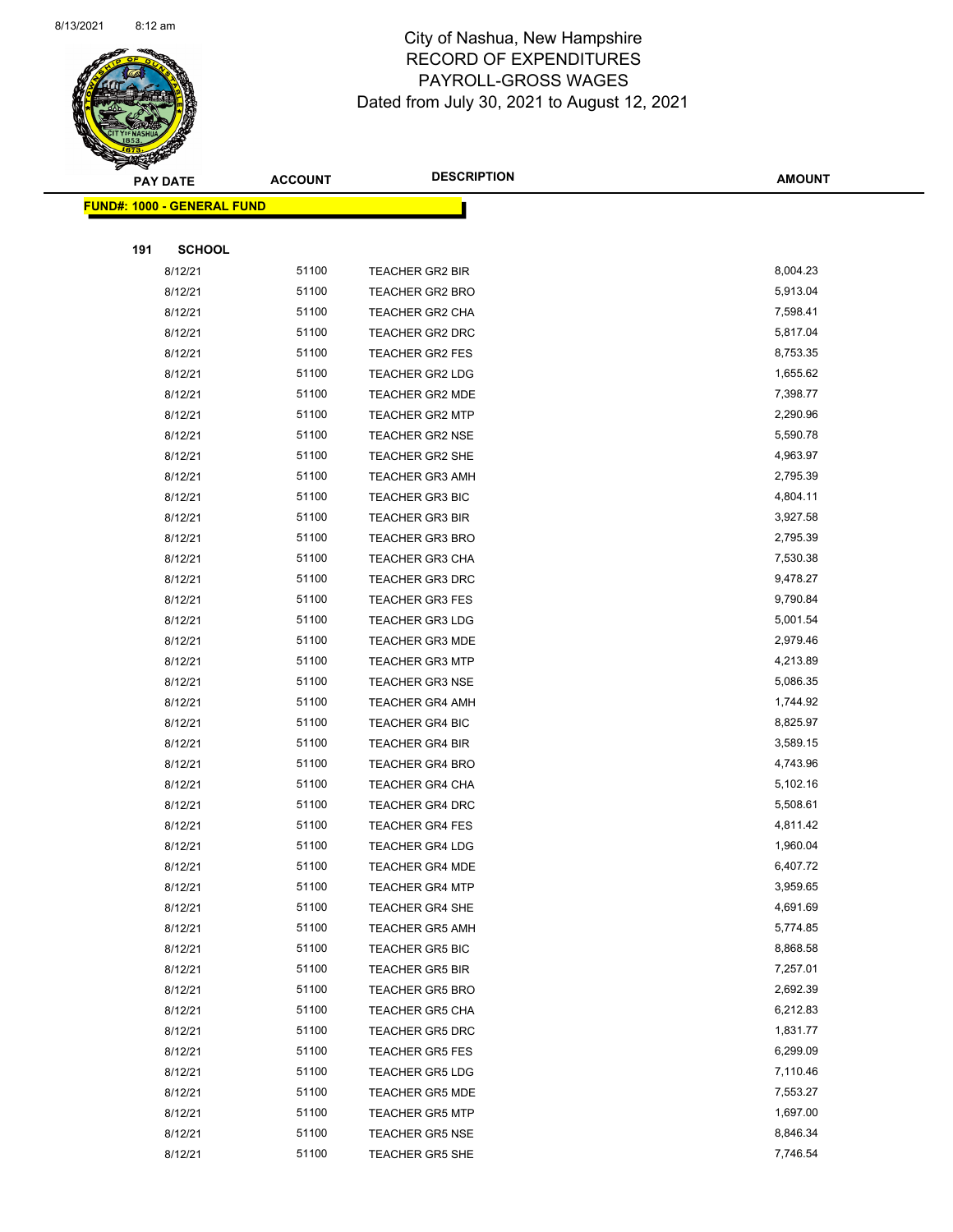

Page 67 of 90

|     | <b>PAY DATE</b>                   | <b>ACCOUNT</b> | <b>DESCRIPTION</b>            | <b>AMOUNT</b> |
|-----|-----------------------------------|----------------|-------------------------------|---------------|
|     | <b>FUND#: 1000 - GENERAL FUND</b> |                |                               |               |
|     |                                   |                |                               |               |
| 191 | <b>SCHOOL</b>                     |                |                               |               |
|     | 8/12/21                           | 51100          | <b>TEACHER GR6 ELM</b>        | 20,385.10     |
|     | 8/12/21                           | 51100          | <b>TEACHER GR6 FMS</b>        | 17,147.80     |
|     | 8/12/21                           | 51100          | <b>TEACHER GR6 PMS</b>        | 12,102.08     |
|     | 8/12/21                           | 51100          | <b>TEACHER GRAPH NHS</b>      | 3,599.81      |
|     | 8/12/21                           | 51100          | <b>TEACHER GRAPHICS NHN</b>   | 2,795.39      |
|     | 8/12/21                           | 51100          | TEACHER HEALTH NHN            | 1,792.58      |
|     | 8/12/21                           | 51100          | <b>TEACHER HEALTH NHS</b>     | 2,795.39      |
|     | 8/12/21                           | 51100          | TEACHER HEALTHOC NHS          | 5,246.85      |
|     | 8/12/21                           | 51100          | TEACHER HVAC NHS              | 2,045.31      |
|     | 8/12/21                           | 51100          | TEACHER IN SCH SUSPENSION ELM | 1,899.92      |
|     | 8/12/21                           | 51100          | TEACHER IN SCH SUSPENSION NHN | 2,979.46      |
|     | 8/12/21                           | 51100          | TEACHER IN SCH SUSPENSION NHS | 1,900.08      |
|     | 8/12/21                           | 51100          | TEACHER INST SPED WID         | 2,692.39      |
|     | 8/12/21                           | 51100          | <b>TEACHER KIND AMH</b>       | 4,551.92      |
|     | 8/12/21                           | 51100          | <b>TEACHER KIND BIC</b>       | 4,755.43      |
|     | 8/12/21                           | 51100          | <b>TEACHER KIND BIR</b>       | 7,034.38      |
|     | 8/12/21                           | 51100          | <b>TEACHER KIND BRO</b>       | 3,071.58      |
|     | 8/12/21                           | 51100          | <b>TEACHER KIND CHA</b>       | 7,046.85      |
|     | 8/12/21                           | 51100          | <b>TEACHER KIND DRC</b>       | 10,255.11     |
|     | 8/12/21                           | 51100          | <b>TEACHER KIND FES</b>       | 9,148.58      |
|     | 8/12/21                           | 51100          | <b>TEACHER KIND LDG</b>       | 9,139.89      |
|     | 8/12/21                           | 51100          | <b>TEACHER KIND MDE</b>       | 10,729.54     |
|     | 8/12/21                           | 51100          | <b>TEACHER KIND MTP</b>       | 6,377.19      |
|     | 8/12/21                           | 51100          | <b>TEACHER KIND NSE</b>       | 2,394.81      |
|     | 8/12/21                           | 51100          | <b>TEACHER KIND SHE</b>       | 4,439.01      |
|     | 8/12/21                           | 51100          | <b>TEACHER MATH ELM</b>       | 13,991.35     |
|     | 8/12/21                           | 51100          | <b>TEACHER MATH FMS</b>       | 14,008.36     |
|     | 8/12/21                           | 51100          | <b>TEACHER MATH NHN</b>       | 27,120.59     |
|     | 8/12/21                           | 51100          | <b>TEACHER MATH NHS</b>       | 30,912.56     |
|     | 8/12/21                           | 51100          | TEACHER MATH PMS              | 13,294.16     |
|     | 8/12/21                           | 51100          | <b>TEACHER MUSIC AMH</b>      | 1,913.89      |
|     | 8/12/21                           | 51100          | <b>TEACHER MUSIC BIR</b>      | 1,824.65      |
|     | 8/12/21                           | 51100          | <b>TEACHER MUSIC BRO</b>      | 1,831.77      |
|     | 8/12/21                           | 51100          | <b>TEACHER MUSIC CHA</b>      | 2,979.46      |
|     | 8/12/21                           | 51100          | TEACHER MUSIC DRC             | 2,887.42      |
|     | 8/12/21                           | 51100          | <b>TEACHER MUSIC ELM</b>      | 1,831.77      |
|     | 8/12/21                           | 51100          | <b>TEACHER MUSIC FES</b>      | 1,764.50      |
|     | 8/12/21                           | 51100          | <b>TEACHER MUSIC FMS</b>      | 5,958.92      |
|     | 8/12/21                           | 51100          | <b>TEACHER MUSIC LDG</b>      | 1,643.62      |
|     | 8/12/21                           | 51100          | <b>TEACHER MUSIC MDE</b>      | 2,359.12      |
|     | 8/12/21                           | 51100          | <b>TEACHER MUSIC NHN</b>      | 4,879.38      |
|     | 8/12/21                           | 51100          | <b>TEACHER MUSIC NHS</b>      | 2,022.08      |
|     | 8/12/21                           | 51100          | <b>TEACHER MUSIC NSE</b>      | 943.48        |
|     | 8/12/21                           | 51100          | <b>TEACHER MUSIC PMS</b>      | 4,439.01      |
|     |                                   |                |                               |               |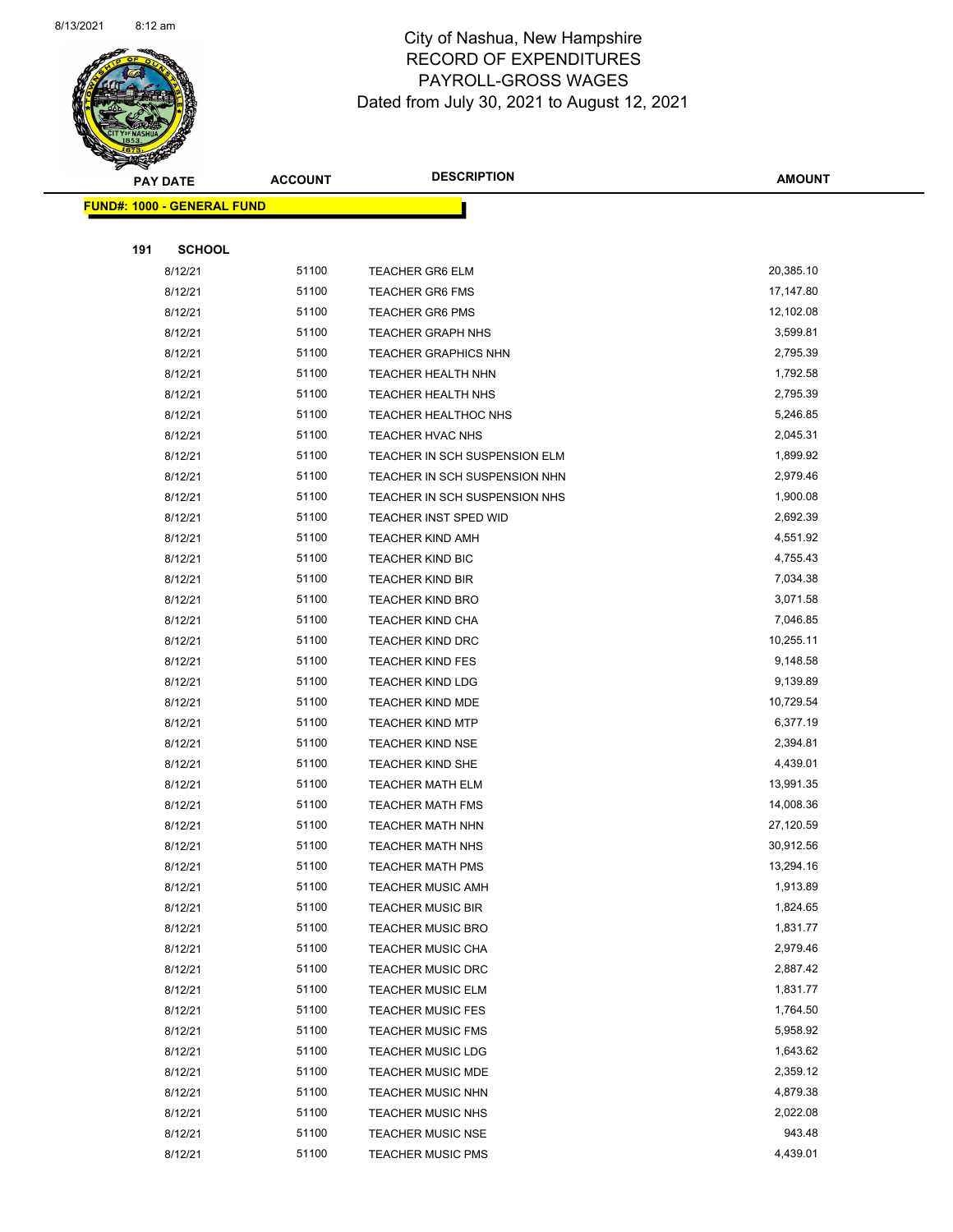

Page 68 of 90

|     | <b>PAY DATE</b>                   | <b>ACCOUNT</b> | <b>DESCRIPTION</b>                                | <b>AMOUNT</b>         |
|-----|-----------------------------------|----------------|---------------------------------------------------|-----------------------|
|     | <b>FUND#: 1000 - GENERAL FUND</b> |                |                                                   |                       |
|     |                                   |                |                                                   |                       |
| 191 | <b>SCHOOL</b>                     |                |                                                   |                       |
|     | 8/12/21                           | 51100          | <b>TEACHER MUSIC SHE</b>                          | 1,744.92              |
|     | 8/12/21                           | 51100          | TEACHER PE BIR                                    | 3,071.58              |
|     | 8/12/21                           | 51100          | TEACHER PE BRO                                    | 2,887.42              |
|     | 8/12/21                           | 51100          | TEACHER PE DRC                                    | 2,979.46              |
|     | 8/12/21                           | 51100          | TEACHER PE ELM                                    | 9,944.66              |
|     | 8/12/21                           | 51100          | TEACHER PE FES                                    | 1,824.65              |
|     | 8/12/21                           | 51100          | TEACHER PE FMS                                    | 2,795.39              |
|     | 8/12/21                           | 51100          | TEACHER PE LDG                                    | 2,155.04              |
|     | 8/12/21                           | 51100          | <b>TEACHER PE MTP</b>                             | 2,089.58              |
|     | 8/12/21                           | 51100          | TEACHER PE NHN                                    | 5,774.85              |
|     | 8/12/21                           | 51100          | TEACHER PE NHS                                    | 6,908.52              |
|     | 8/12/21                           | 51100          | <b>TEACHER PE PMS</b>                             | 5,239.42              |
|     | 8/12/21                           | 51100          | TEACHER PRE SCHOOL BIR                            | 4,758.47              |
|     | 8/12/21                           | 51100          | TEACHER PRESCHOOL BIC                             | 5,866.88              |
|     | 8/12/21                           | 51100          | TEACHER PRESCHOOL BRO                             | 11,489.59             |
|     | 8/12/21                           | 51100          | <b>TEACHER PRESCHOOL MTP</b>                      | 1,824.65              |
|     | 8/12/21                           | 51100          | TEACHER PRESCHOOL NHS                             | 467.72                |
|     | 8/12/21                           | 51100          | <b>TEACHER PRESCHOOL NSE</b>                      | 4,473.54              |
|     | 8/12/21                           | 51100          | TEACHER READ BIC                                  | 2,979.46              |
|     | 8/12/21                           | 51100          | <b>TEACHER READ BIR</b>                           | 2,979.46              |
|     | 8/12/21                           | 51100          | TEACHER READ CHA                                  | 2,632.69              |
|     | 8/12/21                           | 51100          | <b>TEACHER READ ELM</b>                           | 6,051.04              |
|     | 8/12/21                           | 51100          | <b>TEACHER READ FES</b>                           | 2,979.46              |
|     | 8/12/21                           | 51100          | <b>TEACHER READ FMS</b>                           | 2,979.46              |
|     | 8/12/21                           | 51100          | <b>TEACHER READ MDE</b>                           | 2,979.46              |
|     | 8/12/21                           | 51100          | <b>TEACHER READ MTP</b>                           | 2,482.46              |
|     | 8/12/21                           | 51100          | <b>TEACHER READ NHN</b>                           | 2,045.31              |
|     | 8/12/21                           | 51100          | <b>TEACHER READ NSE</b>                           | 2,692.39              |
|     | 8/12/21                           | 51100          | <b>TEACHER READ PMS</b>                           | 5,338.58              |
|     | 8/12/21                           | 51100          | TEACHER READ SHE                                  | 2,979.46              |
|     | 8/12/21                           | 51100<br>51100 | <b>TEACHER ROTC NHN</b>                           | 2,546.17<br>18,175.39 |
|     | 8/12/21<br>8/12/21                | 51100          | <b>TEACHER SCIENCE ELM</b>                        |                       |
|     |                                   | 51100          | <b>TEACHER SCIENCE FMS</b>                        | 5,868.54<br>26,973.64 |
|     | 8/12/21<br>8/12/21                | 51100          | <b>TEACHER SCIENCE NHN</b><br>TEACHER SCIENCE NHS | 31,415.64             |
|     | 8/12/21                           | 51100          | <b>TEACHER SCIENCE PMS</b>                        | 7,644.61              |
|     | 8/12/21                           | 51100          | TEACHER SOCIAL STUDIES ELM                        | 9,011.47              |
|     | 8/12/21                           | 51100          | TEACHER SOCIAL STUDIES FMS                        | 3,486.89              |
|     | 8/12/21                           | 51100          | TEACHER SOCIAL STUDIES NHN                        | 25,020.12             |
|     | 8/12/21                           | 51100          | TEACHER SOCIAL STUDIES NHS                        | 25,428.28             |
|     | 8/12/21                           | 51100          | TEACHER SOCIAL STUDIES PMS                        | 10,119.54             |
|     | 8/12/21                           | 51100          | <b>TEACHER SPED AMH</b>                           | 7,140.17              |
|     | 8/12/21                           | 51100          | TEACHER SPED BIC                                  | 5,637.31              |
|     | 8/12/21                           | 51100          | <b>TEACHER SPED BIR</b>                           | 5,774.85              |
|     |                                   |                |                                                   |                       |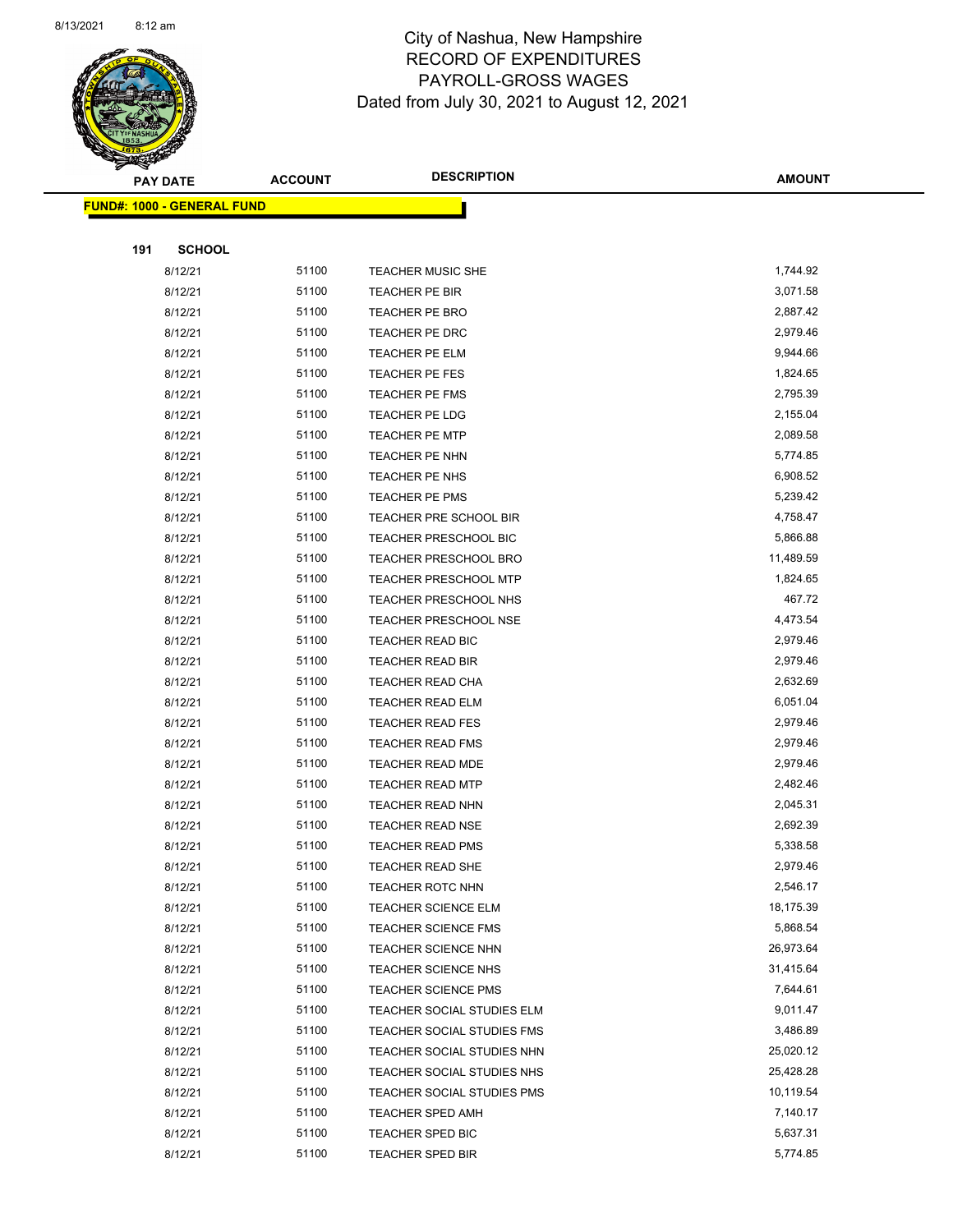

Page 69 of 90

|     | <b>PAY DATE</b>                   | <b>ACCOUNT</b> | <b>DESCRIPTION</b>                                         | <b>AMOUNT</b>      |
|-----|-----------------------------------|----------------|------------------------------------------------------------|--------------------|
|     | <b>FUND#: 1000 - GENERAL FUND</b> |                |                                                            |                    |
|     |                                   |                |                                                            |                    |
| 191 | <b>SCHOOL</b>                     |                |                                                            |                    |
|     | 8/12/21                           | 51100          | TEACHER SPED BRO                                           | 4,903.35           |
|     | 8/12/21                           | 51100          | <b>TEACHER SPED CHA</b>                                    | 4,367.85           |
|     | 8/12/21                           | 51100          | <b>TEACHER SPED DRC</b>                                    | 5,671.85           |
|     | 8/12/21                           | 51100          | <b>TEACHER SPED ELM</b>                                    | 9,118.92           |
|     | 8/12/21                           | 51100          | TEACHER SPED FES                                           | 3,800.00           |
|     | 8/12/21                           | 51100          | <b>TEACHER SPED FMS</b>                                    | 9,885.19           |
|     | 8/12/21                           | 51100          | <b>TEACHER SPED LDG</b>                                    | 3,612.15           |
|     | 8/12/21                           | 51100          | <b>TEACHER SPED MDE</b>                                    | 6,661.07           |
|     | 8/12/21                           | 51100          | TEACHER SPED MTP                                           | 4,058.89           |
|     | 8/12/21                           | 51100          | TEACHER SPED NHN                                           | 17,650.89          |
|     | 8/12/21                           | 51100          | TEACHER SPED NHS                                           | 32,702.50          |
|     | 8/12/21                           | 51100          | <b>TEACHER SPED NSE</b>                                    | 1,697.00           |
|     | 8/12/21                           | 51100          | <b>TEACHER SPED PMS</b>                                    | 9,501.36           |
|     | 8/12/21                           | 51100          | TEACHER SPED SHE                                           | 2,979.46           |
|     | 8/12/21                           | 51100          | TEACHER TECHED ELM                                         | 8,649.08           |
|     | 8/12/21                           | 51100          | <b>TEACHER TECHED FMS</b>                                  | 1,831.96           |
|     | 8/12/21                           | 51100          | TEACHER TECHED NHS                                         | 11,641.82          |
|     | 8/12/21                           | 51100          | <b>TEACHER TECHED PMS</b>                                  | 5,958.92           |
|     | 8/12/21                           | 51100          | TEACHER TV PROD NHS                                        | 2,979.46           |
|     | 8/12/21                           | 51100          | <b>TEACHER VISION WID</b>                                  | 1,899.92           |
|     | 8/5/21                            | 51200          | CLERICAL BOARD OF ED SUP                                   | 750.76             |
|     | 8/12/21                           | 51200          | CLERICAL BOARD OF ED SUP                                   | 715.01             |
|     | 8/5/21                            | 51200          | <b>CLERICAL PRINCIPAL SHE</b>                              | 131.89             |
|     | 8/12/21                           | 51200          | <b>CLERICAL PRINCIPAL SHE</b>                              | 284.06             |
|     | 8/12/21                           | 51200          | DIRECTOR ADULT ED                                          | 2,765.69           |
|     | 8/12/21                           | 51200          | SCHOOL PSYCHOLOGIST WID                                    | 2,530.89           |
|     | 8/12/21                           | 51200          | SPEECH LANG PATHOLOGIST WID                                | 1,787.68           |
|     | 8/5/21                            | 51200          | <b>SUB CLERICAL</b>                                        | 1,175.00           |
|     | 8/12/21                           | 51200          | <b>SUB CLERICAL</b>                                        | 1,033.00           |
|     | 8/5/21                            | 51200          | <b>SUB TEACHER</b>                                         | 331.50             |
|     | 8/12/21                           | 51200          | <b>SUB TEACHER</b>                                         | 950.00             |
|     | 8/5/21                            | 51200          | SUB TEACHER LONG TERM                                      | 275.00             |
|     | 8/12/21                           | 51200          | SUB TEACHER LONG TERM                                      | 250.00             |
|     | 8/5/21                            | 51200          | SUMMER SCHOOL TEACHER EYP                                  | 50.00              |
|     | 8/12/21                           | 51200          | SUMMER SCHOOL TEACHER EYP                                  | 50.00              |
|     | 8/12/21                           | 51200          | TEACHER ART FMS                                            | 2,095.81           |
|     | 8/12/21                           | 51200          | <b>TEACHER ART NHS</b>                                     | 1,022.65           |
|     | 8/12/21                           | 51200          | <b>TEACHER DWSE ELM</b>                                    | 512.50             |
|     | 8/12/21                           | 51200          | <b>TEACHER ENGLISH NHS</b>                                 | 1,241.23<br>537.50 |
|     | 8/12/21                           | 51200          | TEACHER IN SCH SUSPENSION ELM                              | 387.50             |
|     | 8/12/21                           | 51200<br>51200 | <b>TEACHER SPED FMS</b>                                    | 200.00             |
|     | 8/12/21                           | 51200          | <b>TEACHER SPED LDG</b>                                    | 842.82             |
|     | 8/12/21<br>8/5/21                 | 51200          | <b>TEACHER VISION WID</b><br><b>TECHNOLOGY SUMMER HELP</b> | 1,178.75           |
|     |                                   |                |                                                            |                    |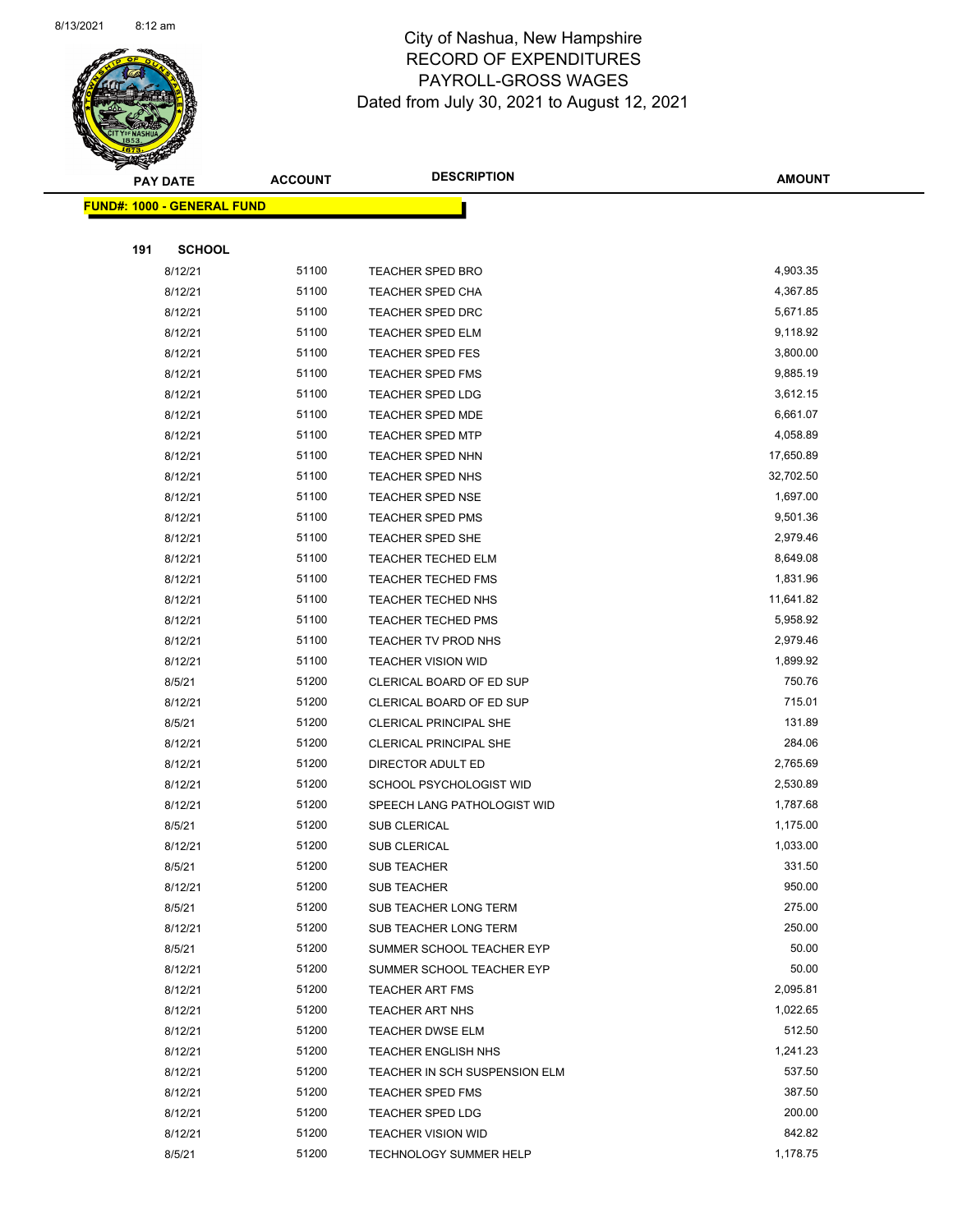

Page 70 of 90

|     | <b>PAY DATE</b>                   | <b>ACCOUNT</b> | <b>DESCRIPTION</b>                                       | <b>AMOUNT</b>   |
|-----|-----------------------------------|----------------|----------------------------------------------------------|-----------------|
|     | <b>FUND#: 1000 - GENERAL FUND</b> |                |                                                          |                 |
|     |                                   |                |                                                          |                 |
| 191 | <b>SCHOOL</b>                     |                |                                                          |                 |
|     | 8/12/21                           | 51200          | TECHNOLOGY SUMMER HELP                                   | 1,020.00        |
|     | 8/5/21                            | 51300          | CLERICAL ADULT ED NHN                                    | 33.48           |
|     | 8/5/21                            | 51300          | <b>CLERICAL BUSINESS</b>                                 | 117.23          |
|     | 8/12/21                           | 51300          | <b>CLERICAL BUSINESS</b>                                 | 67.61           |
|     | 8/5/21                            | 51300          | CLERICAL GUIDANCE NHN                                    | 173.62          |
|     | 8/12/21                           | 51300          | CLERICAL GUIDANCE NHN                                    | 86.82           |
|     | 8/5/21                            | 51300          | <b>CLERICAL HUMAN RESOURCES</b>                          | 86.81           |
|     | 8/12/21                           | 51300          | <b>CLERICAL HUMAN RESOURCES</b>                          | 144.68          |
|     | 8/5/21                            | 51300          | <b>CLERICAL PAYROLL SUP</b>                              | 16.74           |
|     | 8/12/21                           | 51300          | <b>CLERICAL PAYROLL SUP</b>                              | 8.37            |
|     | 8/5/21                            | 51300          | <b>CLERICAL PLANT OPS</b>                                | 135.54          |
|     | 8/12/21                           | 51300          | <b>CLERICAL PLANT OPS</b>                                | 63.78           |
|     | 8/12/21                           | 51300          | CLERICAL PRINCIPAL ELM                                   | 15.22           |
|     | 8/5/21                            | 51300          | CLERICAL SPECIAL ED SUP                                  | 28.93           |
|     | 8/12/21                           | 51300          | CLERICAL SPECIAL ED SUP                                  | 7.23            |
|     | 8/12/21                           | 51300          | <b>CUSTODIAN ASST HEAD NHN</b>                           | 259.56          |
|     | 8/5/21                            | 51300          | <b>CUSTODIAN ASST HEAD PMS</b>                           | 152.70          |
|     | 8/5/21                            | 51300          | <b>CUSTODIAN CHA</b>                                     | 310.54          |
|     | 8/5/21                            | 51300          | <b>CUSTODIAN FMS</b>                                     | 409.34          |
|     | 8/12/21                           | 51300          | <b>CUSTODIAN FMS</b>                                     | 409.34          |
|     | 8/5/21                            | 51300          | <b>CUSTODIAN HEAD BIR</b>                                | 96.44           |
|     | 8/12/21                           | 51300          | <b>CUSTODIAN HEAD BIR</b>                                | 538.43          |
|     | 8/12/21                           | 51300          | <b>CUSTODIAN HEAD MDE</b>                                | 128.58          |
|     | 8/12/21                           | 51300          | <b>CUSTODIAN HEAD MTP</b>                                | 241.09          |
|     | 8/5/21                            | 51300          | MAINTENANCE ALARM WPO                                    | 117.95          |
|     | 8/12/21                           | 51300<br>51300 | MAINTENANCE ALARM WPO                                    | 117.95<br>19.66 |
|     | 8/12/21<br>8/12/21                | 51300          | MAINTENANCE CARPENTER WPO<br>MAINTENANCE GRDS FORMEN WPO | 128.75          |
|     | 8/5/21                            | 51300          | <b>MAINTENANCE HVAC WPO</b>                              | 245.52          |
|     | 8/12/21                           | 51300          | MAINTENANCE HVAC WPO                                     | 327.36          |
|     | 8/5/21                            | 51300          | MAINTENANCE TRADES WPO                                   | 1,519.67        |
|     | 8/12/21                           | 51300          | MAINTENANCE TRADES WPO                                   | 1,702.46        |
|     | 8/5/21                            | 51400          | SEASONAL PLANT OPERATIONS                                | 2,625.00        |
|     | 8/12/21                           | 51400          | SEASONAL PLANT OPERATIONS                                | 1,380.00        |
|     | 8/12/21                           | 51400          | TEACHER SOCIAL STUDIES NHS                               | 600.00          |
|     | 8/12/21                           | 51412          | SCHOOL PSYCHOLOGIST WID                                  | 3,906.18        |
|     | 7/15/21                           | 51650          | BRENTWOOD COORDINATOR                                    | (2,500.00)      |
|     | 8/12/21                           | 51650          | GUIDANCE COUNSELOR NHS                                   | 3,225.00        |
|     | 8/12/21                           | 51650          | LICENSED PRACTICAL NURSE FMS                             | 137.50          |
|     | 8/12/21                           | 51650          | LICENSED PRACTICAL NURSE NHS                             | 900.00          |
|     | 8/5/21                            | 51650          | LUNCH MONITOR BIR                                        | 225.06          |
|     | 8/12/21                           | 51650          | LUNCH MONITOR BIR                                        | 225.06          |
|     | 8/5/21                            | 51650          | LUNCH MONITOR SHE                                        | 221.60          |
|     | 8/12/21                           | 51650          | LUNCH MONITOR SHE                                        | 221.60          |
|     |                                   |                |                                                          |                 |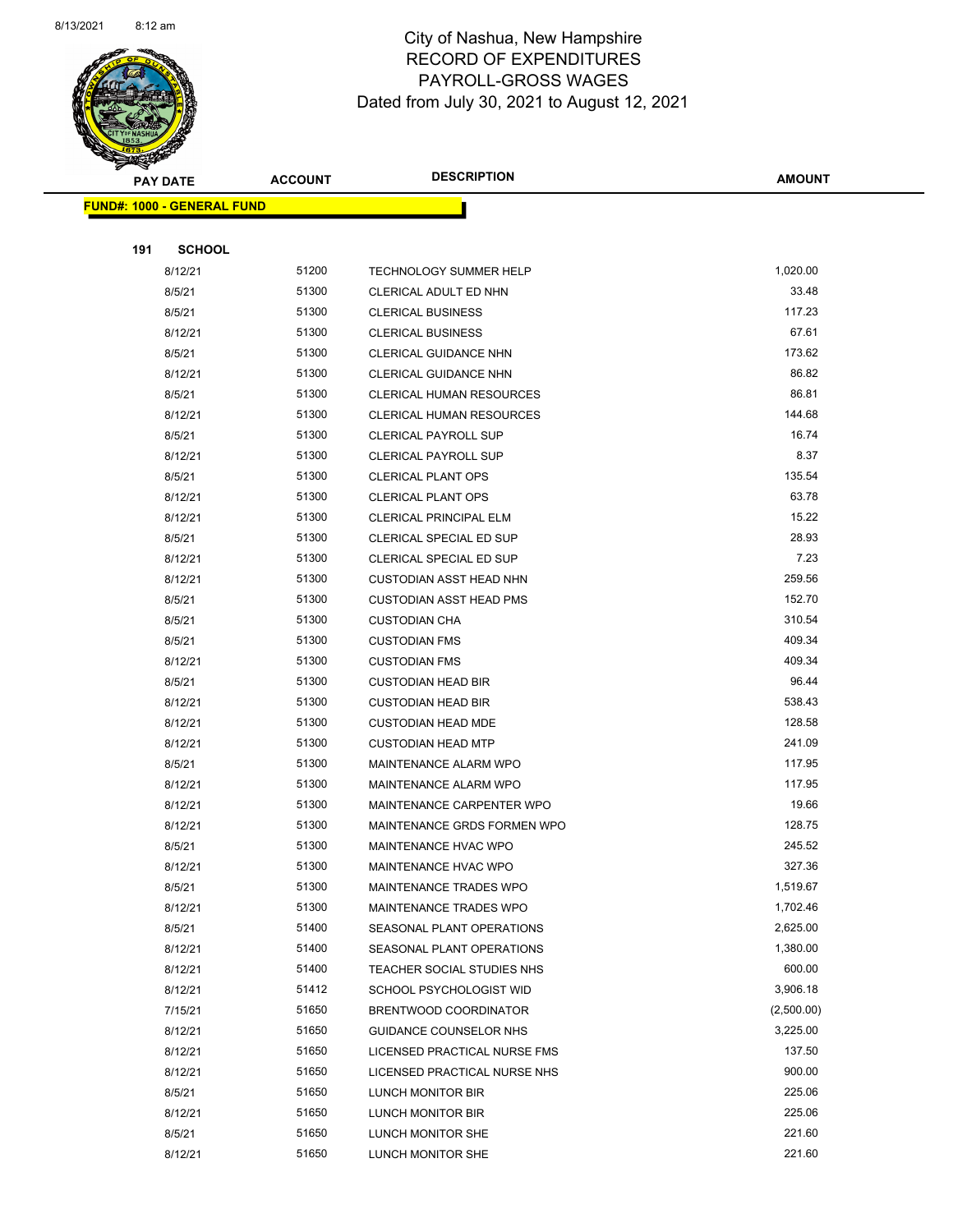

Page 71 of 90

|     | <b>PAY DATE</b>                   | <b>ACCOUNT</b> | <b>DESCRIPTION</b>             | <b>AMOUNT</b>    |
|-----|-----------------------------------|----------------|--------------------------------|------------------|
|     | <b>FUND#: 1000 - GENERAL FUND</b> |                |                                |                  |
|     |                                   |                |                                |                  |
| 191 | <b>SCHOOL</b>                     |                |                                |                  |
|     | 8/12/21                           | 51650          | <b>NURSE ELM</b>               | 650.00           |
|     | 8/12/21                           | 51650          | <b>NURSE NHN</b>               | 300.00           |
|     | 8/12/21                           | 51650          | <b>NURSE PMS</b>               | 600.00           |
|     | 8/5/21                            | 51650          | PARA DW SPEC ED AMH            | 1,448.76         |
|     | 8/12/21                           | 51650          | PARA DW SPEC ED AMH            | 1,536.37         |
|     | 8/5/21                            | 51650          | PARA DW SPEC ED BRO            | 734.41           |
|     | 8/12/21                           | 51650          | PARA DW SPEC ED BRO            | 700.08           |
|     | 8/5/21                            | 51650          | PARA DW SPEC ED CHA            | 1,671.01         |
|     | 8/12/21                           | 51650          | PARA DW SPEC ED CHA            | 1,799.34         |
|     | 7/15/21                           | 51650          | PARA DW SPEC ED FMS            | (500.00)         |
|     | 8/5/21                            | 51650          | PARA DW SPEC ED FMS            | 1,322.29         |
|     | 8/12/21                           | 51650          | PARA DW SPEC ED FMS            | 1,372.48         |
|     | 8/5/21                            | 51650          | PARA DW SPEC ED MDE            | 2,368.89         |
|     | 8/12/21                           | 51650          | PARA DW SPEC ED MDE            | 2,330.38         |
|     | 8/5/21                            | 51650          | PARA DW SPEC ED MTP            | 142.94           |
|     | 8/12/21                           | 51650          | PARA DW SPEC ED MTP            | 135.61           |
|     | 8/5/21                            | 51650          | PARA DW SPEC ED NHN            | 249.44           |
|     | 8/12/21                           | 51650          | PARA DW SPEC ED NHN            | 163.70           |
|     | 8/5/21                            | 51650          | PARA DW SPEC ED NHS            | 1,620.60         |
|     | 8/12/21                           | 51650          | PARA DW SPEC ED NHS            | 1,631.36         |
|     | 8/5/21                            | 51650          | PARA DW SPEC ED NSE            | 1,023.55         |
|     | 8/12/21                           | 51650          | PARA DW SPEC ED NSE            | 1,252.65         |
|     | 8/5/21                            | 51650          | PARA DW SPEC ED SHE            | 2,704.10         |
|     | 8/12/21                           | 51650          | PARA DW SPEC ED SHE            | 2,168.13         |
|     | 8/5/21                            | 51650          | PARA DW SPEC ELM               | 1,274.98         |
|     | 8/12/21                           | 51650          | PARA DW SPEC ELM               | 1,113.08         |
|     | 8/5/21                            | 51650          | PARA INST AMH                  | 228.53           |
|     | 8/12/21                           | 51650          | PARA INST AMH                  | 166.20           |
|     | 8/5/21                            | 51650          | PARA INST BIC                  | 193.34           |
|     | 8/12/21                           | 51650          | PARA INST BIC                  | 203.26           |
|     | 8/5/21                            | 51650          | PARA INST CHA                  | 480.88           |
|     | 8/12/21                           | 51650          | PARA INST CHA                  | 639.52           |
|     | 8/5/21                            | 51650          | PARA INST ELM                  | 879.94           |
|     | 8/12/21                           | 51650          | PARA INST ELM                  | 408.44<br>639.36 |
|     | 8/5/21                            | 51650<br>51650 | PARA INST FES                  | 639.36           |
|     | 8/12/21<br>8/5/21                 | 51650          | PARA INST FES                  | 770.08           |
|     | 8/12/21                           | 51650          | PARA INST MDE<br>PARA INST MDE | 759.70           |
|     | 8/5/21                            | 51650          | PARA INST MTP                  | 221.60           |
|     | 8/12/21                           | 51650          | PARA INST MTP                  | 225.06           |
|     | 8/5/21                            | 51650          | PARA INST NHN                  | 182.04           |
|     | 8/12/21                           | 51650          | PARA INST NHN                  | 177.12           |
|     | 8/5/21                            | 51650          | PARA INST PMS                  | 336.94           |
|     | 8/12/21                           | 51650          | PARA INST PMS                  | 336.94           |
|     |                                   |                |                                |                  |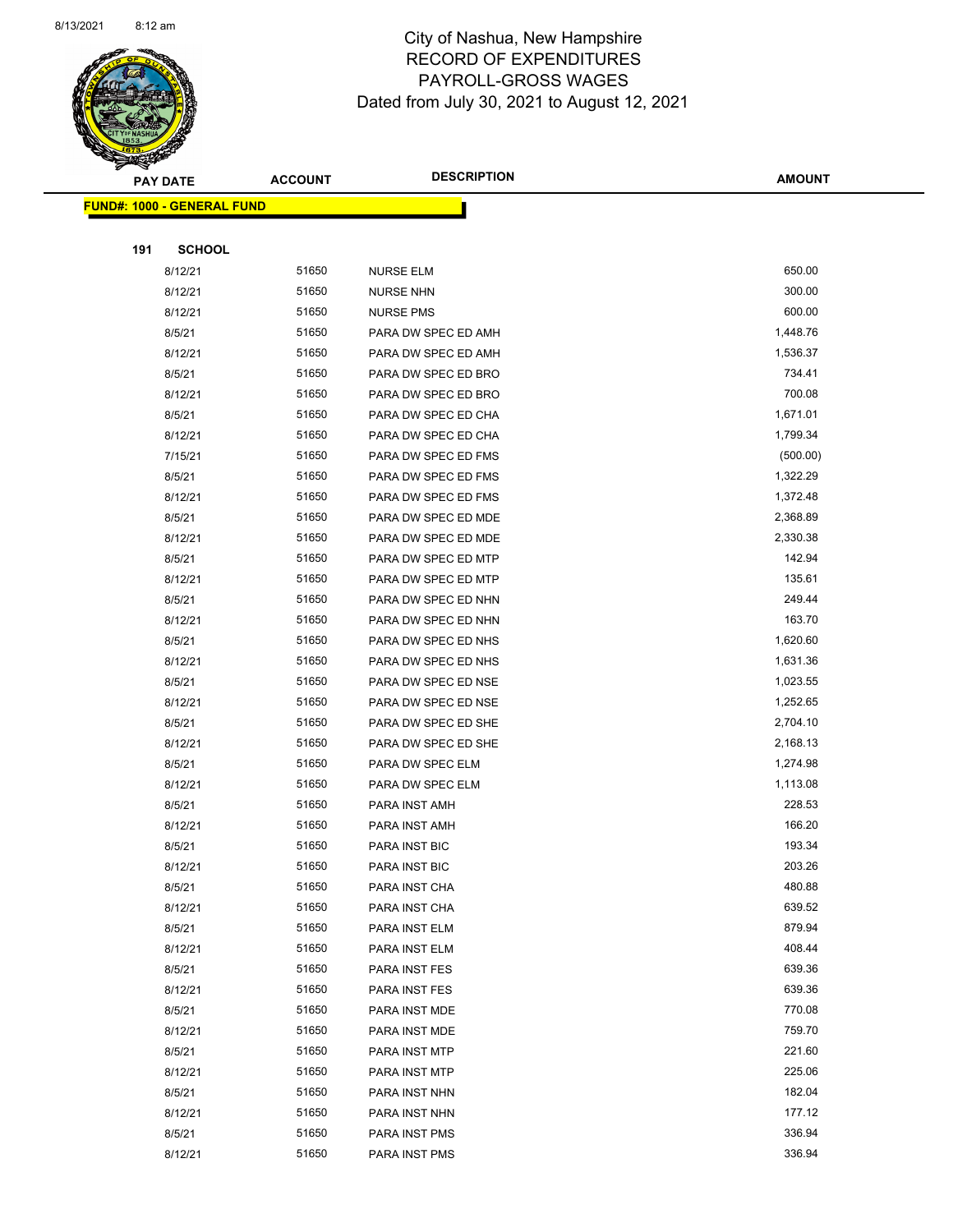

|     | <b>PAY DATE</b>                    | <b>ACCOUNT</b> | <b>DESCRIPTION</b>          | <b>AMOUNT</b> |
|-----|------------------------------------|----------------|-----------------------------|---------------|
|     | <u> FUND#: 1000 - GENERAL FUND</u> |                |                             |               |
|     |                                    |                |                             |               |
| 191 | <b>SCHOOL</b>                      |                |                             |               |
|     | 8/5/21                             | 51650          | PARA INST SHE               | 580.21        |
|     | 8/12/21                            | 51650          | PARA INST SHE               | 499.95        |
|     | 8/12/21                            | 51650          | PARA JOB COACH              | 285.12        |
|     | 7/15/21                            | 51650          | PARA KIND BIC               | (500.00)      |
|     | 8/5/21                             | 51650          | PARA KIND BIC               | 500.00        |
|     | 8/12/21                            | 51650          | PARA KIND BIC               | 500.00        |
|     | 8/5/21                             | 51650          | PARA KIND BIR               | 131.58        |
|     | 8/12/21                            | 51650          | PARA KIND BIR               | 135.04        |
|     | 8/5/21                             | 51650          | PARA KIND CHA               | 221.60        |
|     | 8/12/21                            | 51650          | PARA KIND CHA               | 221.60        |
|     | 8/5/21                             | 51650          | PARA KIND DRC               | 315.04        |
|     | 8/12/21                            | 51650          | PARA KIND DRC               | 315.04        |
|     | 8/5/21                             | 51650          | PARA KIND LDG               | 237.96        |
|     | 8/12/21                            | 51650          | PARA KIND LDG               | 317.28        |
|     | 7/15/21                            | 51650          | PARA KIND NSE               | (500.00)      |
|     | 8/5/21                             | 51650          | PARA KIND NSE               | 500.00        |
|     | 8/12/21                            | 51650          | PARA KIND NSE               | 500.00        |
|     | 8/5/21                             | 51650          | PARA PRE SCH BRO            | 341.73        |
|     | 8/12/21                            | 51650          | PARA PRE SCH BRO            | 172.80        |
|     | 8/5/21                             | 51650          | PARA PRE SCH MTP            | 234.56        |
|     | 8/12/21                            | 51650          | PARA PRE SCH MTP            | 234.56        |
|     | 8/5/21                             | 51650          | PARA SCI NHN                | 324.48        |
|     | 8/12/21                            | 51650          | PARA SCI NHN                | 334.62        |
|     | 8/5/21                             | 51650          | PARA TTI LDG                | 237.96        |
|     | 8/12/21                            | 51650          | PARA TTI LDG                | 559.88        |
|     | 7/15/21                            | 51650          | PARA TTI MTP                | (500.00)      |
|     | 8/5/21                             | 51650          | PARA TTI MTP                | 943.20        |
|     | 8/12/21                            | 51650          | PARA TTI MTP                | 943.20        |
|     | 7/15/21                            | 51650          | SCHOOL PSYCHOLOGIST WID     | (7,000.00)    |
|     | 8/5/21                             | 51650          | SIGN LANGUAGE INTERPRETER   | 1,608.19      |
|     | 8/12/21                            | 51650          | SIGN LANGUAGE INTERPRETER   | 1,872.87      |
|     | 8/5/21                             | 51650          | SPEECH LANG PATHOLOGIST WID | 1,269.87      |
|     | 8/12/21                            | 51650          | SPEECH LANG PATHOLOGIST WID | 15,812.66     |
|     | 8/12/21                            | 51650          | SUB NURSE                   | 212.50        |
|     | 8/5/21                             | 51650          | SUB PARA PROFESSIONAL       | 692.50        |
|     | 8/12/21                            | 51650          | SUB PARA PROFESSIONAL       | 633.64        |
|     | 7/15/21                            | 51650          | SUB TEACHER                 | (500.00)      |
|     | 8/5/21                             | 51650          | <b>SUB TEACHER</b>          | 1,857.31      |
|     | 8/12/21                            | 51650          | SUB TEACHER                 | 2,038.62      |
|     | 7/15/21                            | 51650          | SUB TEACHER LONG TERM       | (1,000.00)    |
|     | 8/5/21                             | 51650          | SUB TEACHER LONG TERM       | 500.00        |
|     | 8/12/21                            | 51650          | SUB TEACHER LONG TERM       | 1,500.00      |
|     | 7/15/21                            | 51650          | SUMMER SCHOOL PARA EYP      | (500.00)      |
|     | 8/5/21                             | 51650          | SUMMER SCHOOL PARA EYP      | 9,031.63      |
|     |                                    |                |                             |               |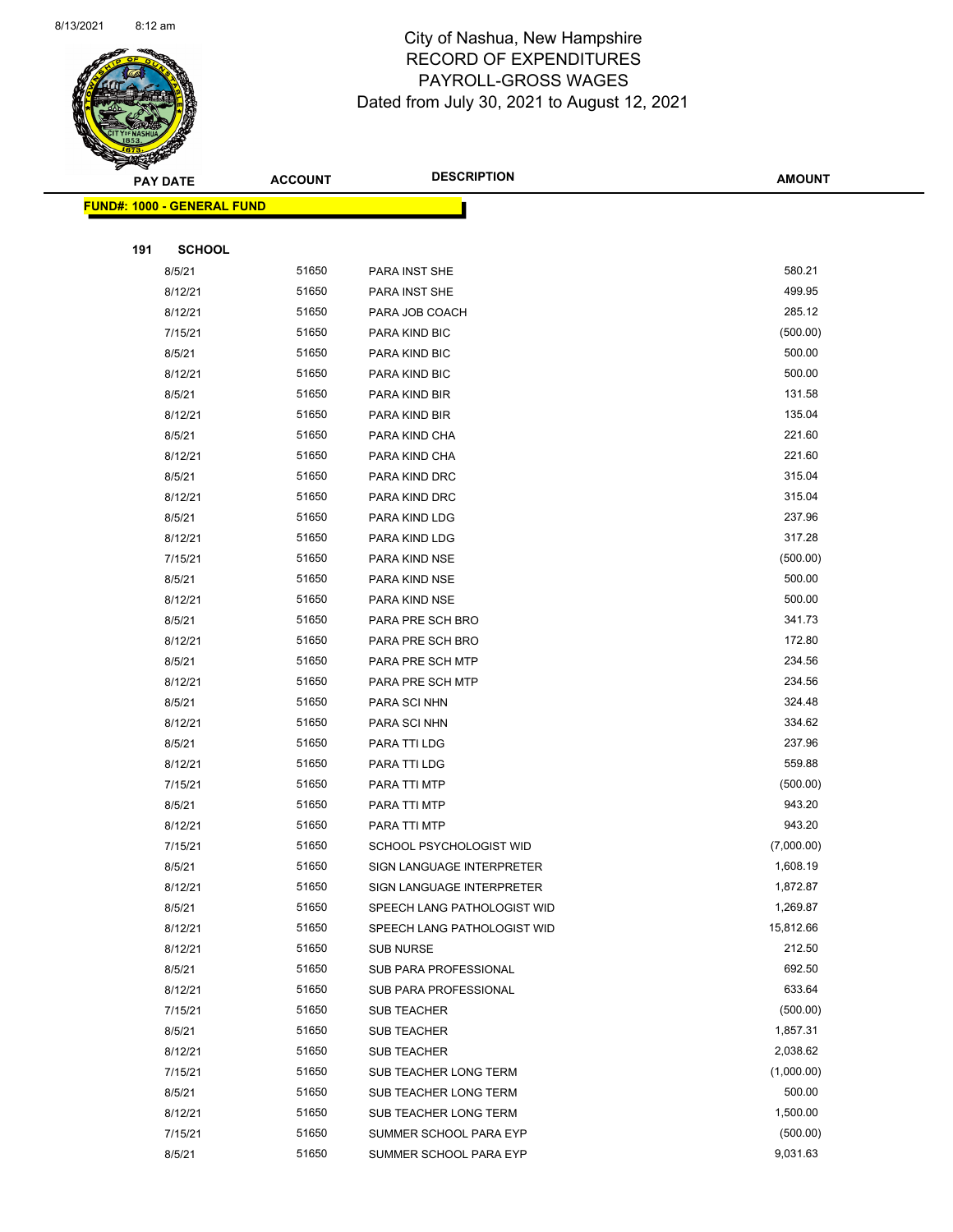

Page 73 of 90

|     | <b>PAY DATE</b>                   | <b>ACCOUNT</b> | <b>DESCRIPTION</b>                   | <b>AMOUNT</b>        |
|-----|-----------------------------------|----------------|--------------------------------------|----------------------|
|     | <b>FUND#: 1000 - GENERAL FUND</b> |                |                                      |                      |
|     |                                   |                |                                      |                      |
| 191 | <b>SCHOOL</b>                     |                |                                      |                      |
|     | 8/12/21                           | 51650          | SUMMER SCHOOL PARA EYP               | 9,007.35             |
|     | 8/5/21                            | 51650          | SUMMER SCHOOL PYS EYP                | 857.00               |
|     | 8/12/21                           | 51650          | SUMMER SCHOOL PYS EYP                | 857.00               |
|     | 8/5/21                            | 51650          | SUMMER SCHOOL SLP EYP                | 1,088.46             |
|     | 8/12/21                           | 51650          | SUMMER SCHOOL SLP EYP                | 1,481.52             |
|     | 7/15/21                           | 51650          | SUMMER SCHOOL TEACHER EYP            | (4,750.00)           |
|     | 8/5/21                            | 51650          | SUMMER SCHOOL TEACHER EYP            | 4,400.00             |
|     | 8/12/21                           | 51650          | SUMMER SCHOOL TEACHER EYP            | 4,675.00             |
|     | 7/15/21                           | 51650          | TEACHER BEHAVIOR SPEC WID            | (500.00)             |
|     | 8/12/21                           | 51650          | TEACHER BEHAVIOR SPEC WID            | 1,000.00             |
|     | 8/12/21                           | 51650          | TEACHER COMPUTER NHN                 | 500.00               |
|     | 7/15/21                           | 51650          | TEACHER DWSE CHA                     | (500.00)             |
|     | 8/12/21                           | 51650          | TEACHER DWSE CHA                     | 1,000.00             |
|     | 8/12/21                           | 51650          | <b>TEACHER DWSE ELM</b>              | 200.00               |
|     | 7/15/21                           | 51650          | <b>TEACHER DWSE FMS</b>              | (500.00)             |
|     | 8/12/21                           | 51650          | <b>TEACHER DWSE FMS</b>              | 1,000.00             |
|     | 7/15/21                           | 51650          | TEACHER DWSE SHE                     | (500.00)             |
|     | 8/12/21                           | 51650          | TEACHER DWSE SHE                     | 2,600.00             |
|     | 7/15/21                           | 51650          | <b>TEACHER ENGLISH PMS</b>           | (500.00)             |
|     | 8/12/21                           | 51650          | <b>TEACHER ENGLISH PMS</b>           | 1,000.00             |
|     | 7/15/21                           | 51650          | <b>TEACHER FACS NHS</b>              | (500.00)             |
|     | 8/12/21                           | 51650          | TEACHER FACS NHS                     | 1,025.00             |
|     | 7/15/21                           | 51650          | <b>TEACHER GR1 NSE</b>               | (500.00)             |
|     | 8/12/21                           | 51650          | <b>TEACHER GR1 NSE</b>               | 1,000.00             |
|     | 8/12/21                           | 51650          | <b>TEACHER MATH NHS</b>              | 50.00                |
|     | 7/15/21                           | 51650          | TEACHER PRE SCHOOL BIR               | (250.00)             |
|     | 8/12/21                           | 51650          | TEACHER PRE SCHOOL BIR               | 1,468.75             |
|     | 8/12/21                           | 51650          | TEACHER PRESCHOOL BIC                | 1,575.00             |
|     | 8/12/21                           | 51650          | <b>TEACHER PRESCHOOL NHS</b>         | 250.00               |
|     | 7/15/21                           | 51650          | TEACHER SPED BRO                     | (500.00)             |
|     | 8/12/21                           | 51650          | <b>TEACHER SPED BRO</b>              | 1,000.00<br>(500.00) |
|     | 7/15/21                           | 51650          | TEACHER SPED ELM                     |                      |
|     | 8/12/21<br>7/15/21                | 51650<br>51650 | TEACHER SPED ELM<br>TEACHER SPED FES | 1,000.00<br>(500.00) |
|     | 8/5/21                            | 51650          | TEACHER SPED FES                     | 500.00               |
|     | 8/12/21                           | 51650          | <b>TEACHER SPED FES</b>              | 500.00               |
|     | 8/12/21                           | 51650          | TEACHER SPED FMS                     | 1,325.00             |
|     | 7/15/21                           | 51650          | TEACHER SPED LDG                     | (500.00)             |
|     | 8/12/21                           | 51650          | <b>TEACHER SPED LDG</b>              | 1,000.00             |
|     | 7/15/21                           | 51650          | <b>TEACHER SPED NHN</b>              | (1,000.00)           |
|     | 8/12/21                           | 51650          | <b>TEACHER SPED NHN</b>              | 2,012.50             |
|     | 7/15/21                           | 51650          | TEACHER SPED NHS                     | (1,000.00)           |
|     | 8/12/21                           | 51650          | TEACHER SPED NHS                     | 1,000.00             |
|     | 7/15/21                           | 51650          | <b>TEACHER SPED NSE</b>              | (500.00)             |
|     |                                   |                |                                      |                      |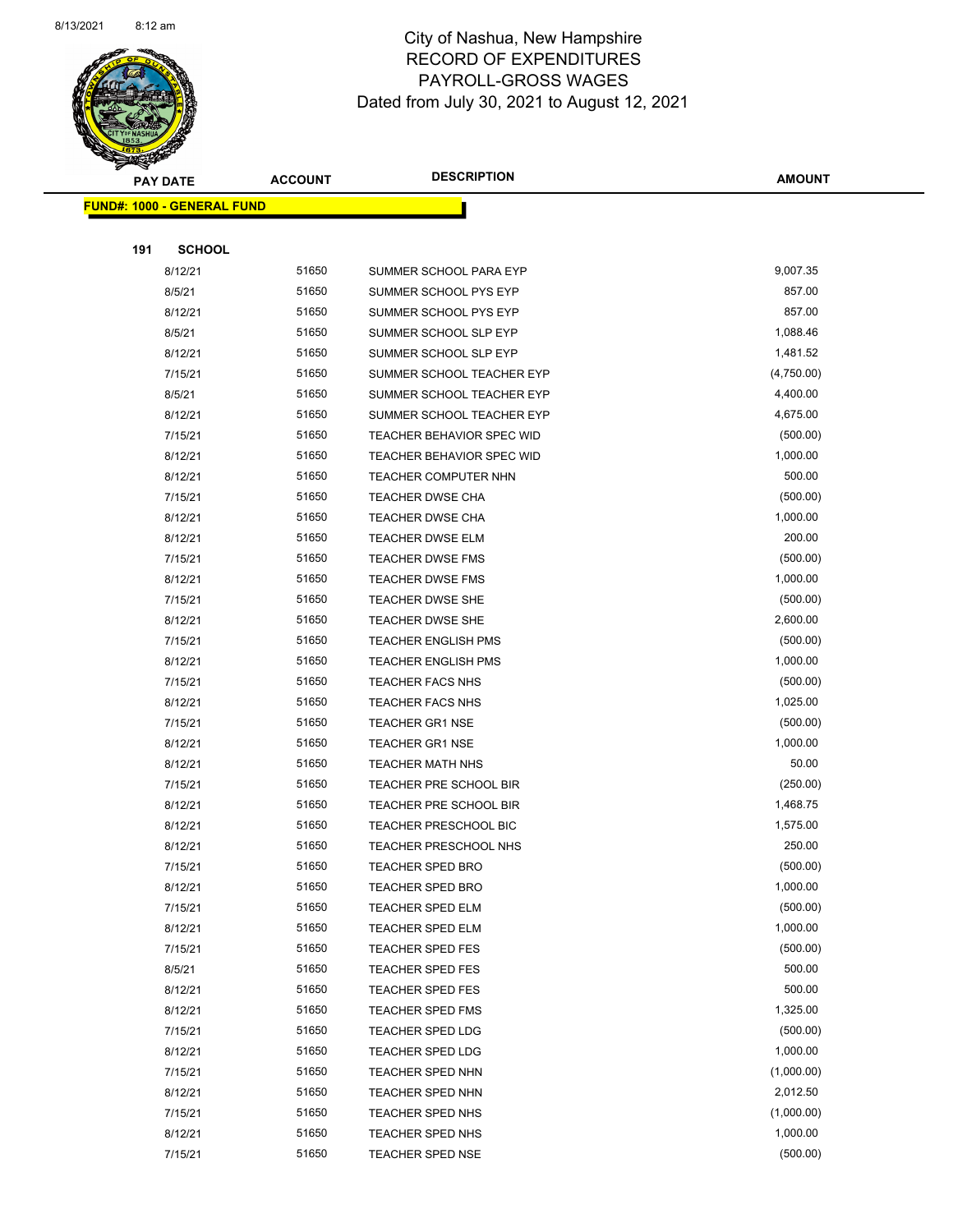

Page 74 of 90

| <b>PAY DATE</b>            |               | <b>ACCOUNT</b> | <b>DESCRIPTION</b>                                       | <b>AMOUNT</b>    |
|----------------------------|---------------|----------------|----------------------------------------------------------|------------------|
| FUND#: 1000 - GENERAL FUND |               |                |                                                          |                  |
|                            |               |                |                                                          |                  |
| 191                        | <b>SCHOOL</b> |                |                                                          |                  |
| 8/12/21                    |               | 51650          | <b>TEACHER SPED NSE</b>                                  | 912.50           |
| 7/15/21                    |               | 51650          | <b>TEACHER SPED PMS</b>                                  | (500.00)         |
| 8/12/21                    |               | 51650          | <b>TEACHER SPED PMS</b>                                  | 1,000.00         |
| 7/15/21                    |               | 51650          | TEACHER SPED SHE                                         | (500.00)         |
| 8/12/21                    |               | 51650          | TEACHER SPED SHE                                         | 1,000.00         |
| 8/12/21                    |               | 51650          | <b>TEACHER VISION WID</b>                                | 520.00           |
| 7/15/21                    |               | 51650          | TECH INTERGRATION ASST SHE                               | (500.00)         |
| 8/5/21                     |               | 51650          | TECH INTERGRATION ASST SHE                               | 575.00           |
| 8/12/21                    |               | 51650          | TECH INTERGRATION ASST SHE                               | 500.00           |
| 7/15/21                    |               | 51700          | BRENTWOOD COORDINATOR                                    | 2,500.00         |
| 8/12/21                    |               | 51700          | BRENTWOOD COORDINATOR                                    | 2,500.00         |
| 7/15/21                    |               | 51700          | PARA DW SPEC ED FMS                                      | 500.00           |
| 8/12/21                    |               | 51700          | PARA DW SPEC ED FMS                                      | 500.00           |
| 7/15/21                    |               | 51700          | PARA KIND BIC                                            | 500.00           |
| 8/12/21                    |               | 51700          | PARA KIND BIC                                            | 500.00           |
| 7/15/21                    |               | 51700          | PARA KIND NSE                                            | 500.00           |
| 8/12/21                    |               | 51700          | PARA KIND NSE                                            | 500.00           |
| 7/15/21                    |               | 51700          | PARA TTI MTP                                             | 500.00           |
| 8/12/21                    |               | 51700          | PARA TTI MTP                                             | 500.00           |
| 7/15/21                    |               | 51700          | SCHOOL PSYCHOLOGIST WID                                  | 7,000.00         |
| 8/12/21                    |               | 51700          | SCHOOL PSYCHOLOGIST WID                                  | 7,000.00         |
| 7/15/21                    |               | 51700          | SUB TEACHER                                              | 500.00           |
| 8/12/21                    |               | 51700          | <b>SUB TEACHER</b>                                       | 500.00           |
| 7/15/21                    |               | 51700          | SUB TEACHER LONG TERM                                    | 1,000.00         |
| 8/12/21                    |               | 51700          | SUB TEACHER LONG TERM                                    | 1,000.00         |
| 7/15/21                    |               | 51700          | SUMMER SCHOOL PARA EYP                                   | 500.00           |
| 8/12/21                    |               | 51700          | SUMMER SCHOOL PARA EYP                                   | 500.00           |
| 7/15/21                    |               | 51700          | SUMMER SCHOOL TEACHER EYP                                | 4,750.00         |
| 8/12/21                    |               | 51700          | SUMMER SCHOOL TEACHER EYP                                | 4,000.00         |
| 8/12/21                    |               | 51700          | TEACHER ART CHA                                          | 34.62            |
| 8/12/21                    |               | 51700          | <b>TEACHER ART NHS</b>                                   | 34.62            |
| 7/15/21                    |               | 51700          | TEACHER BEHAVIOR SPEC WID                                | 500.00           |
| 8/12/21                    |               | 51700          | TEACHER BEHAVIOR SPEC WID                                | 500.00           |
| 7/15/21                    |               | 51700          | TEACHER DWSE CHA                                         | 500.00           |
| 8/12/21                    |               | 51700          | TEACHER DWSE CHA                                         | 500.00<br>500.00 |
| 7/15/21                    |               | 51700<br>51700 | <b>TEACHER DWSE FMS</b>                                  | 500.00           |
| 8/12/21                    |               |                | TEACHER DWSE FMS                                         |                  |
| 7/15/21                    |               | 51700<br>51700 | TEACHER DWSE SHE                                         | 500.00<br>500.00 |
| 8/12/21                    |               | 51700          | <b>TEACHER DWSE SHE</b>                                  | 69.23            |
| 8/12/21                    |               | 51700          | <b>TEACHER ENGLISH NHN</b><br><b>TEACHER ENGLISH NHS</b> | 69.23            |
| 8/12/21<br>7/15/21         |               | 51700          | TEACHER ENGLISH PMS                                      | 500.00           |
| 8/12/21                    |               | 51700          | <b>TEACHER ENGLISH PMS</b>                               | 500.00           |
| 7/15/21                    |               | 51700          | <b>TEACHER FACS NHS</b>                                  | 500.00           |
|                            |               |                |                                                          |                  |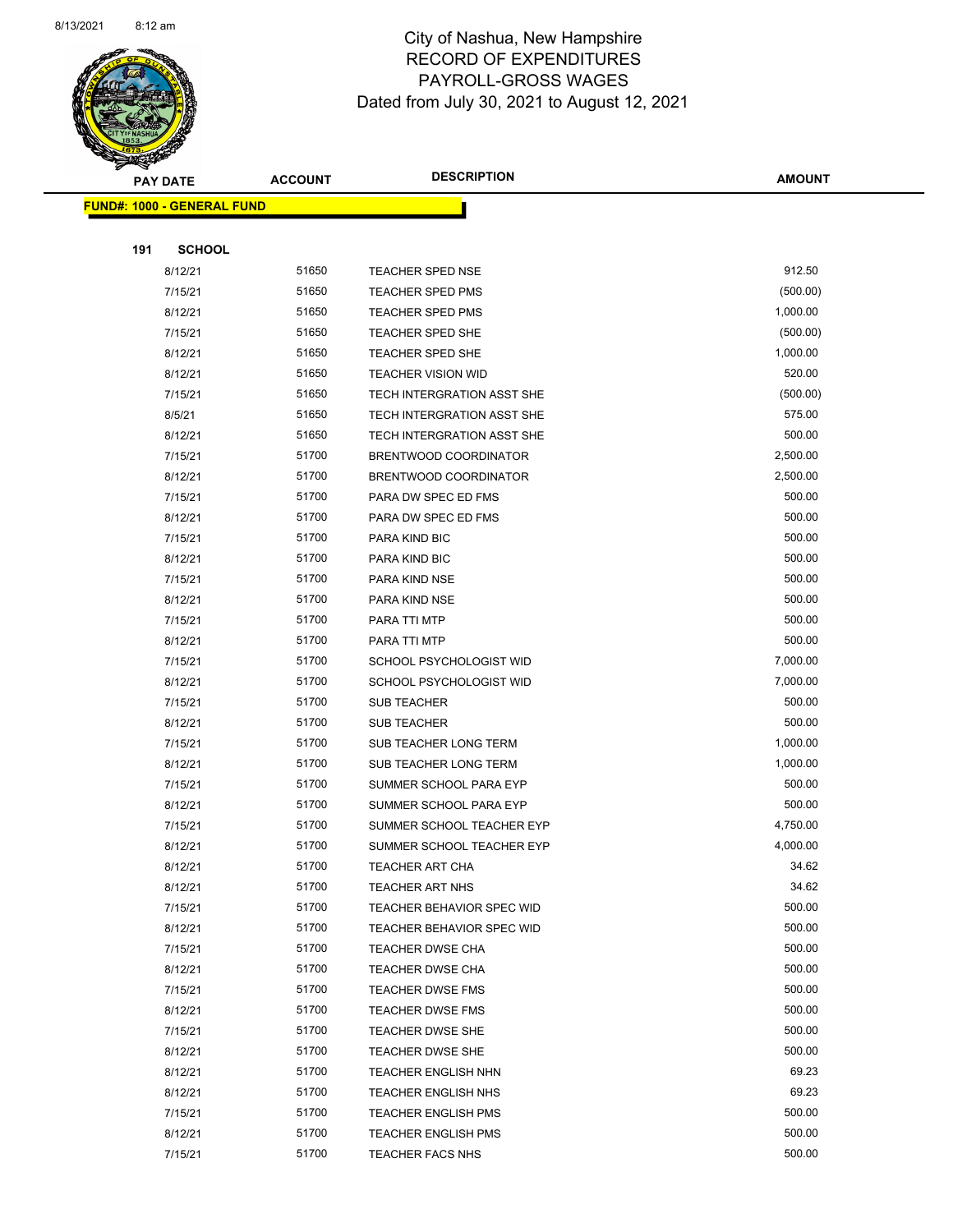

Page 75 of 90

|     | <b>PAY DATE</b>                   | <b>ACCOUNT</b> | <b>DESCRIPTION</b>                | <b>AMOUNT</b> |
|-----|-----------------------------------|----------------|-----------------------------------|---------------|
|     | <b>FUND#: 1000 - GENERAL FUND</b> |                |                                   |               |
|     |                                   |                |                                   |               |
| 191 | <b>SCHOOL</b>                     |                |                                   |               |
|     | 8/12/21                           | 51700          | <b>TEACHER FACS NHS</b>           | 500.00        |
|     | 7/15/21                           | 51700          | <b>TEACHER GR1 NSE</b>            | 500.00        |
|     | 8/12/21                           | 51700          | <b>TEACHER GR1 NSE</b>            | 500.00        |
|     | 8/12/21                           | 51700          | <b>TEACHER GR6 ELM</b>            | 69.23         |
|     | 8/12/21                           | 51700          | <b>TEACHER GR6 FMS</b>            | 69.23         |
|     | 8/12/21                           | 51700          | <b>TEACHER MATH FMS</b>           | 69.23         |
|     | 8/12/21                           | 51700          | <b>TEACHER MATH NHN</b>           | 69.23         |
|     | 8/12/21                           | 51700          | <b>TEACHER MATH PMS</b>           | 69.23         |
|     | 8/12/21                           | 51700          | <b>TEACHER MUSIC FMS</b>          | 69.23         |
|     | 8/12/21                           | 51700          | TEACHER PE NHN                    | 34.62         |
|     | 7/15/21                           | 51700          | TEACHER PRE SCHOOL BIR            | 250.00        |
|     | 8/12/21                           | 51700          | <b>TEACHER READ ELM</b>           | 34.62         |
|     | 8/12/21                           | 51700          | <b>TEACHER READ FMS</b>           | 34.62         |
|     | 8/12/21                           | 51700          | <b>TEACHER SCIENCE ELM</b>        | 69.23         |
|     | 8/12/21                           | 51700          | <b>TEACHER SCIENCE FMS</b>        | 69.23         |
|     | 8/12/21                           | 51700          | <b>TEACHER SCIENCE NHN</b>        | 69.23         |
|     | 8/12/21                           | 51700          | <b>TEACHER SCIENCE NHS</b>        | 69.23         |
|     | 8/12/21                           | 51700          | <b>TEACHER SCIENCE PMS</b>        | 69.23         |
|     | 8/12/21                           | 51700          | TEACHER SOCIAL STUDIES ELM        | 69.23         |
|     | 8/12/21                           | 51700          | <b>TEACHER SOCIAL STUDIES FMS</b> | 69.23         |
|     | 8/12/21                           | 51700          | TEACHER SOCIAL STUDIES NHN        | 69.23         |
|     | 8/12/21                           | 51700          | TEACHER SOCIAL STUDIES PMS        | 69.23         |
|     | 7/15/21                           | 51700          | <b>TEACHER SPED BRO</b>           | 500.00        |
|     | 8/12/21                           | 51700          | <b>TEACHER SPED BRO</b>           | 500.00        |
|     | 7/15/21                           | 51700          | <b>TEACHER SPED ELM</b>           | 500.00        |
|     | 8/12/21                           | 51700          | <b>TEACHER SPED ELM</b>           | 500.00        |
|     | 7/15/21                           | 51700          | <b>TEACHER SPED FES</b>           | 500.00        |
|     | 8/12/21                           | 51700          | <b>TEACHER SPED FES</b>           | 500.00        |
|     | 8/12/21                           | 51700          | <b>TEACHER SPED FMS</b>           | 1,000.00      |
|     | 7/15/21                           | 51700          | <b>TEACHER SPED LDG</b>           | 500.00        |
|     | 8/12/21                           | 51700          | <b>TEACHER SPED LDG</b>           | 500.00        |
|     | 7/15/21                           | 51700          | <b>TEACHER SPED NHN</b>           | 1,000.00      |
|     | 8/12/21                           | 51700          | <b>TEACHER SPED NHN</b>           | 1,069.23      |
|     | 7/15/21                           | 51700          | <b>TEACHER SPED NHS</b>           | 1,000.00      |
|     | 8/12/21                           | 51700          | TEACHER SPED NHS                  | 1,069.23      |
|     | 7/15/21                           | 51700          | <b>TEACHER SPED NSE</b>           | 500.00        |
|     | 8/12/21                           | 51700          | <b>TEACHER SPED NSE</b>           | 500.00        |
|     | 7/15/21                           | 51700          | <b>TEACHER SPED PMS</b>           | 500.00        |
|     | 8/12/21                           | 51700          | TEACHER SPED PMS                  | 500.00        |
|     | 7/15/21                           | 51700          | TEACHER SPED SHE                  | 500.00        |
|     | 8/12/21                           | 51700          | <b>TEACHER SPED SHE</b>           | 500.00        |
|     | 7/15/21                           | 51700          | TECH INTERGRATION ASST SHE        | 500.00        |
|     | 8/12/21                           | 51700          | TECH INTERGRATION ASST SHE        | 500.00        |
|     | 8/12/21                           | 51750          | CLERICAL ACADEMY NHN              | 13,427.74     |
|     |                                   |                |                                   |               |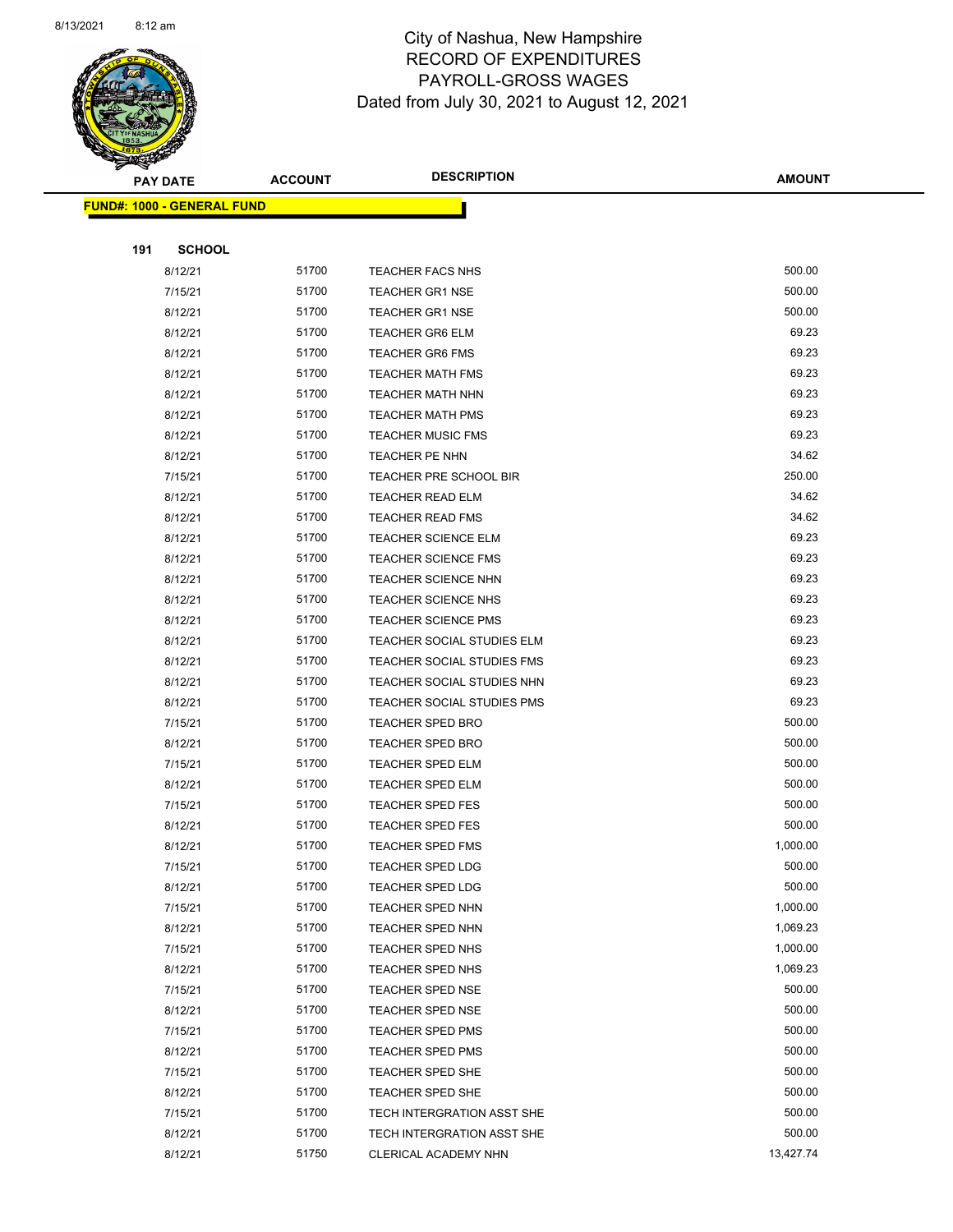

Page 76 of 90

| <b>PAY DATE</b>                       | <b>ACCOUNT</b> | <b>DESCRIPTION</b>         | <b>AMOUNT</b>  |
|---------------------------------------|----------------|----------------------------|----------------|
| <b>FUND#: 1000 - GENERAL FUND</b>     |                |                            |                |
| <b>SCHOOL</b><br>191                  |                |                            |                |
| 8/12/21                               | 51750          | SCHOOL PSYCHOLOGIST WID    | 32,901.60      |
| 8/12/21                               | 51750          | TEACHER ELL NHS            | 26,367.15      |
| 8/12/21                               | 51750          | <b>TEACHER GR1 CHA</b>     | 29,072.00      |
| 8/12/21                               | 51750          | TEACHER SOCIAL STUDIES NHS | 30,986.40      |
| 8/5/21                                | 51750          | <b>TEACHER SPED NHS</b>    | 30,986.40      |
| 8/12/21                               | 52800          | EDUCATIONAL ASSISTANCE     | 6,540.00       |
| <b>TOTAL 191 - SCHOOL</b>             |                |                            | \$2,520,893.50 |
| <b>TOTAL FUND 1000 - GENERAL FUND</b> |                |                            | \$5,070,984.67 |

#### **FUND#: 2100 - FOOD SERVICES FUND**

| TOTAL FUND 2100 - FOOD SERVICES FUND |       |                               | \$8,602.95 |
|--------------------------------------|-------|-------------------------------|------------|
| 8/12/21                              | 51100 | FOOD SERVICE SITE CORD        | 1.618.52   |
| 8/12/21                              | 51100 | FOOD SERVICE BUSINESS MANAGER | 2,309.33   |
| 8/12/21                              | 51100 | DIRECTOR FOOD SERVICE         | 3.001.10   |
| 8/12/21                              | 51100 | CLERICAL FOOD SERVICE NHS     | 837.00     |
| 8/5/21                               | 51100 | CLERICAL FOOD SERVICE NHS     | 837.00     |
|                                      |       |                               |            |

#### **FUND#: 2120 - SUMMER FEEDING PROGRAM FUND**

| 8/5/21  | 51100 | 21 CENTURY PROGRAM ASSISTANT    | 75.60    |
|---------|-------|---------------------------------|----------|
| 8/5/21  | 51100 | <b>FOOD SERVICE ASST PT BIR</b> | 426.30   |
| 8/12/21 | 51100 | <b>FOOD SERVICE ASST PT BIR</b> | 426.30   |
| 8/5/21  | 51100 | FOOD SERVICE ASST PT CHA        | 378.00   |
| 8/12/21 | 51100 | FOOD SERVICE ASST PT CHA        | 302.40   |
| 8/5/21  | 51100 | FOOD SERVICE ASST PT ELM        | 378.00   |
| 8/12/21 | 51100 | FOOD SERVICE ASST PT ELM        | 302.40   |
| 8/5/21  | 51100 | FOOD SERVICE ASST PT FMS        | 776.52   |
| 8/12/21 | 51100 | FOOD SERVICE ASST PT FMS        | 680.40   |
| 8/5/21  | 51100 | FOOD SERVICE ASST PT NHN        | 1,330.67 |
| 8/12/21 | 51100 | FOOD SERVICE ASST PT NHN        | 830.42   |
| 8/5/21  | 51100 | FOOD SERVICE ASST PT NHS        | 1,844.70 |
| 8/12/21 | 51100 | FOOD SERVICE ASST PT NHS        | 1,419.42 |
| 8/5/21  | 51100 | FOOD SERVICE COOK FMS           | 542.85   |
| 8/12/21 | 51100 | FOOD SERVICE COOK FMS           | 542.85   |
| 8/5/21  | 51100 | FOOD SERVICE COOK LDG           | 450.90   |
| 8/12/21 | 51100 | FOOD SERVICE SITE CORD          | 2,537.50 |
| 8/5/21  | 51100 | <b>FOOD SERVICECOOK MTP</b>     | 180.36   |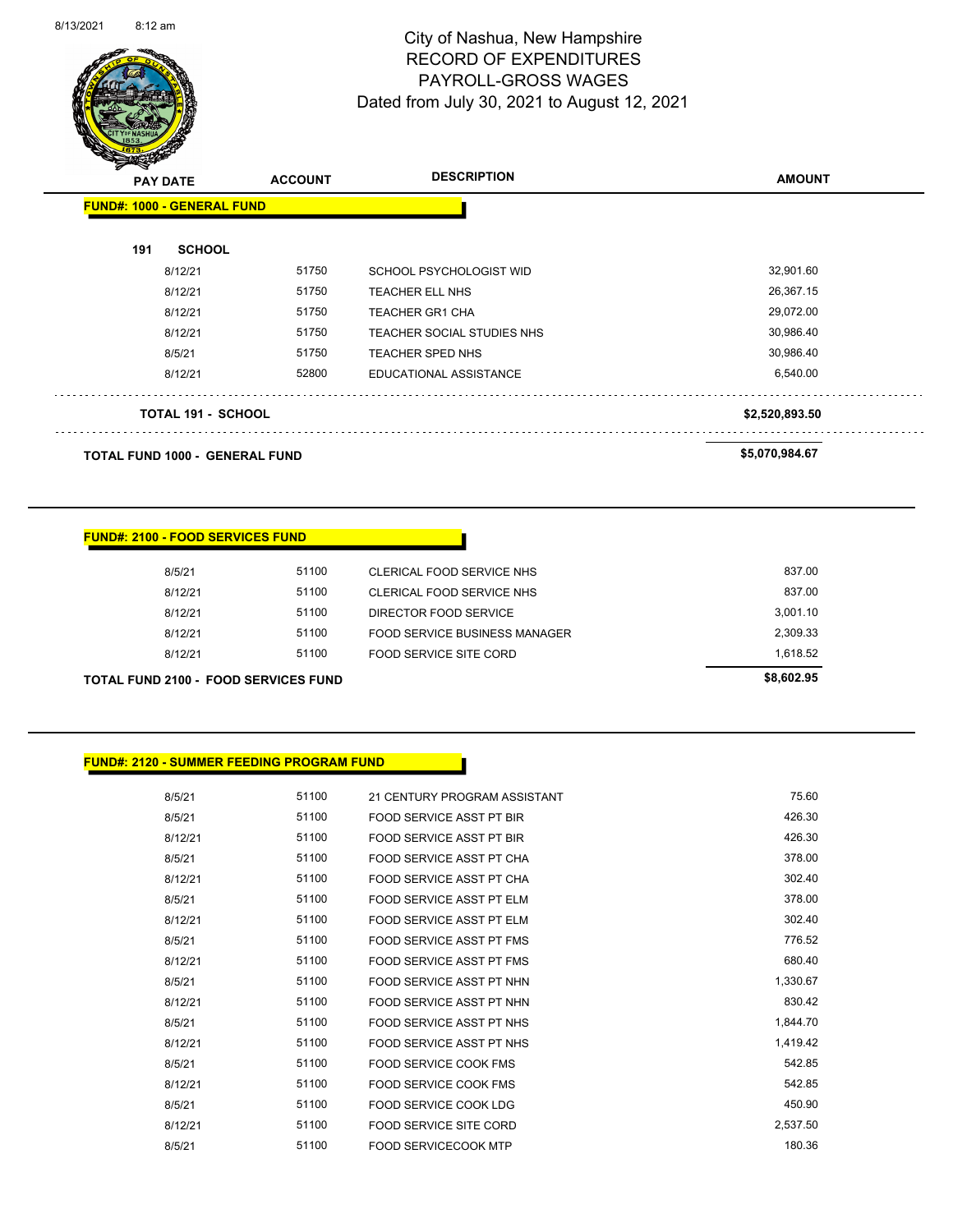| 8/13/2021 | 8:12 am                               |                                                     | City of Nashua, New Hampshire<br><b>RECORD OF EXPENDITURES</b><br>PAYROLL-GROSS WAGES<br>Dated from July 30, 2021 to August 12, 2021 | Page 77 of 90 |
|-----------|---------------------------------------|-----------------------------------------------------|--------------------------------------------------------------------------------------------------------------------------------------|---------------|
|           | <b>PAY DATE</b>                       | <b>ACCOUNT</b>                                      | <b>DESCRIPTION</b>                                                                                                                   | <b>AMOUNT</b> |
|           |                                       | TOTAL FUND 2120 - SUMMER FEEDING PROGRAM FUND       |                                                                                                                                      | \$13,425.59   |
|           |                                       | <b>FUND#: 2201 - DRIVERS EDUCATION FUND</b>         |                                                                                                                                      |               |
|           | 8/5/21                                | 51200                                               | DRIVER INSTRUCTOR                                                                                                                    | 280.00        |
|           | 8/12/21                               | 51200                                               | DRIVER INSTRUCTOR                                                                                                                    | 595.00        |
|           |                                       | <b>TOTAL FUND 2201 - DRIVERS EDUCATION FUND</b>     |                                                                                                                                      | \$875.00      |
|           |                                       | <b>FUND#: 2207 - ADULT ED/CONTINUING ED</b>         |                                                                                                                                      |               |
|           | 8/5/21                                | 51100                                               | CLERICAL ADULT ED NHN                                                                                                                | 334.80        |
|           | 8/12/21                               | 51100                                               | CLERICAL ADULT ED NHN                                                                                                                | 362.70        |
|           |                                       | TOTAL FUND 2207 - ADULT ED/CONTINUING ED            |                                                                                                                                      | \$697.50      |
|           | FUND#: 2252 - DAY CARE                |                                                     |                                                                                                                                      |               |
|           | 8/12/21                               | 51100                                               | PANTHER PRESCHOOL DIRECTOR                                                                                                           | 1,151.64      |
|           | TOTAL FUND 2252 - DAY CARE            |                                                     |                                                                                                                                      | \$1,151.64    |
|           | <b>FUND#: 2257 - SPECIAL ED LOCAL</b> |                                                     |                                                                                                                                      |               |
|           | 8/5/21                                | 51100                                               | PARA DW SPEC ED NHS                                                                                                                  | 320.64        |
|           | 8/12/21                               | 51100                                               | PARA DW SPEC ED NHS                                                                                                                  | 320.64        |
|           |                                       | <b>TOTAL FUND 2257 - SPECIAL ED LOCAL</b>           |                                                                                                                                      | \$641.28      |
|           |                                       | <u> FUND#: 2503 - PARKS &amp; REC PROGRAMS FUND</u> |                                                                                                                                      |               |
|           | 8/5/21                                | 51100                                               | PROGRAM COORDINATOR                                                                                                                  | 410.80        |

| 8/5/21  | 51100 | PROGRAM COORDINATOR            | 410.80   |
|---------|-------|--------------------------------|----------|
| 8/12/21 | 51100 | PROGRAM COORDINATOR            | 410.80   |
| 8/5/21  | 51300 | PROGRAM COORDINATOR            | 69.33    |
| 8/5/21  | 51400 | BASKETBALL JR VARSITY BOYS NHS | 900.00   |
| 8/5/21  | 51400 | <b>CAMP COUNSELORS</b>         | 4,680.00 |
| 8/12/21 | 51400 | <b>CAMP COUNSELORS</b>         | 940.00   |
| 8/5/21  | 51400 | <b>SCOREKEEPER NHN</b>         | 315.00   |
| 8/5/21  | 51400 | SOFTBALL JR VARSITY NHS        | 300.00   |
| 8/5/21  | 51400 | SUB PARA PROFESSIONAL          | 120.00   |
| 8/5/21  | 51400 | <b>SUB TEACHER</b>             | 155.00   |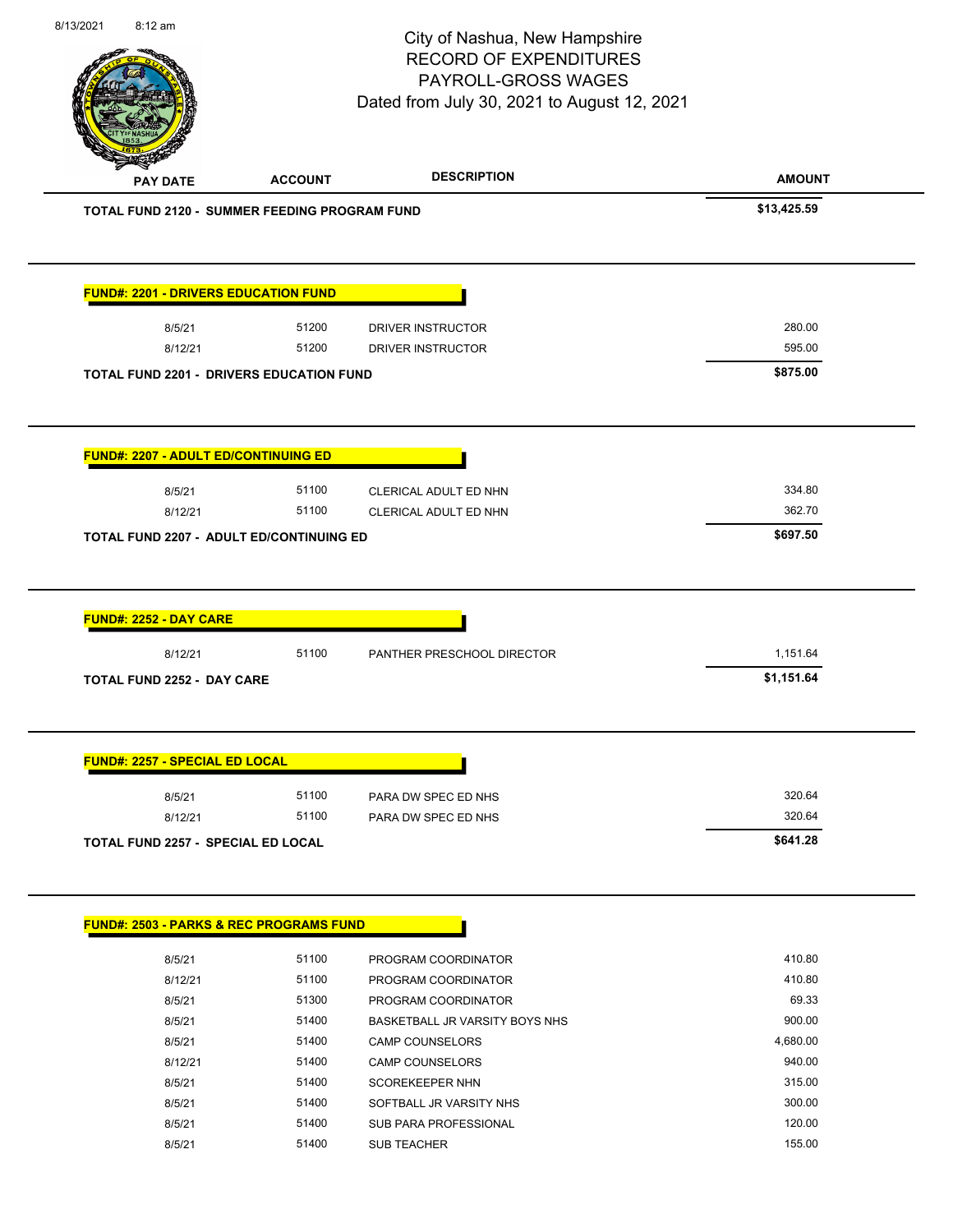

Page 78 of 90

| <b>PAY DATE</b>                                        | <b>ACCOUNT</b> | <b>DESCRIPTION</b>                         | <b>AMOUNT</b>        |
|--------------------------------------------------------|----------------|--------------------------------------------|----------------------|
| <b>FUND#: 2503 - PARKS &amp; REC PROGRAMS FUND</b>     |                |                                            |                      |
| 8/5/21                                                 | 51400          | <b>TEACHER ENGLISH ELM</b>                 | 101.25               |
| 8/5/21                                                 | 51400          | <b>TEACHER ENGLISH NHS</b>                 | 1,500.00             |
| 8/5/21                                                 | 51400          | <b>TEACHER PE NHS</b>                      | 240.00               |
| <b>TOTAL FUND 2503 - PARKS &amp; REC PROGRAMS FUND</b> |                |                                            | \$10,142.18          |
| <b>FUND#: 2505 - PEG ACCESS CHANNELS FUND</b>          |                |                                            |                      |
| 8/5/21                                                 | 51100          | ECHANNEL ACCESS ADMINISTRATOR              | 1,227.05             |
| 8/12/21                                                | 51100          | ECHANNEL ACCESS ADMINISTRATOR              | 1,227.05             |
| 8/5/21                                                 | 51100          | PEG PROGRAM MANAGER                        | 1,329.30             |
| 8/12/21                                                | 51100          | PEG PROGRAM MANAGER                        | 1,329.30             |
| 8/5/21                                                 | 51200          | <b>VIDEOGRAPHER</b>                        | 438.75               |
| 8/12/21                                                | 51200          | <b>VIDEOGRAPHER</b>                        | 423.75               |
| <b>TOTAL FUND 2505 - PEG ACCESS CHANNELS FUND</b>      |                |                                            | \$5,975.20           |
| <b>FUND#: 3035 - FEMA DISASTER ASSIST GRANTS</b>       |                |                                            |                      |
| 8/5/21                                                 | 51400          | <b>MVR CLERK I</b>                         | 658.23               |
| 8/12/21                                                | 51400          | <b>MVR CLERK I</b>                         | 666.55               |
| 6/30/21                                                | 51412          | NURSE PER DIEM (PRACTIONER)                | 15,800.53            |
| <b>TOTAL FUND 3035 - FEMA DISASTER ASSIST GRANTS</b>   |                |                                            | \$17,125.31          |
| <b>FUND#: 3050 - POLICE GRANTS FUND</b>                |                |                                            |                      |
| 8/5/21                                                 | 51100          | DOMESTIC VIOLENCE ADVOCATE                 | 1,049.80             |
| 8/12/21                                                | 51100          | DOMESTIC VIOLENCE ADVOCATE                 | 1,049.80             |
| 8/5/21<br>8/12/21                                      | 51100<br>51100 | PATROLMAN ALL RANKS<br>PATROLMAN ALL RANKS | 1,597.55<br>1,597.55 |

8/12/21 51300 1st YR SPECIAL OFFICER CERTIFIED II 3225.36 8/12/21 51300 LIEUTENANT 655.94 8/5/21 51300 PATROLMAN ALL RANKS 227.82 8/12/21 51300 PATROLMAN ALL RANKS 3,383.32 8/12/21 51300 SERGEANT 56 1990 1,028.29

**TOTAL FUND 3050 - POLICE GRANTS FUND \$10,815.43**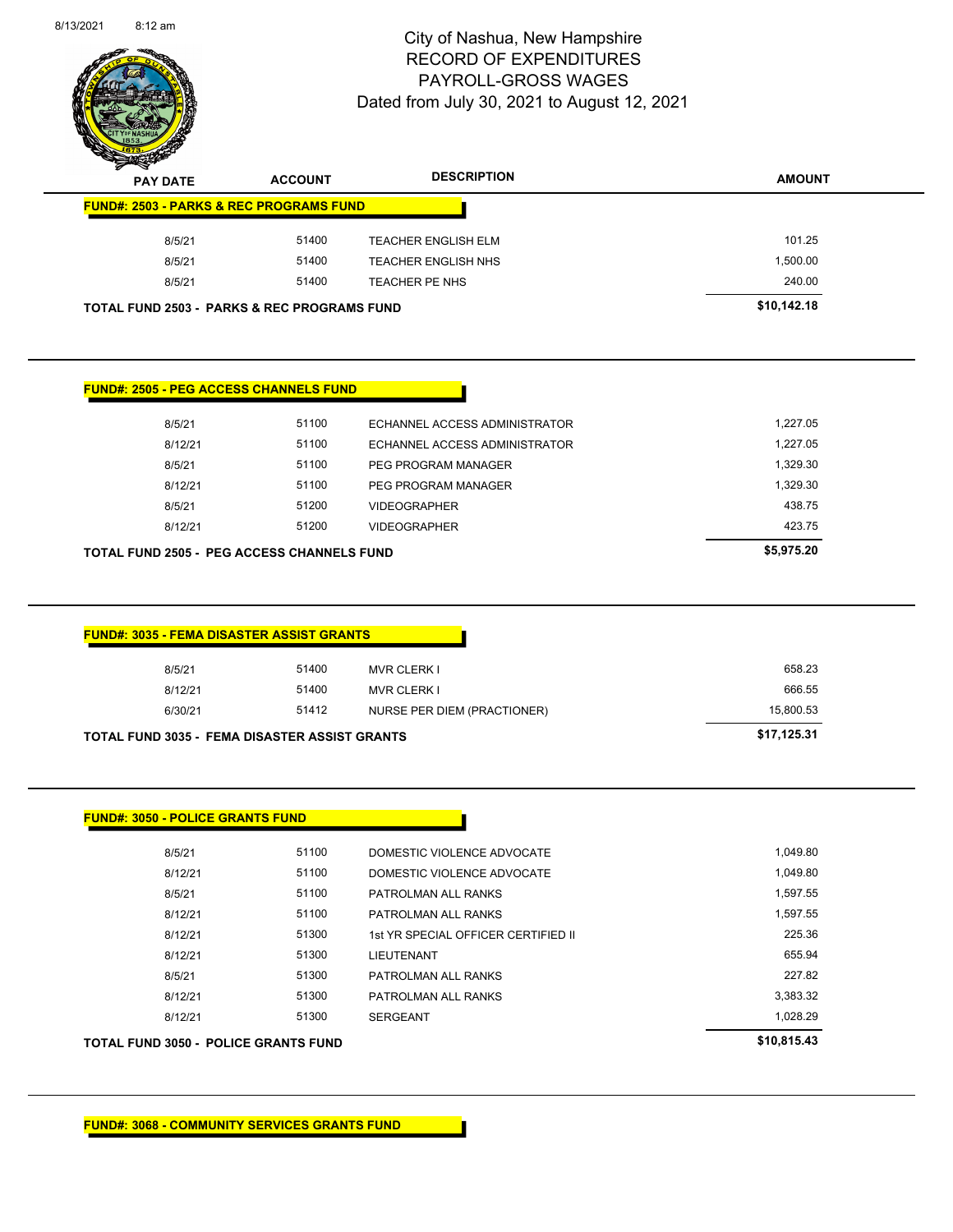

| <b>PAY DATE</b>                                     | <b>ACCOUNT</b> | <b>DESCRIPTION</b>                              | <b>AMOUNT</b> |  |
|-----------------------------------------------------|----------------|-------------------------------------------------|---------------|--|
| <b>FUND#: 3068 - COMMUNITY SERVICES GRANTS FUND</b> |                |                                                 |               |  |
| 8/5/21                                              | 51100          | BEHAVIORAL HEALTH STRATEGIST                    | 1,211.90      |  |
| 8/12/21                                             | 51100          | BEHAVIORAL HEALTH STRATEGIST                    | 1,211.90      |  |
| 8/5/21                                              | 51100          | BILINGUAL BICULTURAL COMMUNITY HEALTH WORKER    | 3,428.31      |  |
| 8/12/21                                             | 51100          | BILINGUAL BICULTURAL COMMUNITY HEALTH WORKER    | 3,407.34      |  |
| 8/5/21                                              | 51100          | BILINGUAL COMM HEALTH WORKER                    | 546.21        |  |
| 8/12/21                                             | 51100          | <b>BILINGUAL COMM HEALTH WORKER</b>             | 546.20        |  |
| 8/5/21                                              | 51100          | COMMUNITY SERVICES PROGRAM ADMINISTRATIVE ASSIS | 888.71        |  |
| 8/12/21                                             | 51100          | COMMUNITY SERVICES PROGRAM ADMINISTRATIVE ASSIS | 888.70        |  |
| 8/5/21                                              | 51100          | <b>EPIDEMIOLOGIST</b>                           | 173.35        |  |
| 8/12/21                                             | 51100          | <b>EPIDEMIOLOGIST</b>                           | 173.36        |  |
| 6/24/21                                             | 51100          | PROGRAM ASSISTANT COMMUNITY HEALTH              | 0.05          |  |
| 7/1/21                                              | 51100          | PROGRAM ASSISTANT COMMUNITY HEALTH              | 0.05          |  |
| 7/8/21                                              | 51100          | PROGRAM ASSISTANT COMMUNITY HEALTH              | 0.03          |  |
| 8/5/21                                              | 51100          | PUBLIC HEALTH STRATEGIST                        | 1,278.10      |  |
| 8/12/21                                             | 51100          | PUBLIC HEALTH STRATEGIST                        | 1,278.10      |  |
| 8/5/21                                              | 51300          | BILINGUAL BICULTURAL COMMUNITY HEALTH WORKER    | 16.38         |  |
| 8/12/21                                             | 51300          | BILINGUAL BICULTURAL COMMUNITY HEALTH WORKER    | 71.84         |  |
| 8/12/21                                             | 51300          | COMMUNITY SERVICES PROGRAM ADMINISTRATIVE ASSIS | 40.84         |  |
| 8/12/21                                             | 51412          | COMMUNITY SERVICES ELC COVID-19 RESPONSE SUPPOF | 1,834.20      |  |
| 8/12/21                                             | 51412          | <b>NURSE ELM</b>                                | 64.62         |  |
| 8/5/21                                              | 51412          | <b>NURSE PER DIEM</b>                           | 277.50        |  |
| 8/12/21                                             | 51412          | <b>NURSE PER DIEM</b>                           | 76.43         |  |
| 6/30/21                                             | 51412          | <b>NURSE PER DIEM (PRACTIONER)</b>              | 9,337.61      |  |
| 8/12/21                                             | 51412          | NURSE PER DIEM (PRACTIONER)                     | 125.34        |  |
|                                                     |                |                                                 |               |  |

**TOTAL FUND 3068 - COMMUNITY SERVICES GRANTS FUND \$26,877.07** 

#### **FUND#: 3070 - COMMUNITY HEALTH GRANTS FUND**

| 8/5/21  | 51100 | BILINGUAL COMM HEALTH WORKER       | 327.70   |
|---------|-------|------------------------------------|----------|
| 8/12/21 | 51100 | BILINGUAL COMM HEALTH WORKER       | 327.70   |
| 6/24/21 | 51100 | PROGRAM ASSISTANT COMMUNITY HEALTH | (284.50) |
| 7/1/21  | 51100 | PROGRAM ASSISTANT COMMUNITY HEALTH | (284.50) |
| 7/8/21  | 51100 | PROGRAM ASSISTANT COMMUNITY HEALTH | (284.52) |
| 8/5/21  | 51100 | PUB HEALTH NURSE                   | 1.310.90 |
| 8/12/21 | 51100 | PUB HEALTH NURSE                   | 1.310.90 |
| 8/5/21  | 51300 | BILINGUAL COMM HEALTH WORKER       | 5.12     |
| 8/5/21  | 51412 | NURSE PER DIEM (PRACTIONER)        | 167.12   |
| 8/12/21 | 51412 | NURSE PER DIEM (PRACTIONER)        | 188.01   |
| 7/8/21  | 51750 | PROGRAM ASSISTANT COMMUNITY HEALTH | (426.92) |
|         |       |                                    |          |

**TOTAL FUND 3070 - COMMUNITY HEALTH GRANTS FUND \$2,357.01**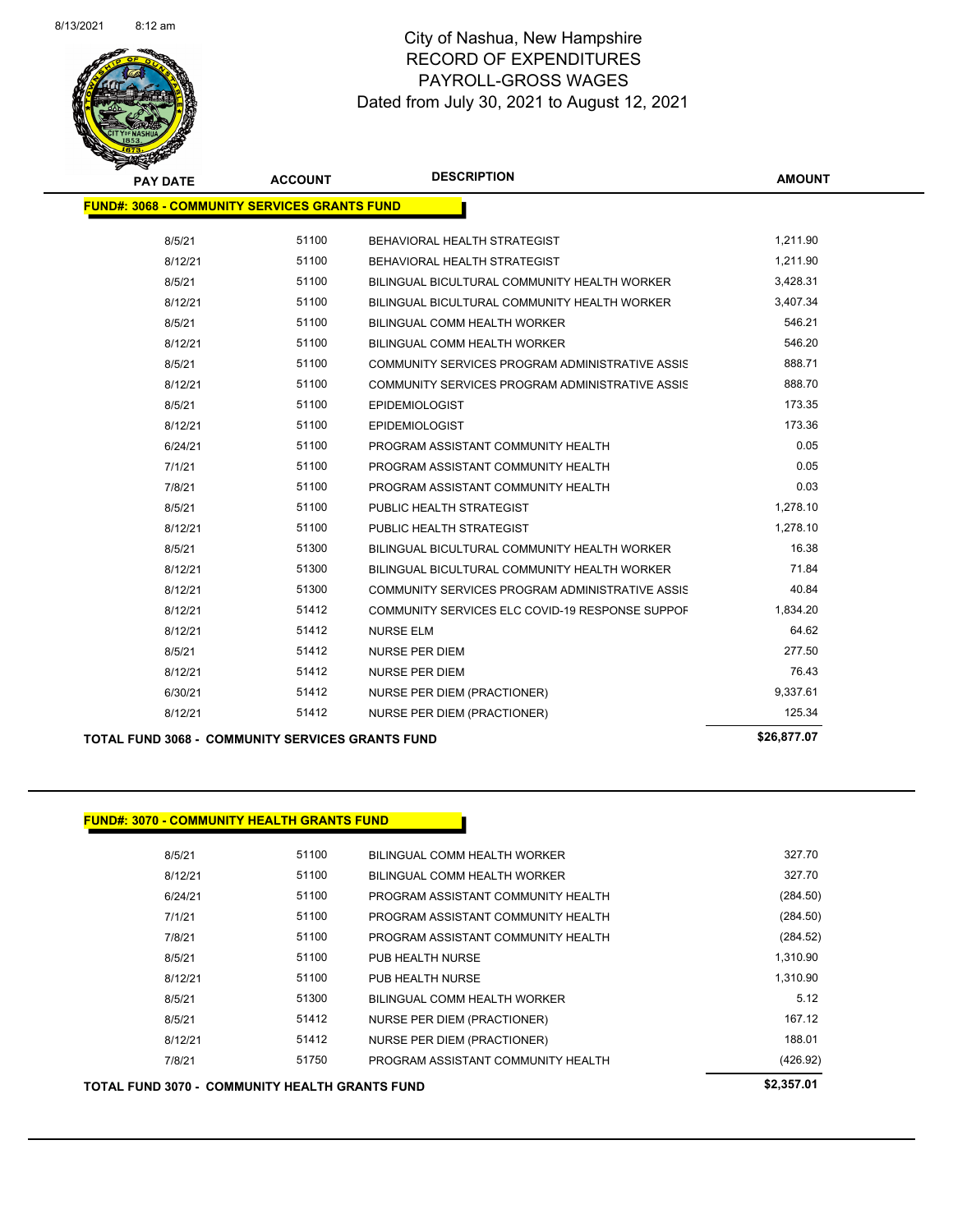

| <b>PAY DATE</b>                                    | <b>ACCOUNT</b> | <b>DESCRIPTION</b>                 | <b>AMOUNT</b> |
|----------------------------------------------------|----------------|------------------------------------|---------------|
| <b>FUND#: 3090 - URBAN PROGRAM GRANTS FUND</b>     |                |                                    |               |
| 8/5/21                                             | 51100          | CODE ENFORCEMENT OFFICER II        | 513.95        |
| 8/12/21                                            | 51100          | <b>CODE ENFORCEMENT OFFICER II</b> | 513.95        |
| 8/5/21                                             | 51100          | <b>GRANT MGMT SPECIALIST</b>       | 1,159.70      |
| 8/12/21                                            | 51100          | <b>GRANT MGMT SPECIALIST</b>       | 1,159.70      |
| 8/5/21                                             | 51100          | <b>MANAGER URBAN PROGRAMS</b>      | 1,738.30      |
| 8/12/21                                            | 51100          | <b>MANAGER URBAN PROGRAMS</b>      | 1,738.30      |
| 8/5/21                                             | 51100          | PROGRAM COORDINATOR LP&HH          | 1,347.50      |
| 8/12/21                                            | 51100          | PROGRAM COORDINATOR LP&HH          | 1,347.50      |
| 8/5/21                                             | 51100          | PROJECT ADMINISTRATOR LP&HH        | 1,321.05      |
| 8/12/21                                            | 51100          | PROJECT ADMINISTRATOR LP&HH        | 1,321.05      |
| 8/5/21                                             | 51100          | PROJECT SPECIALIST URBAN PROGR     | 1,257.10      |
| 8/12/21                                            | 51100          | PROJECT SPECIALIST URBAN PROGR     | 1,257.10      |
| <b>TOTAL FUND 3090 - URBAN PROGRAM GRANTS FUND</b> |                |                                    | \$14,675.20   |

#### **FUND#: 3120 - TRANSIT GRANTS FUND**

| <b>TOTAL FUND 3120 - TRANSIT GRANTS FUND</b> |       |                                       | \$24,392.52 |
|----------------------------------------------|-------|---------------------------------------|-------------|
| 8/12/21                                      | 51750 | <b>COMMUNICATION SPEC</b>             | 1,426.69    |
| 8/12/21                                      | 51300 | <b>TRANSIT UTILITY SERVICE WORKER</b> | 119.76      |
| 8/5/21                                       | 51300 | <b>TRANSIT UTILITY SERVICE WORKER</b> | 389.21      |
| 8/12/21                                      | 51300 | <b>TRANSIT MECHANICS</b>              | 318.63      |
| 8/5/21                                       | 51300 | <b>TRANSIT MECHANICS</b>              | 19.53       |
| 8/12/21                                      | 51100 | <b>TRANSPORTATION ANALYST</b>         | 193.50      |
| 8/5/21                                       | 51100 | <b>TRANSPORTATION ANALYST</b>         | 193.50      |
| 8/12/21                                      | 51100 | <b>TRANSIT UTILITY SERVICE WORKER</b> | 798.35      |
| 8/5/21                                       | 51100 | <b>TRANSIT UTILITY SERVICE WORKER</b> | 798.35      |
| 8/12/21                                      | 51100 | <b>TRANSIT OPERATIONS COORDINATOR</b> | 1,093.30    |
| 8/5/21                                       | 51100 | <b>TRANSIT OPERATIONS COORDINATOR</b> | 1,416.20    |
| 8/12/21                                      | 51100 | <b>TRANSIT MOBILITY MANAGER</b>       | 1,050.30    |
| 8/5/21                                       | 51100 | <b>TRANSIT MOBILITY MANAGER</b>       | 1,050.30    |
| 8/12/21                                      | 51100 | <b>TRANSIT MECHANICS</b>              | 2,123.35    |
| 8/5/21                                       | 51100 | <b>TRANSIT MECHANICS</b>              | 2,123.73    |
| 8/12/21                                      | 51100 | <b>TRANSIT FLEET FACILITIES SUPV</b>  | 1,159.70    |
| 8/5/21                                       | 51100 | <b>TRANSIT FLEET FACILITIES SUPV</b>  | 1,159.70    |
| 8/12/21                                      | 51100 | <b>TRANSIT FINANCE COORDINATOR</b>    | 1,374.40    |
| 8/5/21                                       | 51100 | <b>TRANSIT FINANCE COORDINATOR</b>    | 1,374.40    |
| 8/12/21                                      | 51100 | <b>TRANSIT ADMINISTRATOR</b>          | 1,890.60    |
| 8/5/21                                       | 51100 | <b>TRANSIT ADMINISTRATOR</b>          | 1,890.60    |
| 8/12/21                                      | 51100 | <b>COMMUNICATION SPEC</b>             | 1,214.21    |
| 8/5/21                                       | 51100 | <b>COMMUNICATION SPEC</b>             | 1,214.21    |
|                                              |       |                                       |             |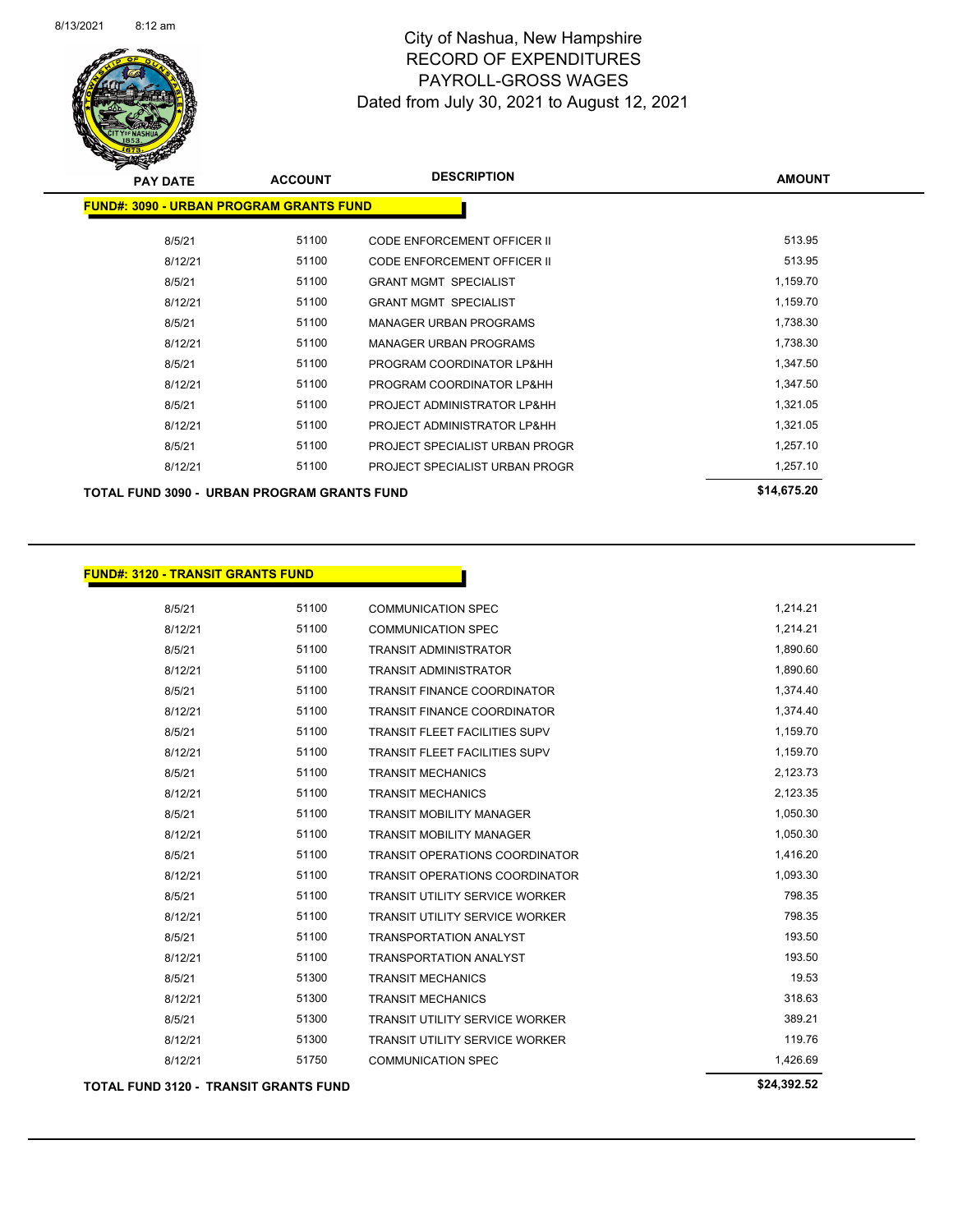

| <b>PAY DATE</b>                         | <b>ACCOUNT</b> | <b>DESCRIPTION</b>             | <b>AMOUNT</b> |
|-----------------------------------------|----------------|--------------------------------|---------------|
| <b>FUND#: 3800 - SCHOOL GRANTS FUND</b> |                |                                |               |
| 8/12/21                                 | 51100          | 21 CENTURY ASST COORDINATOR    | 1,923.10      |
| 8/12/21                                 | 51100          | 21 CENTURY ELEM MFAM RES COORD | 5,073.21      |
| 7/31/21                                 | 51100          | ASSISTANT PRINCIPAL AMH        | 2,875.00      |
| 7/31/21                                 | 51100          | ASSISTANT PRINCIPAL BIR        | 3,115.41      |
| 8/12/21                                 | 51100          | ASSISTANT PRINCIPAL BIR        | 1,557.70      |
| 7/31/21                                 | 51100          | ASSISTANT PRINCIPAL DR CRSP    | 2,923.14      |
| 8/12/21                                 | 51100          | ASSISTANT PRINCIPAL DR CRSP    | 1,461.53      |
| 7/31/21                                 | 51100          | <b>ASSISTANT PRINCIPAL MTP</b> | 2,971.17      |
| 8/12/21                                 | 51100          | ASSISTANT PRINCIPAL MTP        | 1,485.58      |
| 8/5/21                                  | 51100          | <b>CLERICAL 21 CENTURY</b>     | 457.56        |
| 8/12/21                                 | 51100          | <b>CLERICAL 21 CENTURY</b>     | 831.42        |
| 8/12/21                                 | 51100          | DIRECTOR TITLE 1               | 3,379.30      |
| 8/5/21                                  | 51100          | <b>HOMELESS LIASION</b>        | 395.34        |
| 8/12/21                                 | 51100          | <b>HOMELESS LIASION</b>        | 395.34        |
| 8/12/21                                 | 51100          | OFFICE MANAGER TITLE 1         | 1,607.60      |
| 8/12/21                                 | 51100          | PEER COACH                     | 6,411.07      |
| 7/31/21                                 | 51100          | PRINCIPAL SHE                  | 3,019.23      |
| 8/12/21                                 | 51100          | PRINCIPAL SHE                  | 1,793.20      |
| 8/12/21                                 | 51100          | SEL TITLE 1 - LDG              | 3,474.56      |
| 8/12/21                                 | 51100          | SOCIAL WORKER                  | 7,434.15      |
| 8/12/21                                 | 51100          | TEACHER BEHAVIOR SPEC WID      | 2,979.46      |
| 8/12/21                                 | 51100          | <b>TEACHER DWSE BRO</b>        | 1,888.77      |
| 8/12/21                                 | 51100          | TEACHER DWSE CHA               | 2,290.96      |
| 8/12/21                                 | 51100          | TEACHER DWSE NHS               | 2,359.12      |
| 8/12/21                                 | 51100          | TEACHER PRESCHOOL NHS          | 2,283.59      |
| 8/12/21                                 | 51100          | <b>TEACHER SPED AMH</b>        | 1,744.92      |
| 8/12/21                                 | 51100          | TEACHER SPED BIC               | 2,168.58      |
| 8/12/21                                 | 51100          | TEACHER SPED BRO               | 1,792.58      |
| 8/12/21                                 | 51100          | TEACHER SPED DRC               | 1,899.92      |
| 8/12/21                                 | 51100          | <b>TEACHER SPED ELM</b>        | 3,622.87      |
| 8/12/21                                 | 51100          | <b>TEACHER SPED FES</b>        | 3,420.23      |
| 8/12/21                                 | 51100          | <b>TEACHER SPED LDG</b>        | 1,605.15      |
| 8/12/21                                 | 51100          | TEACHER SPED MDE               | 2,168.58      |
| 8/12/21                                 | 51100          | TEACHER SPED NHN               | 9,767.18      |
| 8/12/21                                 | 51100          | TEACHER SPED NHS               | 4,509.50      |
| 8/12/21                                 | 51100          | <b>TEACHER SPED NSE</b>        | 6,624.70      |
| 8/12/21                                 | 51100          | <b>TEACHER SPED PMS</b>        | 3,662.14      |
| 8/12/21                                 | 51200          | <b>TEACHER TTI AMH</b>         | 3,871.91      |
| 8/12/21                                 | 51200          | TEACHER TTI BIR                | 2,457.26      |
| 8/12/21                                 | 51200          | TEACHER TTI LDG                | 2,888.74      |
| 8/12/21                                 | 51200          | <b>TEACHER TTI MTP</b>         | 6,995.00      |
| 8/12/21                                 | 51200          | <b>TEACHER TTI NURSERY</b>     | 4,103.97      |
| 8/12/21                                 | 51200          | TEACHER TTI SHE                | 2,383.57      |
| 8/5/21                                  | 51200          | TITLE ONE TUTOR                | 50.00         |
| 8/5/21                                  | 51650          | CLERICAL PRINCIPAL ELM         | 875.00        |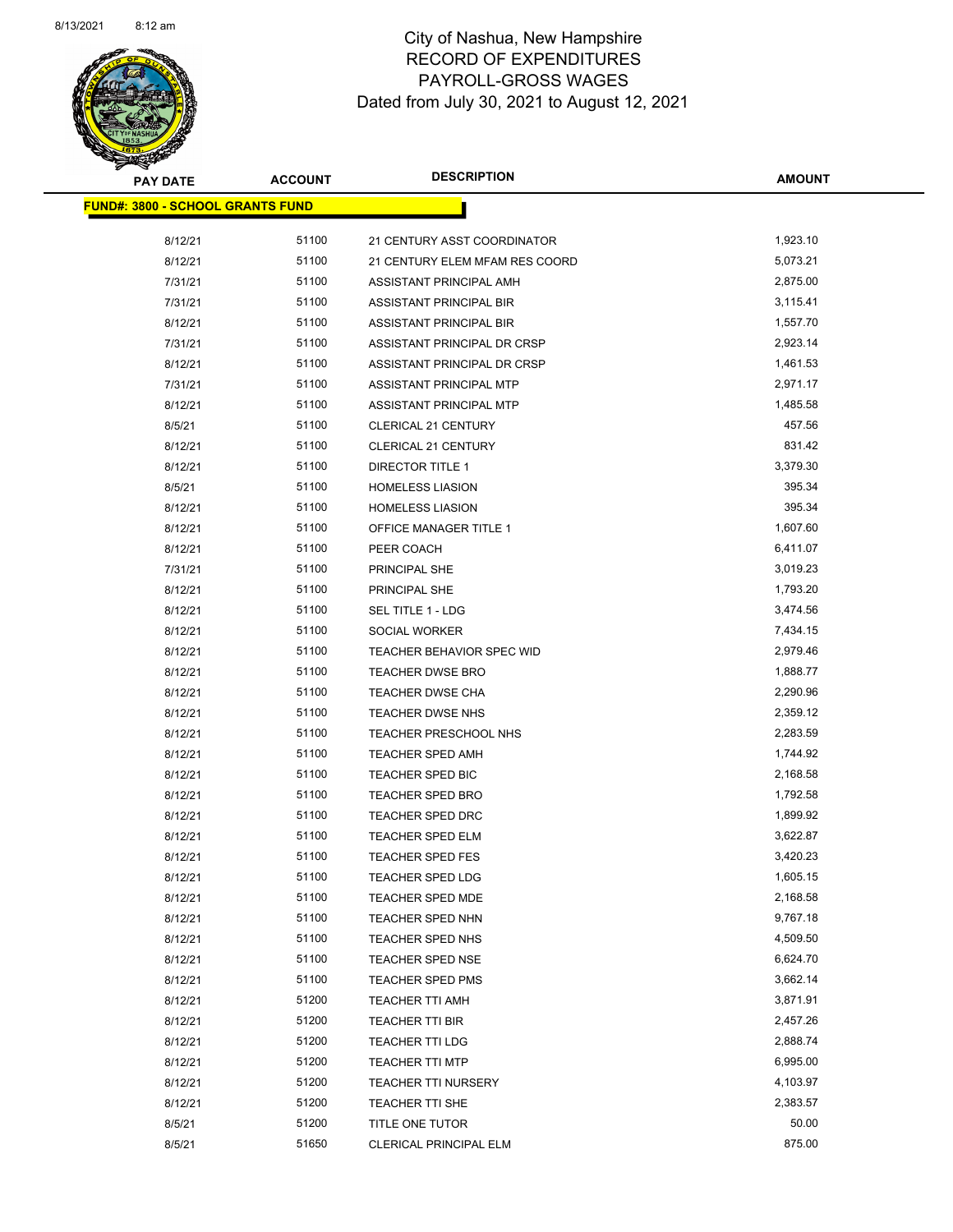

| <b>PAY DATE</b>                         | <b>ACCOUNT</b> | <b>DESCRIPTION</b>          | <b>AMOUNT</b> |
|-----------------------------------------|----------------|-----------------------------|---------------|
| <b>FUND#: 3800 - SCHOOL GRANTS FUND</b> |                |                             |               |
| 8/5/21                                  | 51650          | ELL OUTREACH WORKER HOURLY  | 875.00        |
| 8/5/21                                  | 51650          | ELL SUMMER SCH TUTOR        | 1,537.00      |
| 8/5/21                                  | 51650          | HOME SCHOOL CORD TTI        | 6,237.50      |
| 8/12/21                                 | 51650          | HOME SCHOOL CORD TTI        | 768.75        |
| 8/5/21                                  | 51650          | <b>INTERPRETER</b>          | 3,892.25      |
| 8/5/21                                  | 51650          | LUNCH MONITOR NHN           | 875.00        |
| 8/12/21                                 | 51650          | LUNCH MONITOR NHN           | 125.00        |
| 8/5/21                                  | 51650          | PARA DW SPEC ED BIR         | 638.80        |
| 8/5/21                                  | 51650          | PARA DW SPEC ED NHN         | 469.12        |
| 8/5/21                                  | 51650          | PARA ELL BIR                | 396.60        |
| 8/5/21                                  | 51650          | PARA ELL DRC                | 396.60        |
| 8/5/21                                  | 51650          | PARA ELL FES                | 481.75        |
| 8/5/21                                  | 51650          | PARA ELL LDG                | 396.60        |
| 8/5/21                                  | 51650          | PARA INST DRC               | 124.65        |
| 8/5/21                                  | 51650          | PARA INST FES               | 991.50        |
| 8/5/21                                  | 51650          | PARA KIND MTP               | 481.75        |
| 8/5/21                                  | 51650          |                             | 442.75        |
|                                         | 51650          | PARA PRE SCH BRO            | 500.00        |
| 8/12/21                                 | 51650          | PARA TTI LDG                | 207.75        |
| 8/5/21                                  | 51650          | <b>SUB TEACHER</b>          | 650.00        |
| 8/12/21                                 |                | <b>SUB TEACHER</b>          |               |
| 8/12/21                                 | 51650          | SUB TEACHER LONG TERM       | 650.00        |
| 8/5/21                                  | 51650          | SUMMER SCH PAR K-5          | 277.00        |
| 8/12/21                                 | 51650          | SUMMER SCH TCH 9-12         | 337.50        |
| 8/5/21                                  | 51650          | SUMMER SCH TCH K-5          | 612.50        |
| 8/12/21                                 | 51650          | SUMMER SCH TCH K-5          | 625.00        |
| 8/12/21                                 | 51650          | SUMMER SCHOOL TEACHER EYP   | 637.50        |
| 8/12/21                                 | 51650          | <b>TEACHER BUSINESS NHS</b> | 562.50        |
| 8/12/21                                 | 51650          | TEACHER DWSE MDE            | 625.00        |
| 8/12/21                                 | 51650          | <b>TEACHER ELL AMH</b>      | 500.00        |
| 8/12/21                                 | 51650          | TEACHER ELL BIC             | 500.00        |
| 8/12/21                                 | 51650          | <b>TEACHER ELL ELM</b>      | 500.00        |
| 8/12/21                                 | 51650          | TEACHER ELL FMS             | 300.00        |
| 8/12/21                                 | 51650          | TEACHER ELL LDG             | 950.00        |
| 8/12/21                                 | 51650          | TEACHER ELL NHS             | 562.50        |
| 8/12/21                                 | 51650          | <b>TEACHER ENGLISH FMS</b>  | 637.50        |
| 8/12/21                                 | 51650          | TEACHER FOREIGN LANG NHN    | 450.00        |
| 8/12/21                                 | 51650          | <b>TEACHER GR1 BIR</b>      | 1,000.00      |
| 8/12/21                                 | 51650          | <b>TEACHER GR1 LDG</b>      | 1,100.00      |
| 8/12/21                                 | 51650          | <b>TEACHER GR2 AMH</b>      | 1,000.00      |
| 8/12/21                                 | 51650          | <b>TEACHER GR2 CHA</b>      | 625.00        |
| 8/12/21                                 | 51650          | <b>TEACHER GR2 DRC</b>      | 731.25        |
| 8/12/21                                 | 51650          | <b>TEACHER GR3 AMH</b>      | 650.00        |
| 8/12/21                                 | 51650          | <b>TEACHER GR3 BIR</b>      | 400.00        |
| 8/12/21                                 | 51650          | <b>TEACHER GR4 FES</b>      | 1,250.00      |
| 8/12/21                                 | 51650          | <b>TEACHER GR5 FES</b>      | 750.00        |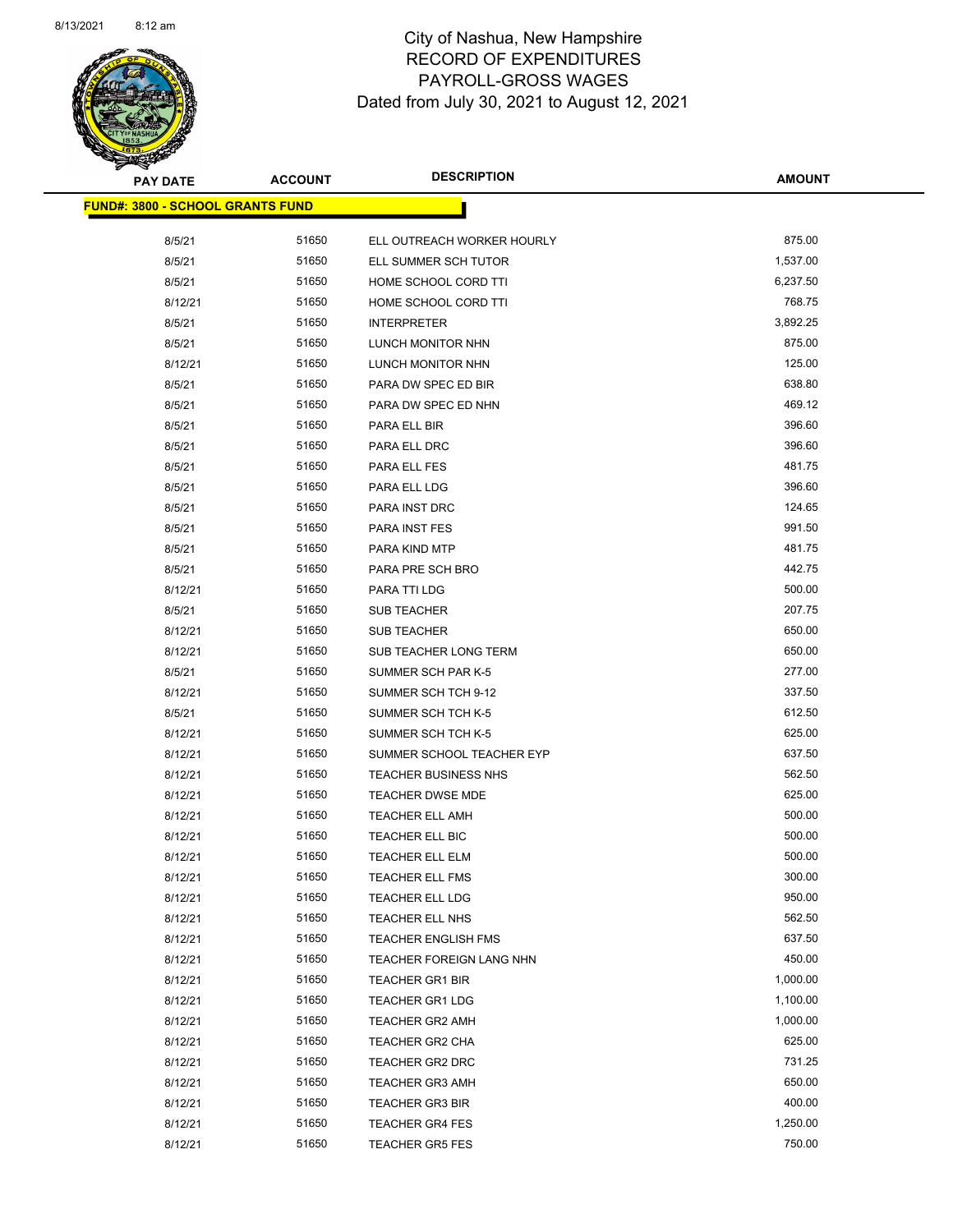

Page 83 of 90

| <b>PAY DATE</b>                                   | <b>ACCOUNT</b> | <b>DESCRIPTION</b>         | <b>AMOUNT</b> |
|---------------------------------------------------|----------------|----------------------------|---------------|
| <b>FUND#: 3800 - SCHOOL GRANTS FUND</b>           |                |                            |               |
| 8/12/21                                           | 51650          | <b>TEACHER KIND FES</b>    | 650.00        |
| 8/12/21                                           | 51650          | <b>TEACHER KIND LDG</b>    | 1,075.00      |
| 8/12/21                                           | 51650          | <b>TEACHER MUSIC BIR</b>   | 300.00        |
| 8/12/21                                           | 51650          | TEACHER SOCIAL STUDIES NHN | 562.50        |
| 8/12/21                                           | 51650          | TEACHER SPED NHS           | 1,200.00      |
| 8/12/21                                           | 51650          | <b>TEACHER TTI AMH</b>     | 587.50        |
| 8/12/21                                           | 51650          | <b>TEACHER TTI NURSERY</b> | 925.00        |
| 8/5/21                                            | 51650          | TITLE ONE PARA FES         | 652.70        |
| 8/12/21                                           | 51700          | ELL OUTREACH WORKER        | 1,000.00      |
| 8/12/21                                           | 51700          | PARA TTI LDG               | 1,000.00      |
| 8/12/21                                           | 51700          | SUMMER SCH TCH 9-12        | 1,000.00      |
| 8/12/21                                           | 51700          | SUMMER SCHOOL TEACHER EYP  | 1,000.00      |
| 8/12/21                                           | 51700          | TEACHER BUSINESS NHS       | 1,000.00      |
| 8/12/21                                           | 51700          | TEACHER ELL BIC            | 1,000.00      |
| 8/12/21                                           | 51700          | TEACHER ELL BIR            | 1,000.00      |
| 8/12/21                                           | 51700          | <b>TEACHER ELL ELM</b>     | 1,000.00      |
| 8/12/21                                           | 51700          | <b>TEACHER ELL FMS</b>     | 1,000.00      |
| 8/12/21                                           | 51700          | <b>TEACHER ELL LDG</b>     | 3,000.00      |
| 8/12/21                                           | 51700          | TEACHER ELL NHS            | 1,000.00      |
| 8/12/21                                           | 51700          | <b>TEACHER ENGLISH FMS</b> | 1,000.00      |
| 8/12/21                                           | 51700          | TEACHER FOREIGN LANG NHN   | 1,000.00      |
| 8/12/21                                           | 51700          | <b>TEACHER GR1 BIR</b>     | 2,000.00      |
| 8/12/21                                           | 51700          | <b>TEACHER GR3 BIR</b>     | 1,000.00      |
| 8/12/21                                           | 51700          | <b>TEACHER GR4 FES</b>     | 1,000.00      |
| 8/12/21                                           | 51700          | <b>TEACHER KIND LDG</b>    | 1,000.00      |
| 8/12/21                                           | 51700          | <b>TEACHER MUSIC BIR</b>   | 1,000.00      |
| 8/12/21                                           | 51700          | TEACHER SOCIAL STUDIES NHN | 1,000.00      |
| <b>TOTAL FUND 3800 - SCHOOL GRANTS FUND</b>       |                |                            | \$195,672.63  |
|                                                   |                |                            |               |
| <b>FUND#: 4010 - MOTOR VEHICLE ADMIN FUND</b>     |                |                            |               |
| 8/5/21                                            | 51100          | MVR CLERK II               | 333.25        |
| 8/12/21                                           | 51100          | <b>MVR CLERK II</b>        | 346.25        |
| 8/12/21                                           | 51300          | MVR CLERK II               | 6.48          |
| <b>TOTAL FUND 4010 - MOTOR VEHICLE ADMIN FUND</b> |                |                            | \$685.98      |
|                                                   |                |                            |               |

| <b>FUND#: 4030 - POLICE SPECIAL DETAILS FUND</b> |                                |
|--------------------------------------------------|--------------------------------|
| 51710<br>8/5/21                                  | 1ST YR OFFICERS CERTIFIED SPEC |
| 51710<br>8/12/21                                 | 1ST YR OFFICERS CERTIFIED SPEC |
| 51710<br>8/5/21                                  | PATROLMAN ALL RANKS            |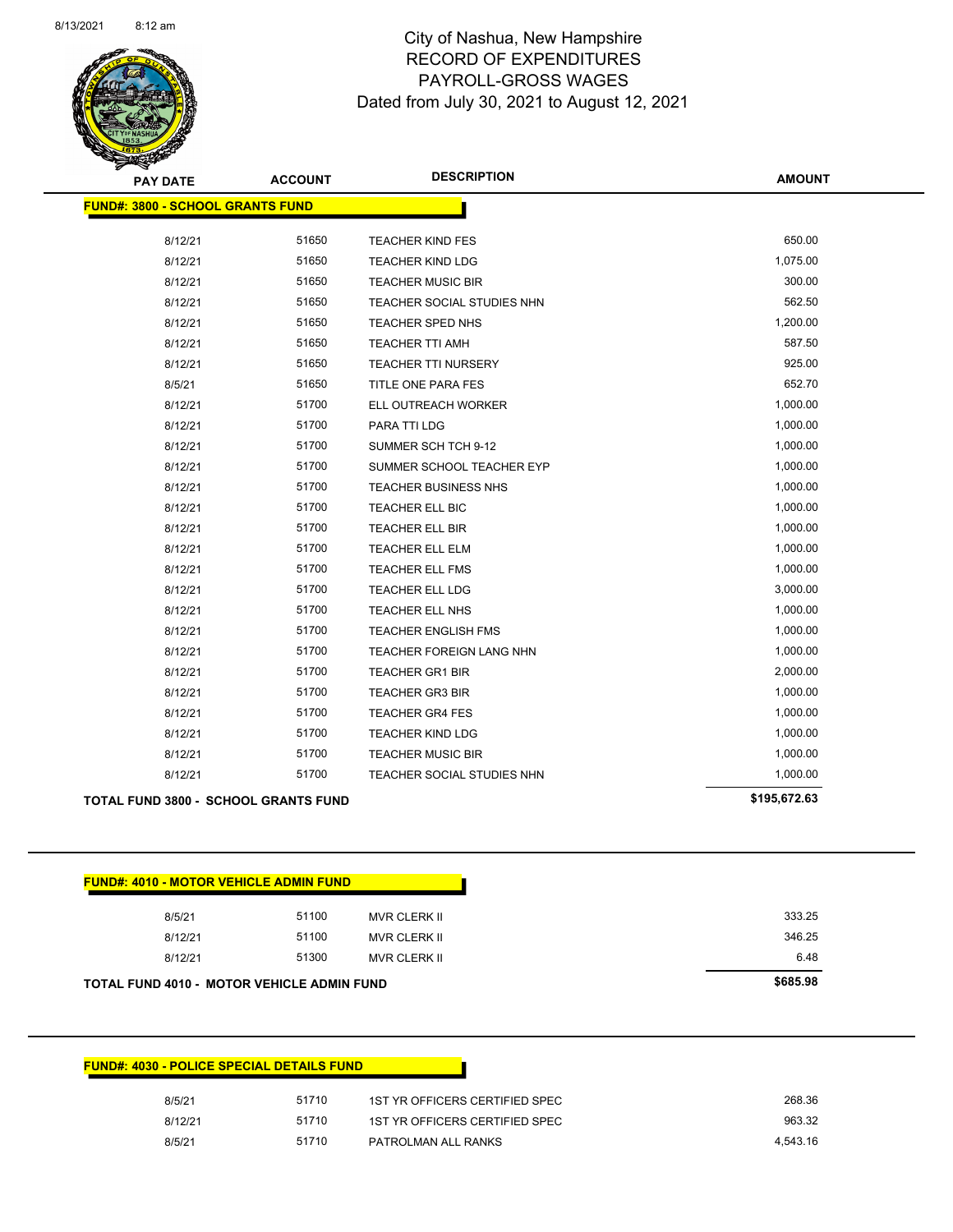

Page 84 of 90

| <b>PAY DATE</b>                                                                                                                                                                                                                               | <b>ACCOUNT</b> | <b>DESCRIPTION</b>              | <b>AMOUNT</b>      |
|-----------------------------------------------------------------------------------------------------------------------------------------------------------------------------------------------------------------------------------------------|----------------|---------------------------------|--------------------|
| <b>FUND#: 4030 - POLICE SPECIAL DETAILS FUND</b>                                                                                                                                                                                              |                |                                 |                    |
| 8/12/21                                                                                                                                                                                                                                       | 51710          | PATROLMAN ALL RANKS             | 8,704.93           |
| 8/12/21                                                                                                                                                                                                                                       | 51712          | LIEUTENANT                      | 318.66             |
| 8/5/21                                                                                                                                                                                                                                        | 51712          | PATROLMAN ALL RANKS             | 801.76             |
| 8/12/21                                                                                                                                                                                                                                       | 51712          | PATROLMAN ALL RANKS             | 751.65             |
| 8/12/21                                                                                                                                                                                                                                       | 51712          | <b>SERGEANT</b>                 | 801.76             |
| <b>TOTAL FUND 4030 - POLICE SPECIAL DETAILS FUND</b>                                                                                                                                                                                          |                |                                 | \$17,153.60        |
| <b>FUND#: 4035 - POLICE OVERTIME BILLING FUND</b>                                                                                                                                                                                             |                |                                 |                    |
| 8/5/21                                                                                                                                                                                                                                        | 51300          | LIEUTENANT                      | 245.66             |
| 8/5/21                                                                                                                                                                                                                                        | 51300          | PATROLMAN ALL RANKS             | 1,688.31           |
| 8/12/21                                                                                                                                                                                                                                       | 51300          | PATROLMAN ALL RANKS             | 1,514.41           |
| <b>TOTAL FUND 4035 - POLICE OVERTIME BILLING FUND</b>                                                                                                                                                                                         |                |                                 | \$3,448.38         |
|                                                                                                                                                                                                                                               |                |                                 |                    |
|                                                                                                                                                                                                                                               |                |                                 |                    |
| 8/5/21                                                                                                                                                                                                                                        | 51712          | ASST SUPERINTENDENT PREVENTION  | 165.22<br>\$165.22 |
| <b>FUND#: 4065 - FIRE WATCHGUARDS FUND</b><br><b>TOTAL FUND 4065 - FIRE WATCHGUARDS FUND</b>                                                                                                                                                  |                |                                 |                    |
|                                                                                                                                                                                                                                               |                |                                 |                    |
| 6/30/21                                                                                                                                                                                                                                       | 51200          | REVOLVING LOAN FUND COORDINATOR | 1,177.29           |
| 8/5/21                                                                                                                                                                                                                                        | 51200          | REVOLVING LOAN FUND COORDINATOR | 479.29             |
| 8/12/21                                                                                                                                                                                                                                       | 51200          | REVOLVING LOAN FUND COORDINATOR | 479.28             |
|                                                                                                                                                                                                                                               |                |                                 | \$2,135.86         |
|                                                                                                                                                                                                                                               |                |                                 |                    |
| 6/30/21                                                                                                                                                                                                                                       | 51200          | REVOLVING LOAN FUND COORDINATOR | 1,177.31           |
|                                                                                                                                                                                                                                               |                |                                 | \$1,177.31         |
|                                                                                                                                                                                                                                               |                |                                 |                    |
|                                                                                                                                                                                                                                               |                |                                 |                    |
| <b>FUND#: 4601 - EDA CARES ACT RLF</b><br><b>TOTAL FUND 4601 - EDA CARES ACT RLF</b><br><b>FUND#: 4610 - ECON DEV-BROWNFIELDS RLF</b><br><b>TOTAL FUND 4610 - ECON DEV-BROWNFIELDS RLF</b><br><b>FUND#: 6000 - SOLID WASTE FUND</b><br>8/5/21 | 51100          | ADMINISTRATIVE ASSISTANT II     | 1,720.75           |
| 8/12/21                                                                                                                                                                                                                                       | 51100          | ADMINISTRATIVE ASSISTANT II     | 1,720.74           |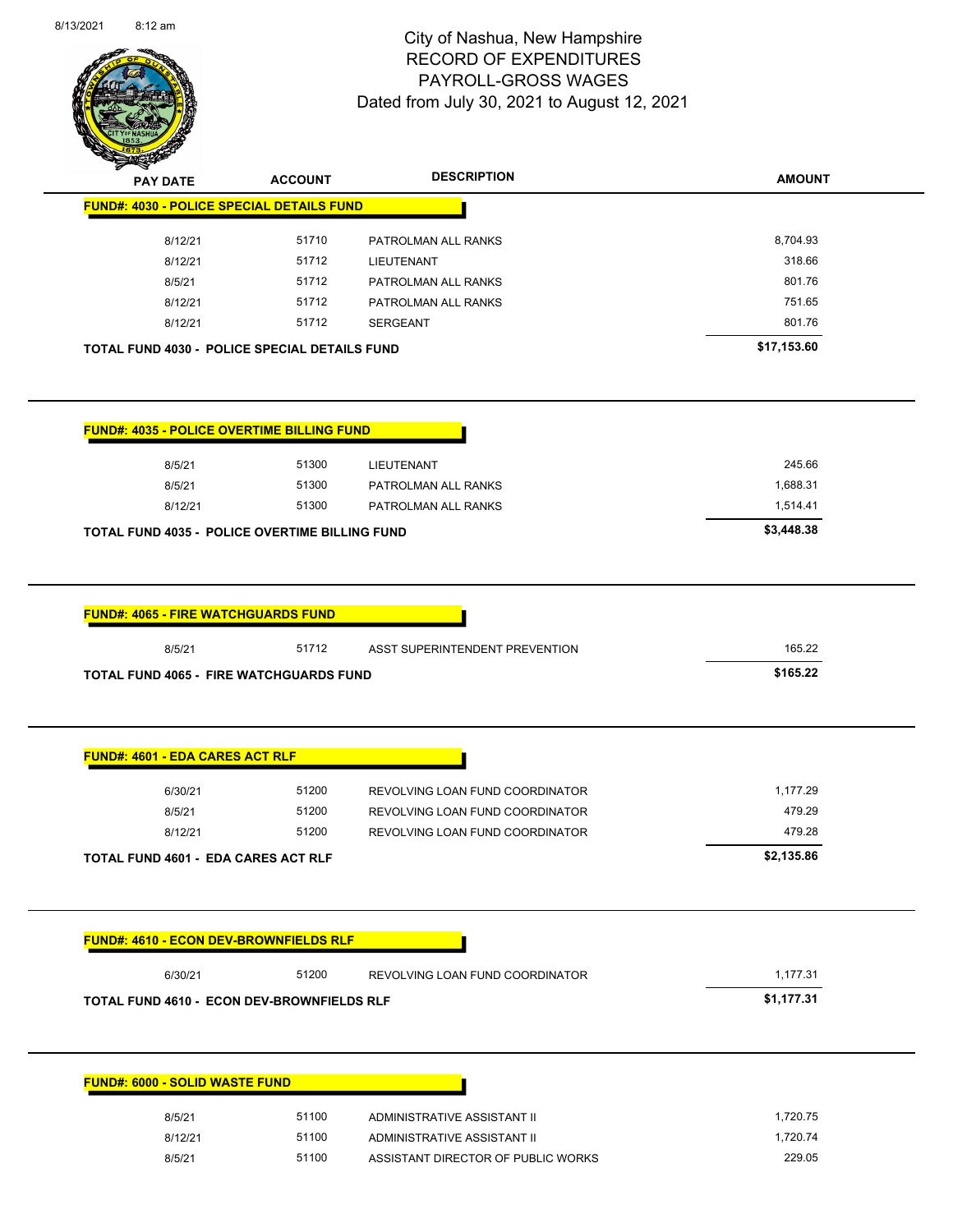

| <b>PAY DATE</b>                        | <b>ACCOUNT</b> | <b>DESCRIPTION</b>                   | <b>AMOUNT</b>        |
|----------------------------------------|----------------|--------------------------------------|----------------------|
| <u> FUND#: 6000 - SOLID WASTE FUND</u> |                |                                      |                      |
|                                        |                |                                      |                      |
| 8/12/21                                | 51100          | ASSISTANT DIRECTOR OF PUBLIC WORKS   | 229.05               |
| 8/5/21                                 | 51100          | AUTOMATED TRASH COLLECTION OPR       | 5,302.00<br>5,302.00 |
| 8/12/21                                | 51100          | AUTOMATED TRASH COLLECTION OPR       |                      |
| 8/5/21                                 | 51100          | <b>CITY ENGINEER</b>                 | 392.65               |
| 8/12/21                                | 51100          | <b>CITY ENGINEER</b>                 | 392.65               |
| 8/5/21                                 | 51100          | <b>COLLECTION EQUIP OPR</b>          | 9,049.76             |
| 8/12/21                                | 51100          | <b>COLLECTION EQUIP OPR</b>          | 9,040.24             |
| 8/5/21                                 | 51100          | <b>COLLECTION EQUIP OPR LANDFILL</b> | 2,101.60             |
| 8/12/21                                | 51100          | COLLECTION EQUIP OPR LANDFILL        | 2,101.60             |
| 8/5/21                                 | 51100          | DEPUTY CITY ENGINEER                 | 92.05                |
| 8/12/21                                | 51100          | DEPUTY CITY ENGINEER                 | 92.05                |
| 8/5/21                                 | 51100          | DIRECTOR PUBLIC WORKS                | 286.30               |
| 8/12/21                                | 51100          | <b>DIRECTOR PUBLIC WORKS</b>         | 286.30               |
| 8/5/21                                 | 51100          | DPW BILLING ACCOUNTANT               | 535.70               |
| 8/12/21                                | 51100          | DPW BILLING ACCOUNTANT               | 535.70               |
| 8/5/21                                 | 51100          | DPW COLLECTIONS SPEC III             | 721.83               |
| 8/12/21                                | 51100          | DPW COLLECTIONS SPEC III             | 435.89               |
| 8/5/21                                 | 51100          | DPW CONTRACT ADMINISTRATOR           | 130.57               |
| 8/12/21                                | 51100          | DPW CONTRACT ADMINISTRATOR           | 130.60               |
| 8/5/21                                 | 51100          | <b>ENVIRONMENTAL ENGINEER</b>        | 1,636.05             |
| 8/12/21                                | 51100          | <b>ENVIRONMENTAL ENGINEER</b>        | 1,636.05             |
| 8/5/21                                 | 51100          | EQUIPMENT OPR LANDFILL               | 5,336.80             |
| 8/12/21                                | 51100          | <b>EQUIPMENT OPR LANDFILL</b>        | 5,324.69             |
| 8/5/21                                 | 51100          | <b>EXECUTIVE ASSISTANT</b>           | 184.05               |
| 8/12/21                                | 51100          | <b>EXECUTIVE ASSISTANT</b>           | 184.05               |
| 8/5/21                                 | 51100          | FINANCE AND ADMIN MANAGER            | 460.15               |
| 8/12/21                                | 51100          | FINANCE AND ADMIN MANAGER            | 460.15               |
| 8/5/21                                 | 51100          | FLEET MANAGER STREET DEPT            | 365.00               |
| 8/12/21                                | 51100          | FLEET MANAGER STREET DEPT            | 365.00               |
| 8/5/21                                 | 51100          | LICENSED SCALE OPERATOR              | 1,864.51             |
| 8/12/21                                | 51100          | LICENSED SCALE OPERATOR              | 1,864.50             |
| 8/5/21                                 | 51100          | PUBLIC RELATIONS ADMINISTRATOR       | 184.06               |
| 8/12/21                                | 51100          | PUBLIC RELATIONS ADMINISTRATOR       | 184.05               |
| 8/5/21                                 | 51100          | RECYCLING COORDINATOR                | 1,280.40             |
| 8/12/21                                | 51100          | RECYCLING COORDINATOR                | 1,280.40             |
| 8/5/21                                 | 51100          | SENIOR STAFF ENGINEER                | 163.60               |
| 8/12/21                                | 51100          | SENIOR STAFF ENGINEER                | 163.60               |
| 8/5/21                                 | 51100          | SOLID WASTE FOREMAN                  | 1,391.90             |
| 8/12/21                                | 51100          | <b>SOLID WASTE FOREMAN</b>           | 1,391.90             |
| 8/5/21                                 | 51100          | SOLID WASTE TECHNICIAN               | 1,227.05             |
| 8/12/21                                | 51100          | SOLID WASTE TECHNICIAN               | 1,227.05             |
| 8/5/21                                 | 51100          | SR MGR ACCT FIN REPORTING            | 204.50               |
| 8/12/21                                | 51100          | SR MGR ACCT FIN REPORTING            | 204.50               |
| 8/5/21                                 | 51100          | SUPERINTENDENT OF SOLID WASTE        | 2,045.05             |
| 8/12/21                                | 51100          | SUPERINTENDENT OF SOLID WASTE        | 2,045.05             |
|                                        |                |                                      |                      |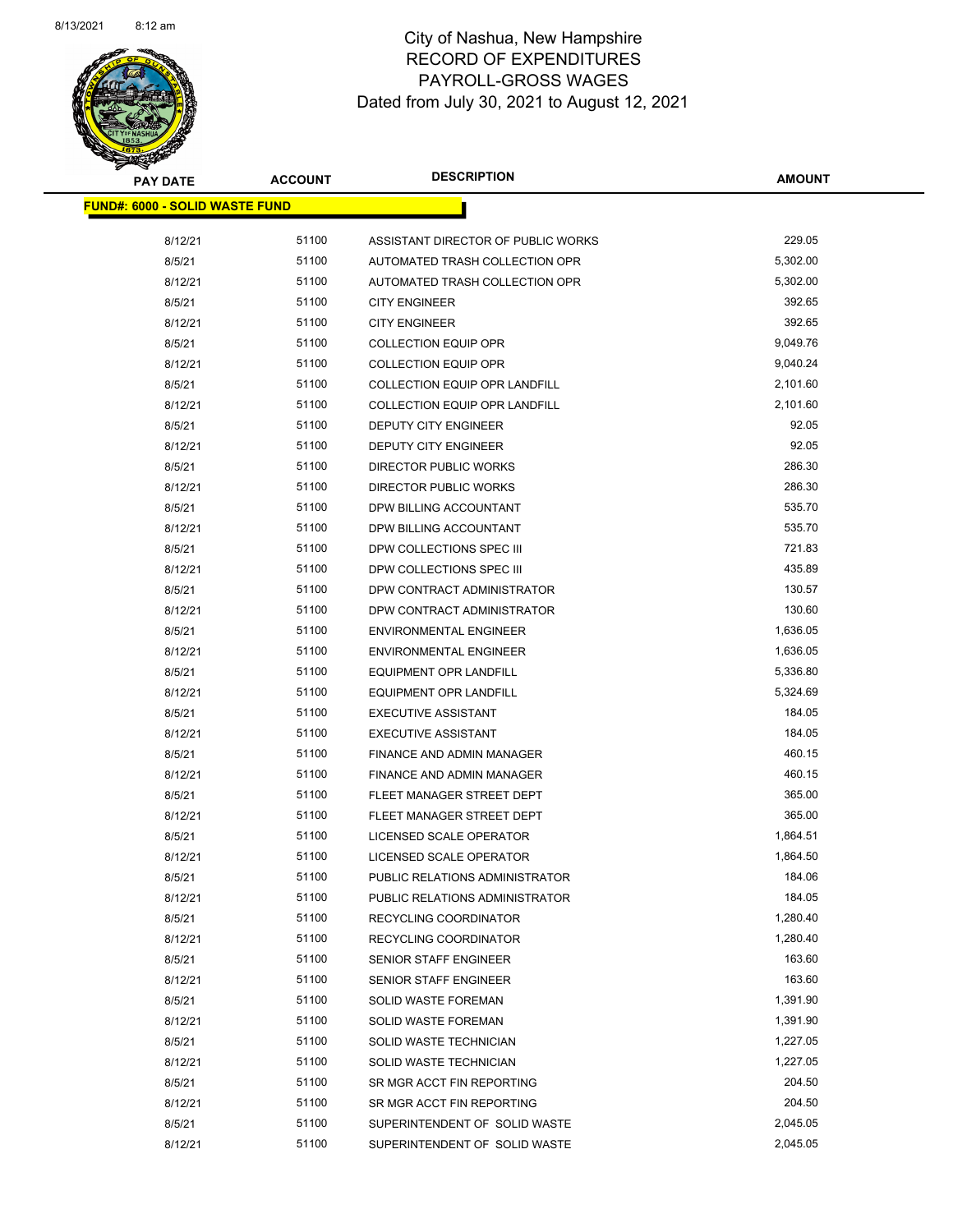

| <b>PAY DATE</b>                           | <b>ACCOUNT</b> | <b>DESCRIPTION</b>                   | <b>AMOUNT</b> |
|-------------------------------------------|----------------|--------------------------------------|---------------|
| <b>FUND#: 6000 - SOLID WASTE FUND</b>     |                |                                      |               |
| 8/12/21                                   | 51100          | <b>TEMPORARY RUBBISH COLLECTOR</b>   | 136.00        |
| 8/12/21                                   | 51300          | ADMINISTRATIVE ASSISTANT II          | 181.50        |
| 8/5/21                                    | 51300          | AUTOMATED TRASH COLLECTION OPR       | 607.42        |
| 8/12/21                                   | 51300          | AUTOMATED TRASH COLLECTION OPR       | 394.91        |
| 8/5/21                                    | 51300          | <b>COLLECTION EQUIP OPR</b>          | 191.70        |
| 8/12/21                                   | 51300          | <b>COLLECTION EQUIP OPR</b>          | 380.55        |
| 8/5/21                                    | 51300          | <b>COLLECTION EQUIP OPR LANDFILL</b> | 201.38        |
| 8/12/21                                   | 51300          | <b>COLLECTION EQUIP OPR LANDFILL</b> | 221.52        |
| 8/5/21                                    | 51300          | DPW COLLECTIONS SPEC III             | 85.80         |
| 8/12/21                                   | 51300          | DPW COLLECTIONS SPEC III             | 102.12        |
| 8/5/21                                    | 51300          | <b>EQUIPMENT OPR LANDFILL</b>        | 1,000.83      |
| 8/12/21                                   | 51300          | <b>EQUIPMENT OPR LANDFILL</b>        | 990.48        |
| 8/5/21                                    | 51300          | LICENSED SCALE OPERATOR              | 154.20        |
| 8/12/21                                   | 51300          | LICENSED SCALE OPERATOR              | 189.50        |
| 8/5/21                                    | 51300          | <b>SOLID WASTE FOREMAN</b>           | 352.32        |
| 8/12/21                                   | 51300          | <b>SOLID WASTE FOREMAN</b>           | 495.86        |
| 8/12/21                                   | 51400          | <b>INTERN</b>                        | 301.75        |
| 8/5/21                                    | 51400          | <b>TEMPORARY RUBBISH COLLECTOR</b>   | 6,077.50      |
| 8/12/21                                   | 51400          | <b>TEMPORARY RUBBISH COLLECTOR</b>   | 5,516.50      |
| 8/5/21                                    | 51600          | AUTOMATED TRASH COLLECTION OPR       | 1,000.00      |
| 8/12/21                                   | 51750          | AUTOMATED TRASH COLLECTION OPR       | 15,681.20     |
| <b>TOTAL FUND 6000 - SOLID WASTE FUND</b> |                |                                      | \$107,766.23  |

| <b>FUND#: 6200 - WASTEWATER FUND</b> |       |                                      |  |
|--------------------------------------|-------|--------------------------------------|--|
| 8/5/21                               | 51100 | ADMINISTRATIVE ASSISTANT II          |  |
| 8/12/21                              | 51100 | ADMINISTRATIVE ASSISTANT II          |  |
| 8/5/21                               | 51100 | <b>ANALYTICAL CHEMIST</b>            |  |
|                                      | 51100 | <b>ANALYTICAL CHEMIST</b>            |  |
| 8/12/21                              |       |                                      |  |
| 8/5/21                               | 51100 | ASSISTANT DIRECTOR OF PUBLIC WORKS   |  |
| 8/12/21                              | 51100 | ASSISTANT DIRECTOR OF PUBLIC WORKS   |  |
| 8/5/21                               | 51100 | <b>CITY ENGINEER</b>                 |  |
| 8/12/21                              | 51100 | <b>CITY ENGINEER</b>                 |  |
| 8/5/21                               | 51100 | <b>COLLECTION SYSTEMS OPERATOR</b>   |  |
| 8/12/21                              | 51100 | <b>COLLECTION SYSTEMS OPERATOR</b>   |  |
| 8/5/21                               | 51100 | <b>COLLECTION SYSTEMS TECHNICIAN</b> |  |
| 8/12/21                              | 51100 | <b>COLLECTION SYSTEMS TECHNICIAN</b> |  |
| 8/5/21                               | 51100 | <b>COLLECTIONS SPEC II</b>           |  |
| 8/12/21                              | 51100 | <b>COLLECTIONS SPEC II</b>           |  |
| 8/5/21                               | 51100 | <b>DEPUTY CITY ENGINEER</b>          |  |
| 8/12/21                              | 51100 | <b>DEPUTY CITY ENGINEER</b>          |  |
| 8/5/21                               | 51100 | DIRECTOR PUBLIC WORKS                |  |
| 8/12/21                              | 51100 | DIRECTOR PUBLIC WORKS                |  |
|                                      |       |                                      |  |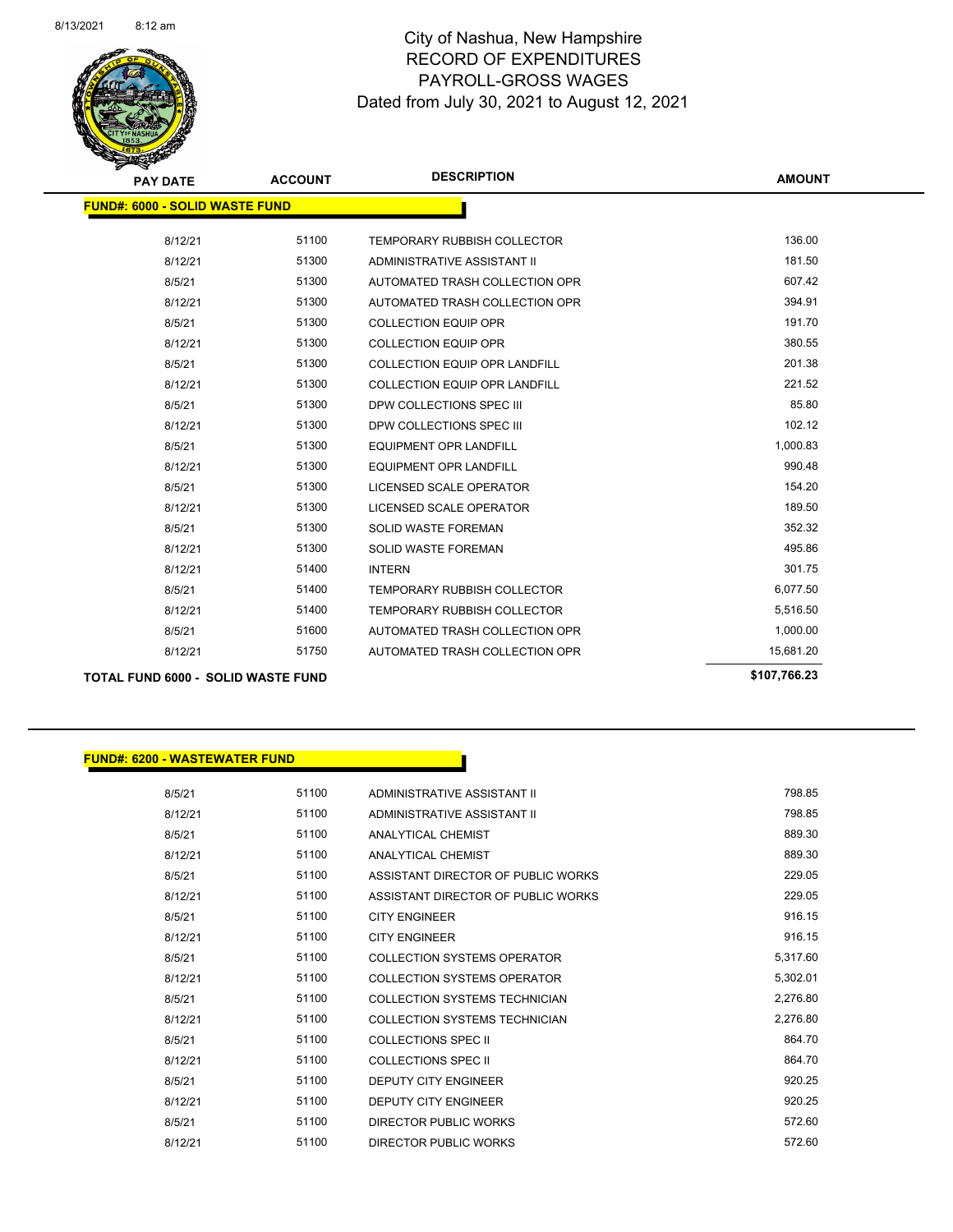

Page 87 of 90

| <b>PAY DATE</b>                      | <b>ACCOUNT</b> | <b>DESCRIPTION</b>                          | <b>AMOUNT</b> |  |
|--------------------------------------|----------------|---------------------------------------------|---------------|--|
| <b>FUND#: 6200 - WASTEWATER FUND</b> |                |                                             |               |  |
|                                      |                |                                             |               |  |
| 8/5/21                               | 51100          | DPW BILLING ACCOUNTANT                      | 535.70        |  |
| 8/12/21                              | 51100          | DPW BILLING ACCOUNTANT                      | 535.70        |  |
| 8/5/21                               | 51100          | DPW COLLECTIONS SPEC III                    | 721.87        |  |
| 8/12/21                              | 51100          | DPW COLLECTIONS SPEC III                    | 435.91        |  |
| 8/5/21                               | 51100          | DPW CONTRACT ADMINISTRATOR                  | 783.62        |  |
| 8/12/21                              | 51100          | DPW CONTRACT ADMINISTRATOR                  | 783.60        |  |
| 8/5/21                               | 51100          | ELECTRICAL DIAGNOSTIC TECH I                | 2,856.00      |  |
| 8/12/21                              | 51100          | ELECTRICAL DIAGNOSTIC TECH I                | 2,856.00      |  |
| 8/5/21                               | 51100          | ENVIRONMENTAL PERMIT & PROGRAMS COORDINATOR | 1,429.90      |  |
| 8/12/21                              | 51100          | ENVIRONMENTAL PERMIT & PROGRAMS COORDINATOR | 1,429.90      |  |
| 8/5/21                               | 51100          | <b>EXECUTIVE ASSISTANT</b>                  | 184.05        |  |
| 8/12/21                              | 51100          | <b>EXECUTIVE ASSISTANT</b>                  | 184.05        |  |
| 8/5/21                               | 51100          | <b>FINANCE AND ADMIN MANAGER</b>            | 460.15        |  |
| 8/12/21                              | 51100          | FINANCE AND ADMIN MANAGER                   | 460.15        |  |
| 8/5/21                               | 51100          | FLEET MANAGER STREET DEPT                   | 121.70        |  |
| 8/12/21                              | 51100          | FLEET MANAGER STREET DEPT                   | 121.70        |  |
| 8/5/21                               | 51100          | <b>GIS SPECIALIST</b>                       | 806.65        |  |
| 8/12/21                              | 51100          | <b>GIS SPECIALIST</b>                       | 806.65        |  |
| 8/5/21                               | 51100          | MECHANIC WWTP 1ST CLASS                     | 4,670.41      |  |
| 8/12/21                              | 51100          | MECHANIC WWTP 1ST CLASS                     | 4,670.40      |  |
| 8/5/21                               | 51100          | OPERATOR II WWTP 1st                        | 5,816.00      |  |
| 8/12/21                              | 51100          | OPERATOR II WWTP 1st                        | 5,816.00      |  |
| 8/5/21                               | 51100          | OPERATOR II WWTP 2nd                        | 1,175.20      |  |
| 8/12/21                              | 51100          | OPERATOR II WWTP 2nd                        | 1,175.20      |  |
| 8/5/21                               | 51100          | OPERATOR II WWTP 3rd                        | 2,358.40      |  |
| 8/12/21                              | 51100          | OPERATOR II WWTP 3rd                        | 2,358.40      |  |
| 8/5/21                               | 51100          | OPERATOR III WWTP 1st                       | 2,456.00      |  |
| 8/12/21                              | 51100          | OPERATOR III WWTP 1st                       | 2,456.00      |  |
| 8/5/21                               | 51100          | PLANT OPERATIONS SUPERVISOR                 | 1,601.65      |  |
| 8/12/21                              | 51100          | PLANT OPERATIONS SUPERVISOR                 | 1,601.65      |  |
| 8/5/21                               | 51100          | <b>PROCESS CHEMIST</b>                      | 1,053.45      |  |
| 8/12/21                              | 51100          | PROCESS CHEMIST                             | 1,053.45      |  |
| 8/5/21                               | 51100          | PUBLIC RELATIONS ADMINISTRATOR              | 245.38        |  |
| 8/12/21                              | 51100          | PUBLIC RELATIONS ADMINISTRATOR              | 245.40        |  |
| 8/5/21                               | 51100          | SENIOR STAFF ENGINEER                       | 2,631.53      |  |
| 8/12/21                              | 51100          | SENIOR STAFF ENGINEER                       | 2,631.54      |  |
| 8/5/21                               | 51100          | SR MGR ACCT FIN REPORTING                   | 409.00        |  |
| 8/12/21                              | 51100          | SR MGR ACCT FIN REPORTING                   | 409.00        |  |
| 8/5/21                               | 51100          | <b>STAFF ENGINEER</b>                       | 1,258.80      |  |
| 8/12/21                              | 51100          | <b>STAFF ENGINEER</b>                       | 1,258.80      |  |
| 8/5/21                               | 51100          | SUPERINTENDENT OF WASTEWATER                | 2,236.60      |  |
| 8/12/21                              | 51100          | SUPERINTENDENT OF WASTEWATER                | 2,236.60      |  |
| 8/5/21                               | 51100          | <b>SUPV LABORATORY</b>                      | 1,300.50      |  |
| 8/12/21                              | 51100          | <b>SUPV LABORATORY</b>                      | 1,300.50      |  |
| 8/5/21                               | 51100          | TRUCK DRIVER STREET REPAIR                  | 582.24        |  |
|                                      |                |                                             |               |  |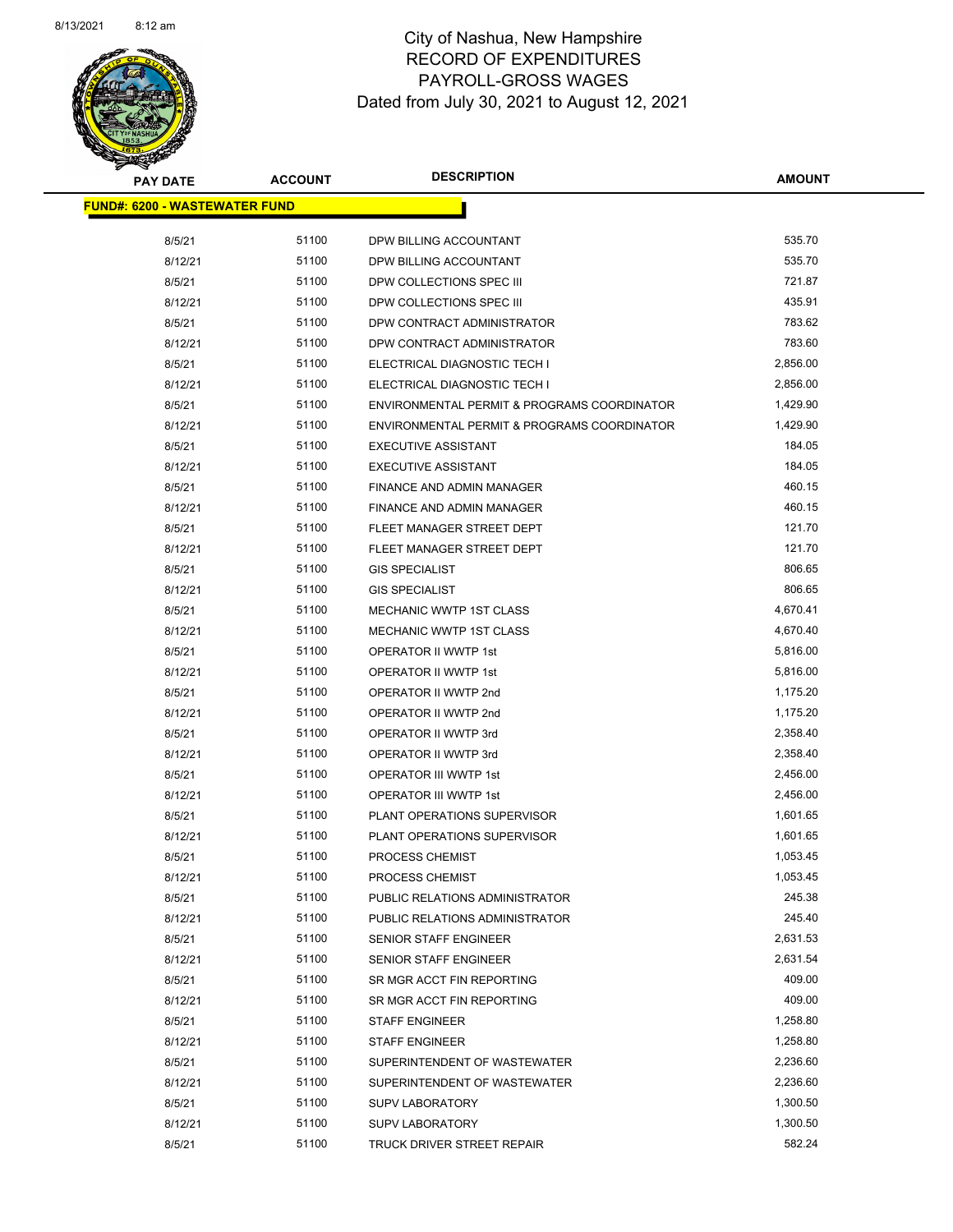

Page 88 of 90

| <b>PAY DATE</b>                          | <b>ACCOUNT</b> | <b>DESCRIPTION</b>                 | <b>AMOUNT</b> |
|------------------------------------------|----------------|------------------------------------|---------------|
| <b>FUND#: 6200 - WASTEWATER FUND</b>     |                |                                    |               |
| 8/12/21                                  | 51100          | TRUCK DRIVER STREET REPAIR         | 582.24        |
| 8/5/21                                   | 51100          | <b>WASTEWATER ASSISTANT</b>        | 1,940.80      |
| 8/12/21                                  | 51100          | <b>WASTEWATER ASSISTANT</b>        | 1,940.80      |
| 8/5/21                                   | 51100          | <b>WASTEWATER FOREMAN</b>          | 2,783.80      |
| 8/12/21                                  | 51100          | <b>WASTEWATER FOREMAN</b>          | 2,783.79      |
| 8/5/21                                   | 51100          | <b>WASTEWATER PROJECT ENGINEER</b> | 1,636.05      |
| 8/12/21                                  | 51100          | <b>WASTEWATER PROJECT ENGINEER</b> | 1,636.05      |
| 8/12/21                                  | 51300          | <b>COLLECTION EQUIP OPR</b>        | 415.99        |
| 8/5/21                                   | 51300          | <b>COLLECTION SYSTEMS OPERATOR</b> | 330.42        |
| 8/12/21                                  | 51300          | <b>COLLECTION SYSTEMS OPERATOR</b> | 580.74        |
| 8/5/21                                   | 51300          | DPW COLLECTIONS SPEC III           | 85.84         |
| 8/12/21                                  | 51300          | DPW COLLECTIONS SPEC III           | 102.21        |
| 8/5/21                                   | 51300          | ELECTRICAL DIAGNOSTIC TECH I       | 161.51        |
| 8/12/21                                  | 51300          | ELECTRICAL DIAGNOSTIC TECH I       | 160.65        |
| 8/12/21                                  | 51300          | EQUIP OPR STREET REPAIR            | 1,078.80      |
| 8/12/21                                  | 51300          | FOREMAN LABOR STREET               | 469.76        |
| 8/12/21                                  | 51300          | <b>MASON PIPELAYER</b>             | 342.36        |
| 8/12/21                                  | 51300          | MECHANIC WWTP 1ST CLASS            | 395.78        |
| 8/12/21                                  | 51300          | OPERATOR II WWTP 2nd               | 66.11         |
| 8/5/21                                   | 51300          | OPERATOR II WWTP 3rd               | 679.25        |
| 8/12/21                                  | 51300          | OPERATOR II WWTP 3rd               | 1,390.69      |
| 8/12/21                                  | 51300          | SOLID WASTE FOREMAN                | 156.59        |
| 8/12/21                                  | 51300          | TRUCK DRIVER STREET REPAIR         | 1,642.72      |
| 8/5/21                                   | 51300          | <b>WASTEWATER ASSISTANT</b>        | 109.17        |
| 8/5/21                                   | 51300          | <b>WASTEWATER FOREMAN</b>          | 717.72        |
| 8/12/21                                  | 51300          | <b>WASTEWATER FOREMAN</b>          | 809.05        |
| 8/5/21                                   | 51400          | <b>INTERN</b>                      | 382.50        |
| 8/12/21                                  | 51400          | <b>INTERN</b>                      | 357.00        |
| 8/5/21                                   | 51400          | SEASONAL                           | 773.25        |
| 8/12/21                                  | 51400          | SEASONAL                           | 680.00        |
| 8/5/21                                   | 51400          | TEMPORARY LAB ASSISTANT            | 480.00        |
| 8/12/21                                  | 51400          | TEMPORARY LAB ASSISTANT            | 600.00        |
| 8/5/21                                   | 51600          | <b>COLLECTION SYSTEMS OPERATOR</b> | 400.00        |
| <b>TOTAL FUND 6200 - WASTEWATER FUND</b> |                |                                    | \$122,748.05  |

#### **FUND#: 6500 - PROPERTY & CASUALTY FUND**

| 8/5/21  | 51100 | DEPUTY RISK MANAGER   | 1.607.00 |
|---------|-------|-----------------------|----------|
| 8/12/21 | 51100 | DEPUTY RISK MANAGER   | 1.607.00 |
| 8/5/21  | 51100 | LOSS & ADA SPECIALIST | 1.442.35 |
| 8/12/21 | 51100 | LOSS & ADA SPECIALIST | 1.442.35 |
| 8/5/21  | 51100 | <b>PROGRAM SUPV</b>   | 1.533.80 |
| 8/12/21 | 51100 | <b>PROGRAM SUPV</b>   | 1.533.80 |
|         |       |                       |          |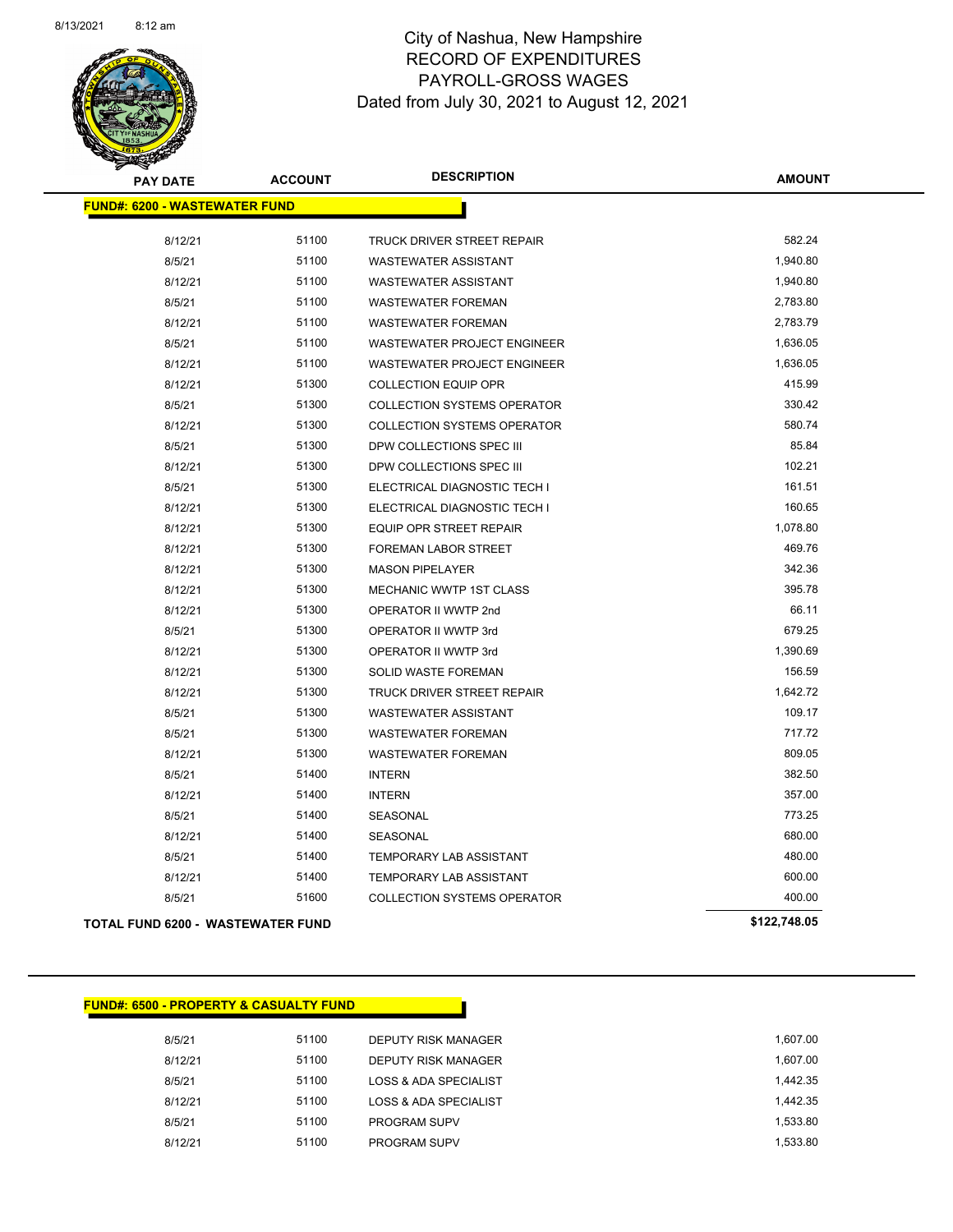

Page 89 of 90

| $\sum_{i=1}^n$                                        |                |                                |               |
|-------------------------------------------------------|----------------|--------------------------------|---------------|
| <b>PAY DATE</b>                                       | <b>ACCOUNT</b> | <b>DESCRIPTION</b>             | <b>AMOUNT</b> |
| <b>FUND#: 6500 - PROPERTY &amp; CASUALTY FUND</b>     |                |                                |               |
| 8/5/21                                                | 51100          | PROPERTY AND CASUALTY ADJUSTER | 1,329.30      |
| 8/12/21                                               | 51100          | PROPERTY AND CASUALTY ADJUSTER | 1,329.30      |
| 8/5/21                                                | 51100          | <b>RISK MANAGER</b>            | 2.117.50      |
| 8/12/21                                               | 51100          | <b>RISK MANAGER</b>            | 2,117.50      |
| 8/5/21                                                | 59207          | WORKERS COMPENSATION CLAIMS    | 12.856.79     |
| 8/12/21                                               | 59207          | WORKERS COMPENSATION CLAIMS    | 12.173.51     |
| 8/12/21                                               | 59290          | LONG TERM DISABILITY CLAIMS    | 610.27        |
| <b>TOTAL FUND 6500 - PROPERTY &amp; CASUALTY FUND</b> |                |                                | \$41,700.47   |
|                                                       |                |                                |               |

**FUND#: 6600 - BENEFITS SELF INSURANCE FUND**

| 8/5/21  | 51100 | <b>FMPLOYEE BENEEITS ASSISTANT</b>  | 863.46   |
|---------|-------|-------------------------------------|----------|
| 8/12/21 | 51100 | EMPLOYEE BENEFITS ASSISTANT         | 863.47   |
| 8/5/21  | 51100 | <b>FMPLOYEE BENEFITS MANAGER</b>    | 545.21   |
| 8/12/21 | 51100 | <b>EMPLOYEE BENEEITS MANAGER</b>    | 545.21   |
| 8/5/21  | 51100 | EMPLOYEE BENEFITS SPEC              | 1.228.89 |
| 8/12/21 | 51100 | <b>EMPLOYEE BENEFITS SPEC</b>       | 1,228.90 |
| 8/5/21  | 51300 | <b>EMPLOYEE BENEFITS ASSISTANT</b>  | 32.38    |
| 8/12/21 | 51300 | <b>FMPI OYFF BENFFITS ASSISTANT</b> | 24.29    |
| 8/5/21  | 51300 | EMPLOYEE BENEFITS SPEC              | 149.76   |
| 8/12/21 | 51300 | <b>EMPLOYEE BENEFITS SPEC</b>       | 322.58   |
| 8/5/21  | 59520 | EMPLOYER HDHP HSA CONTRIBUTIONS     | 4,500.00 |
| 8/12/21 | 59520 | EMPLOYER HDHP HSA CONTRIBUTIONS     | 7,125.00 |
| 8/5/21  | 59520 | EMPLOYER HSA CONTRIBUTIONS          | 4.500.00 |
| 8/12/21 | 59520 | EMPLOYER HSA CONTRIBUTIONS          | 7.125.00 |
|         |       |                                     |          |

| <b>TOTAL FUND 6600 - BENEFITS SELF INSURANCE FUND</b> | \$29.054.15 |
|-------------------------------------------------------|-------------|
|-------------------------------------------------------|-------------|

| <b>FUND#: 7050 - HOLMAN STADIUM IMPROVEMNTS ETF</b> |       |          |        |
|-----------------------------------------------------|-------|----------|--------|
| 8/5/21                                              | 51400 | SEASONAL | 595.00 |
| 8/12/21                                             | 51400 | SEASONAL | 565.25 |

#### **FUND#: 7054 - DAVID W. DEANE SKATEBOARD PARK**

| 8/5/21  | 61299 | <b>MISCELLANEOUS SUPPLIES</b> | .000.00 |
|---------|-------|-------------------------------|---------|
| 8/12/21 | 61299 | MISCELLANEOUS SUPPLIES        | 850.00  |